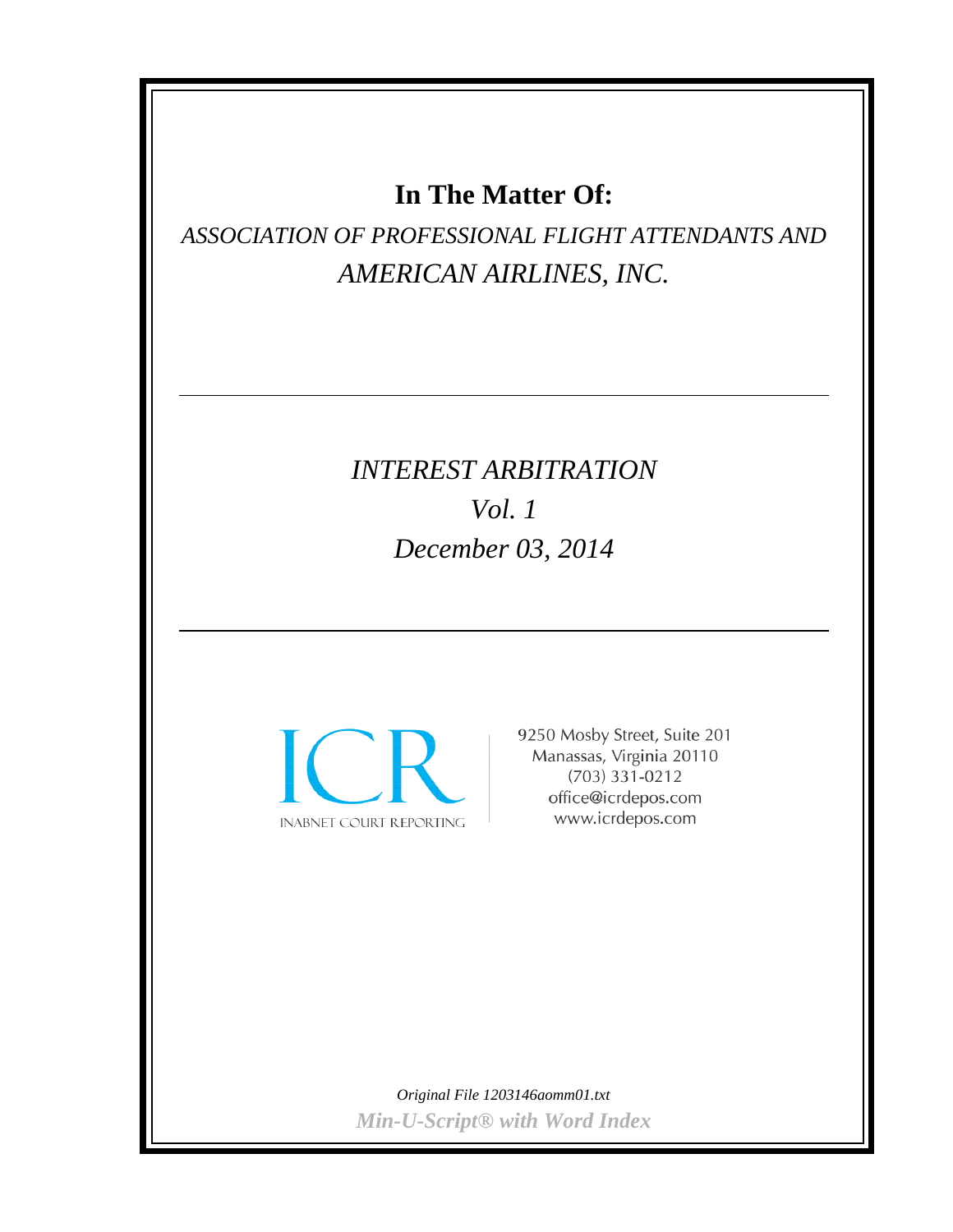#### **INTEREST ARBITRATION - Vol. 1 December 03, 2014**

|          | Page 1                                                                                                    |                   | Page 3                                                                                                       |
|----------|-----------------------------------------------------------------------------------------------------------|-------------------|--------------------------------------------------------------------------------------------------------------|
| ı        | BEFORE RICHARD BLOCH, ROBERTA GOLICK,                                                                     | 1                 | INDEX                                                                                                        |
| 2        | AND JOSHUA JAVITZ                                                                                         | 2                 | WITNESS:<br><b>PAGE</b>                                                                                      |
| з        | IN THE MATTER OF THE INTEREST<br>ARBITRATION BETWEEN                                                      | з                 | LAURA GLADING:                                                                                               |
| 4        | ASSOCIATION OF PROFESSIONAL                                                                               | 4                 | Direct examination by Mr. Freund $\cdots$<br>80                                                              |
| 5        | FLIGHT ATTENDANTS                                                                                         | 5                 | Cross-examination by Mr. Siegel $\ldots$ . 153                                                               |
| 6        | and                                                                                                       | 6                 | Redirect examination by Mr. Freund 170                                                                       |
| 7        | AMERICAN AIRLINES, INC.                                                                                   | 7                 | DANIEL AKINS:                                                                                                |
| 8        | VOLUME 1                                                                                                  | 8                 | Direct examination by Mr. Freund $\cdots$<br>175                                                             |
| 9        | The hearing in the above-entitled matter                                                                  | 9                 | Cross-examination by Mr. Siegel $\ldots$ . 197                                                               |
| 10       | commenced on December 3, 2014 at 10:24 a.m., at the<br>offices of O'Melveny & Myers, 1625 Eye Street, NW, | 10                |                                                                                                              |
| 11       | Washington DC.                                                                                            | 11                | EXHIBITS                                                                                                     |
| 12       | <b>BEFORE:</b><br>RICHARD I. BLOCH, IMPARTIAL CHAIRMAN<br>ROBERTA GOLICK, IMPARTIAL ARBITRATOR            | 12                | <b>EXHIBIT</b>                                                                                               |
| 13       | JOSHUA JAVITS, IMPARTIAL ARBITRATOR<br>PAUL D. JONES, AA BOARD MEMBER                                     | 13                | Joint Exhibits 1, 2, 3, 4, 5, 5a, 5b, 5c, 6, 7, 8,                                                           |
| 14       | CINDI SIMONE, AA BOARD MEMBER<br>JOE BURNS, APFA BOARD MEMBER                                             | 14                | 9, and 10 were preadmitted.                                                                                  |
| 15       | ROBERT CLAYMAN, APFA BOARD MEMBER                                                                         | 15                |                                                                                                              |
| 16       | ON BEHALF OF APFA:<br>JEFFREY FREUND, ESQ.                                                                | 16                |                                                                                                              |
| 17       | ROGER POLLAK, ESQ.<br>Bredhoff & Kaiser, PLLC                                                             | 17                |                                                                                                              |
| 18       | 805 15th Street, NW<br>Washington, DC 20005                                                               | 18                |                                                                                                              |
| 19       | $(202)$ 842-2600<br>jfreund@bredhoff.com                                                                  | 19                |                                                                                                              |
| 20       | rpollak@bredhoff.com                                                                                      | 20                |                                                                                                              |
| 21       |                                                                                                           | 21                |                                                                                                              |
| 22       |                                                                                                           | 22                |                                                                                                              |
|          |                                                                                                           |                   |                                                                                                              |
|          |                                                                                                           |                   |                                                                                                              |
|          | Page 2                                                                                                    |                   | Page 4                                                                                                       |
| ı        | ON BEHALF OF AMERICAN AIRLINES, INC.:                                                                     |                   |                                                                                                              |
| 2        | ROBERT SIEGEL, ESQ.                                                                                       | 1<br>$\mathbf{2}$ | PROCEEDINGS                                                                                                  |
| 3        | 400 South Hope Street<br>Los Angeles, California 90071                                                    |                   | ARBITRATOR BLOCH: I'm going to open the                                                                      |
| 4        | $(213)$ 430-6005<br>rsiegel@omm.com                                                                       |                   | 3 proceedings, but we're also going to see to it that                                                        |
| 5        | MARK ROBERTSON, ESQ.                                                                                      |                   | 4 these things start working. So we're going to take<br>5 a break in just a few minutes just to get those in |
| 6        | O'Melveny & Myers, LLP<br>Times Square Tower, 7 Times Square                                              |                   | 6 order.                                                                                                     |
| 7        | New York, New York 10036<br>$(212)$ 326-2000<br>mrobertson@omm.com                                        | 7                 | But let me open the record, if I may.                                                                        |
| 8        | LAURA WATERS, ESQ.                                                                                        | 8                 | And indicate that we are opening the                                                                         |
| 9        | O'Melveny & Myers, LLP<br>1625 Eye Street, NW                                                             |                   | <b>9</b> record in the matter of the arbitration between the                                                 |
| 10       | Washington, DC 20006<br>$(202)$ 383-5407                                                                  | 10                | APFA and American Airlines.                                                                                  |
| 11       | lwaters@omm.com                                                                                           | 11                | The entire cast of characters is present.                                                                    |
| 12       | <b>COURT REPORTER:</b>                                                                                    | 12                | I'm not going to take the time on the record to                                                              |
| 13       | <b>JOSEPH A. INABNET</b><br>Inabnet Court Reporting (ICR)                                                 |                   | 13 introduce or have everyone introduce. You can do                                                          |
| 14       | 9250 Mosby Street, Suite 201<br>Manassas Church, Virginia 20110                                           |                   | 14 that yourselves, gentlemen.                                                                               |
| 15       | $(703)$ 331-0212<br>office@icrdepos.com                                                                   | 15                | I will note that it's my understanding                                                                       |
| 16       |                                                                                                           | 16                | that there is a stipulation of facts that has been                                                           |
| 17       |                                                                                                           |                   | 17 jointly prepared. And I don't know if that would --                                                       |
| 18       |                                                                                                           |                   | 18 if this would be an appropriate time, it might be,                                                        |
| 19       |                                                                                                           |                   | 19 to introduce that.                                                                                        |
| 20       |                                                                                                           | 20                | MR. SIEGEL: It would be an appropriate                                                                       |
| 21<br>22 |                                                                                                           |                   | 21 time, except for the fact we're making copies right<br>22 now.                                            |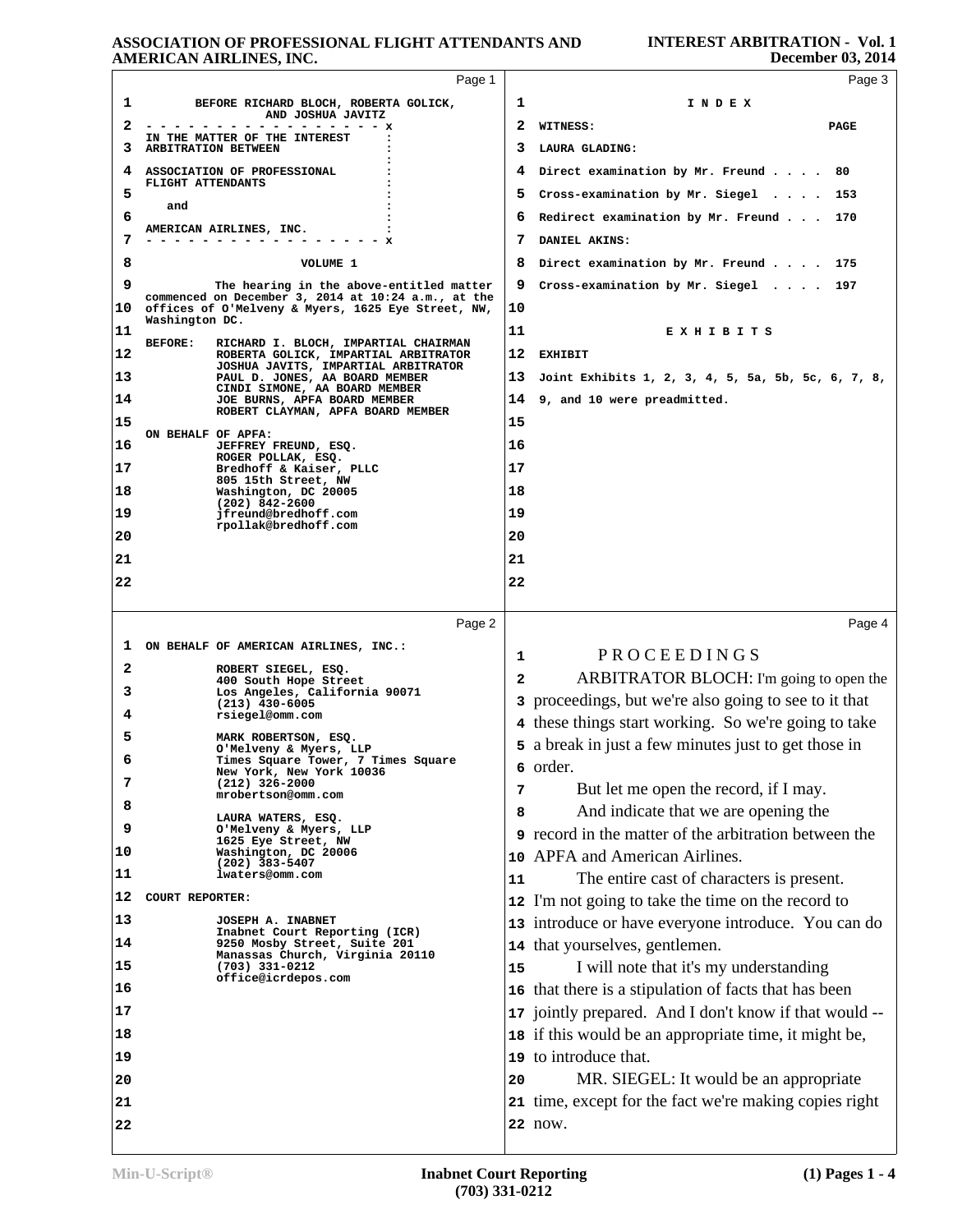|    | Page 5                                                                                       |                 | Page 7                                                                                          |
|----|----------------------------------------------------------------------------------------------|-----------------|-------------------------------------------------------------------------------------------------|
| 1  | So once those copies are brought into the                                                    |                 | 1 cheered by the notion that the parties will now fill                                          |
|    | 2 room, we thought we would provide them to the Board                                        |                 | 2 us in in some greater detail as to what's in front                                            |
|    | 3 members.                                                                                   |                 | 3 of the Board.                                                                                 |
| 4  | ARBITRATOR BLOCH: All right. Then let me                                                     | 4               | So with that, my understanding is that the                                                      |
|    | 5 ask whether anyone can think of any reason not to                                          |                 | 5 parties have agreed that APFA would present first                                             |
|    | 6 take a break while we wait for those, and get the                                          |                 | 6 with respect to its opening statement.                                                        |
|    | 7 microphones working.                                                                       | 7               | And that being the case, unless there's                                                         |
| 8  | MR. SIEGEL: Okay.                                                                            | 8               | anything else preliminarily, I'll turn it over to                                               |
| 9  | ARBITRATOR BLOCH: Is that all right?                                                         | 9               | you, Mr. Freund, with our welcome and ask you to                                                |
| 10 | MR. FREUND: Yeah.                                                                            |                 | 10 proceed with your opening statement.                                                         |
| 11 | ARBITRATOR BLOCH: All right.                                                                 | 11              | MR. FREUND: Okay. And thanks, Mr. Bloch.                                                        |
| 12 | I promise we will come back. We have                                                         | 12              | Let me just first introduce some of the                                                         |
|    | 13 locked the outside doors. And we'll see you in a                                          | 13 <sup>2</sup> | folks on my side of the table.                                                                  |
|    | 14 few moments.                                                                              | 14              | Sitting next to me is Laura Glading,                                                            |
| 15 | MR. SIEGEL: All right.                                                                       |                 | 15 President of APFA. Sitting next to Laura is Roger                                            |
| 16 | ARBITRATOR BLOCH: Thank you.                                                                 |                 | 16 Pollak, my colleague. And sitting next to Roger is                                           |
| 17 | (A recess was taken.)                                                                        |                 | 17 Dan Akins, who is one of our -- will be one of our                                           |
| 18 | ARBITRATOR BLOCH: On the record.                                                             |                 | 18 witnesses and who, I think some, if not all of the                                           |
| 19 | In the break we took, we were presented by                                                   |                 | 19 Panel, already know well from other proceedings.                                             |
|    | 20 the parties with a Joint Fact Stipulation that                                            | 20              | And then finally, sitting next to Dan is                                                        |
|    | 21 details, basically, how we got to where we are                                            |                 | 21 Mady Gilson, also one of my colleagues, who is                                               |
|    | 22 today, and we have had the chance to review it.                                           |                 | 22 General Counsel of the APFA.                                                                 |
|    | Page 6                                                                                       |                 | Page 8                                                                                          |
| 1  | And I thank both parties, not only for                                                       | 1               | And then finally, sitting next to May is                                                        |
|    | 2 allowing us the opportunity to do that, but                                                |                 | 2 Roger Holmin, who is the MEC Chair Emeritus from                                              |
| 3  | particularly for having been able to do this at all.                                         |                 | 3 APFA for US Airways.                                                                          |
|    | 4 This is a remarkable accomplishment.                                                       | 4               | So let me start this way.                                                                       |
| 5  | And the ability to find common ground on                                                     | 5               | I have been practicing law for a long                                                           |
|    | 6 what is an extraordinarily difficult issue and would                                       |                 | 6 time, 40 years now. And in those 40 years, I would                                            |
|    | 7 have occupied a great deal of this Board's time, and                                       |                 | 7 say this is the most unique case that I have had for                                          |
|    | 8 the unavoidable battle of the experts and everything                                       |                 | 8 any of my clients.                                                                            |
|    | 9 else.                                                                                      | 9               | I had the good fortune back 20 years ago,                                                       |
|    |                                                                                              |                 |                                                                                                 |
| 10 | And so I -- whatever mechanism has been                                                      |                 | 10 along with my colleague, Roger Pollak, to represent                                          |
|    | 11 implemented by the parties that could result in this                                      |                 | 11 APFA in an interest arbitration with American                                                |
|    | 12 is a pretty terrific thing, and I thank everybody                                         |                 | 12 Airlines following the 1995 strike that some of you                                          |
|    | 13 for having done that.                                                                     |                 | 13 may remember, that President Clinton was able to                                             |
|    | We have reviewed the stipulation, and I                                                      |                 | 14 convince both sides to resolve through an interest                                           |
|    | 15 think among other things, without going through it,                                       |                 | 15 arbitration.                                                                                 |
|    | 16 unless I misunderstand, the essence of what remains                                       | 16              | And in some respects, this is old home                                                          |
| 14 | 17 for the Board to deal with is contained in paragraph                                      |                 | 17 week. Roger was there. Rob Clayman, who is on                                                |
|    | 18 14, that establishes the \$112 million calculation                                        |                 | 18 Board here, was on board with that arbitration.                                              |
|    | 19 and briefly recites the issues over which the                                             | 19              | Jerry Glass was a witness in that case.                                                         |
|    | 20 parties are divided.                                                                      | 20              | Dan Akins was a witness in that case.                                                           |
| 21 | If I'm being overly cryptic in trying to<br>22 narrow it down to that, I apologize. But I am | 21              | And that was a broad ranging interest<br>22 arbitration that dealt with a significant number of |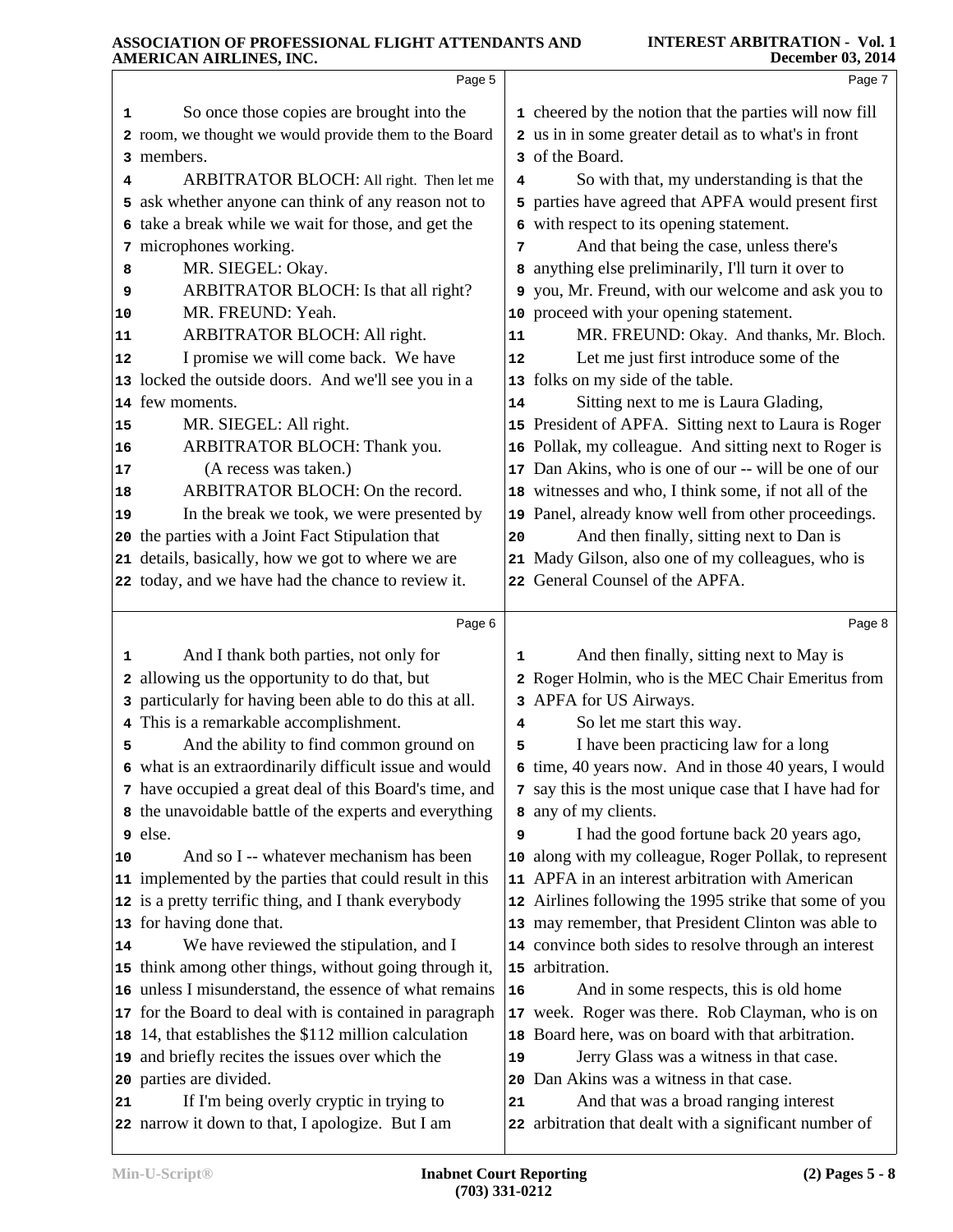|    | Аніектелі аткілтер, пус                                                                              |    |                                                                                                    |
|----|------------------------------------------------------------------------------------------------------|----|----------------------------------------------------------------------------------------------------|
|    | Page 9                                                                                               |    | Page 11                                                                                            |
|    | 1 really complex and difficult issues.                                                               |    | 1 some time in my opening statement, and Laura Glading                                             |
| 2  | The standards that were used in that                                                                 |    | 2 is going to testify to kind of a long background as                                              |
|    | 3 arbitration were the typical standards that one sees                                               |    | 3 to how we got here today.                                                                        |
| 4  | in an interest arbitration case.                                                                     | 4  | Because asking a Panel to impose a                                                                 |
| 5  | We spent days on internal comparisons,                                                               |    | 5 collective bargaining agreement that's of less value                                             |
|    | 6 external comparisons, the ability to pay, the                                                      | 6  | economically than a negotiated collective bargaining                                               |
|    | 7 economics of the airline industry, the implications                                                |    | agreement is not something that I'm used to doing.                                                 |
|    | 8 of cost of living increases.                                                                       |    | 8 And I suspect it's not something that you, as                                                    |
| 9  | We had literally weeks and weeks of                                                                  |    | arbitrators, are used to hearing.                                                                  |
|    | 10 hearings that were stretched out over nine months.                                                | 10 | And accordingly, we think it's important                                                           |
|    | 11 And the end result of that interest arbitration --                                                |    | 11 that you fully understand the long-term background                                              |
|    | 12 we also had a Panel as big as the Panel here.                                                     |    | 12 that got us to where we are today as well as the                                                |
| 13 | We had seven arbitrators, three neutrals,                                                            |    | 13 shorter term background.                                                                        |
|    | 14 two party arbitrators on each side. And the net                                                   | 14 | As you pointed out, there is a great deal                                                          |
|    | 15 result of that interest arbitration was an                                                        |    | 15 that has been stipulated to, but that does not mean                                             |
|    | 16 extraordinarily long opinion that provided                                                        | 16 | that there aren't some disputes to be resolved, and                                                |
|    | 17 significant wage, benefit, and work rule                                                          |    | 17 those disputes are important. And there are                                                     |
|    | 18 improvements to the flight attendants of American,                                                |    | 18 important issues. And I'm going to get to those.                                                |
|    | 19 well above those that had been on the table at the                                                |    | 19 And I don't want to have anybody lose sight of that.                                            |
|    | 20 time APFA felt compelled to strike.                                                               |    | 20 We're going to get to those issues.                                                             |
| 21 | This case could not be more different than                                                           | 21 | But I do think we need to kind of build up                                                         |
|    | 22 the circumstances that were involved in that case                                                 |    | 22 to those issues with a little bit of history.                                                   |
|    | Page 10                                                                                              |    | Page 12                                                                                            |
|    | 1 for reasons that we will explain.                                                                  | 1  | So with that throat clearing, let me go                                                            |
| 2  | The witnesses will testify, and you have                                                             |    | 2 back to 1999. That's really where the saga starts.                                               |
| 3  | already actually seen it in the stipulation, that in                                                 | 3  | In 1999, there was a full blown round of                                                           |
|    | 4 this round of bargaining between the Company and the                                               |    |                                                                                                    |
|    |                                                                                                      |    | 4 collective bargaining between APFA and American that                                             |
|    | 5 Union, the Union succeeded in negotiating a                                                        |    | 5 led to a collective bargaining agreement. And that                                               |
|    | 6 collective bargaining agreement that exceeded by a                                                 |    | 6 collective bargaining agreement was submitted to the                                             |
|    | 7 significant amount the prenegotiation standard that                                                |    | 7 membership for ratification, and that failed                                                     |
|    | 8 the parties were bargaining against.                                                               |    | 8 ratification.                                                                                    |
| 9  | And that agreement was submitted to the                                                              | 9  | It led to the formation of a new                                                                   |
|    | 10 flight attendants for ratification.                                                               | 10 | Negotiating Committee.                                                                             |
| 11 | And as we know, from the stipulation and                                                             | 11 | And Laura Glading, who is now the                                                                  |
|    | 12 as you undoubtedly know from the media, that                                                      |    | 12 president, was not president at the time, was                                                   |
|    | 13 agreement was not ratified.                                                                       |    | 13 functionally Chair of that Negotiating Committee.                                               |
| 14 | And we are now in this arbitration in                                                                | 14 | And after several years of negotiations,                                                           |
|    | 15 which under the standard that was negotiated, this                                                |    | 15 negotiated a new collective bargaining agreement.                                               |
|    | 16 Panel is being asked to impose a collective                                                       | 16 | And that was what I would describe as the last kind                                                |
|    | 17 bargaining agreement that is -- will have                                                         | 17 | of normal round of bargaining that American and APFA                                               |
|    | 18 significantly lower value than the value of the                                                   | 18 | had.                                                                                               |
|    | 19 Tentative Agreement that was -- that failed                                                       | 19 | That agreement went out to ratification,                                                           |
|    | 20 ratification.                                                                                     | 20 | and it was ratified on September 12, 2001.                                                         |
| 21 | Because of the unique nature of this case,<br>22 notwithstanding the stipulation, I'm going to spend | 21 | So while there was obviously jubilation at<br>22 the fact that the collective bargaining agreement |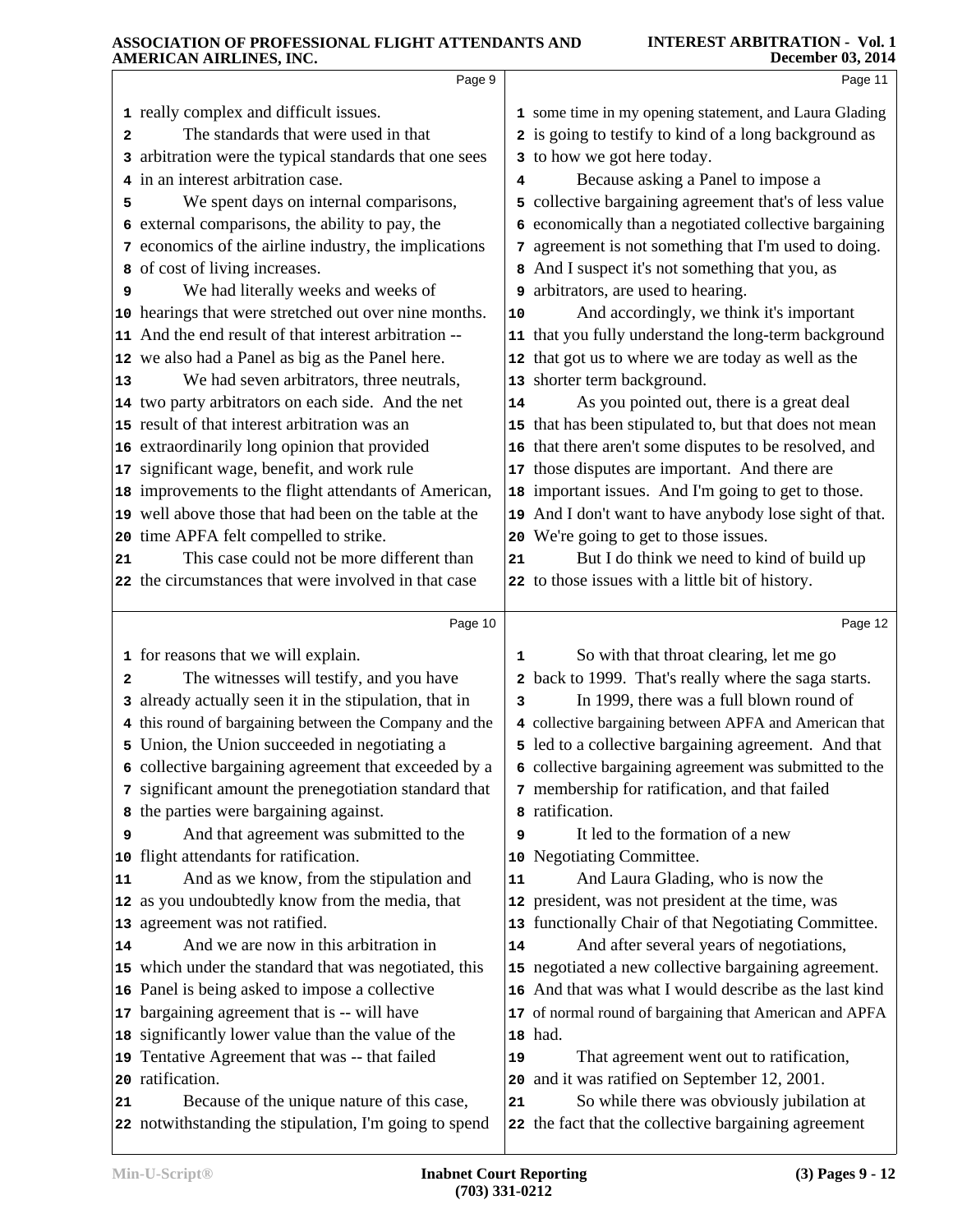|    | Page 13                                                 |              | Page 15                                                 |
|----|---------------------------------------------------------|--------------|---------------------------------------------------------|
|    | 1 was ratified, there had been a significant event      |              | 1 role in the ultimate restructuring of the airline.    |
|    | 2 that affected the entire country and the entire       | $\mathbf{2}$ | And APFA obtained a seat on the Creditor's              |
|    | 3 world, and obviously, affected the airline industry   | 3            | Committee, and, as you will hear, was an active         |
|    | 4 and affected American Airlines in a particularly      |              | 4 participant in the very critical decisions that that  |
|    | 5 unique way.                                           | 5.           | Creditor's Committee had to make.                       |
| 6  | Those events led to massive furloughs                   | 6            | Separately, separate from its position in               |
|    | 7 among flight attendants at American and, indeed,      |              | 7 the bankruptcy on the Creditor's Committee, APFA      |
|    | 8 throughout the airline industry.                      |              | 8 was, like the other unions at American, was subject   |
| 9  | And eventually, in 2003, facing a real                  |              | to an 1113 motion to -- or it knew it was going to      |
|    | 10 threat of bankruptcy, American and APFA negotiated a |              | 10 be and ultimately was subject to an 1113 motion that |
|    | 11 restructuring agreement that really cut the heart    |              | 11 was going to seek to cut away even further from the  |
|    | 12 out of the agreement that had been just recently     |              | 12 Restructuring Agreement that had been negotiated in  |
|    | 13 ratified.                                            |              | 13 2003, which in turn had undercut what had been       |
| 14 | That agreement was amendable in 2008. And               |              | 14 negotiated in 1999.                                  |
|    | 15 parties began their bargaining in 2008, which was    | 15           | Even before the bankruptcy, I think it's                |
|    | 16 probably the worst time in history, perhaps second   |              | 16 fair to say that APFA had lost its confidence in the |
|    | 17 worst to 2002, the second worst time in history to   |              | 17 then management of American and the direction that   |
|    | 18 be bargaining in the airline industry.               |              | 18 the Company was going.                               |
| 19 | There was an economic collapse that had                 | 19           | And even before there was a plan of                     |
|    | 20 affected the entire -- the entire economy. And we    |              | 20 reorganization put forward by the Company in the     |
|    | 21 all know the airline industry is particularly        |              | 21 course of the bankruptcy, APFA had concluded that,   |
|    | 22 sensitive to economic downturns. And it was          |              | 22 with the advice of its economic advisors and others, |
|    |                                                         |              |                                                         |
|    | Page 14                                                 |              | Page 16                                                 |
|    | 1 particularly bad at American because, as I'm sure     |              | 1 that American really needed to go in a different      |
|    | 2 you all know, the other majors by then had            |              | 2 direction.                                            |
|    | 3 restructured completely through bankruptcy.           | 3            | The Delta merger had already occurred, and              |
| 4  | So although American had done an                        |              | 4 Delta was out there busily enjoying the synergies of  |
|    | 5 out-of-court restructuring in 2003, it didn't really  |              | 5 that merger and was eating up the competition.        |
|    | 6 come close to the restructuring with respect to its   |              | The United merger had occurred. The                     |
|    | 7 entire operations as the other majors.                |              | 7 synergies were not quite there yet, but it was        |
| 8  | And bargaining continued and continued                  | 8            | certainly headed in that direction.                     |
| 9  | aggressively. That is to say, the parties met           | 9            | The gulf carriers, Emirates Air and                     |
|    | 10 regularly in an effort to try to reach a collective  |              | 10 others, were expanding into the international        |
|    | 11 bargaining agreement.                                |              | 11 market, and the world was simply not the same as it  |
| 12 | But the economic conditions and the                     |              | 12 was earlier in the decade.                           |
|    | 13 conditions of the airline continued to deteriorate.  | 13           | And APFA concluded, quite sensibly, that                |
|    | 14 And in November of 2011, American filed its Chapter  |              | 14 American needed a merger with somebody in order to   |
|    | 15 11 petition.                                         |              | 15 retain its posture that it had historically had as   |
| 16 | APFA knew and understood, as Laura will                 |              | 16 being, you know, the largest and the best carrier    |
|    | 17 explain when she testifies, that a key act for a     |              | 17 in, not only the country, but in the world.          |
|    | 18 Union to take in the context of an airline           | 18           | And I want to stop here for a moment to                 |
|    | 19 bankruptcy is to get on a Creditor's Committee.      |              | 19 say that that picture, that description of the       |
| 20 | That's where the action is, although the                | 20           | airline is one that the flight attendant group, as a    |
|    | 21 Company maintains exclusivity to put together a      |              | 21 whole, deeply believes in.                           |
|    | 22 plan, the Creditor's Committee plays a significant   | 22           | They are proud to work for American. And                |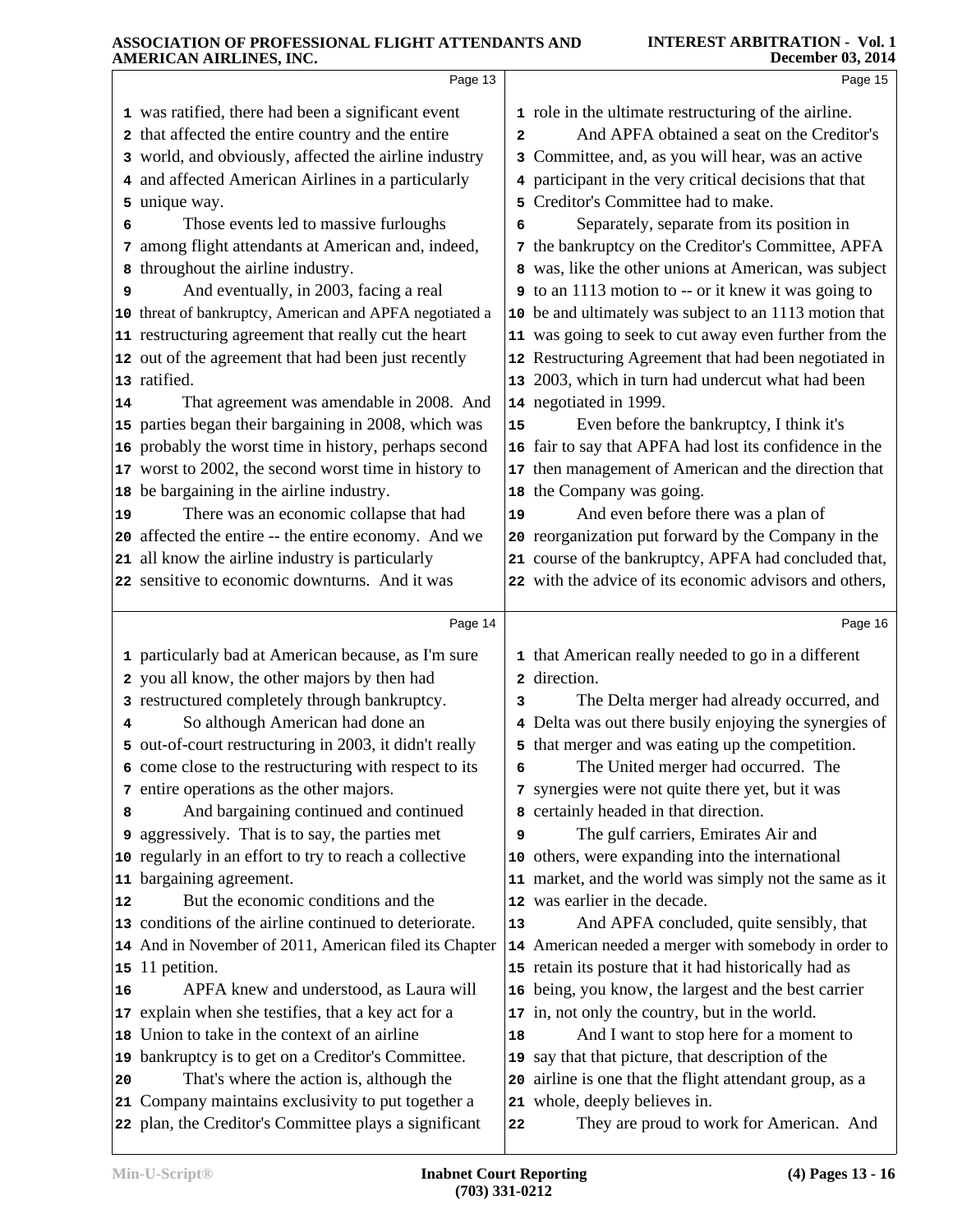#### **INTEREST ARBITRATION - Vol. 1 December 03, 2014**

|          | AMERICAN AIRLINES, INC.                                                                            |    |                                                                                                               |
|----------|----------------------------------------------------------------------------------------------------|----|---------------------------------------------------------------------------------------------------------------|
|          | Page 17                                                                                            |    | Page 19                                                                                                       |
|          | 1 they were, as a group, devastated professionally by                                              | 1  | Laura was there. I was there. Rob was                                                                         |
|          | 2 what had happened to the airline over the years.                                                 |    | 2 there. Dan Akins was there. Cindi Simone was                                                                |
|          | 3 And they, too, wanted the airline to return to                                                   |    | 3 there. Paul was there, Paul Jones. Bob was there                                                            |
|          | 4 the -- to its -- I don't want to say its glory days,                                             |    | 4 through a surrogate, one of his partners, Chris                                                             |
|          | 5 but to the airline that they knew and loved.                                                     |    | 5 Hollinger was there. And surely others who are in                                                           |
| 6        | And obviously, they wanted a return to                                                             |    | 6 the room who I haven't mentioned, were also there.                                                          |
|          | 7 wages and the work rules that were more consistent                                               | 7  | We met -- again, Laura will describe in                                                                       |
| 8        | with those that they had enjoyed in the past.                                                      |    | 8 greater detail the events of that meeting. But                                                              |
| 9        | So that's kind of the lead up to the                                                               |    | 9 we -- the short of it is that we met there for five                                                         |
| 10       | beginning of the story that got us here today.                                                     |    | 10 days. And the object of the exercise was to see if                                                         |
| 11       | In March of 2012, APFA president Laura                                                             |    | 11 we could hammer out an agreement that would give a                                                         |
| 12       | Glading got a phone call from Scott Kirby, who was                                                 |    | 12 merged Company, if a merger were to happen, six                                                            |
| 13       | then president of US Airways.                                                                      |    | 13 years of predictable labor costs.                                                                          |
|          | This was a time that, again, that the                                                              |    | And there -- and comitantly with that,                                                                        |
| 14       |                                                                                                    | 14 | 15 labor peace for six years so that US Airways could                                                         |
| 15       | Company was in bankruptcy, and APFA was on the<br>Creditor's Committee. And Mr. Kirby said that US |    | 16 present a viable plan of reorganization to the                                                             |
| 16       |                                                                                                    |    | 17 Creditor's Committee.                                                                                      |
| 17       | Airways was interested in trying to make a play for                                                |    |                                                                                                               |
| 18       | American while it was in bankruptcy and that they                                                  | 18 | Without being able to know what the labor                                                                     |
| 19       | had previously tried to do the same thing when Delta                                               |    | 19 costs would be and without being able to say that                                                          |
| 20       | was in bankruptcy, but had not succeeded, largely,                                                 |    | 20 there was a guarantee of labor peace, there was                                                            |
|          | 21 he believed, because they hadn't really dealt with                                              |    | 21 really no comfortable way that -- so we were told,                                                         |
|          | 22 the employee groups at Delta.                                                                   |    | 22 that US Airways could really do the work it needed                                                         |
|          | Page 18                                                                                            |    | Page 20                                                                                                       |
| 1        | And in particular, the unionized group                                                             |    | 1 to do to have credibility at the Creditor's                                                                 |
|          | 2 there, the pilots, were opposed to that merger. And                                              |    | 2 Committee to make a serious run at the company.                                                             |
|          | 3 they -- the merger just didn't happen.                                                           | 3  | That was the Company's objective.                                                                             |
| 4        |                                                                                                    |    |                                                                                                               |
|          | And so Mr. Kirby concluded that the                                                                | 4  | APFA's objective was consistent with its                                                                      |
|          | 5 sensible way to proceed was to have conversations                                                |    | 5 pre-bankruptcy views.                                                                                       |
|          | 6 with American's unions in advance of any efforts.                                                | 6  | It wanted to facilitate a merger. There                                                                       |
|          | 7 And he wanted to engage the APFA, as well as the TWU                                             |    | 7 was no question about that. They believed merger                                                            |
|          | 8 and the APA in some discussions to see whether they                                              |    | 8 was in the flight attendants' absolute best                                                                 |
|          | <b>9</b> could work something out that would give the flight                                       |    | 9 interest.                                                                                                   |
| 10       | attendants and the pilots and the TWU sufficient                                                   | 10 | And it surely kind of consistently with                                                                       |
| 11       | comfort about what a merger would look like so that                                                |    | 11 that, it wanted to insure that it had a set of                                                             |
| 12       | they could get -- so that US Airways could get                                                     |    | 12 wages, hours, working conditions that were better                                                          |
|          | 13 support from the employee groups for a merger of the                                            |    |                                                                                                               |
|          | 14 carriers.                                                                                       |    | 13 than they were then living with, and better than<br>14 those that were in the term sheet that American had |
| 15       |                                                                                                    |    |                                                                                                               |
| 16       | Laura will tell you about the first                                                                | 16 | 15 given in the context of the 1113 proceeding.                                                               |
|          | meeting she had with Mr. Kirby that led to a meeting                                               |    | So in both respects, both in terms of the                                                                     |
| 17<br>18 | shortly after that in Mesa, Arizona in early April                                                 | 17 | specifics of the deal that they wanted to be able to                                                          |
| 19       | of 2012.                                                                                           | 18 | cut, and in terms of being able to facilitate a                                                               |
| 20       | In some sense, as much as this group is                                                            | 19 | transaction that they believed was critical for the                                                           |
|          | like old home week for the 1995 interest                                                           | 20 | flight attendant work force, they had sort of this                                                            |
| 21       | arbitration, it's even more old home week for the<br>22 folks who were at that meeting in Mesa.    | 22 | 21 common objective.<br>In order to do that, they reached an                                                  |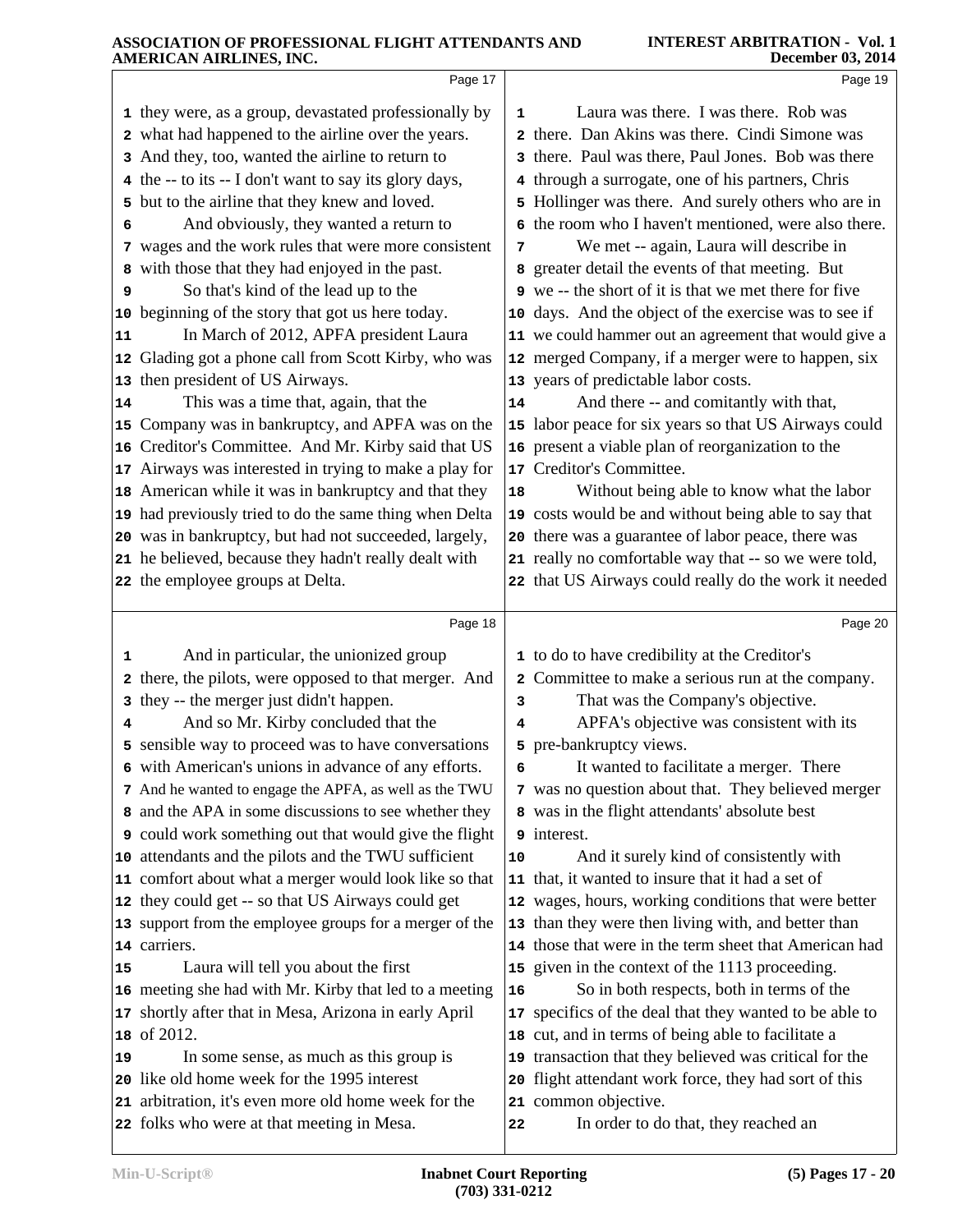|        | пинисан анкинде, пус.                                   |    |                                                                      |
|--------|---------------------------------------------------------|----|----------------------------------------------------------------------|
|        | Page 21                                                 |    | Page 23                                                              |
|        | 1 agreement, which was commonly referred to as the      |    | 1 they would be shooting at the wrong market.                        |
|        | 2 Conditional Labor Agreement, the CLA. And that        | 2  | So they negotiated a very creative                                   |
|        | 3 appears as, I believe, Exhibit 5 in the Joint         |    | 3 compromise that was structured quite differently                   |
|        | 4 Exhibits.                                             |    | 4 than the other deals.                                              |
| 5      | The exercise was really in one sense the                | 5  | They agreed, in the first instance, to a                             |
|        | 6 same for APFA as it was for the pilots and for the    |    | 6 Bridge Agreement. And that Bridge Agreement would                  |
|        | 7 TWU, that is all three unions were bargaining         |    | 7 be effective from the date that the merger became                  |
|        | 8 fundamentally the same thing, that is to achieve a    |    | a effective until a new joint collective bargaining                  |
|        | 9 six-year stable costs at a market -- at a             |    | <b>9</b> agreement would be negotiated.                              |
|        | 10 market based -- on a market-based measure.           | 10 | And the terms of that Bridge Agreement                               |
| 11     | But the circumstances for the flight                    |    | 11 were terms that were better than those that were in               |
|        | 12 attendants were considerably different than -- on    |    | 12 place at American at that time and were better than               |
|        | 13 that subject than they were for the other two        |    | 13 those that were contained in the last best -- in the              |
|        | 14 unions, and in particular for the pilots.            |    | 14 1113 term sheet that APFA had.                                    |
| 15     | The pilots, in terms of thinking about the              | 15 | And they also negotiated a -- or agreed to                           |
|        | 16 market -- and the market, just to be clear, the      |    | 16 a negotiating protocol which provided for a very                  |
|        | 17 market in this context is Delta and United or        |    | 17 expedited process of negotiations following the                   |
|        | 18 United/Continental, depending how one thinks about   |    | 18 merger, with a backstop of this interest arbitration              |
| 19 it. |                                                         |    | 19 if the parties couldn't reach agreement during that               |
| 20     | The pilots at Delta and at United, their                |    | 20 expedited period of negotiations.                                 |
|        | 21 bankruptcies had occurred some time before. They     | 21 | And the standard that was set for the                                |
|        | 22 had come out of bankruptcy. They had negotiated      |    | 22 interest arbitration was that a collective                        |
|        | Page 22                                                 |    | Page 24                                                              |
|        | 1 post bankruptcy collective bargaining agreements.     |    | 1 bargaining agreement -- that a Panel -- didn't                     |
|        | 2 And so they had set the market at a, you know, at a   |    | 2 necessarily know it would be the three of you at                   |
|        | 3 reasonable level for the pilot industry as compared   |    | 3 that time -- but that a Panel would produce, if it                 |
|        | 4 to where things were in the flight attendant          |    | 4 came to that, would be that it would be market --                  |
|        | 5 industry.                                             |    | 5 then market in the aggregate, that is the collective               |
| 6      | Because in the flight attendant industry,               |    | 6 value of all of the terms, needed to be -- need to                 |
|        | 7 flight attendant component of the industry, we had    |    | 7 match the collective value of the -- those terms in                |
|        | 8 an entirely different situation.                      |    | 8 the comparators' collective bargaining agreements.                 |
| 9      | Delta was non-union. And although it had                | 9  | And recognizing that United and                                      |
|        | 10 emerged from bankruptcy and there had been           |    | 10 Continental, at the time that this Conditional Labor              |
|        | 11 improvements to the Delta circumstances, they        |    | 11 Agreement had been negotiated, recognizing that they              |
|        | 12 certainly did not get back up anywhere near to where |    | 12 still had not achieved a joint collective bargaining              |
|        | 13 a reasonable market would have been.                 |    | 13 agreement, the parties said if the -- if there is a               |
| 14     | And United and Continental were still                   |    | 14 joint collective bargaining agreement at United,                  |
|        | 15 negotiating a joint collective bargaining agreement. |    | 15 that would be factored into the standard.                         |
|        | 16 They hadn't achieved a joint collective bargaining   | 16 | If there's not, it will be United                                    |
|        | 17 agreement. They were not at what one would normally  |    | 17 standalone, Continental standalone. Delta would be                |
|        | 18 think of as market levels.                           |    | 18 put in the standard. And there would be a redo                    |
| 19     | And so although the pilots and the TWU had              |    | 19 later on down the road -- and this was actually                   |
|        | 20 a market to look to in order to reach their deal,    |    | 20 negotiated a bit later.<br>There will be a redo later on down the |
|        | 21 their six-year deal, the flight attendants, APFA,    | 21 |                                                                      |
|        | 22 concluded that that just didn't make sense because   |    | 22 road when United gets a joint collective bargaining               |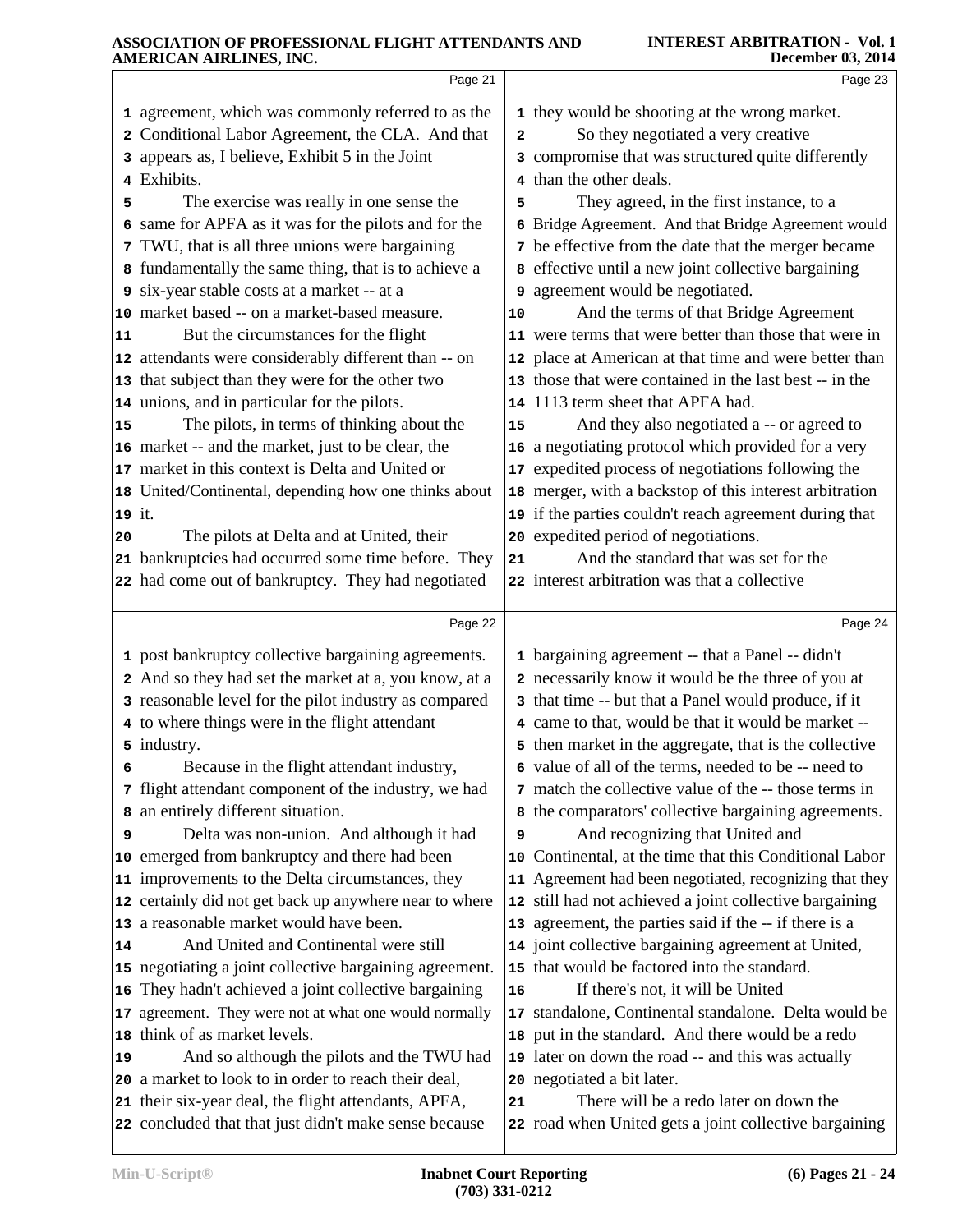|    | Page 25                                                                                             |          | Page 27                                                                                     |  |
|----|-----------------------------------------------------------------------------------------------------|----------|---------------------------------------------------------------------------------------------|--|
|    | 1 agreement -- if getting that joint collective                                                     |          | 1 negotiations to know the torturous turns that those                                       |  |
|    | 2 bargaining agreement has an effect on the market                                                  |          | 2 negotiations can take.                                                                    |  |
|    | 3 that requires an adjustment to any negotiated or                                                  | з        | So APFA came out of that deal, from its                                                     |  |
|    | 4 arbitrated settlement.                                                                            |          | 4 point of view, with a win-win, a guarantee that it                                        |  |
| 5  | So it was, I think, in everybody's view an                                                          |          | 5 was going to match the market, at least, and a                                            |  |
|    | 6 innovative problem solving way to deal with a very                                                | 6        | guarantee that it was going to get there quickly.                                           |  |
| 7  | difficult issue as to which both sides had -- I                                                     | 7        | So subsequent to -- and that happened in                                                    |  |
|    | 8 don't want to say competing interests. They didn't.                                               |          | 8 April of 2012. APFA's Executive Board, the Board of                                       |  |
|    | <b>9</b> They had a joint interest in achieving and seeing to                                       |          | 9 Directors approved that agreement, and life moved                                         |  |
|    | 10 it that a merger occurred.                                                                       |          | 10 forward.                                                                                 |  |
| 11 | They had the usual competing interests                                                              | 11       | Subsequently, in the bankruptcy case --                                                     |  |
|    | 12 that one has between labor and management of working                                             |          | 12 turning now back to the bankruptcy case. Just                                            |  |
|    | 13 at arm's length to try and get a collective                                                      |          | 13 before the prospect of having a 1113 order entered                                       |  |
|    | 14 bargaining agreement. The Union trying to get as                                                 |          | 14 rejecting the collective -- or authorizing rejection                                     |  |
|    | 15 much value as possible; the Company trying to                                                    |          | 15 of the collective bargaining agreement, the American                                     |  |
|    | 16 maintain its competitive position.                                                               |          | 16 Collective Bargaining Agreement, APFA and American                                       |  |
| 17 | But they provided an agreement that gave                                                            |          | 17 entered into an agreement that's commonly referred                                       |  |
|    | 18 the Company the ability to have those predictable                                                |          | 18 to as the LBFO, the last, best, and final offer.                                         |  |
|    | 19 labor costs, and it provided the Union with a                                                    |          | 19 And that then became the contract that was in effect                                     |  |
|    | 20 mechanism to be absolutely certain that it would not                                             |          | 20 until a merger ultimately took place.                                                    |  |
|    | 21 have anything less than a contract that was equal to                                             | 21       | Sort of the next major step was that all                                                    |  |
|    | 22 its peer's contracts in value.                                                                   |          | 22 of the unions that had met in Tempe reached similar                                      |  |
|    |                                                                                                     |          |                                                                                             |  |
|    |                                                                                                     |          |                                                                                             |  |
|    | Page 26                                                                                             |          | Page 28                                                                                     |  |
| 1  | And that, when you actually think about it                                                          |          | 1 kinds of agreements.                                                                      |  |
| 2  | from APFA's standpoint, was really one -- really was                                                | 2        | And when they presented to the Creditor's                                                   |  |
| 3  | an important factor because the notion of not having                                                |          | 3 Committee, along with lots of other things -- I                                           |  |
|    | 4 a guarantee of that in bargaining with an airline                                                 |          | 4 don't mean to suggest for a moment that the union                                         |  |
|    | 5 coming out of bankruptcy was a daunting notion.                                                   |          | 5 collective bargaining agreements were the only                                            |  |
|    | American was, after all, going to be the                                                            |          | 6 factor in making a merger happen, but they were a                                         |  |
|    | 7 third of the mergers. Delta and United had a big                                                  |          | 7 critical factor in making the merger happen. And                                          |  |
|    | 8 head start. And it wasn't clear that American --                                                  |          | 8 they were a critical factor in turning the --                                             |  |
|    | 9 that a merged American, if it occurred, was going to                                              |          | 9 ultimately, in turning the Creditor's Committee into                                      |  |
|    | 10 be able to get the synergies and get into the                                                    |          | 10 a position of supporting the merger rather than the                                      |  |
|    | 11 competitive mix in the face of a newly restructured                                              |          | 11 American standalone plan.                                                                |  |
|    | 12 airline industry. And the bargain would be                                                       | 12       | Time passed. The merger was announced.                                                      |  |
|    | 13 literally coming out of bankruptcy.                                                              |          | 13 And leaping way forward, on December 9, 2013, after                                      |  |
|    | And so one could not have been certain in                                                           |          | 14 the Department of Justice antitrust suit was                                             |  |
|    | 15 the spring of 2012, that sort of wide open unbounded                                             |          | 15 settled, the merger became effective.                                                    |  |
|    | 16 collective bargaining following a merger would have                                              | 16       | And the Conditional Labor Agreement that                                                    |  |
|    | 17 necessarily produced a market-based collective                                                   |          | 17 had been negotiated in Tempe that included all of                                        |  |
| 14 | 18 bargaining agreement.                                                                            |          | 18 those negotiation protocols.                                                             |  |
| 19 | And one certainly could not have reached a                                                          | 19       | I skipped over one document, which I                                                        |  |
|    | 20 conclusion that, left to their own devices, the                                                  | 20       | shouldn't have because it's going to play a role in                                         |  |
| 22 | 21 parties would quickly come to any agreement at all.<br>We all know enough about airline industry | 21<br>22 | the issues that are to be resolved by this Panel.<br>On December 31, 2012, the -- at the -- |  |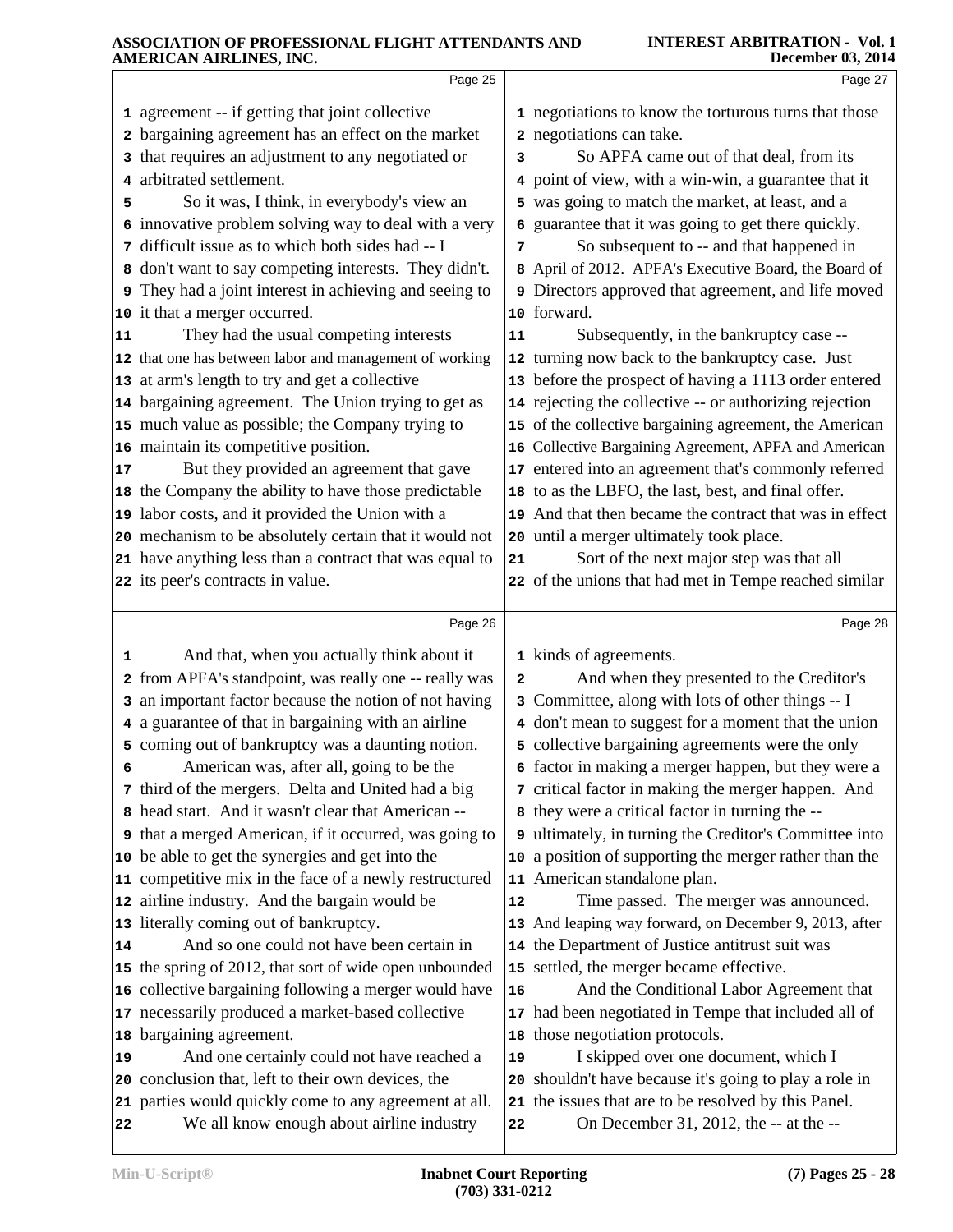|    | Page 29                                                                                                  |    | Page 31                                                                                          |  |
|----|----------------------------------------------------------------------------------------------------------|----|--------------------------------------------------------------------------------------------------|--|
|    | 1 through the mediatory efforts, I would say, of                                                         |    | 1 led to an agreement as between the two unions that                                             |  |
|    | 2 counsel for the Creditor's Committee, a clarifying                                                     |    | 2 would resolve the representation issue by providing                                            |  |
|    | 3 agreement was reached between APFA and US Airways                                                      |    | 3 that APFA would become the bargaining agent of the                                             |  |
|    | 4 management that clarified various aspects of the                                                       |    | 4 combined class and craft once the single carrier                                               |  |
|    | 5 Conditional Labor Agreement that had been previously                                                   |    | 5 determination was made.                                                                        |  |
|    | 6 negotiated.                                                                                            | 6  | And secondly, as it relates to the                                                               |  |
| 7  | That exhibit is Exhibit 5A. And we'll                                                                    |    | 7 negotiations protocol, which is really what this is                                            |  |
|    | 8 turn to that when we get to the specification point                                                    |    | 8 all about, they agreed that they would approach the                                            |  |
| 9  | that I want to talk about.                                                                               |    | <b>9</b> Company jointly to negotiate certain modifications                                      |  |
| 10 | So following the consummation of the                                                                     |    | 10 to the negotiation arrangements that had been                                                 |  |
|    | 11 merger, APFA took on really now yet another                                                           |    | 11 contained in the Conditional Labor Agreement.                                                 |  |
|    | 12 challenge.                                                                                            | 12 | The first thing that they did was, as part                                                       |  |
| 13 | APFA represented flight attendants at                                                                    |    | 13 of this -- as part of this agreement between the two                                          |  |
|    | 14 American, and AFA represented the flight attendants                                                   |    | 14 unions, was agreed that there would be a Joint                                                |  |
|    | 15 at US Airways.                                                                                        |    | 15 Negotiating Committee that would be comprised of                                              |  |
| 16 | And interestingly, the agreement that had                                                                |    | 16 seven flight attendants from -- seven                                                         |  |
|    | 17 been reached out in Tempe was an agreement between                                                    |    | 17 representatives from APFA and seven representatives                                           |  |
|    | 18 APFA, the American's flight attendants union, and US                                                  |    | 18 from AFA.                                                                                     |  |
|    | 19 Airways, the company whose flight attendants were                                                     | 19 | Even though APFA was -- had significantly                                                        |  |
|    | 20 represented by AFA.                                                                                   |    | 20 larger number of flight attendants, they made the                                             |  |
| 21 | So that was -- that created an interesting                                                               |    | 21 sensible judgment that both flight attendant groups                                           |  |
|    | 22 dynamic, as well as just the natural representation                                                   |    | 22 ought to be equally represented on the Negotiating                                            |  |
|    |                                                                                                          |    |                                                                                                  |  |
|    |                                                                                                          |    |                                                                                                  |  |
|    | Page 30                                                                                                  |    | Page 32                                                                                          |  |
|    | 1 issues that flow whenever there's a merger of two                                                      |    | 1 Committee.                                                                                     |  |
|    | 2 airlines that have the same class and craft                                                            | 2  | Rob Clayman, who has been the negotiating                                                        |  |
|    | 3 represented by different unions at the separate                                                        |    | 3 counsel for APFA, continued to serve as counsel to                                             |  |
|    | 4 carriers.                                                                                              |    | 4 the Joint Committee. And Joe Burns, who has been                                               |  |
| 5  | So as a consequence of that, everybody                                                                   |    | 5 the AFA's negotiating counsel, joined Rob in that                                              |  |
|    | understood, from both sides, on all sides, that                                                          | 7  | 6 capacity jointly.                                                                              |  |
|    | 7 eventually there was going to be a single carrier<br>a determination, and the representation issue was |    | They also agreed that, as I said, that<br>8 they were going to go to the Company with certain -- |  |
|    | 9 going to be resolved as between APFA and AFA one way                                                   |    | <b>9</b> to request certain changes in the Protocol                                              |  |
|    | 10 or another.                                                                                           |    | 10 Agreement.                                                                                    |  |
| 11 | And one way those representation issues                                                                  | 11 | And they achieved those changes, which                                                           |  |
|    | 12 can get resolved is through a representation                                                          |    | 12 were then embodied in the NPA, in the Negotiation                                             |  |
|    | 13 election.                                                                                             |    | 13 Protocol Agreement, which is actually the agreement                                           |  |
| 14 | And we all know, either directly or                                                                      |    | 14 under which we are operating. And that is Joint                                               |  |
|    | 15 indirectly, what the consequences sometimes of                                                        |    | 15 Exhibit 3 in your exhibit book.                                                               |  |
|    | 16 representation elections can be. They can be                                                          | 16 | What the Negotiation Protocol Agreement                                                          |  |
|    | 17 bitter. They can be divisive. And at the end of                                                       |    | 17 did in modifying the negotiations of the Conditional                                          |  |
|    | 18 the day, they are often destructive in the sense of                                                   |    | 18 Labor Agreement was the following:                                                            |  |
|    | 19 the kind of unity that you want a work group to have                                                  | 19 | First, it extended the period of time that                                                       |  |
|    | 20 going forward for bargaining.                                                                         |    | 20 the parties would have to negotiate a collective                                              |  |
| 21 | In this instance, APFA and AFA understood<br>22 that, and entered into a series of discussions that      |    | 21 bargaining agreement for a significantly longer<br>22 period of time. I believe 150 days.     |  |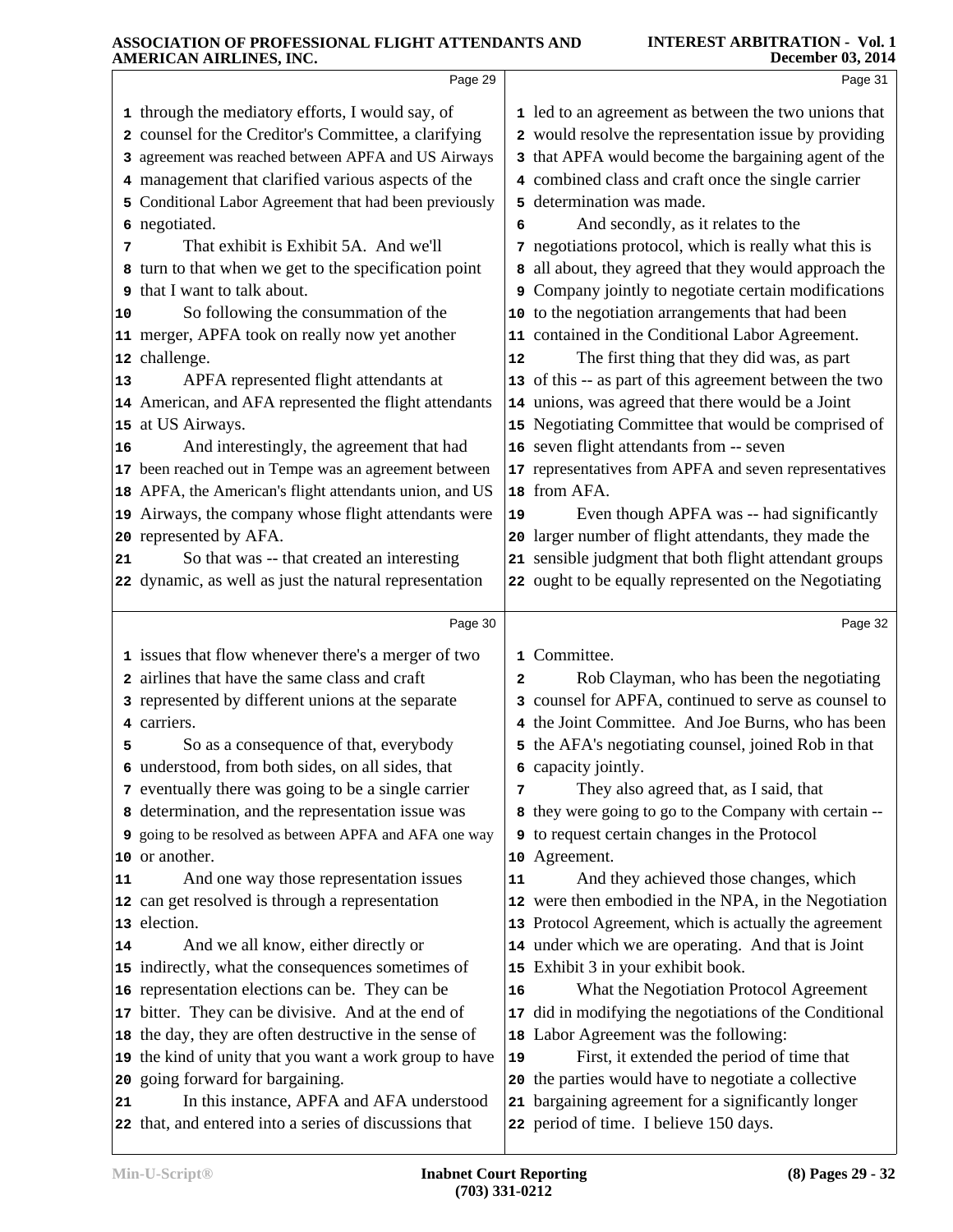|    | Page 33                                                 |    | Page 35                                                |
|----|---------------------------------------------------------|----|--------------------------------------------------------|
| 1  | And second, it maintained the market-based              |    | 1 a model that was going to measure all of these       |
|    | 2 in the aggregate standard as the interest             |    | 2 metrics that were key to understanding whether the   |
| 3  | arbitration standard, and, therefore, in a sense,       |    | 3 standards in the Negotiations Protocol Agreement had |
|    | 4 the negotiating standard against which the parties    |    | 4 been met.                                            |
| 5. | were negotiating.                                       | 5  | In the first instance, the model was                   |
| 6  | But they added a second set of standards                |    | 6 created by American's finance department. But it     |
|    | 7 that also had to be met by any contract that would    |    | 7 was -- it was open. It was in some kind of open      |
| 8  | be achieved through negotiations or ultimately          |    | 8 source. I'm not using the word correctly. But it     |
|    | <b>9</b> through arbitration.                           |    | 9 was made open and available to APFA's economist, Dan |
| 10 | And that is that that contract had to be                |    | 10 Akins, who vetted it.                               |
|    | 11 worth more to the legacy American flight attendants, | 11 | The model is described in the joint                    |
|    | 12 under American operations, than the old American     |    | 12 stipulation.                                        |
|    | 13 agreement. And it had to be worth more to the        | 13 | Dan is going to testify a bit about the                |
|    | 14 legacy US Airways flight attendants than the US      |    | 14 model, even though it's in the joint stipulation.   |
|    | 15 Airways contract would have been worth, again, at    | 15 | And it is designed to be able to measure               |
|    | 16 the combined American operations.                    |    | 16 all the components of the comparative collective    |
| 17 | A complex set of metrics, but important                 | 17 | bargaining agreements as though they -- as if they     |
|    | 18 metrics nonetheless, to be sure that the merger not  | 18 | had been applied to the American work force and        |
|    | 19 only produced at least a market-based contract, but  |    | 19 operation.                                          |
|    | 20 produced a contract that was better for both groups  | 20 | And designed, as well, to measure the                  |
|    | 21 of flight attendants than the contract that they     |    | 21 costs of the American contract and the US Airways   |
|    | 22 produced and they had been living under.             |    | 22 contract. And designed to be able to measure the    |
|    |                                                         |    |                                                        |
|    | Page 34                                                 |    | Page 36                                                |
| 1  | And that the NPA also maintained the, what              |    | 1 incremental costs or savings of changes made to the  |
| 2  | I call, the second bite at the apple provision with     |    | 2 various costs in the collective bargaining agreement |
|    | 3 respect to a joint United collective bargaining       |    | 3 through the proposals of the Company, so that one    |
|    | 4 agreement, so that if the product of bargaining or    |    | 4 would be able to trace, with certainty, based on a   |
|    | 5 the product of this arbitration later proved to       |    | 5 set of agreed assumptions, what the implications     |
|    | 6 be -- while market later proved to be below a         |    | 6 were of the change in any term in the agreement when |
|    | 7 modified market that would be created by a United     |    |                                                        |
|    |                                                         |    | 7 measured against Delta, when measured against        |
|    | 8 contract, the parties would go at it again.           |    | 8 United, when measured against Continental, when      |
| 9  | They would make adjustments in order to                 |    | 9 measured against old US Airways, or measured against |
|    | 10 meet that market. If they couldn't agree on what     |    | 10 old American.                                       |
|    | 11 those adjustments would be, they would go to yet     | 11 | And Dan, as I said, vetted the model. He               |
|    | 12 another arbitration quite quickly in order to make   |    | 12 had changes that he believed needed to be made.     |
|    | 13 those adjustments.                                   |    | 13 Talked with them -- talked through those changes    |
|    | So that was the Negotiations Protocol                   |    | 14 with American finance.                              |
|    | 15 Agreement. And under that agreement, the parties     | 15 | They made those -- they made the changes.              |
|    | 16 began bargaining relatively quickly. On April 24,    |    | 16 They agreed on what had to be done in order to make |
| 17 | 2014, they commenced negotiations.                      |    | 17 it all work.                                        |
| 14 | In connection with those negotiations, the              | 18 | And at the end of the day, again, they                 |
| 18 | 19 sort of the second unique and creative thing that    | 19 | produced a model that both sides agreed measured       |
|    | 20 the parties did, particularly in light of the        |    | 20 correctly what needed to be measured.               |
|    | 21 standard that they had agreed to in the Negotiations | 21 | The one thing I'm going to say about the               |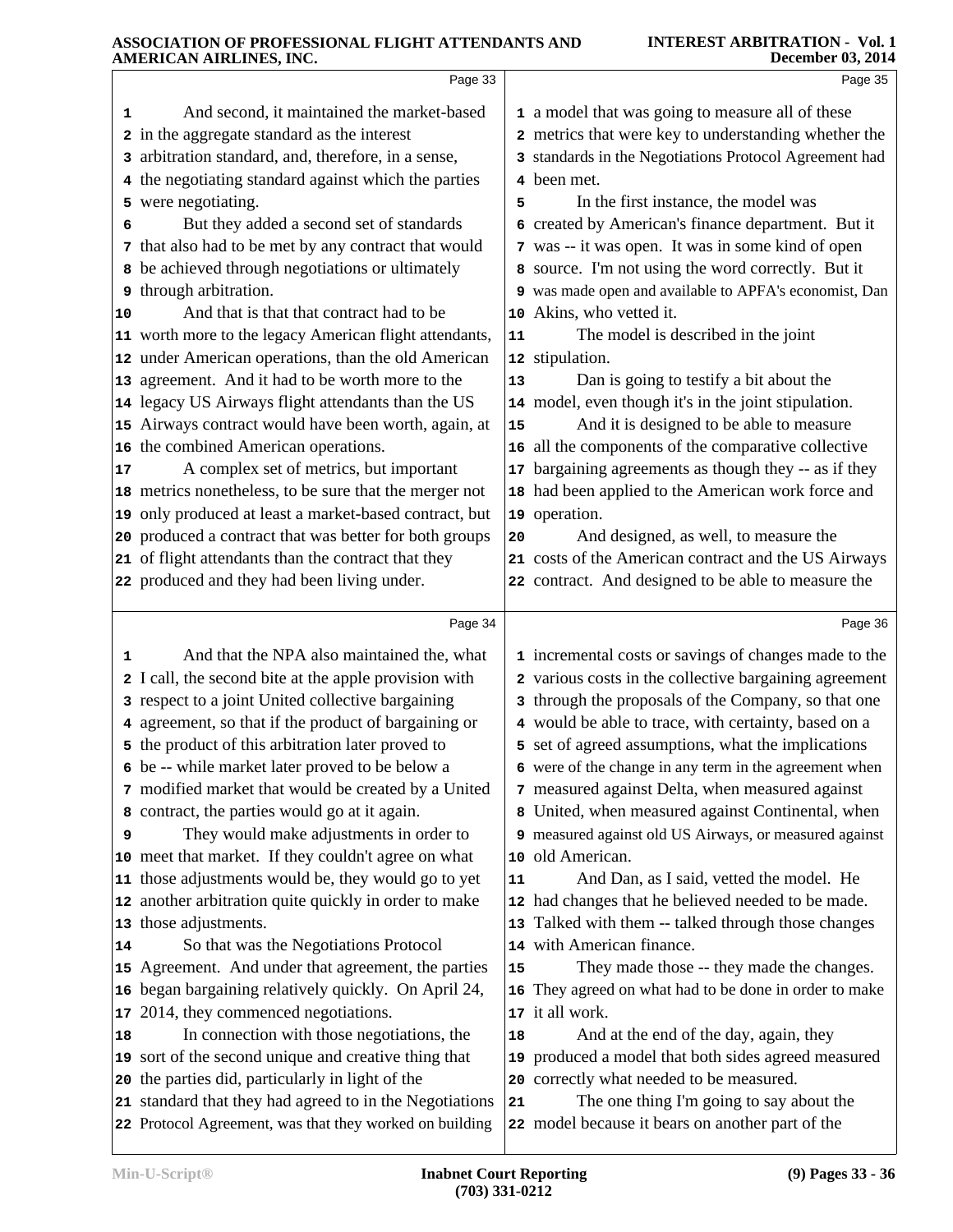|          | Page 37                                                                                         |    | Page 39                                                                                  |
|----------|-------------------------------------------------------------------------------------------------|----|------------------------------------------------------------------------------------------|
|          | 1 stipulation in another part of this case is that it                                           |    | 1 collective bargaining agreement up to \$193 million                                    |
|          | 2 does not include the value of profit sharing                                                  |    | 2 per year on average over five years over the                                           |
|          | 3 programs that were in place at Delta and at United                                            |    | 3 existing collective bargaining agreements.                                             |
|          | and Continental.                                                                                | 4  | I'm going to leap ahead here for a moment.                                               |
| 5        | But the understanding was that those --                                                         | 5  | Those numbers got changed yet again                                                      |
|          | 6 that those profit sharing plans were -- provided                                              |    | 6 because on November 6, Delta did another adjustment,                                   |
|          | 7 value, and they were part of the market, and,                                                 |    | 7 not with respect to its wage rates, but with respect                                   |
|          | 8 therefore, they had to be accommodated in some way                                            |    | 8 to certain training provisions and deadheading                                         |
|          | <b>9</b> in thinking about the market and market value in the                                   |    | 9 provisions and the like which bumped the market and                                    |
|          | 10 aggregate.                                                                                   |    | 10 the aggregate up from 61 million to 62 million,                                       |
| 11       | So with the model, the parties determined                                                       |    | 11 again, with a profit sharing program.                                                 |
|          | 12 that, in order to meet the standards, a new                                                  | 12 | The contract that was valued at                                                          |
|          | 13 collective bargaining agreement had to be at least                                           |    | 13 \$193 million did not include profit sharing. But                                     |
|          | 14 \$57 million a year on average over the course of                                            |    | 14 the value was so far above the value -- the market                                    |
|          | 15 five years greater in value than the current                                                 |    | 15 value, plus any possible reasonable or even                                           |
|          | 16 collective bargaining agreements. And it had to                                              |    | 16 unreasonable valuation of what a profit sharing                                       |
|          | 17 contain a profit -- either a profit sharing plan or                                          |    | 17 might yield that it met the standard easily.                                          |
|          | 18 a valuation for profit sharing.                                                              | 18 | The APFA's constitution has a ratification                                               |
| 19       | At the end of the bargaining period,<br>20 September 19 was the sort of the -- was the last day |    | 19 process. The contract went out for ratification.<br>20 It has a 30-day voting period. |
|          | 21 of the bargaining period. On the last day of the                                             | 21 | APFA does what it always does in                                                         |
|          | 22 bargaining period, the parties reached a Tentative                                           |    | 22 ratification -- in the ratification process. It                                       |
|          |                                                                                                 |    |                                                                                          |
|          | Page 38                                                                                         |    | Page 40                                                                                  |
|          | 1 Agreement. And they reached a Tentative Agreement                                             |    | 1 conducts road shows. It has websites. It does                                          |
|          |                                                                                                 |    |                                                                                          |
|          | 2 which, by applying the terms of the model, was then                                           |    | 2 mailings. And it communicated the nature and the                                       |
|          | 3 valued at an incremental value of \$181 million over                                          |    | 3 value of the collective bargaining agreement broadly                                   |
|          | 4 and above the value of the old collective bargaining                                          |    | 4 and fully to the flight attendant work force.                                          |
|          | 5 agreements, clearly surpassing all the tests and all                                          | 5  | And on November 9, the ballots were                                                      |
|          | 6 the standards that had to be passed and met in order                                          |    | 6 counted. And of something over 16,000 ballots that                                     |
|          | 7 to meet the standards in the Negotiations Protocol                                            |    | 7 were cast, the Tentative Agreement was defeated by                                     |
|          | 8 Agreement.                                                                                    | 8  | 16 votes.                                                                                |
| 9        | That wasn't the end of it.                                                                      | 9  | And as a consequence, we are here today                                                  |
| 10       | On September 24, after a Tentative                                                              |    | 10 arbitrating within the parameters of the                                              |
|          | 11 Agreement had been reached, when APFA's Board was                                            |    | 11 Negotiations Protocol Agreement.                                                      |
|          | 12 meeting in Washington, Delta unilaterally increased                                          | 12 | The -- as is evident by the description                                                  |
|          | 13 the value of its -- increased the wage rates for its                                         |    | 13 that I have given you of the model and of the                                         |
|          | 14 flight attendants, and that bumped the market value                                          |    | 14 standard and as is evident by the joint stipulation                                   |
|          | 15 in the aggregate up to \$61 million a year on average                                        |    | 15 that we entered into, the agreement, the market                                       |
|          | 16 over five years.                                                                             | 17 | 16 value -- the market value standard is 112 million.                                    |
| 17<br>18 | And American met the challenge of Delta.                                                        |    | The Company has stipulated to a value of                                                 |
|          | And notwithstanding that there had been a                                                       |    | 18 \$50 million for a profit sharing because there is no                                 |
| 20       | 19 Tentative Agreement reached, agreed to increase the                                          |    | 19 profit sharing in the Tentative -- was no profit                                      |
|          | wage rates that had been agreed to in the Tentative<br>21 Agreement.                            |    | 20 sharing in the Tentative Agreement, there is no<br>21 profit sharing in the proposal. |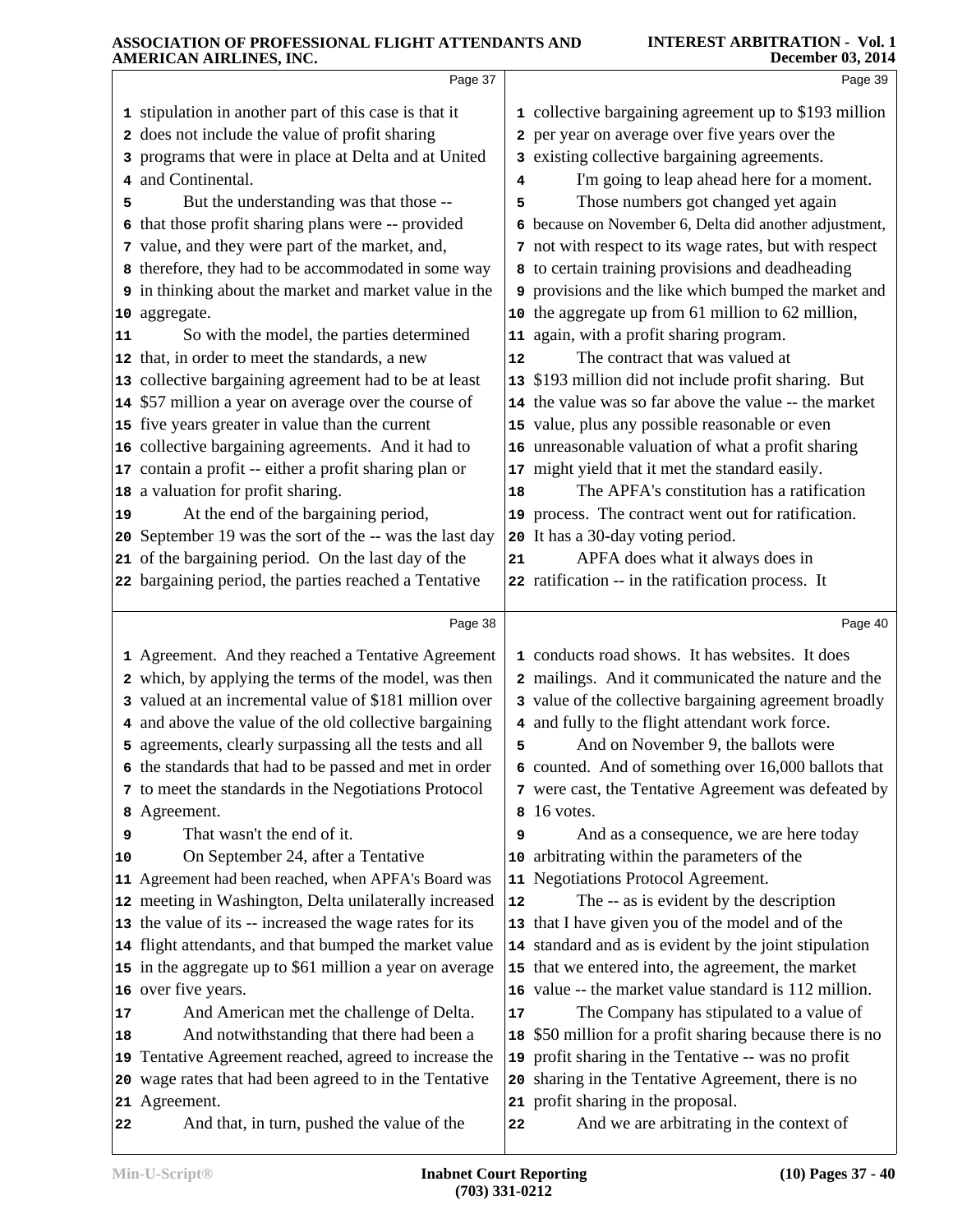|                               | Page 41                                                                                                                                                                                                                                                                                                                                                                                                                                                                                                                                                                                                                                                                                                                                                                                                                                                                                                                                                                                                                                                                                                  |                                                    | Page 43                                                                                                                                                                                                                                                                                                                                                                                                                                                                                                                                                                                                                                                                                                                                                                                                                                                                                                                                                                                                                                                                                      |
|-------------------------------|----------------------------------------------------------------------------------------------------------------------------------------------------------------------------------------------------------------------------------------------------------------------------------------------------------------------------------------------------------------------------------------------------------------------------------------------------------------------------------------------------------------------------------------------------------------------------------------------------------------------------------------------------------------------------------------------------------------------------------------------------------------------------------------------------------------------------------------------------------------------------------------------------------------------------------------------------------------------------------------------------------------------------------------------------------------------------------------------------------|----------------------------------------------------|----------------------------------------------------------------------------------------------------------------------------------------------------------------------------------------------------------------------------------------------------------------------------------------------------------------------------------------------------------------------------------------------------------------------------------------------------------------------------------------------------------------------------------------------------------------------------------------------------------------------------------------------------------------------------------------------------------------------------------------------------------------------------------------------------------------------------------------------------------------------------------------------------------------------------------------------------------------------------------------------------------------------------------------------------------------------------------------------|
| 5<br>6<br>9<br>15<br>18<br>20 | 1 what we -- what the parties always understood the<br>2 negotiation protocol to mean when and if we got to<br>3 an arbitration under the circumstances of a failed<br>4 TA.<br>And that is the following:<br>If there hadn't been a Tentative Agreement<br>7 that was reached on September 19, we would have been<br>8 arbitrating the issues in dispute.<br>Well, if there hadn't been a Tentative<br>10 Agreement on September 19, the issues in dispute<br>11 would have been really seven economic issues because<br>12 all the other issues, all of the operational issues,<br>13 all the scheduling issues, all of those had been<br>14 resolved long before September 19.<br>And the open economic issues were wage<br>16 rates, vacation accrual, sick accrual, premium pay,<br>17 health insurance, 401K, and profit sharing.<br>And so that was sort of -- that's sort of<br>19 a parameter of available issues for arbitration.<br>And, again, the agreement that the Panel<br>21 needs to -- is required to impose by reason of the<br>22 Negotiations Protocol Agreement is one that meets | 4<br>5<br>6<br>7<br>8<br>9<br>11<br>15<br>16<br>19 | 1 ten, count them, ten me-too agreements. It contains<br>2 ten me-toos with the pilots. Laura Glading will<br>3 tell you about them.<br>I don't think there's any dispute. We can<br>point them out to you at an appropriate time, but<br>there's fully ten of them.<br>And I stress that because, as you know<br>from the joint stipulation, we have two issues in<br>our proposal that are in dispute, and both of them<br>10 are me-too issues.<br>And I'm sitting here looking across the<br>12 table at Bob. And I know that his case is going to<br>13 be a case on me-toos is going to include, among<br>14 other things, an argument that me-toos are not<br>appropriate ways to proceed in the airline industry.<br>That they are -- they impinge on bargaining. They,<br>17 you know, they get in the way of labor relations.<br>18 They are generally bad things.<br>And that's all well and good, and I'm<br>20 waiting to hear him describe it, and I'm sure he<br>21 will do that eloquently. But he's going to have to<br>22 explain why it is, in the face of that, that the |
|                               | Page 42                                                                                                                                                                                                                                                                                                                                                                                                                                                                                                                                                                                                                                                                                                                                                                                                                                                                                                                                                                                                                                                                                                  |                                                    | Page 44                                                                                                                                                                                                                                                                                                                                                                                                                                                                                                                                                                                                                                                                                                                                                                                                                                                                                                                                                                                                                                                                                      |
|                               | 1 that standard, that 112 million standard.                                                                                                                                                                                                                                                                                                                                                                                                                                                                                                                                                                                                                                                                                                                                                                                                                                                                                                                                                                                                                                                              |                                                    | 1 Company was willing to agree to ten separate me-toos                                                                                                                                                                                                                                                                                                                                                                                                                                                                                                                                                                                                                                                                                                                                                                                                                                                                                                                                                                                                                                       |
| 2                             | Again, to repeat, the parties have                                                                                                                                                                                                                                                                                                                                                                                                                                                                                                                                                                                                                                                                                                                                                                                                                                                                                                                                                                                                                                                                       |                                                    | 2 in this collective bargaining agreement with the                                                                                                                                                                                                                                                                                                                                                                                                                                                                                                                                                                                                                                                                                                                                                                                                                                                                                                                                                                                                                                           |
|                               | 3 resolved the profit sharing question.                                                                                                                                                                                                                                                                                                                                                                                                                                                                                                                                                                                                                                                                                                                                                                                                                                                                                                                                                                                                                                                                  |                                                    | 3 pilots.                                                                                                                                                                                                                                                                                                                                                                                                                                                                                                                                                                                                                                                                                                                                                                                                                                                                                                                                                                                                                                                                                    |
|                               | We believe it's -- the \$50 million                                                                                                                                                                                                                                                                                                                                                                                                                                                                                                                                                                                                                                                                                                                                                                                                                                                                                                                                                                                                                                                                      |                                                    | So one of the me-toos that is contained in                                                                                                                                                                                                                                                                                                                                                                                                                                                                                                                                                                                                                                                                                                                                                                                                                                                                                                                                                                                                                                                   |
|                               | 5 stipulation is a fair number to replace the                                                                                                                                                                                                                                                                                                                                                                                                                                                                                                                                                                                                                                                                                                                                                                                                                                                                                                                                                                                                                                                            |                                                    | 5 our proposal is a me-too with respect to any other                                                                                                                                                                                                                                                                                                                                                                                                                                                                                                                                                                                                                                                                                                                                                                                                                                                                                                                                                                                                                                         |
|                               | 6 uncertainty and risk associated with a variable comp                                                                                                                                                                                                                                                                                                                                                                                                                                                                                                                                                                                                                                                                                                                                                                                                                                                                                                                                                                                                                                                   |                                                    | 6 work group obtaining a health insurance program that                                                                                                                                                                                                                                                                                                                                                                                                                                                                                                                                                                                                                                                                                                                                                                                                                                                                                                                                                                                                                                       |
|                               | 7 program, particularly in the airline industry with                                                                                                                                                                                                                                                                                                                                                                                                                                                                                                                                                                                                                                                                                                                                                                                                                                                                                                                                                                                                                                                     |                                                    | 7 is different than the health insurance program that                                                                                                                                                                                                                                                                                                                                                                                                                                                                                                                                                                                                                                                                                                                                                                                                                                                                                                                                                                                                                                        |
|                               | 8 the risks that that industry brings.                                                                                                                                                                                                                                                                                                                                                                                                                                                                                                                                                                                                                                                                                                                                                                                                                                                                                                                                                                                                                                                                   |                                                    | 8 is contained in the flight attendant collective                                                                                                                                                                                                                                                                                                                                                                                                                                                                                                                                                                                                                                                                                                                                                                                                                                                                                                                                                                                                                                            |
| 9                             | So that takes us to our proposal. And<br>10 it's actually fairly simple and straightforward.                                                                                                                                                                                                                                                                                                                                                                                                                                                                                                                                                                                                                                                                                                                                                                                                                                                                                                                                                                                                             |                                                    | <b>9</b> bargaining agreement.<br>I think it's fair to say that the health                                                                                                                                                                                                                                                                                                                                                                                                                                                                                                                                                                                                                                                                                                                                                                                                                                                                                                                                                                                                                   |
| 11                            | Our proposal is at Joint Exhibit No. 1.                                                                                                                                                                                                                                                                                                                                                                                                                                                                                                                                                                                                                                                                                                                                                                                                                                                                                                                                                                                                                                                                  | 10                                                 | 11 insurance was an important issue, particularly to                                                                                                                                                                                                                                                                                                                                                                                                                                                                                                                                                                                                                                                                                                                                                                                                                                                                                                                                                                                                                                         |
| 12                            | It contains all of the terms and                                                                                                                                                                                                                                                                                                                                                                                                                                                                                                                                                                                                                                                                                                                                                                                                                                                                                                                                                                                                                                                                         | 12                                                 | the US Airways flight attendants, who, as a                                                                                                                                                                                                                                                                                                                                                                                                                                                                                                                                                                                                                                                                                                                                                                                                                                                                                                                                                                                                                                                  |
|                               | 13 conditions that are contained in the Tentative                                                                                                                                                                                                                                                                                                                                                                                                                                                                                                                                                                                                                                                                                                                                                                                                                                                                                                                                                                                                                                                        |                                                    | 13 consequence of this collective bargaining agreement,                                                                                                                                                                                                                                                                                                                                                                                                                                                                                                                                                                                                                                                                                                                                                                                                                                                                                                                                                                                                                                      |
|                               | 14 Agreement, save for a set of reduced wage rates,                                                                                                                                                                                                                                                                                                                                                                                                                                                                                                                                                                                                                                                                                                                                                                                                                                                                                                                                                                                                                                                      |                                                    | 14 moved to the American health insurance program,                                                                                                                                                                                                                                                                                                                                                                                                                                                                                                                                                                                                                                                                                                                                                                                                                                                                                                                                                                                                                                           |
|                               | 15 which, when added to the value of the scheduling and                                                                                                                                                                                                                                                                                                                                                                                                                                                                                                                                                                                                                                                                                                                                                                                                                                                                                                                                                                                                                                                  | 15                                                 | which in simple terms is not as good a health                                                                                                                                                                                                                                                                                                                                                                                                                                                                                                                                                                                                                                                                                                                                                                                                                                                                                                                                                                                                                                                |
|                               | 16 other provisions of the collective bargaining                                                                                                                                                                                                                                                                                                                                                                                                                                                                                                                                                                                                                                                                                                                                                                                                                                                                                                                                                                                                                                                         |                                                    | 16 insurance program as the old US Airways health                                                                                                                                                                                                                                                                                                                                                                                                                                                                                                                                                                                                                                                                                                                                                                                                                                                                                                                                                                                                                                            |
|                               | 17 agreement, the parties, through the operation model,                                                                                                                                                                                                                                                                                                                                                                                                                                                                                                                                                                                                                                                                                                                                                                                                                                                                                                                                                                                                                                                  |                                                    | 17 insurance program.                                                                                                                                                                                                                                                                                                                                                                                                                                                                                                                                                                                                                                                                                                                                                                                                                                                                                                                                                                                                                                                                        |
|                               | 18 have determined are worth \$112 million a year, on                                                                                                                                                                                                                                                                                                                                                                                                                                                                                                                                                                                                                                                                                                                                                                                                                                                                                                                                                                                                                                                    | 18                                                 | It just isn't. It puts more cost on the                                                                                                                                                                                                                                                                                                                                                                                                                                                                                                                                                                                                                                                                                                                                                                                                                                                                                                                                                                                                                                                      |
|                               | 19 average, over five years of a collective bargaining                                                                                                                                                                                                                                                                                                                                                                                                                                                                                                                                                                                                                                                                                                                                                                                                                                                                                                                                                                                                                                                   | 19                                                 | flight attendant than the Company's health insurance                                                                                                                                                                                                                                                                                                                                                                                                                                                                                                                                                                                                                                                                                                                                                                                                                                                                                                                                                                                                                                         |
|                               | 20 agreement.                                                                                                                                                                                                                                                                                                                                                                                                                                                                                                                                                                                                                                                                                                                                                                                                                                                                                                                                                                                                                                                                                            |                                                    | 20 plan.                                                                                                                                                                                                                                                                                                                                                                                                                                                                                                                                                                                                                                                                                                                                                                                                                                                                                                                                                                                                                                                                                     |
| 21                            | It contains, as well, and this is a                                                                                                                                                                                                                                                                                                                                                                                                                                                                                                                                                                                                                                                                                                                                                                                                                                                                                                                                                                                                                                                                      | 21                                                 | So it was an issue of some, I don't want                                                                                                                                                                                                                                                                                                                                                                                                                                                                                                                                                                                                                                                                                                                                                                                                                                                                                                                                                                                                                                                     |
|                               | 22 lead-in to the -- to our open issues. It contains                                                                                                                                                                                                                                                                                                                                                                                                                                                                                                                                                                                                                                                                                                                                                                                                                                                                                                                                                                                                                                                     |                                                    | 22 to say aggravation. It was an issue of some degree                                                                                                                                                                                                                                                                                                                                                                                                                                                                                                                                                                                                                                                                                                                                                                                                                                                                                                                                                                                                                                        |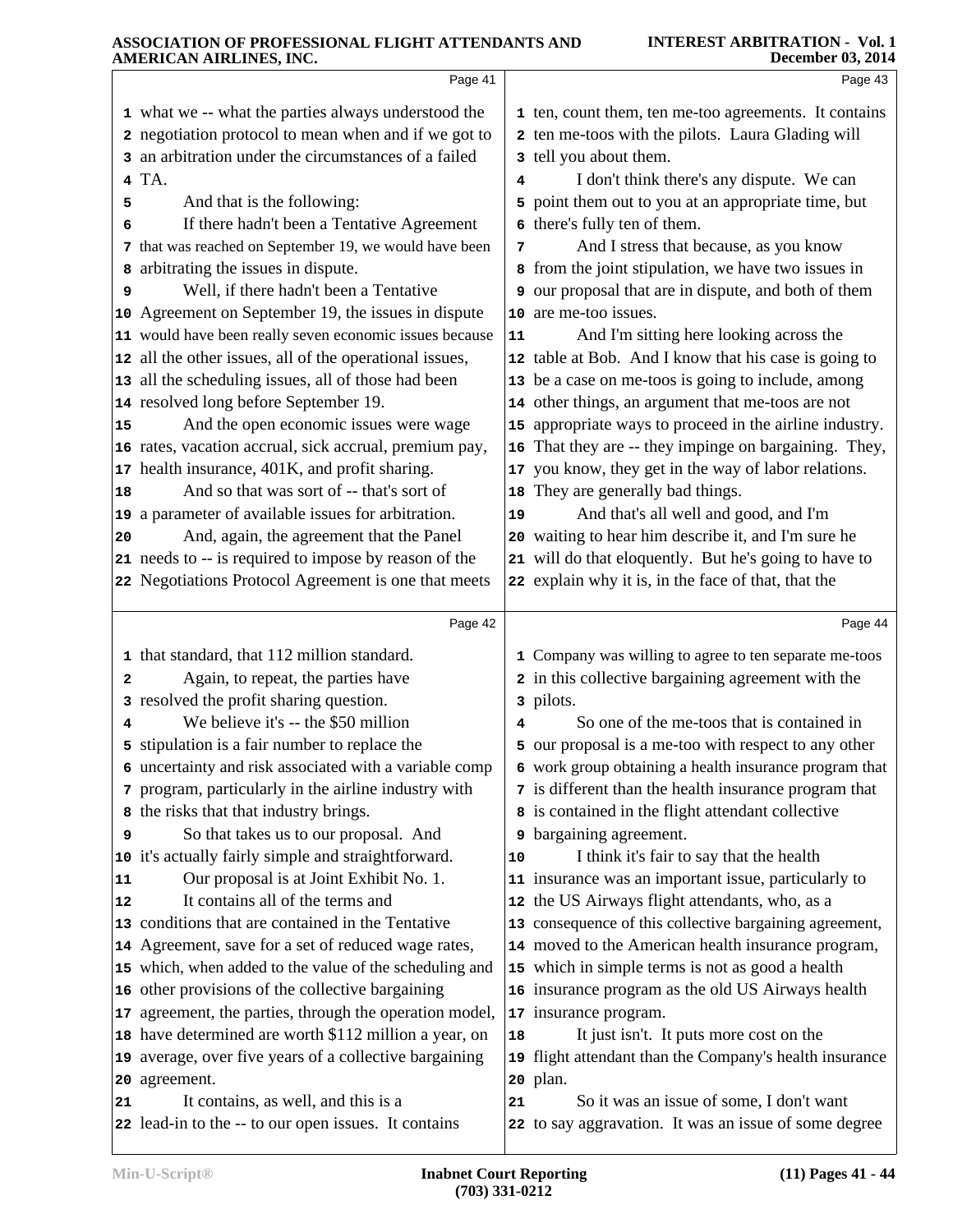|    | Page 45                                                                               |    | Page 47                                                                                                     |  |
|----|---------------------------------------------------------------------------------------|----|-------------------------------------------------------------------------------------------------------------|--|
|    | 1 of controversy.                                                                     | 1  | So the Conditional Labor Agreement, again                                                                   |  |
| 2  | Nevertheless, the Joint Negotiating                                                   |    | 2 Joint Exhibit No. 5, is a term sheet. And on the                                                          |  |
| 3  | Committee in the context of the value of the                                          |    | 3 second page of that term sheet, next to active                                                            |  |
|    | 4 collective bargaining agreement as a whole, agreed                                  |    | 4 health -- this is the same document that includes                                                         |  |
|    | 5 that, after a period of time and subject to some                                    |    | 5 the negotiation provisions -- it says single Company                                                      |  |
|    | transition payments that will go to the US Airways                                    |    | 6 plan.                                                                                                     |  |
|    | 7 flight attendants in order to make up for that                                      | 7  | Look to 5, and it's page 2, "Single"                                                                        |  |
|    | 8 increased cost, that they would come to the American                                |    | 8 Company Plan," second to the last box on the page.                                                        |  |
|    | 9 plan.                                                                               | 9  | ARBITRATOR BLOCH: Got it.                                                                                   |  |
| 10 | So health insurance always an important                                               | 10 | MR. FREUND: That wasn't really -- various                                                                   |  |
|    | 11 issue, but a particularly important and sensitive                                  |    | 11 people deemed that not to be sufficiently explicit.                                                      |  |
|    | 12 issue in this round of negotiations.                                               | 12 | So if you look at Exhibit 5A, the next                                                                      |  |
| 13 | So Bob is also going to say, in addition                                              |    | 13 document after the blue Tab, which is the                                                                |  |
|    | 14 to saying me-toos are bad things, he's going to say,                               |    | 14 December 31, 2012 clarifying agreement that I told                                                       |  |
|    | 15 as a matter of labor relations, you shouldn't give                                 |    | 15 you about that the Creditor's Committee helped                                                           |  |
|    | 16 the flight attendants a me-too.                                                    |    | 16 hammer out between the parties.                                                                          |  |
| 17 | And by the way, if you do give them a                                                 | 17 | If you look at page 2 of that document,                                                                     |  |
|    | 18 me-too on this one, and if the Company does agree to                               |    | 18 paragraph No. 7 says: "The Single Medical Plan                                                           |  |
|    | 19 a medical plan for somebody else that's a greater                                  |    | 19 referred to in the CLA under active health will be                                                       |  |
|    | 20 value, and the flight attendants get to exercise                                   |    | 20 deemed to be," and then it describes the American                                                        |  |
|    | 21 their me-too rights, it's going to push the value of                               |    | 21 plan.                                                                                                    |  |
|    | 22 the collective bargaining agreement up above the                                   | 22 | So my point is that yes, the parties                                                                        |  |
|    | Page 46                                                                               |    | Page 48                                                                                                     |  |
|    | 1 market base and the aggregate standard.                                             |    | 1 agreed to a market-based in the aggregate standard                                                        |  |
| 2  | And you can't do that because you're                                                  |    | 2 with respect to the negotiations and with respect to                                                      |  |
|    | 3 constrained -- you're constrained by the market                                     |    | 3 interest arbitration.                                                                                     |  |
|    | 4 based in the aggregate standard.                                                    | 4  | But they also agreed to something else.                                                                     |  |
| 5  | Ah-ha, he says to that.                                                               |    | 5 They agreed that there would be a single Company                                                          |  |
|    | First of all, we don't know the answer to                                             |    | 6 plan.                                                                                                     |  |
|    | 7 that question. It's unknowable because we don't                                     | 7  | And that was -- we're not sitting here and                                                                  |  |
|    | 8 know -- no one from Bob's side is going to be able                                  |    | 8 we're not going to parse, and we're not going to                                                          |  |
|    | <b>9</b> to testify -- first of all, I'm sure he's going to                           |    | 9 separate, and we're not going to attach greater                                                           |  |
|    | 10 testify that they'll never agree to any difference                                 |    | 10 importance or lesser importance to any particular                                                        |  |
|    | 11 in the plan.                                                                       |    | 11 provision in this document. And that's a provision                                                       |  |
| 12 | But fine.                                                                             |    | 12 in the document.                                                                                         |  |
| 13 | If they won't, then there is -- he has                                                | 13 | And we believe that provision is entitled                                                                   |  |
|    | 14 undercut his other argument that it's going to trip                                |    | 14 to be honored and to be honored by this Panel in                                                         |  |
|    | 15 across the \$112 million number.                                                   |    | 15 adopting -- in imposing a collective bargaining                                                          |  |
| 16 | But our position with respect to the                                                  |    | 16 agreement.                                                                                               |  |
|    | 17 health insurance plan is premised on a separate                                    | 17 | And so that's me-too No. 1.                                                                                 |  |
|    | 18 provision, a separate promise, a separate term of                                  | 18 | Me-too No. 2 is a me-too with respect to                                                                    |  |
|    | 19 the Conditional Labor Agreement that was negotiated                                |    | 19 profit sharing.                                                                                          |  |
|    | 20 back in Tempe and a separate term of the clarifying                                | 20 | So we have -- we have agreed and                                                                            |  |
|    |                                                                                       |    |                                                                                                             |  |
|    | 21 document that I referred to with respect to the<br>22 Conditional Labor Agreement. |    | 21 stipulated with the Company that, as we sit here<br>22 today and as you all will impose, there will be a |  |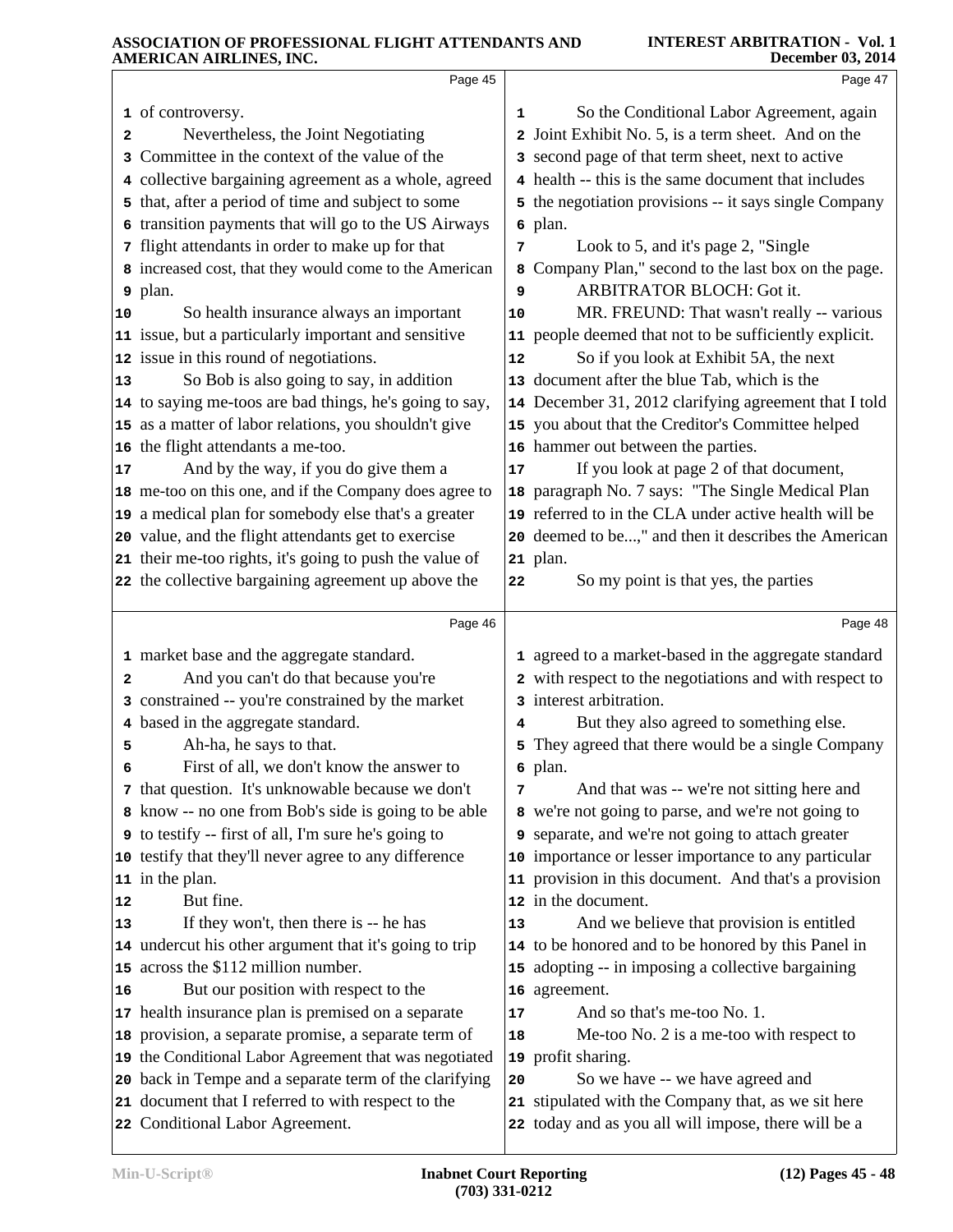|    | Page 49                                                                                       |    | Page 51                                                                                                     |
|----|-----------------------------------------------------------------------------------------------|----|-------------------------------------------------------------------------------------------------------------|
|    | 1 contract. We won't have a profit sharing plan, but,                                         |    | 1 on videos of those base crew meetings that appear on                                                      |
|    | 2 rather, a \$50 million plug to account for profit                                           |    | 2 the websites.                                                                                             |
|    | 3 sharing.                                                                                    | 3  | And, you know, if we could propose to this                                                                  |
| 4  | But we're also proposing a me-too that if                                                     |    | 4 Panel as a term that the Company shall not provide                                                        |
|    | 5 any other work group at the Company -- and by                                               |    | 5 profit sharing plans to any other work group, that's                                                      |
|    | 6 that -- by any other work group at the Company gets                                         |    | 6 the way we would propose it, but we understand                                                            |
|    | 7 a profit sharing program going forward -- and just                                          |    | 7 enough to know that that's not a rational way of                                                          |
|    | 8 to be clear, I want to -- so there's no doubt about                                         |    | 8 proceeding. So instead, we proposed that if                                                               |
|    | <b>9</b> this, by that, we don't mean that any existing stock                                 |    | 9 somebody else gets that benefit, we get that                                                              |
|    | 10 bonus program or incentive bonus program that upper                                        |    | 10 benefit.                                                                                                 |
|    | 11 level management may presently have would be an                                            | 11 | Now, we understand we have to pay for that                                                                  |
|    | 12 immediate trigger of that me-too.                                                          |    | 12 benefit.                                                                                                 |
| 13 | We're talking about new profit sharing                                                        | 13 | We have gotten a \$50 million plug. And we                                                                  |
|    | 14 programs that are put in place for any work group.                                         |    | 14 would have to reduce our wages -- if we chose to                                                         |
| 15 | <b>ARBITRATOR BLOCH: Including upper</b>                                                      |    | 15 exercise that option, we would have to reduce our                                                        |
|    | 16 management?                                                                                |    | 16 wages by that \$50 million plug, that's in -- that's                                                     |
| 17 | MR. FREUND: I'm sorry?                                                                        |    | 17 a deal.                                                                                                  |
| 18 | <b>ARBITRATOR BLOCH: Including upper</b>                                                      | 18 | But we think that's a fair trade.                                                                           |
|    | 19 management.                                                                                | 19 | And then finally, the last issue that is                                                                    |
| 20 | MR. FREUND: Including upper management.                                                       |    | 20 in contention is the starting date for the wage                                                          |
|    | 21 Correct.                                                                                   |    | 21 increases that are included in our wage table.                                                           |
| 22 | But we're talking about new ones.                                                             | 22 | And I want to be clear, we are not talking                                                                  |
|    | Page 50                                                                                       |    | Page 52                                                                                                     |
| 1  | If any one of those work groups obtains,                                                      |    | 1 about the starting date for all terms and conditions                                                      |
|    | 2 through bargaining or otherwise, a profit sharing                                           |    | 2 in the collective bargaining agreement.                                                                   |
|    | 3 plan, that we have the right to exercise -- we have                                         | 3  | There's complicated implementation                                                                          |
|    | 4 me-too rights to choose to enter -- to obtain the                                           |    | 4 schedules dealt with in a variety of ways,                                                                |
|    | 5 same profit sharing plan that -- that those other                                           |    | 5 obviously, that will have to be adjusted in light of                                                      |
|    | 6 groups either get through negotiations or otherwise.                                        |    | 6 the failed Tentative Agreement, but -- timing that                                                        |
| 7  | And we have some language about what                                                          |    | 7 that creates.                                                                                             |
|    | 8 should happen in the event that that other group                                            | 8  | But, you know, there was path A and path B                                                                  |
|    | <b>9</b> that first gets a me-too -- I'm sorry, that first                                    |    | <b>9</b> to getting to a deal. Path A was negotiating a                                                     |
|    | 10 gets a profit sharing plan, later abandons that                                            |    | 10 Tentative Agreement -- negotiating an agreement and                                                      |
|    | 11 profit sharing plan for one reason or another.                                             |    | 11 ratifying it. Path B was this process.                                                                   |
| 12 | And, you know, we think that this is                                                          | 12 | There was a cutoff time of negotiations,                                                                    |
|    | 13 based -- is a reasonable request and is based on                                           |    | 13 and we have chosen path B, or path B has been chosen                                                     |
|    | 14 some cardinal principles that -- really that the                                           |    | 14 for us.                                                                                                  |
|    |                                                                                               |    |                                                                                                             |
|    | 15 Company has thrown out -- in a sense, not that we                                          | 15 | But the fact that path B has been chosen                                                                    |
|    | 16 have thrown out. The Company has been public                                               |    | 16 for us doesn't mean, in our view, that we shouldn't                                                      |
|    | 17 throughout the system of its insistence that                                               |    | 17 be denied wage rates that everybody knew were going                                                      |
|    | 18 incentive based pay for other work groups is simply                                        |    | 18 to come into effect at some point by reason of this                                                      |
|    | 19 not going to be what happens at American Airlines                                          |    | 19 process.                                                                                                 |
|    | 20 any longer.                                                                                | 20 | And accordingly, we believe that                                                                            |
| 21 | They have said it in crew talks. They<br>22 have said it on their websites. They have said it |    | 21 December 2, which was the date that the -- those<br>22 wage rates would have otherwise come into effect, |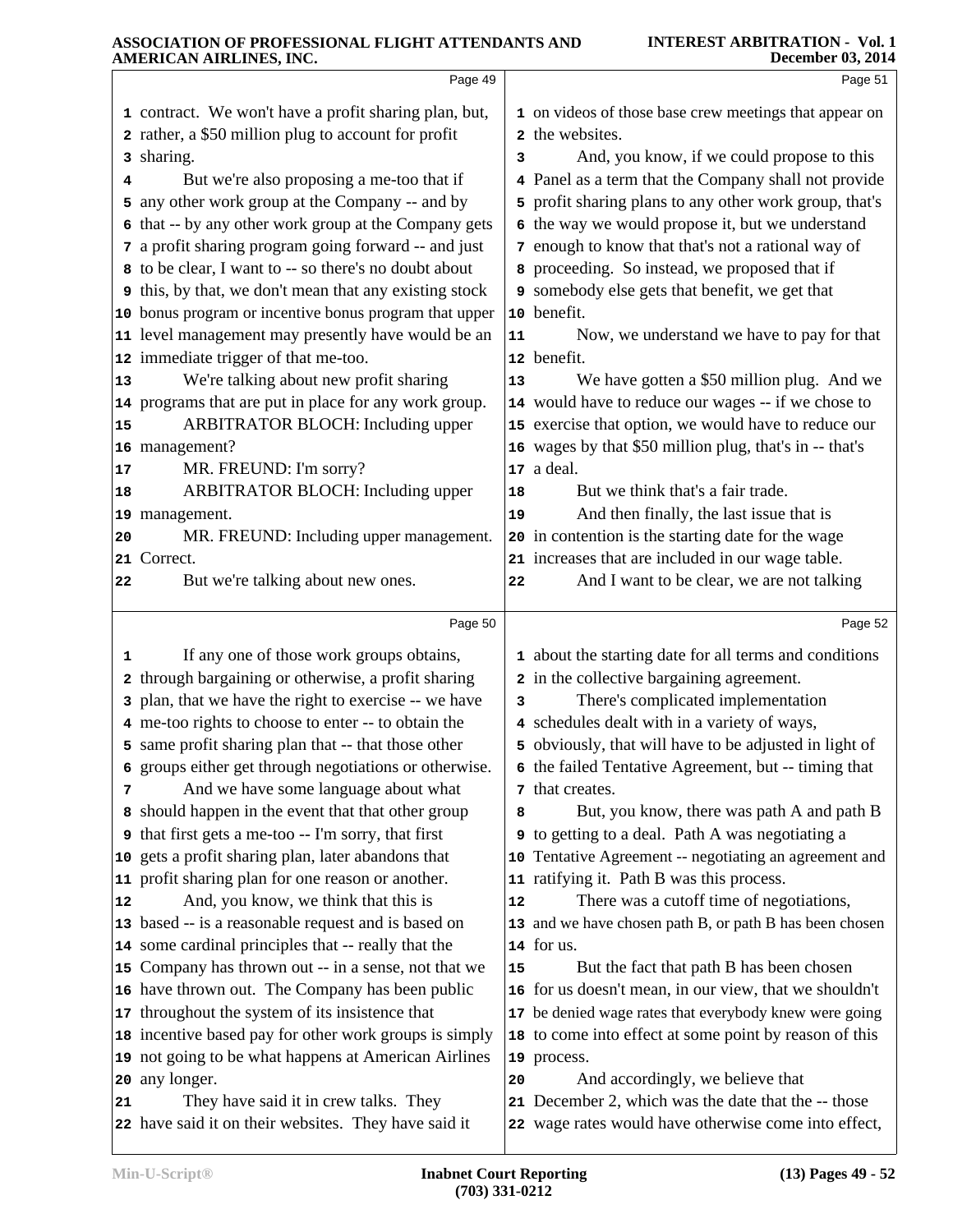| 1 all, indicate that I have decided to give an opening<br>1 ought to be the wage rates -- ought to be the date<br>2 statement, although my friend, Jeff Freund, has<br>2 that the wage rates come into effect as ordered by<br>3 this Panel.<br>3 anticipated some of the points I'll make.<br>And I will be shorter and more brief and<br>So in short, this is a very long opening<br>4<br>4<br>5 address primarily the disputed issues.<br>5 statement, and I apologize for it to some degree.<br>But, again, given the very unique nature of this<br>I would like to begin, though, by -- since<br>6<br>6<br>7 case, it seemed to me important to breathe some real<br>7 we didn't really get a chance, to say welcome to the<br>8 life into the cold worlds that are in the written<br>8 APFA and to the flight attendants in attendance, and<br>9 stipulation, to put this whole exercise into a<br><b>9</b> hope you're as comfortable as possible.<br>10 broader context and to explain why it is that so<br>We do not anticipate this to be a<br>10<br>11 adversarial proceeding, and we're glad to have<br>11 many of the issues that you might otherwise have had<br>12 people here to hopefully resolve the contract<br>12 to face, you aren't going to have to face.<br>But concluding with very strongly a view<br>13 issues.<br>13 |
|--------------------------------------------------------------------------------------------------------------------------------------------------------------------------------------------------------------------------------------------------------------------------------------------------------------------------------------------------------------------------------------------------------------------------------------------------------------------------------------------------------------------------------------------------------------------------------------------------------------------------------------------------------------------------------------------------------------------------------------------------------------------------------------------------------------------------------------------------------------------------------------------------------------------------------------------------------------------------------------------------------------------------------------------------------------------------------------------------------------------------------------------------------------------------------------------------------------------------------------------------------------------------------------------------------------------------------------------------|
|                                                                                                                                                                                                                                                                                                                                                                                                                                                                                                                                                                                                                                                                                                                                                                                                                                                                                                                                                                                                                                                                                                                                                                                                                                                                                                                                                  |
|                                                                                                                                                                                                                                                                                                                                                                                                                                                                                                                                                                                                                                                                                                                                                                                                                                                                                                                                                                                                                                                                                                                                                                                                                                                                                                                                                  |
|                                                                                                                                                                                                                                                                                                                                                                                                                                                                                                                                                                                                                                                                                                                                                                                                                                                                                                                                                                                                                                                                                                                                                                                                                                                                                                                                                  |
|                                                                                                                                                                                                                                                                                                                                                                                                                                                                                                                                                                                                                                                                                                                                                                                                                                                                                                                                                                                                                                                                                                                                                                                                                                                                                                                                                  |
|                                                                                                                                                                                                                                                                                                                                                                                                                                                                                                                                                                                                                                                                                                                                                                                                                                                                                                                                                                                                                                                                                                                                                                                                                                                                                                                                                  |
|                                                                                                                                                                                                                                                                                                                                                                                                                                                                                                                                                                                                                                                                                                                                                                                                                                                                                                                                                                                                                                                                                                                                                                                                                                                                                                                                                  |
|                                                                                                                                                                                                                                                                                                                                                                                                                                                                                                                                                                                                                                                                                                                                                                                                                                                                                                                                                                                                                                                                                                                                                                                                                                                                                                                                                  |
|                                                                                                                                                                                                                                                                                                                                                                                                                                                                                                                                                                                                                                                                                                                                                                                                                                                                                                                                                                                                                                                                                                                                                                                                                                                                                                                                                  |
|                                                                                                                                                                                                                                                                                                                                                                                                                                                                                                                                                                                                                                                                                                                                                                                                                                                                                                                                                                                                                                                                                                                                                                                                                                                                                                                                                  |
|                                                                                                                                                                                                                                                                                                                                                                                                                                                                                                                                                                                                                                                                                                                                                                                                                                                                                                                                                                                                                                                                                                                                                                                                                                                                                                                                                  |
|                                                                                                                                                                                                                                                                                                                                                                                                                                                                                                                                                                                                                                                                                                                                                                                                                                                                                                                                                                                                                                                                                                                                                                                                                                                                                                                                                  |
|                                                                                                                                                                                                                                                                                                                                                                                                                                                                                                                                                                                                                                                                                                                                                                                                                                                                                                                                                                                                                                                                                                                                                                                                                                                                                                                                                  |
|                                                                                                                                                                                                                                                                                                                                                                                                                                                                                                                                                                                                                                                                                                                                                                                                                                                                                                                                                                                                                                                                                                                                                                                                                                                                                                                                                  |
| 14 that, notwithstanding our ability to reach agreement<br>I would like to introduce the folks here<br>14                                                                                                                                                                                                                                                                                                                                                                                                                                                                                                                                                                                                                                                                                                                                                                                                                                                                                                                                                                                                                                                                                                                                                                                                                                        |
| 15 on lots of things, our inability to reach agreement<br>15 on the Company side besides myself, Robert Siegel.                                                                                                                                                                                                                                                                                                                                                                                                                                                                                                                                                                                                                                                                                                                                                                                                                                                                                                                                                                                                                                                                                                                                                                                                                                  |
| 16 on these last three things don't make them<br>I have two colleagues from O'Melveny &<br>16                                                                                                                                                                                                                                                                                                                                                                                                                                                                                                                                                                                                                                                                                                                                                                                                                                                                                                                                                                                                                                                                                                                                                                                                                                                    |
| 17 inconsequential. Indeed, perhaps they make them<br>17 Myers, Mark Robertson and Laura Waters.                                                                                                                                                                                                                                                                                                                                                                                                                                                                                                                                                                                                                                                                                                                                                                                                                                                                                                                                                                                                                                                                                                                                                                                                                                                 |
| Going down the table, Dr. Darin Lee, who<br>18 more consequential because the parties were not able<br>18                                                                                                                                                                                                                                                                                                                                                                                                                                                                                                                                                                                                                                                                                                                                                                                                                                                                                                                                                                                                                                                                                                                                                                                                                                        |
| 19 will be a witness in the case. Lucretia Guia, who<br>19 to reach an agreement on them.                                                                                                                                                                                                                                                                                                                                                                                                                                                                                                                                                                                                                                                                                                                                                                                                                                                                                                                                                                                                                                                                                                                                                                                                                                                        |
| And we look forward to you awarding us a<br>20 is with the legal department at American. Jerry<br>20                                                                                                                                                                                                                                                                                                                                                                                                                                                                                                                                                                                                                                                                                                                                                                                                                                                                                                                                                                                                                                                                                                                                                                                                                                             |
| 21 contract that includes those three provisions.<br>21 Glass, who is the president of F&H Solutions Group                                                                                                                                                                                                                                                                                                                                                                                                                                                                                                                                                                                                                                                                                                                                                                                                                                                                                                                                                                                                                                                                                                                                                                                                                                       |
| Thank you.<br>22 and may be a witness.<br>22                                                                                                                                                                                                                                                                                                                                                                                                                                                                                                                                                                                                                                                                                                                                                                                                                                                                                                                                                                                                                                                                                                                                                                                                                                                                                                     |
| Page 54<br>Page 56                                                                                                                                                                                                                                                                                                                                                                                                                                                                                                                                                                                                                                                                                                                                                                                                                                                                                                                                                                                                                                                                                                                                                                                                                                                                                                                               |
|                                                                                                                                                                                                                                                                                                                                                                                                                                                                                                                                                                                                                                                                                                                                                                                                                                                                                                                                                                                                                                                                                                                                                                                                                                                                                                                                                  |
| ARBITRATOR BLOCH: Thank you, Mr. Freund.<br>Michelle Peak, who is with the American<br>1<br>1                                                                                                                                                                                                                                                                                                                                                                                                                                                                                                                                                                                                                                                                                                                                                                                                                                                                                                                                                                                                                                                                                                                                                                                                                                                    |
| It appears to be lunchtime, so I'm going<br>2 Airlines legal department. Kevin Morris, who is<br>2                                                                                                                                                                                                                                                                                                                                                                                                                                                                                                                                                                                                                                                                                                                                                                                                                                                                                                                                                                                                                                                                                                                                                                                                                                               |
| 3 with Dr. Lee's Company, Compass Lexecon.<br>to recommend a recess.<br>3                                                                                                                                                                                                                                                                                                                                                                                                                                                                                                                                                                                                                                                                                                                                                                                                                                                                                                                                                                                                                                                                                                                                                                                                                                                                        |
| Patrick Guiltinan, who is with the<br>After that, Mr. Siegel, you can decide<br>4<br>4                                                                                                                                                                                                                                                                                                                                                                                                                                                                                                                                                                                                                                                                                                                                                                                                                                                                                                                                                                                                                                                                                                                                                                                                                                                           |
| 5 whether Mr. Freund's description of your opening<br>5 financial analysis group at American, who will be a                                                                                                                                                                                                                                                                                                                                                                                                                                                                                                                                                                                                                                                                                                                                                                                                                                                                                                                                                                                                                                                                                                                                                                                                                                      |
| 6 statement was satisfactory or present your own if<br>6 witness. And Heather Garbenin (phonetic), also with                                                                                                                                                                                                                                                                                                                                                                                                                                                                                                                                                                                                                                                                                                                                                                                                                                                                                                                                                                                                                                                                                                                                                                                                                                     |
| 7 the financial analyst group at American Airlines.<br>7 you want.                                                                                                                                                                                                                                                                                                                                                                                                                                                                                                                                                                                                                                                                                                                                                                                                                                                                                                                                                                                                                                                                                                                                                                                                                                                                               |
| And we're glad to be here and help the<br>MR. SIEGEL: I'm going to give it<br>8<br>8<br>9 consideration.                                                                                                                                                                                                                                                                                                                                                                                                                                                                                                                                                                                                                                                                                                                                                                                                                                                                                                                                                                                                                                                                                                                                                                                                                                         |
| 9 Panel understand the facts and reach a good<br>ARBITRATOR BLOCH: All right.<br>10 resolution.                                                                                                                                                                                                                                                                                                                                                                                                                                                                                                                                                                                                                                                                                                                                                                                                                                                                                                                                                                                                                                                                                                                                                                                                                                                  |
| 10<br>So let's recess and reconvene. I'm going<br>I also want to say at the outset that I<br>11<br>11                                                                                                                                                                                                                                                                                                                                                                                                                                                                                                                                                                                                                                                                                                                                                                                                                                                                                                                                                                                                                                                                                                                                                                                                                                            |
| 12 the suggest 1:15, please.<br>12 will not go through the historical facts that Jeff                                                                                                                                                                                                                                                                                                                                                                                                                                                                                                                                                                                                                                                                                                                                                                                                                                                                                                                                                                                                                                                                                                                                                                                                                                                            |
| 13 Freund did. But I do want to say that the Company<br>And my understanding is that food is<br>13                                                                                                                                                                                                                                                                                                                                                                                                                                                                                                                                                                                                                                                                                                                                                                                                                                                                                                                                                                                                                                                                                                                                                                                                                                               |
| 14 available for somebody.<br>14 does not contest the historical facts that Jeff has                                                                                                                                                                                                                                                                                                                                                                                                                                                                                                                                                                                                                                                                                                                                                                                                                                                                                                                                                                                                                                                                                                                                                                                                                                                             |
| MR. SIEGEL: Somewhere, somehow, when we<br>15 presented. In fact, we concur with those facts.<br>15                                                                                                                                                                                                                                                                                                                                                                                                                                                                                                                                                                                                                                                                                                                                                                                                                                                                                                                                                                                                                                                                                                                                                                                                                                              |
| We are -- we strongly believe that the<br>16<br>16 get some set up.                                                                                                                                                                                                                                                                                                                                                                                                                                                                                                                                                                                                                                                                                                                                                                                                                                                                                                                                                                                                                                                                                                                                                                                                                                                                              |
| 17 process that we are engaged in today was an<br>ARBITRATOR BLOCH: Okay. Thank you.<br>17                                                                                                                                                                                                                                                                                                                                                                                                                                                                                                                                                                                                                                                                                                                                                                                                                                                                                                                                                                                                                                                                                                                                                                                                                                                       |
| 18 instrumental process in facilitating the merger,<br>(A recess was taken.)<br>18                                                                                                                                                                                                                                                                                                                                                                                                                                                                                                                                                                                                                                                                                                                                                                                                                                                                                                                                                                                                                                                                                                                                                                                                                                                               |
| ARBITRATOR BLOCH: On the record.<br>19 which was viewed to be very valuable for everybody,<br>19                                                                                                                                                                                                                                                                                                                                                                                                                                                                                                                                                                                                                                                                                                                                                                                                                                                                                                                                                                                                                                                                                                                                                                                                                                                 |
| 20 stakeholders concerned.<br>I'll turn it over to you, Mr. Siegel, for<br>20                                                                                                                                                                                                                                                                                                                                                                                                                                                                                                                                                                                                                                                                                                                                                                                                                                                                                                                                                                                                                                                                                                                                                                                                                                                                    |
| So about 92 percent of his opening<br>an opening statement.<br>21<br>21                                                                                                                                                                                                                                                                                                                                                                                                                                                                                                                                                                                                                                                                                                                                                                                                                                                                                                                                                                                                                                                                                                                                                                                                                                                                          |
|                                                                                                                                                                                                                                                                                                                                                                                                                                                                                                                                                                                                                                                                                                                                                                                                                                                                                                                                                                                                                                                                                                                                                                                                                                                                                                                                                  |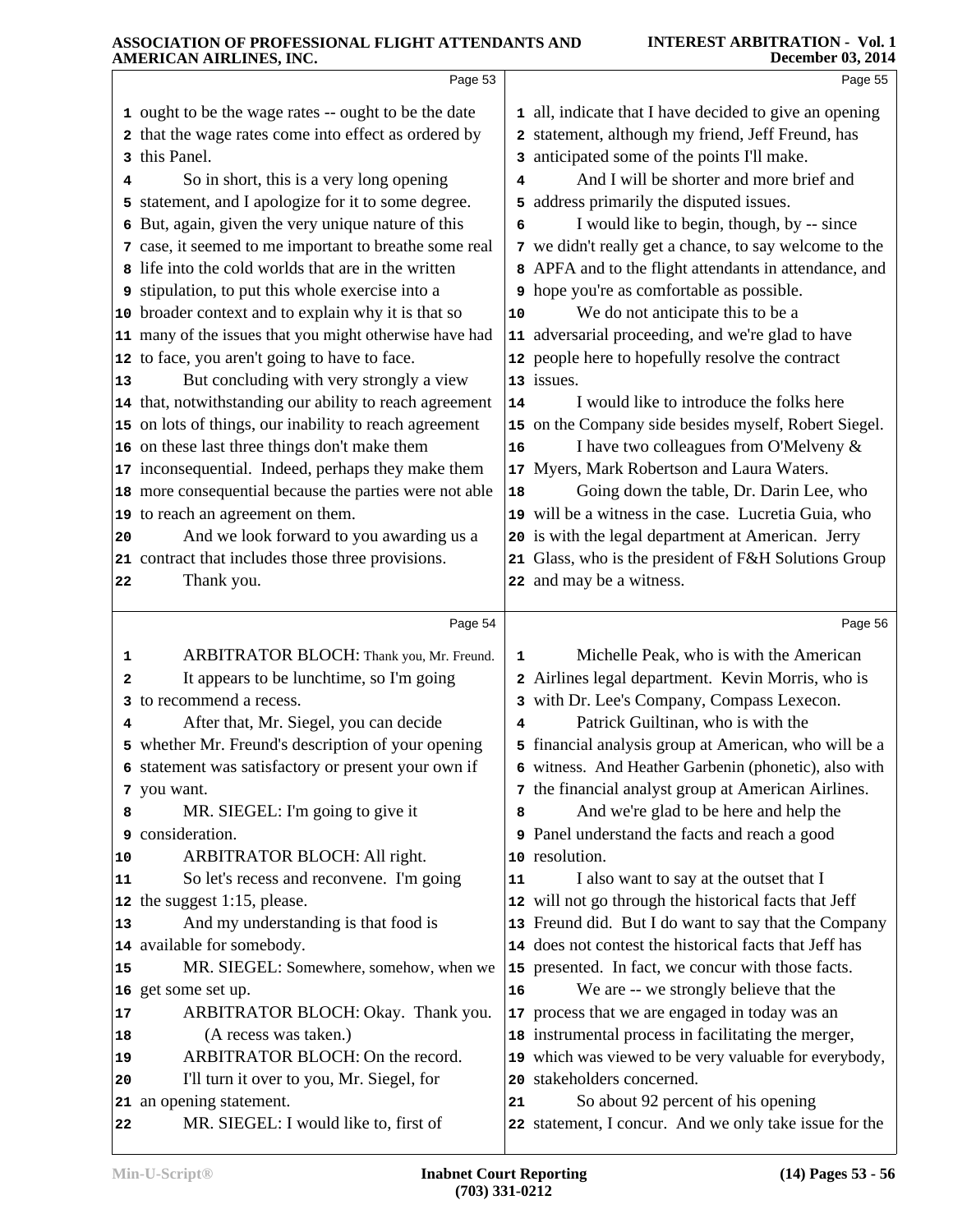|    | Page 57                                                   |                         | Page 59                                                                                                  |
|----|-----------------------------------------------------------|-------------------------|----------------------------------------------------------------------------------------------------------|
|    | 1 last 8 percent involving the issues in dispute.         |                         | 1 We have narrowed it down.                                                                              |
| 2  | And that does reflect a great deal of work                | $\overline{\mathbf{2}}$ | We all agree that we're at 112 million                                                                   |
|    | 3 by the experts on both sides of the table here,         |                         | 3 annual incremental market value without those items.                                                   |
|    | 4 before we ever got here, to work through the model      |                         | 4 And the question is whether those items should be                                                      |
|    | 5 and work through the costing issues that in many,       |                         | 5 costed or not. Because if they are costed, we're                                                       |
| 6  | many other interest arbitrations require days and         |                         | 6 going to bust through 112 million.                                                                     |
| 7  | days of testimony.                                        | 7                       | The only way that they can be permitted is                                                               |
| 8  | So I want to salute the experts who gave                  |                         | 8 if you just don't count them. And that's what the                                                      |
|    | 9 in that effort on both sides.                           |                         | 9 APFA has asked you to do.                                                                              |
| 10 | I think one very easy way to focus your                   | 10                      | And I would submit, as I go through some                                                                 |
|    | 11 attention on what is presented, is to look at the      |                         | 11 of our argument, that with all respect to the                                                         |
|    | 12 joint stipulation. And in particular, page 6 of the    |                         | 12 assertion by Jeff in his opening, you don't have                                                      |
|    | 13 joint stipulation, paragraph 14, which Mr. Bloch,      |                         | 13 authority not to cost items that have value.                                                          |
|    | 14 you mentioned at the start of the hearing.             | 14                      | The standard for this Panel is to impose a                                                               |
| 15 | Because there, we have indicated that the                 |                         | 15 JCBA that is incremental, \$112 million a year,                                                       |
|    | 16 Company asserts that the value of the APFA proposal    |                         | 16 including \$50 million credit for the profit sharing                                                  |
|    | 17 in this proceeding is \$112 million annually above     |                         | 17 plan.                                                                                                 |
|    | 18 the baseline.                                          | 18                      | So the request that you impose, three                                                                    |
| 19 | And it's also above the value of the                      |                         | 19 extra items and just not cost them, is not within                                                     |
| 20 | legacy contracts at American and US Airways and           |                         | 20 your authority by virtue of the agreement between                                                     |
|    | 21 therefore satisfies the standard that this Panel is    |                         | 21 the parties, which requires a JCBA that be at market                                                  |
|    | 22 required to adhere to, the market rate standard.       |                         | 22 rate standard, which means \$112 million incremental,                                                 |
|    |                                                           |                         |                                                                                                          |
|    | Page 58                                                   |                         | Page 60                                                                                                  |
| 1  | But we said that it satisfies -- the                      |                         | 1 assuming \$50 million credit for the profit sharing.                                                   |
| 2  | proposal satisfies that standard only if three            | $\mathbf{2}$            | So that's the issue.                                                                                     |
|    | 3 things are deleted from the proposal, the profit        | 3                       | Now, just to go back on -- and very                                                                      |
|    | 4 sharing me-too, the health insurance me-too, and the    |                         | 4 briefly, on the standard.                                                                              |
|    | 5 request that the increased wages be retroactive to      | 5                       | The JCBA that would be awarded by this                                                                   |
|    | 6 December 2.                                             |                         | 6 Panel must have a total economic value that is equal                                                   |
| 7  | Now, I think the key point for the Panel                  |                         | 7 to what we called market-based in the aggregate,                                                       |
|    | 8 is to then understand going down through paragraph      |                         | 8 which means an economic value equivalent to the                                                        |
|    | 9 14, that the parties agree on those numbers. APFA       |                         | 9 value of the current flight attendant collective                                                       |
|    | 10 asserts that the value of the proposal is              |                         | 10 bargaining agreements at United and Continental, and                                                  |
|    | 11 112 million, agrees with us that it's 112 million      |                         | 11 the work rules at Delta, which you know is not                                                        |
|    | 12 incremental, absent those items.                       |                         | 12 union.                                                                                                |
| 13 | So the issue of whether those items are                   | 13                      | And we're using the two different                                                                        |
|    | 14 included in the 112 million, we both agree that if     |                         | 14 collective bargaining agreements at United and                                                        |
|    | 15 you take those items out, you are at 112 million,      |                         | 15 Continental because they don't have a joint                                                           |
|    | 16 which is the market value.                             |                         | 16 collective bargaining agreement yet.                                                                  |
| 17 | And then the stipulation goes on and says,                | 17                      | That is the standard that's set forth in                                                                 |
|    | 18 But APFA contends that those three items, and here's   |                         | 18 the Negotiations Protocol Agreement, which is Joint                                                   |
|    | 19 the key phrase, should not be costed in measuring      |                         | 19 Exhibit 3.                                                                                            |
|    | 20 the value of the JCBA against the Arbitration          | 20                      | And also, we know this, it's set forth in                                                                |
|    | 21 Standard.<br>That's really the issue before the Panel. |                         | 21 the joint stipulation. The parties have agreed on<br>22 the economic value produced by that standard. |
|    |                                                           |                         |                                                                                                          |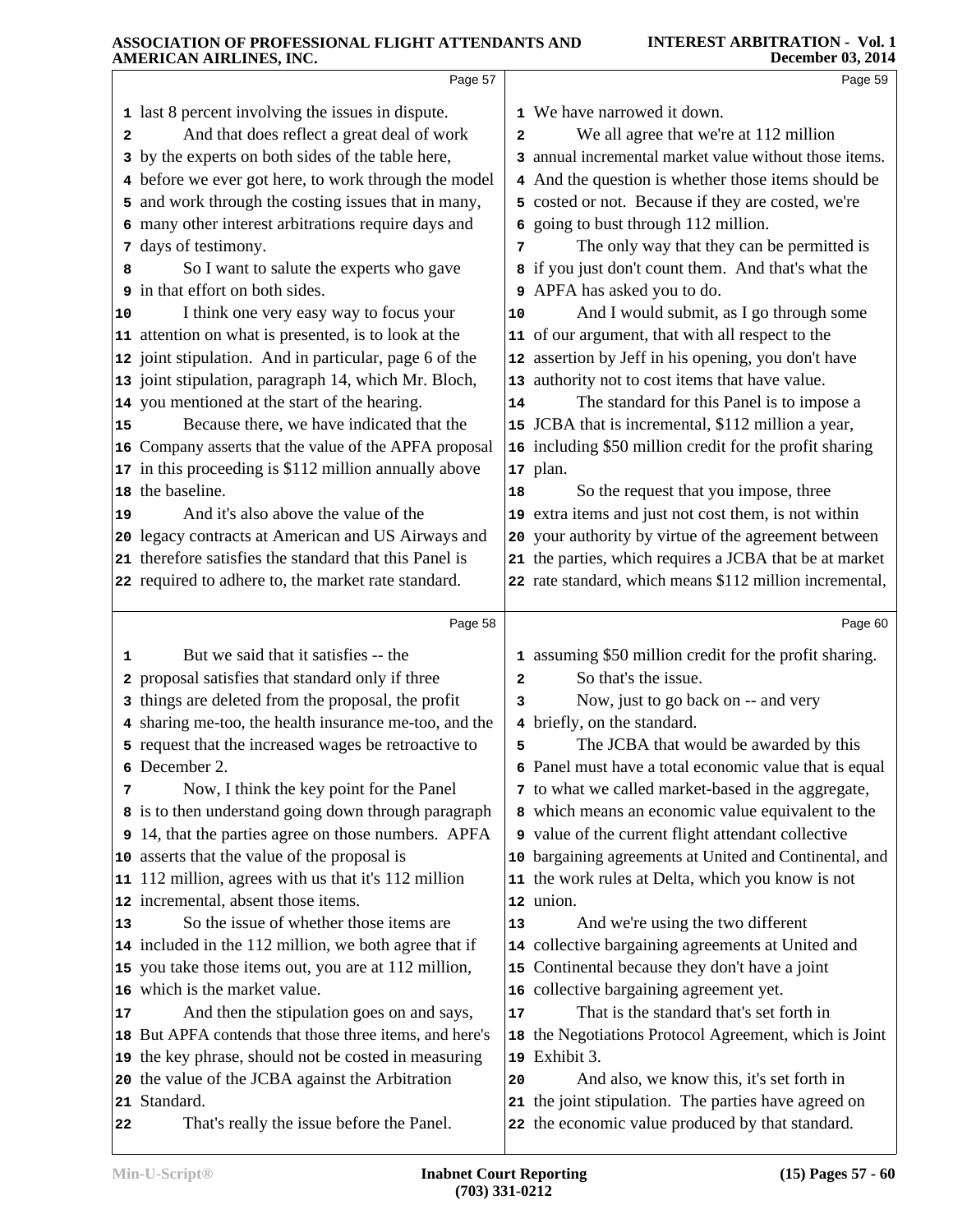|    | Page 61                                                     |    | Page 63                                                                  |
|----|-------------------------------------------------------------|----|--------------------------------------------------------------------------|
| 1  | As Jeff Freund mentioned, and as I have                     |    | 1 summarized, the parties have stipulated that a JCBA                    |
|    | 2 mentioned, the parties worked together to develop a       |    | 2 that is valued at 112 million incremental to the                       |
|    | 3 valuation model that determines really two things.        |    | 3 baseline, 62 million plus the \$50 million credit, on                  |
| 4  | First of all, a baseline by calculating                     |    | 4 an annual basis for the five-year term of the JCBA,                    |
|    | 5 the cost of the current flight attendant contracts        |    | 5 is equal to what we have called market-based in the                    |
|    | 6 at American and at US Airways, and we called it the       | 6  | aggregate standard that's applicable and binding in                      |
|    | 7 baseline. The model sets that out.                        | 7  | this case on the parties and on the Panel.                               |
| 8  | And then secondly, the model sets out the                   | 8  | Okay. Now, we get now to the proposal.                                   |
|    | 9 incremental costs of moving from those two contracts      | 9  | As Jeff indicated, the parties reached a                                 |
|    | 10 to a JCBA that is market based in the aggregate,         |    | 10 Tentative Agreement. And in the course of                             |
|    | 11 which was defined, as I indicated, to be                 |    | 11 negotiating that Tentative Agreement, agreed on a                     |
|    | 12 Continental, United, and Delta.                          |    | 12 contract that was demonstratively and admittedly                      |
| 13 | And we have already stipulated the value                    |    | 13 worth much more than the market rate in the                           |
|    | 14 that this model produces is \$62 million annually        |    | 14 aggregate, but it was not ratified.                                   |
|    | 15 above the baseline, excluding the profit sharing         | 15 | And now we turn to the arbitration                                       |
|    | 16 plans at the other carriers.                             |    | 16 process, which is controlled by the market rate and                   |
| 17 | And then we went further. For the profit                    |    | 17 the aggregate standard. And the Union has proposed                    |
|    | 18 sharing value, the Union proposed a \$50 million         |    | 18 that we use -- that we adopt and that you impose the                  |
|    | 19 guaranteed annual value, essentially in the wage         |    | 19 same Tentative Agreement, but with different wage                     |
|    | 20 earnings, in lieu of a profit sharing plan.              |    | 20 rates than was agreed upon.                                           |
| 21 | And in order to limit the issues before                     | 21 | Those wage rates that they proposed are                                  |
|    | 22 this Panel and for purposes of this interest             |    | 22 lower than the Tentative Agreement was, the wage                      |
|    | Page 62                                                     |    | Page 64                                                                  |
|    | 1 arbitration only, the Company decided to agree to         |    | 1 rates in the Tentative Agreement. They're higher                       |
|    | 2 accept the Union's proposed \$50 million guaranteed       |    | 2 than the current collective bargaining agreements,                     |
|    | 3 annual value in lieu of profit sharing.                   |    | 3 but lower than the Tentative Agreement because the                     |
| 4  | But I think it's fair and it's to be                        |    | 4 Union is committed to making a proposal that it can                    |
|    | 5 clear, the Company believes that this agreed-upon         |    | 5 describe to you as market rate in the aggregate.                       |
| 6  | \$50 million guaranteed value is, in fact, very             |    | So that's what they have done.                                           |
|    | 7 generous.                                                 | 7  | They have said adopt a TA, but with a                                    |
| 8  | <b>ARBITRATOR BLOCH: Very?</b>                              | 8  | different wage scale than was in the TA, lower, but                      |
| 9  | MR. SIEGEL: Generous.                                       |    | 9 somewhat higher than the status quo.                                   |
| 10 | Very much generous because it eliminates                    | 10 | And we have agreed between each other that                               |
|    | 11 the inherent risk involved in basing compensation on     |    | 11 the value of that proposal that I just described,                     |
|    | 12 Company performance.                                     |    | 12 including the \$50 million credit, for -- in lieu of                  |
| 13 | And that risk has been demonstrably real,                   |    | 13 profit sharing, is the \$112 million annual number                    |
|    | 14 particularly in the airline industry over the past       |    | 14 above baseline.                                                       |
|    | 15 years, an industry that has been vulnerable to           | 15 | And thus it is consistent with the                                       |
|    | 16 negative shocks from anything to terrorist attacks       |    | 16 required standard, but for the three specific items                   |
|    | 17 to fuel spikes, and whose economic performance has       |    | 17 that are in dispute in this case.                                     |
|    |                                                             |    | And that's it, three specific items.                                     |
|    | 18 been highly volatile and unpredictable.                  | 18 |                                                                          |
| 19 | So we have agreed to the 50 million. But                    | 19 | These items, each one of them, creates                                   |
|    | 20 to be clear on the record, we believe that it's a        |    | 20 extra value. We're going to assert that, but I                        |
| 22 | 21 very generous credit.<br>As a result of what I have just | 22 | 21 don't think that's disputed.<br>They all demonstratively create extra |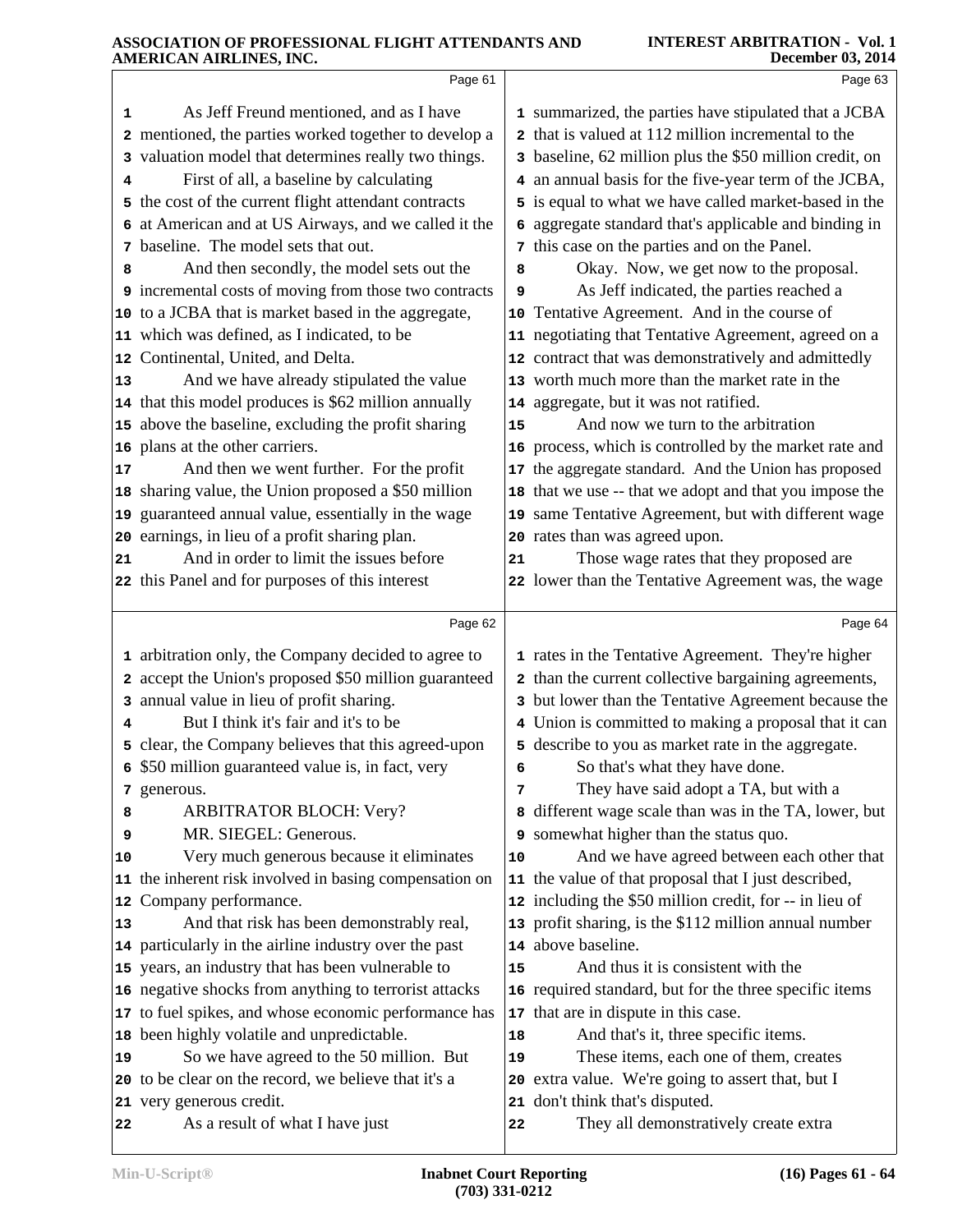|    | Page 65                                                                                                    |    | Page 67                                                                                                      |
|----|------------------------------------------------------------------------------------------------------------|----|--------------------------------------------------------------------------------------------------------------|
|    | 1 value. The issue is whether you should count that                                                        |    | 1 top of the agreed-upon value that the proposal                                                             |
|    | 2 extra value. And we would say, you do not have                                                           |    | 2 otherwise has.                                                                                             |
|    | 3 authority not to count it once it's demonstrated                                                         | 3  | And as I mentioned a moment ago, our view                                                                    |
|    | 4 that it puts the JCBA above \$112 million annual                                                         |    | 4 is that that would be directly contrary to the                                                             |
|    | 5 increment to baseline.                                                                                   |    | 5 market rate standard that the parties agreed to and                                                        |
| 6  | Now, what are the three issues?                                                                            | 6  | that the Panel is bound by, and, therefore, it's not                                                         |
| 7  | Well, I think Jeff Freund has done a good                                                                  |    | 7 permitted.                                                                                                 |
|    | 8 job describing them. But the first one is that they                                                      | 8  | I would even say that the Panel, with all                                                                    |
|    | <b>9</b> have proposed, on top of the \$112 million contract,                                              |    | 9 respect, doesn't have authority to do that.                                                                |
|    | 10 that they also have a me-too for profit sharing that                                                    | 10 | So let's get to the core of the dispute.                                                                     |
|    | 11 would allow the Union, at some point downstream, to                                                     | 11 | Our view is that suggesting that these                                                                       |
|    | 12 adopt any profit sharing plan offered to another                                                        |    | 12 three items should not be costed, that they have no                                                       |
|    | 13 American Airlines employee group during the term of                                                     |    | 13 value, just makes absolutely no sense, and our                                                            |
|    | 14 the JCBA in exchange for giving back the \$50 million                                                   |    | 14 evidence will show that. Our testimony will show                                                          |
|    | 15 credit that was put into their wages.                                                                   |    | 15 that.                                                                                                     |
| 16 | That's the first me-too.                                                                                   | 16 | The first of all, the Company will present                                                                   |
| 17 | It's set forth in paragraph 3.b and 3.c of                                                                 |    | 17 expert testimony confirming that all options of this                                                      |
|    | 18 the Union's proposal, which is Joint Exhibit 1.                                                         |    | 18 type have economic value and that these particular                                                        |
| 19 | Secondly, they say, in addition to the                                                                     |    | 19 options have significant economic value.                                                                  |
|    | 20 \$112 million JCBA, we also want to have you impose a                                                   | 20 | And requiring that there be retroactive                                                                      |
|    | 21 me-too for health insurance plans, health insurance                                                     |    | 21 higher wage rates going back to December 2, that                                                          |
|    | 22 plans that would allow the Union, at some point                                                         |    | 22 would predate the start of the five-year collective                                                       |
|    | Page 66                                                                                                    |    | Page 68                                                                                                      |
|    |                                                                                                            |    |                                                                                                              |
|    | 1 downstream, to switch the healthcare plan that has<br>2 been agreed upon to a health insurance plan that |    | 1 bargaining agreement, by definition adds more value<br>than the \$112 million that we have assigned to the |
|    | 3 might be offered to another American work group                                                          | 2  | five-year contract because they're asking for the                                                            |
|    | 4 during the term of the JCBA, without any give-back                                                       |    | 4 wages to start earlier.                                                                                    |
|    | 5 at all on wages, which is different than what they                                                       | 5  | Their wage increases.                                                                                        |
|    | 6 said on the profit sharing me-too.                                                                       | 6  | That's economic value being added to the                                                                     |
| 7  | That proposal is set forth in paragraph                                                                    | 7  | proposal.                                                                                                    |
|    | 8 4.a of the Union's proposal.                                                                             | 8  | As a result, including any one of these                                                                      |
| 9  | And then the third thing that they have                                                                    |    | <b>9</b> three items would by definition increase the value                                                  |
|    | 10 asked for is that you ordered that the wage rates                                                       |    | 10 of the JCBA above 112 million, would exceed the                                                           |
|    | 11 that they have proposed be implemented or effective                                                     |    | 11 market rate in the aggregate standard that is                                                             |
|    | 12 retroactively, after your opinion is issued, retro                                                      |    | 12 binding on all of us.                                                                                     |
|    | 13 back to yesterday, to December 2, 2014, rather than                                                     | 13 | I would like to go into just a little bit                                                                    |
|    | 14 on a prospective basis.                                                                                 |    | 14 more detail on what we're going to say on each one                                                        |
| 15 | And that's set forth in paragraph 2 of                                                                     |    | 15 of these items, and I'll do it fairly quickly, but                                                        |
|    | 16 their proposal.                                                                                         |    | 16 justed as a prelude to the way the evidence will be                                                       |
| 17 | As I have mentioned, when I referred to                                                                    |    | 17 presented.                                                                                                |
| 18 | paragraph 14 of the joint stipulation there in                                                             | 18 | First of all, let me take the health                                                                         |
| 19 | argument, when you cut through it all, in support of                                                       |    | 19 insurance me-too.                                                                                         |
|    | 20 these three items is that you should not -- that                                                        | 20 | The simplest and most direct reason why                                                                      |
|    | 21 these three items should not be costed.                                                                 |    | 21 this Panel, in my view, in our view, is required to                                                       |
| 22 | They should just be added into the JCBA on                                                                 |    | 22 reject the proposal on a me-too for health insurance                                                      |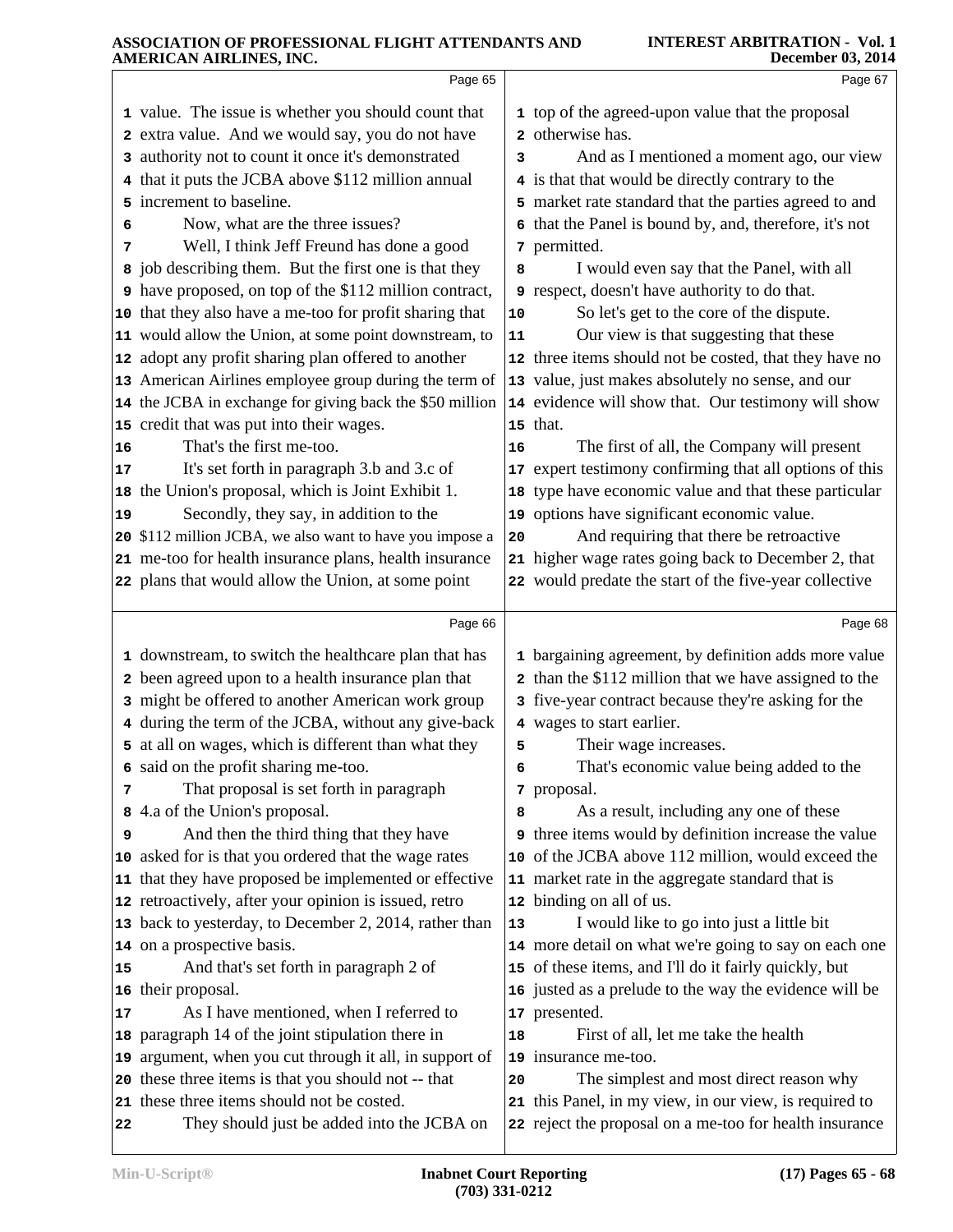|                        | Page 69                                                                                                                                                                                                                                                                                                                                                                                                                                                                                                                                                                                                                                                                                                                                                                                                                                                                                                                                                                                                                                                                                                                 |                                    | Page 71                                                                                                                                                                                                                                                                                                                                                                                                                                                                                                                                                                                                                                                                                                                                                                                                                                                                                                                                                                                                                            |
|------------------------|-------------------------------------------------------------------------------------------------------------------------------------------------------------------------------------------------------------------------------------------------------------------------------------------------------------------------------------------------------------------------------------------------------------------------------------------------------------------------------------------------------------------------------------------------------------------------------------------------------------------------------------------------------------------------------------------------------------------------------------------------------------------------------------------------------------------------------------------------------------------------------------------------------------------------------------------------------------------------------------------------------------------------------------------------------------------------------------------------------------------------|------------------------------------|------------------------------------------------------------------------------------------------------------------------------------------------------------------------------------------------------------------------------------------------------------------------------------------------------------------------------------------------------------------------------------------------------------------------------------------------------------------------------------------------------------------------------------------------------------------------------------------------------------------------------------------------------------------------------------------------------------------------------------------------------------------------------------------------------------------------------------------------------------------------------------------------------------------------------------------------------------------------------------------------------------------------------------|
| 4<br>5<br>6<br>8<br>15 | 1 is because it would violate market-based in the<br>2 aggregate standard. It would be outside of your<br>3 jurisdiction.<br>Now, let me say why we think that is so.<br>First of all, even if the Union never<br>exercised the me-too option, for whatever reason, an<br>7 option of that type has current economic value.<br>Options of that type demonstrably have<br>9 current economic value, and our testimony will so<br>10 confirm. And because the value of the proposed JCBA<br>11 without this me-too is already 112 million,<br>12 including the option would, by definition, increase<br>13 the value of the JCBA beyond 112, even if it's never<br>14 exercised.<br>And it gets even worse because the other<br>16 part of our evidence will be if the Union does<br>17 exercise the option because of a healthcare plan<br>18 that were to be adopted for another group, common<br>19 sense as well as economic theory indicates that it<br>20 would -- that the Union would most likely exercise<br>21 that option only if the health insurance plan<br>22 provided to another group was more valuable. | 1<br>3<br>4<br>8<br>12<br>15<br>18 | Now, there is a final reason why you<br>2 should not grant a me-too, and it is the one that<br>Jeff Freund anticipated.<br>Yes, we do assert that a me-too generally<br>5 of this type, which is a healthcare plan, creates a<br>6 potential burden on the Company's negotiations with<br>7 other work groups.<br>We all know that other groups at times in<br>9 Railway Labor Act negotiations might be willing to<br>10 make concessions in other areas in exchange for a<br>11 better healthcare plan.<br>But the me-too proposal would allow that<br>13 flight attendant to obtain the same improved plan<br>14 without making a similar concession.<br>That not only -- that not only is unfair<br>16 to the other groups, it also imposes an unwarranted<br>17 cost on the Company.<br>Now, I was fascinated to hear Jeff Freund<br>19 refer to some me-toos that were included in the TA,<br>20 and I think he did that for the proposition that,<br>21 therefore, me-toos don't muck up labor relations at<br>22 airlines. |
|                        | Page 70                                                                                                                                                                                                                                                                                                                                                                                                                                                                                                                                                                                                                                                                                                                                                                                                                                                                                                                                                                                                                                                                                                                 |                                    | Page 72                                                                                                                                                                                                                                                                                                                                                                                                                                                                                                                                                                                                                                                                                                                                                                                                                                                                                                                                                                                                                            |
| 1                      | And thus, any exercise of the option would                                                                                                                                                                                                                                                                                                                                                                                                                                                                                                                                                                                                                                                                                                                                                                                                                                                                                                                                                                                                                                                                              | 1                                  | Ours witnesses will describe that there is                                                                                                                                                                                                                                                                                                                                                                                                                                                                                                                                                                                                                                                                                                                                                                                                                                                                                                                                                                                         |
| 2                      | further increase the annual value of the JCBA beyond                                                                                                                                                                                                                                                                                                                                                                                                                                                                                                                                                                                                                                                                                                                                                                                                                                                                                                                                                                                                                                                                    |                                    | 2 a qualitative difference between the me-toos that                                                                                                                                                                                                                                                                                                                                                                                                                                                                                                                                                                                                                                                                                                                                                                                                                                                                                                                                                                                |
| 3                      | 112 million.                                                                                                                                                                                                                                                                                                                                                                                                                                                                                                                                                                                                                                                                                                                                                                                                                                                                                                                                                                                                                                                                                                            |                                    | 3 Jeff was referring to and the me-too for a                                                                                                                                                                                                                                                                                                                                                                                                                                                                                                                                                                                                                                                                                                                                                                                                                                                                                                                                                                                       |
| 4                      | That's real value.                                                                                                                                                                                                                                                                                                                                                                                                                                                                                                                                                                                                                                                                                                                                                                                                                                                                                                                                                                                                                                                                                                      |                                    | 4 healthcare plan, or for that matter, a profit                                                                                                                                                                                                                                                                                                                                                                                                                                                                                                                                                                                                                                                                                                                                                                                                                                                                                                                                                                                    |
| 5                      | Their request to you should not be costed,                                                                                                                                                                                                                                                                                                                                                                                                                                                                                                                                                                                                                                                                                                                                                                                                                                                                                                                                                                                                                                                                              |                                    |                                                                                                                                                                                                                                                                                                                                                                                                                                                                                                                                                                                                                                                                                                                                                                                                                                                                                                                                                                                                                                    |
|                        |                                                                                                                                                                                                                                                                                                                                                                                                                                                                                                                                                                                                                                                                                                                                                                                                                                                                                                                                                                                                                                                                                                                         |                                    | 5 sharing plan.                                                                                                                                                                                                                                                                                                                                                                                                                                                                                                                                                                                                                                                                                                                                                                                                                                                                                                                                                                                                                    |
|                        | 6 should not be valued. It can't be so, and our                                                                                                                                                                                                                                                                                                                                                                                                                                                                                                                                                                                                                                                                                                                                                                                                                                                                                                                                                                                                                                                                         | 6                                  | The kinds of things he's referring to have                                                                                                                                                                                                                                                                                                                                                                                                                                                                                                                                                                                                                                                                                                                                                                                                                                                                                                                                                                                         |
|                        | 7 witnesses will explain why.                                                                                                                                                                                                                                                                                                                                                                                                                                                                                                                                                                                                                                                                                                                                                                                                                                                                                                                                                                                                                                                                                           |                                    | 7 de minimis value and do not constitute the type of                                                                                                                                                                                                                                                                                                                                                                                                                                                                                                                                                                                                                                                                                                                                                                                                                                                                                                                                                                               |
| 8                      | There's another reason. As a legal                                                                                                                                                                                                                                                                                                                                                                                                                                                                                                                                                                                                                                                                                                                                                                                                                                                                                                                                                                                                                                                                                      |                                    | 8 things for which people trade, or for which unions                                                                                                                                                                                                                                                                                                                                                                                                                                                                                                                                                                                                                                                                                                                                                                                                                                                                                                                                                                               |
|                        | <b>9</b> matter, there's no basis in this agreement that we                                                                                                                                                                                                                                                                                                                                                                                                                                                                                                                                                                                                                                                                                                                                                                                                                                                                                                                                                                                                                                                             | 10                                 | <b>9</b> trade one item for another in collective bargaining.                                                                                                                                                                                                                                                                                                                                                                                                                                                                                                                                                                                                                                                                                                                                                                                                                                                                                                                                                                      |
|                        | 10 present to you for a me-too regarding other groups<br>11 on the American Airlines property because the                                                                                                                                                                                                                                                                                                                                                                                                                                                                                                                                                                                                                                                                                                                                                                                                                                                                                                                                                                                                               |                                    | I took a look at it during the break,<br>11 me-toos over the same meals as the pilots get in a                                                                                                                                                                                                                                                                                                                                                                                                                                                                                                                                                                                                                                                                                                                                                                                                                                                                                                                                     |
|                        | 12 market-based in the aggregate standard, by                                                                                                                                                                                                                                                                                                                                                                                                                                                                                                                                                                                                                                                                                                                                                                                                                                                                                                                                                                                                                                                                           |                                    | 12 particular craft operation. Me-toos for hotel rooms                                                                                                                                                                                                                                                                                                                                                                                                                                                                                                                                                                                                                                                                                                                                                                                                                                                                                                                                                                             |
|                        | 13 definition, must be determined by the value of the                                                                                                                                                                                                                                                                                                                                                                                                                                                                                                                                                                                                                                                                                                                                                                                                                                                                                                                                                                                                                                                                   |                                    | 13 for the pilots. Me-toos on priority boarding                                                                                                                                                                                                                                                                                                                                                                                                                                                                                                                                                                                                                                                                                                                                                                                                                                                                                                                                                                                    |
|                        | 14 flight attendant collective bargaining agreements at                                                                                                                                                                                                                                                                                                                                                                                                                                                                                                                                                                                                                                                                                                                                                                                                                                                                                                                                                                                                                                                                 |                                    | 14 issues.                                                                                                                                                                                                                                                                                                                                                                                                                                                                                                                                                                                                                                                                                                                                                                                                                                                                                                                                                                                                                         |
|                        | 15 the comparator carriers, not the future value of                                                                                                                                                                                                                                                                                                                                                                                                                                                                                                                                                                                                                                                                                                                                                                                                                                                                                                                                                                                                                                                                     | 15                                 | These are qualitatively different than the                                                                                                                                                                                                                                                                                                                                                                                                                                                                                                                                                                                                                                                                                                                                                                                                                                                                                                                                                                                         |
|                        | 16 collective bargaining agreements for non-flight                                                                                                                                                                                                                                                                                                                                                                                                                                                                                                                                                                                                                                                                                                                                                                                                                                                                                                                                                                                                                                                                      |                                    | 16 two me-toos that are being proposed here, which                                                                                                                                                                                                                                                                                                                                                                                                                                                                                                                                                                                                                                                                                                                                                                                                                                                                                                                                                                                 |
|                        | 17 attendant work groups on the American property.                                                                                                                                                                                                                                                                                                                                                                                                                                                                                                                                                                                                                                                                                                                                                                                                                                                                                                                                                                                                                                                                      |                                    | 17 involve major expenses on a healthcare -- or major                                                                                                                                                                                                                                                                                                                                                                                                                                                                                                                                                                                                                                                                                                                                                                                                                                                                                                                                                                              |
| 18                     | So by definition, just as a legal matter,                                                                                                                                                                                                                                                                                                                                                                                                                                                                                                                                                                                                                                                                                                                                                                                                                                                                                                                                                                                                                                                                               |                                    | 18 current and future expenses on healthcare plans and                                                                                                                                                                                                                                                                                                                                                                                                                                                                                                                                                                                                                                                                                                                                                                                                                                                                                                                                                                             |
|                        | 19 the proposition that this me-too should be included                                                                                                                                                                                                                                                                                                                                                                                                                                                                                                                                                                                                                                                                                                                                                                                                                                                                                                                                                                                                                                                                  |                                    | 19 profit sharing plans.                                                                                                                                                                                                                                                                                                                                                                                                                                                                                                                                                                                                                                                                                                                                                                                                                                                                                                                                                                                                           |
|                        | 20 in the JCBA does not fall within our definition of                                                                                                                                                                                                                                                                                                                                                                                                                                                                                                                                                                                                                                                                                                                                                                                                                                                                                                                                                                                                                                                                   | 20                                 | Our witnesses will describe the                                                                                                                                                                                                                                                                                                                                                                                                                                                                                                                                                                                                                                                                                                                                                                                                                                                                                                                                                                                                    |
|                        | 21 market-based in the aggregate, and cannot fall<br>22 within that definition.                                                                                                                                                                                                                                                                                                                                                                                                                                                                                                                                                                                                                                                                                                                                                                                                                                                                                                                                                                                                                                         | 22                                 | 21 distinction.<br>The Union is -- Jeff actually also                                                                                                                                                                                                                                                                                                                                                                                                                                                                                                                                                                                                                                                                                                                                                                                                                                                                                                                                                                              |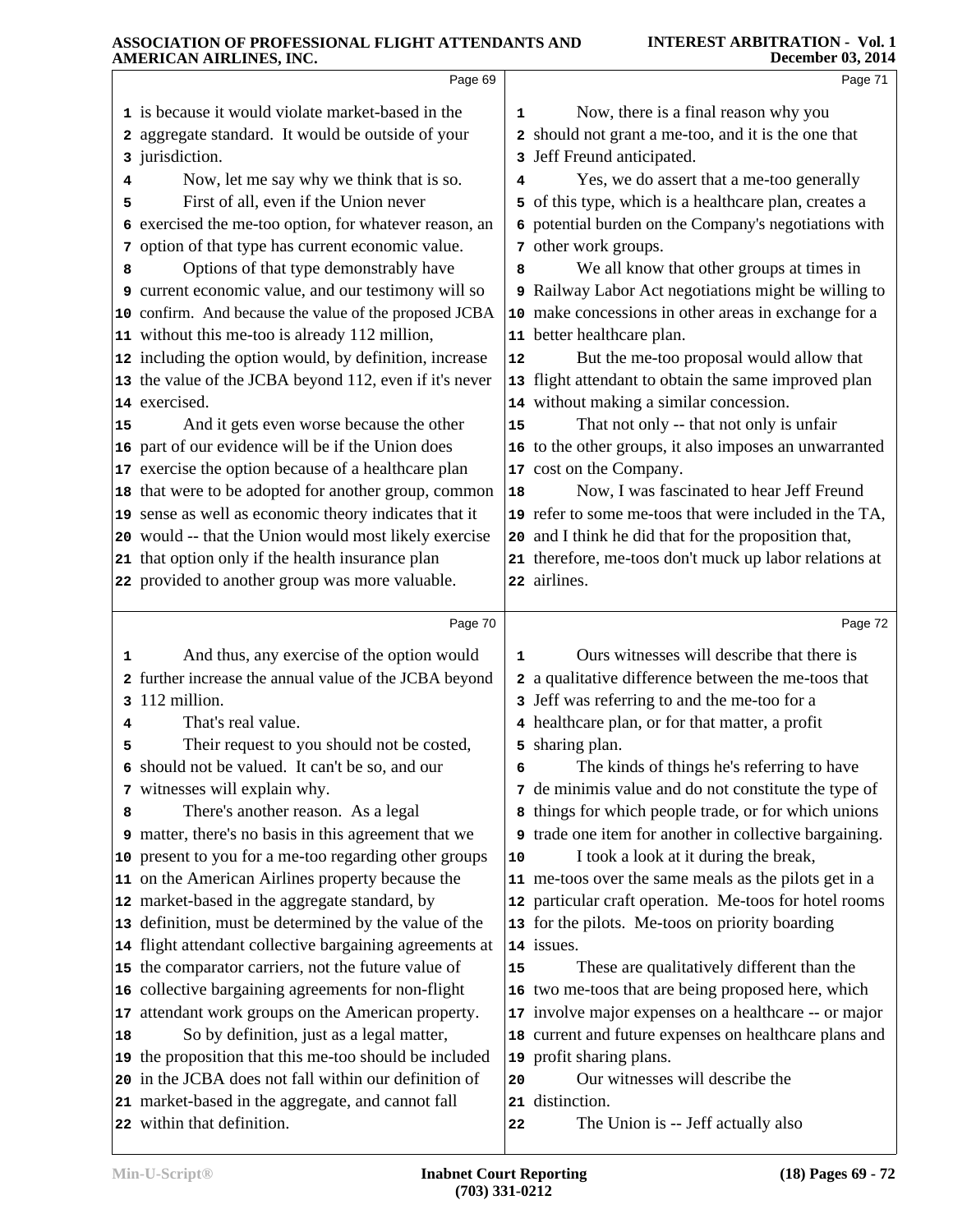|    | Page 73                                                 |    | Page 75                                                      |
|----|---------------------------------------------------------|----|--------------------------------------------------------------|
|    | 1 mentioned that the healthcare me-too should be        |    | 1 established by the Union.                                  |
|    | 2 adopted because the Company agreed in a document      | 2  | That cannot be the basis for altering the                    |
|    | 3 called the Memorandum of Understanding.               |    | 3 agreed-upon standard in this arbitration.                  |
|    | And then I'm not sure what he said we                   | 4  | We have an agreed-upon standard,                             |
|    | 5 agreed to because he didn't read the language. But    |    | 5 market-based in the aggregate, which allows                |
| 6  | I thought I would help you out by reading the           |    | 6 reference only to the aggregate flight attendant           |
|    | 7 language that he was referring to in the MOU.         |    | 7 cost at Delta, United, and Continental, not to other       |
| 8  | And here's what it states.                              |    | 8 non-flight attendant groups at American Airlines.          |
| 9  | It stated that the: "The AA active                      | 9  | There is no indication that that standard                    |
|    | 10 medical plan will cover all American employees as of |    | 10 has ever been changed, and there's certainly no           |
|    | 11 January 1, 2013."                                    |    | 11 indication that this Panel has been empowered to          |
| 12 | That's the language that is in the                      |    | 12 change it.                                                |
|    | 13 document.                                            | 13 | Okay. Let me turn to profit sharing                          |
| 14 | I have a number of things to say about it.              |    | 14 me-too.                                                   |
| 15 | First of all, it's absolutely true that                 | 15 | Pretty much, the profit sharing me-too has                   |
|    | 16 the Company has regularly stated in the past months  |    | 16 to be rejected for the same reasons.                      |
|    | 17 that, as its goal, it would like to have all groups  | 17 | It also, just like the healthcare me-too,                    |
|    | 18 under the same medical plan, and would like to have  |    | 18 provides the Union with the option, downstream,           |
|    | 19 all groups receive guaranteed pay in lieu of the     |    | 19 later, to adopt a -- or request, or opt for a profit      |
|    | 20 speculative pay that is provided by a profit sharing | 20 | sharing plan that would push the incremental value           |
|    | 21 plan.                                                |    | 21 of the JCBA past \$112 million.                           |
| 22 | That's no secret.                                       | 22 | And I say that because, again, our                           |
|    | Page 74                                                 |    | Page 76                                                      |
| 1  | And Jeff Freund is absolutely right, that               |    | 1 testimony will show that the option itself has             |
|    | 2 has been the frequently stated goal.                  |    | 2 economic value even if never exercised.                    |
| 3  | But the language that Jeff is referring to              | з  | That's the nature of options that are                        |
|    | 4 is not a contractual promise that there would never   |    | 4 provided throughout economic events in labor               |
|    | 5 be a separate healthcare plan or a profit sharing     |    | 5 negotiations as well as outside of labor                   |
|    | 6 plan for any other union.                             |    | 6 negotiations, and our testimony will so prove.             |
| 7  | And for goodness sakes, we couldn't make                | 7  | Now, the fact that the Union's proposal                      |
| 8  | that promise. We can't negotiate with the flight        |    | 8 would require it to give back the \$50 million credit      |
| 9  | attendants union regarding the terms of employment      |    | <b>9</b> on their wages if they exercise the option does not |
|    | 10 for other groups, and we can't promise not to        |    | 10 obviate the inherent economic value of the option.        |
|    | 11 bargain in good faith with other groups.             | 11 | The trade suggested by the Union, which is                   |
| 12 | We can state what our goals are.                        |    | 12 later on downstream after we know more, we can trade      |
| 13 | And by the way, if there's any dispute                  |    | 13 off the \$50 million in wages for a profit sharing        |
|    | 14 about that, it's not for this Panel about what was   |    | 14 plan, completely ignores the fact that the \$50           |
|    | 15 said or done in the MOU. This is not a System Board  |    | 15 million stipulated value is based on the current          |
|    | 16 of Adjustment constituted to resolve interpretation  |    | 16 flight attendant profit sharing plans at the              |
| 17 | disputes about the MOU.                                 |    | 17 comparator carriers, not the terms of an unknown          |
| 18 | This is a special panel constituted to                  |    | 18 plan for a non-flight attendant group at American         |
|    | 19 impose a JCBA based on a market-rate standard that   |    | 19 Airlines.                                                 |
|    | 20 has been defined.                                    | 20 | The trade suggested by the Union also                        |
| 21 | Put all of that aside. Let's just assume                |    | 21 ignores the fact that the \$50 million valuation is       |
|    | 22 that there was a promise made and somehow that's     |    | 22 based on the information that is available today to       |
|    |                                                         |    |                                                              |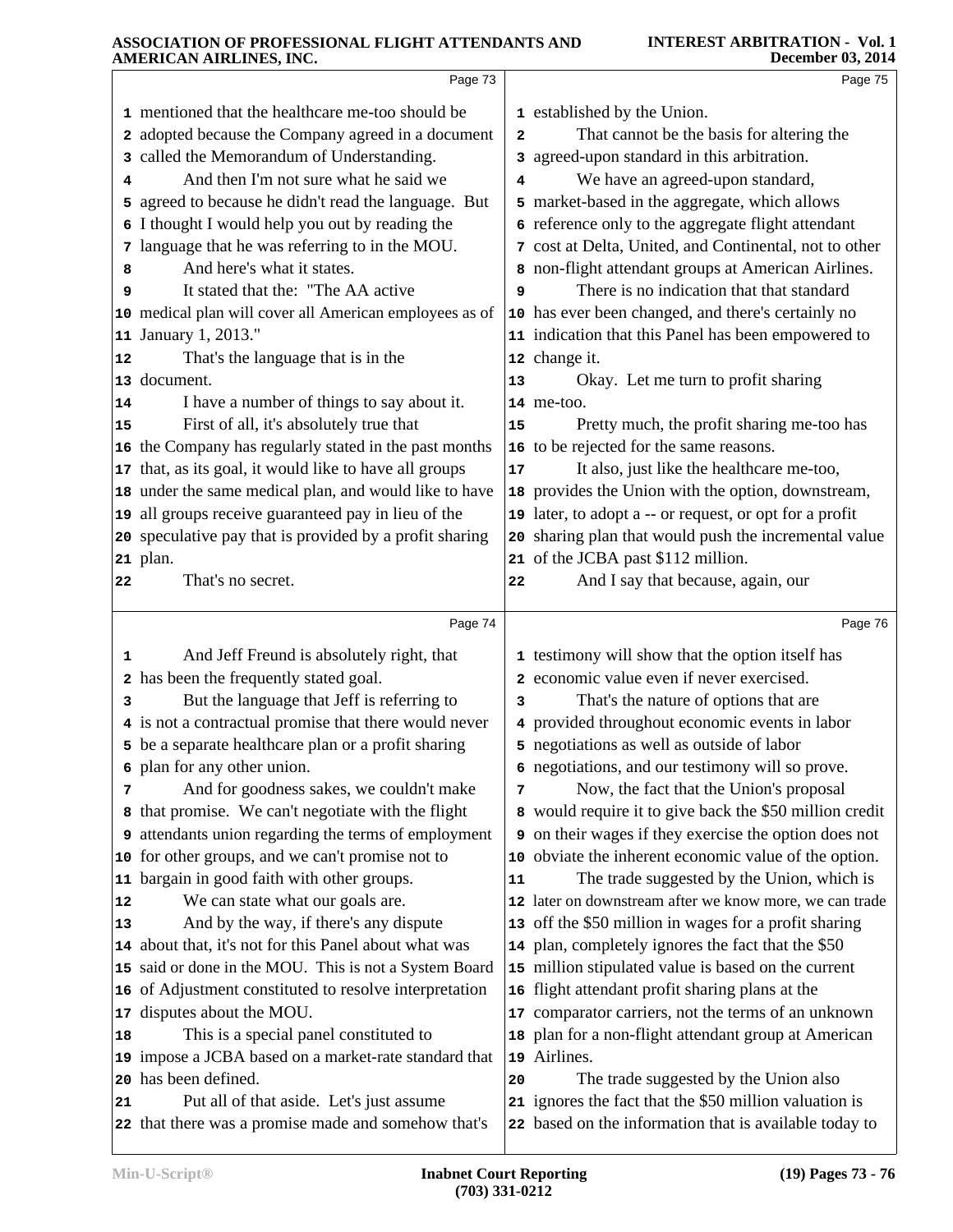|    | ARIENICAN AINEINED, INC.                                                                                      |          | Decenidel voi 2017                                                  |
|----|---------------------------------------------------------------------------------------------------------------|----------|---------------------------------------------------------------------|
|    | Page 77                                                                                                       |          | Page 79                                                             |
|    | 1 the Company and the Union regarding future                                                                  |          | 1 wrong technically, but I think I have got a quote                 |
|    | 2 profitability and is not based on a look back a year                                                        |          | 2 here, it's we agree that it would become effective                |
|    | 3 or two years from now after observing financial                                                             |          | 3 on the first day of the bid month following the date              |
|    | 4 performance.                                                                                                |          | 4 of signing.                                                       |
| 5  | So the trade does not cure the problem,                                                                       | 5        | The first day of the bid month following                            |
|    | 6 which is that they have made a proposal that                                                                |          | 6 the date of signing. That's what we said in the TA.               |
|    | 7 indisputably increases the value beyond the                                                                 | 7        | It's a prospective increase, and that's                             |
|    | 8 \$112 million standard.                                                                                     |          | 8 what we say should be done here.                                  |
| 9  | One last point, similar to the health                                                                         | 9        | We will have an arbitration result. We'll                           |
|    | 10 insurance issue.                                                                                           |          | 10 have a JCBA. And we would then implement the wage                |
| 11 | As a legal matter, just like the health                                                                       |          | 11 increase prospectively on the first day of the bid               |
|    | 12 insurance me-too, a profit sharing me-too is                                                               |          | 12 month following the date of signing, which would be              |
|    | 13 inconsistent with the market-based in the aggregate                                                        |          | 13 pursuant now to arbitration, as opposed to                       |
|    | 14 standard, which is based, as I said before, on the                                                         |          | 14 previously by negotiation.                                       |
|    | 15 value of the flight attendant collective bargaining                                                        | 15       | So I think that's what we're going to                               |
|    | 16 agreements at the comparator carriers and cannot be                                                        |          | 16 present on these disputed issues. We are going to                |
| 17 | based on the future value of the collective                                                                   |          | 17 demonstrate that any one of these three items, if                |
| 18 | bargaining agreement for a non-flight attendant                                                               | 18       | they were incorporated into the JCBA, would increase                |
| 19 | group at American.                                                                                            | 19       | the value beyond the agreed-upon stipulated market                  |
| 20 | That's not what the standard is, and                                                                          |          | 20 rate \$112 million value.                                        |
|    | 21 that's not how it has been defined.                                                                        | 21       | And for these reasons, you should, we                               |
| 22 | Third item that has been proposed and is                                                                      |          | 22 submit, exclude those items from the proposal. And               |
|    | Page 78                                                                                                       |          | Page 80                                                             |
|    | 1 in dispute.                                                                                                 |          | 1 with that exclusion, we wholly agree with their                   |
| 2  | The Union has asked you to adopt new wage                                                                     |          | 2 proposal. And we would ask you to impose,                         |
|    | 3 rates, which are increases in the JCBA. And then                                                            |          | 3 implement, and endorse their proposal except for                  |
|    | 4 they have asked you to make them effective                                                                  |          | 4 those items.                                                      |
|    | 5 retroactively to December 2.                                                                                | 5        | Thank you very much.                                                |
| 6  | But by definition, that's going to also                                                                       | 6        | ARBITRATOR BLOCH: Thank you, Mr. Siegel.                            |
|    | 7 push the value of the JCBA above 112 million.                                                               | 7        | Mr. Freund, what's your pleasure?                                   |
| 8  | The valuation is based on a five-year                                                                         | 8        | MR. FREUND: Ready to call Laura Glading.                            |
|    | 9 contract. The five-year contract is not in effect                                                           | 9        | (A discussion was held off the record.)                             |
|    | 10 yesterday, on December 2.                                                                                  | 10       | ARBITRATOR BLOCH: We'll waive the                                   |
| 11 | So they're asking you to start the wages                                                                      | 11       | swearing, and welcome Ms. Glading.                                  |
| 12 | before the five-year period before the collective                                                             | 12       | Let's proceed, Mr. Freund.                                          |
| 13 | bargaining agreement starts.                                                                                  | 13       | Thereupon,                                                          |
| 14 | That adds value over and above the                                                                            | 14       | <b>LAURA GLADING</b>                                                |
| 15 | 112 million.                                                                                                  | 15       | Called for examination by counsel for the                           |
| 16 | When they ask you to not cost that, they                                                                      | 16       | Union, was examined and testified as follows:                       |
| 17 | are asking you to ignore the standard, which you                                                              | 17       | <b>DIRECT EXAMINATION</b>                                           |
| 18 | cannot do and should not do.                                                                                  | 18       | BY MR. FREUND:                                                      |
| 19 | And by the way, just so you know, the                                                                         | 19       | Q. So when I was a jury trial lawyer, I would                       |
|    |                                                                                                               |          |                                                                     |
| 20 | Company's view is that the way the TA handled it,                                                             | 20       | always begin my questions by saying in a loud, clear                |
|    | 21 and you can see it in the TA, was that the wage<br>22 increase would become effective on -- I may say this | 21<br>22 | voice, state your name.<br>But I really mean it here because it's a |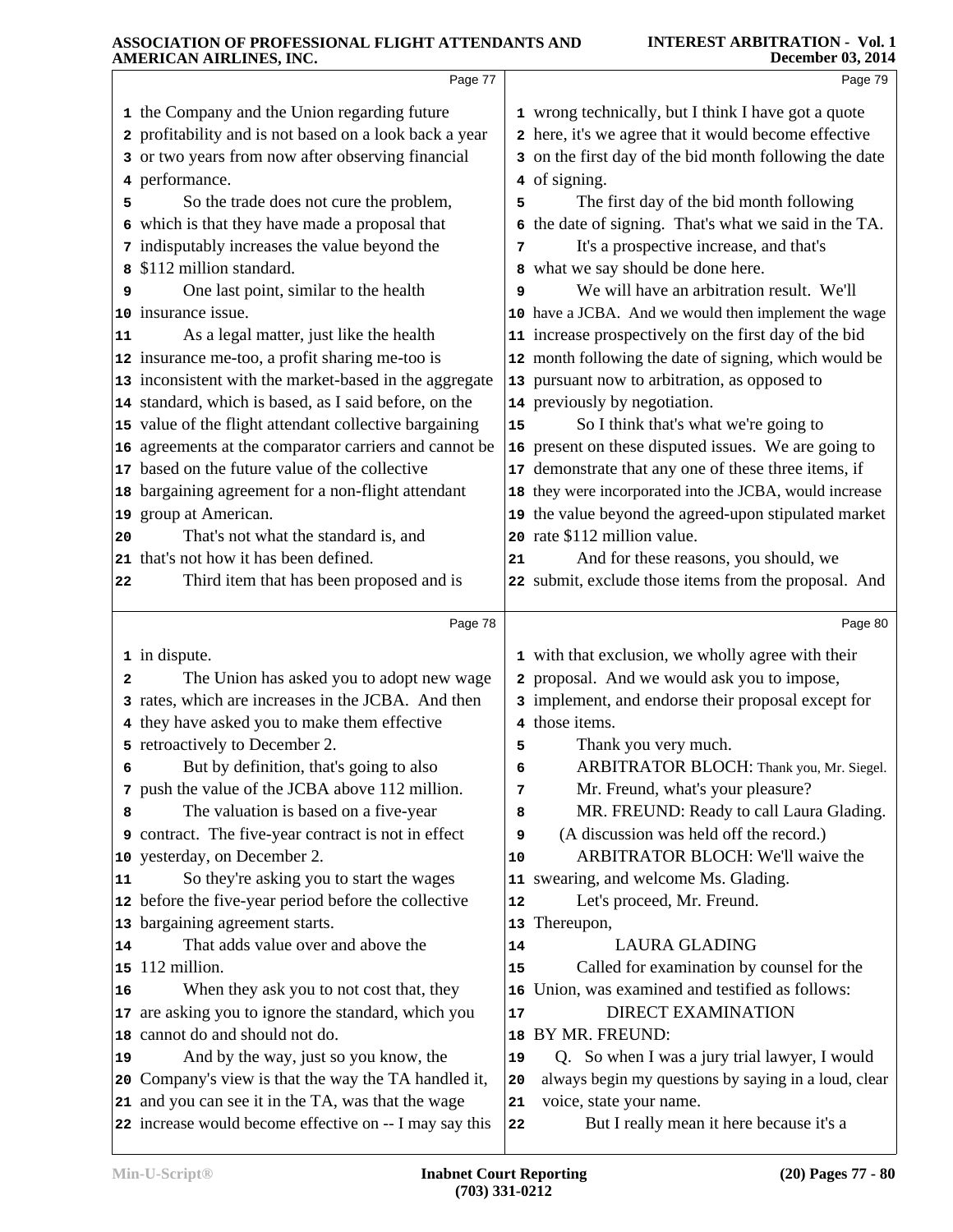|            | Page 81                                                                                                 |                         | Page 83                                                             |
|------------|---------------------------------------------------------------------------------------------------------|-------------------------|---------------------------------------------------------------------|
| 1          | big room. So you're a long way from --                                                                  | 1                       | Committee and served on various negotiating                         |
| 2          | A. I have a working microphone, I think.                                                                | $\overline{\mathbf{2}}$ | committees, and then president since 2008.                          |
| 3          | Q. That's fine.                                                                                         | 3                       | Q. All right. And you said you served on                            |
| 4          | Let's find out.                                                                                         | 4                       | various Negotiating Committees.                                     |
| 5          | A. Laura Glading.                                                                                       | 5                       | We're going to go through some of those                             |
| 6          | Q. Laura, can you tell us where you're                                                                  | 6                       | negotiations, but I want -- just as a predicate to                  |
| 7          | employed?                                                                                               | 7                       | that, why don't you tell us the negotiations that                   |
| 8          | A. With the Association of Professional                                                                 | 8                       | you participated in.                                                |
| 9          | Flight Attendants.                                                                                      | 9                       | A. Well, as you had spoken about in your                            |
| 10         | Q. In what capacity?                                                                                    | 10                      | opening, in 1999, after the TA was rejected, I was                  |
| 11         | A. I'm president, national president.                                                                   | 11                      | appointed by the Board to go back in and negotiate                  |
| 12         | Q. Why don't you just, in a narrative form,                                                             | 12                      | another contract.                                                   |
| 13         | take us through your employment as a flight                                                             | 13                      | And the then president, Denise Hedges,                              |
| 14         | attendant at American, and, as well, your history of                                                    | 14                      | appointed me -- or made me the chair of the team as                 |
| 15         | service to the APFA while employed by American.                                                         | 15                      | she had stepped down from the Negotiating Committee.                |
| ${\bf 16}$ | A. Okay. Started working for American back                                                              | 16                      | So that was in 1999.                                                |
| 17         | in 1978, initially, at the ticket counter at Kennedy                                                    | 17                      | That contract, as you said, was ratified                            |
| 18         | Airport in New York. And then I applied to be a                                                         | 18                      | on September 12, 2011.                                              |
| 19         | flight attendant in 1979, and started flying for                                                        | 19                      | Then there was a Restructuring                                      |
| 20         | American in 1979.                                                                                       | 20                      | Participation Agreement, which was negotiated in                    |
| 21         | I have always been based in New York, La                                                                | 21                      | April of 2003, and then the negotiations that                       |
| 22         | Guardia, Kennedy. Mostly, JFK.                                                                          | 22                      | began --                                                            |
|            |                                                                                                         |                         |                                                                     |
|            |                                                                                                         |                         |                                                                     |
|            | Page 82                                                                                                 |                         | Page 84                                                             |
| 1          | I started working for the labor union in                                                                | 1                       | Q. Well, what role did you play in the 2003?                        |
| 2          | 1985, and filled various positions.                                                                     | $\mathbf{2}$            | A. I chaired the negotiations in 1999 to                            |
| 3          | ARBITRATOR BLOCH: I would like the                                                                      | 3                       | 2001.                                                               |
| 4          | witness -- or if you would move the mic a little                                                        | 4                       | I sort of co-chaired the RPA negotiations                           |
| 5          | closer to you.                                                                                          | 5                       | in 2003. And then once I became president and our                   |
| 6          | (A discussion was held off the record.)                                                                 | 6                       | contract became amendable a month after I became                    |
| 7          | BY MR. FREUND:                                                                                          | 7                       | president, I naturally chaired that team as well.                   |
| 8          | Q. So parallel to that, you have had various                                                            | 8                       | Q. So you have essentially chaired all of the                       |
| 9          | positions at APFA.                                                                                      | 9                       | negotiations at American for APFA, really, since the                |
| 10         | Why don't you take us through that?                                                                     | 10                      | turn of the century.                                                |
| 11         | A. All right. I worked on the Global Union                                                              | 11                      | A. It feels like it.                                                |
| 12         | Council, initially.                                                                                     | 12                      | Before the turn of the century.<br>Q.                               |
| 13         | I then became vice chairperson or vice                                                                  | 13                      | A. Could be a little bit longer, actually.                          |
| 14         | president as they're referred to now, and then                                                          | 14                      | Yes. It feels like two centuries, but                               |
| 15         | president of my base.                                                                                   | 15                      | yes.                                                                |
| 16         | I was actually president and on the Board                                                               | 16                      | So we're going to be going over plowed<br>Q.                        |
| 17         | of Directors during the strike -- local president                                                       | 17                      | ground a bit because I talked about it quite a bit                  |
| 18         | during the strike in 1993.                                                                              | 18                      | in my opening statement.                                            |
| 19         | I then -- every time I left a position, I                                                               | 19                      | But I want to have you tell us -- tell the                          |
| 20         | went back to flying. So I went back to flying for a                                                     | 20                      | Panel, as someone who participated, a little bit                    |
| 21         | couple of years. I believe from there, then became<br>a division representative. I was on the Executive | ${\bf 21}$              | about each of those negotiations.<br>So let's start with those 1999 |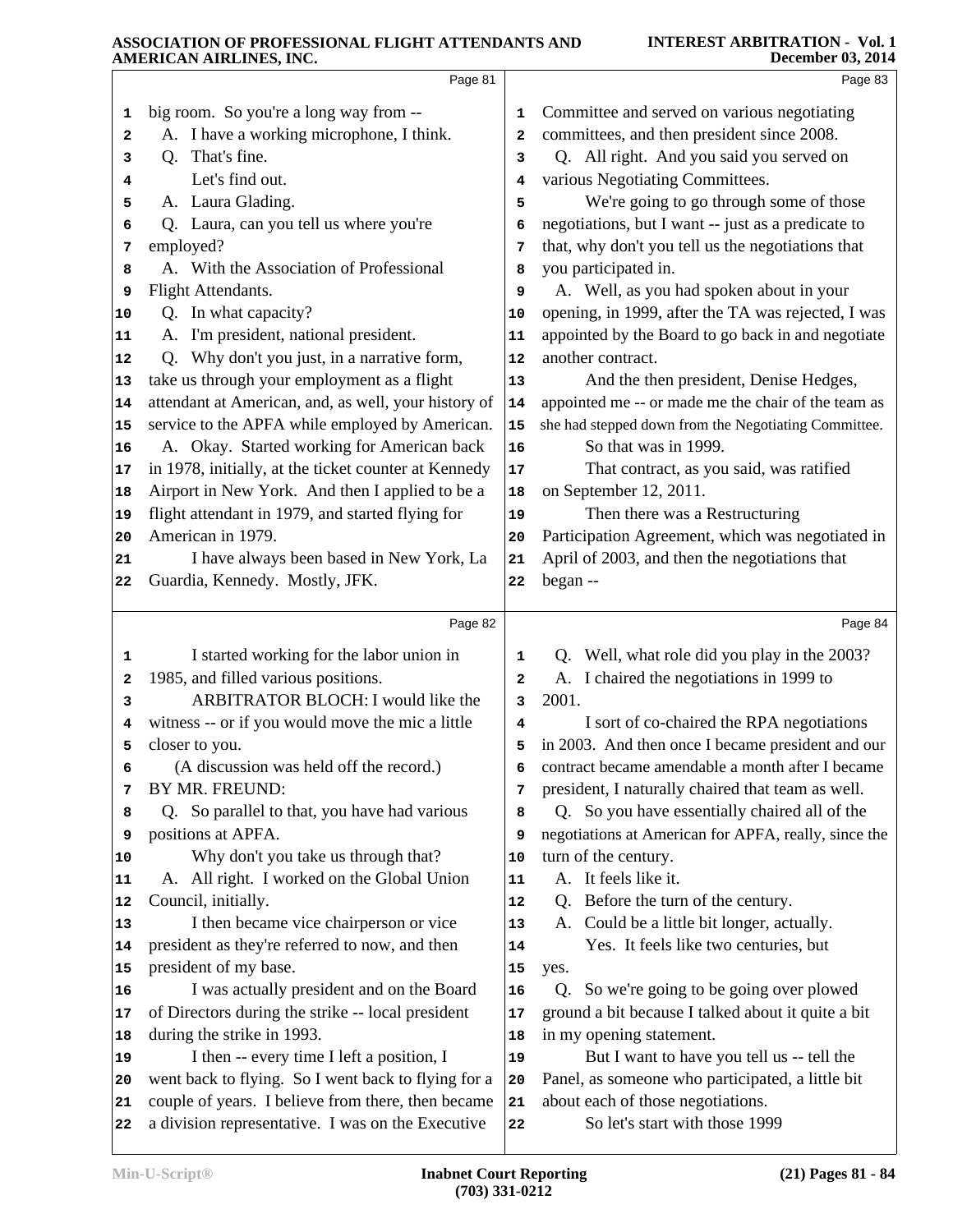#### **INTEREST ARBITRATION - Vol. 1 December 03, 2014**

|    | AMENICAN AINEINED, INC.                              |    | DUUUMUU VY, 2017                                     |
|----|------------------------------------------------------|----|------------------------------------------------------|
|    | Page 85                                              |    | Page 87                                              |
| 1  | negotiations.                                        | 1  | I think I understand that the Company                |
| 2  | I think you said that there had been a               | 2  | first approached -- I then left my position in -- I  |
| з  | failed TA and a new negotiation team?                | 3  | guess in 2002, I went back. So I was a line flight   |
| 4  | A. Yes. It was a failed TA, new Negotiating          | 4  | attendant again, when I found out in January that    |
| 5  | Committee.                                           | 5  | the Company was asking the APFA to come back in and  |
| 6  | We -- the elected portion and the                    | 6  | renegotiate that contract.                           |
| 7  | appointed portion got together in December of 1999   | 7  | And I was asked by the then APFA president           |
| 8  | for training, and then we started preparing our      | 8  | and Vice President, as well as the Company, to come  |
| 9  | openers in the negotiating in early 2000.            | 9  | back and help with those negotiations. And I         |
| 10 | Those -- you asked me a question.                    | 10 | immediately declined. But somehow, I wound up        |
| 11 | Q. No. Go ahead.                                     | 11 | there.                                               |
| 12 | A. Yeah. So just negotiated for about a year         | 12 | I can't remember how that happened.                  |
| 13 | and a half.                                          | 13 | Q. That sounds like a line from Godfather 3,         |
| 14 | We asked for a release from the National             | 14 | but we won't quote that.                             |
| 15 | Mediation Board, had a 30-day cooling off period in  | 15 | A. Yeah.                                             |
| 16 | June of 2001, and I think signed off on our TA about | 16 | Q. So tell us briefly what the consequences          |
| 17 | June 30, 2001. We had a ratification period over     | 17 | or the effects or the ultimate resolution was of     |
| 18 | the summer.                                          | 18 | those 2000 -- that restructuring.                    |
| 19 | At the time, we had mail-in ballots, so              | 19 | A. Well, the 2003 negotiations were, at least        |
| 20 | ballots were mailed. And the ballot count was to be  | 20 | for the APFA share, approximately -- it was over     |
| 21 | on September 12, and it did take place on            | 21 | 30 percent of our package entirely -- our entire     |
| 22 | September 12 in Dallas.                              | 22 | compensation package by over 30 percent.             |
|    | Page 86                                              |    | Page 88                                              |
| 1  | Q. And it ratified?                                  | 1  | And all three unions, again, negotiated              |
| 2  | A. It ratified by about 96 percent, I                | 2  | together. It was a 17-day lockdown negotiation at    |
| 3  | believe.                                             | 3  | Flagship University in Texas, with all three unions  |
| 4  | Q. Okay. Now, we all know what happened on           | 4  | participating with their experts, PriceWaterhouse,   |
| 5  | September 11, 2001.                                  | 5  | and more attorneys than you can count.               |
| 6  | And I take it, aside -- separate from the            | 6  | It was just a big crowd.                             |
| 7  | immediate implications it had for flight attendants  | 7  | And so that ended with a Tentative                   |
| 8  | and for the airline on that day, I take it           | 8  | Agreement on, I believe, April 1.                    |
| 9  | ultimately had implications for the continued        | 9  | Q. And you said all three unions were caught         |
| 10 | ability of the Company to live by the collective     | 10 | up in this restructuring presentation?               |
| 11 | bargaining agreement that had just been ratified?    | 11 | A. Yes.                                              |
| 12 | A. Right.                                            | 12 | Q. What -- there were other events going on          |
| 13 | Obviously because it had been ratified by            | 13 | outside of the American in -- at the other carriers  |
| 14 | such a great amount. It was a wonderful contract.    | 14 | at that time.                                        |
| 15 | It brought terrific pay raises and retro pay. But    | 15 | To be clear and not coy about it, other              |
| 16 | there was no celebrating on September 12, when it    | 16 | carriers were filing for bankruptcy; correct?        |
| 17 | ratified, at all, especially at American Airlines.   | 17 | A. Right. I believe United went to                   |
| 18 | So we continued to hobble along. There               | 18 | bankruptcy in December of 2002, and they were        |
| 19 | were vast furloughs. American had acquired TWA in    | 19 | already in their 1113 hearing by the time we were in |
| 20 | early 2001, and unfortunately, many of those new     | 20 | Flagship University making our cuts.                 |
| 21 | employees were furloughed before they ever came to   | 21 | And the threat to us, all three unions, at           |
| 22 | work at American.                                    | 22 | the time, and it was a very credible threat, was     |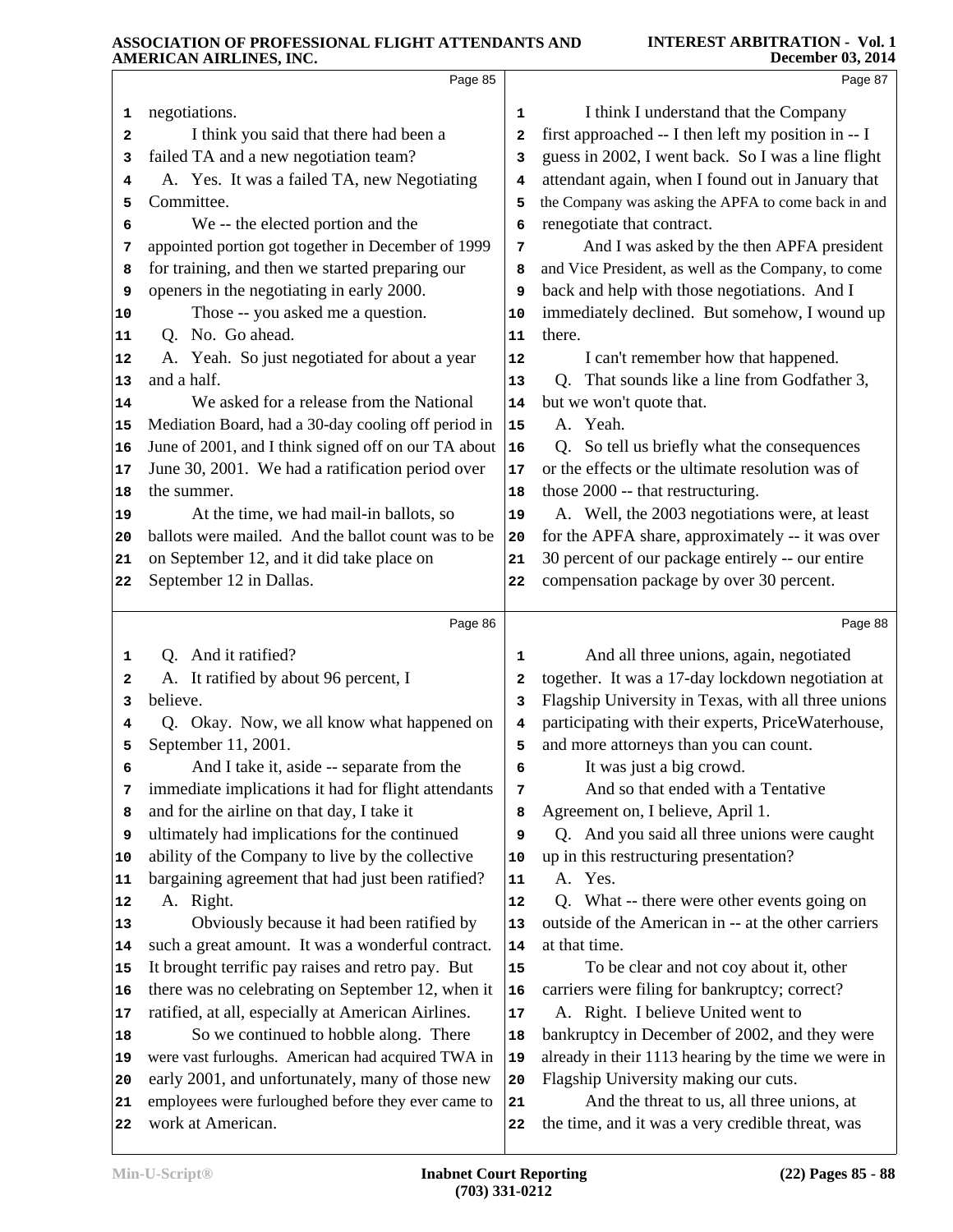#### **INTEREST ARBITRATION - Vol. 1 December 03, 2014**

|    | линимент ликиптир, пте.                                                              |                         |                                                            |
|----|--------------------------------------------------------------------------------------|-------------------------|------------------------------------------------------------|
|    | Page 89                                                                              |                         | Page 91                                                    |
| 1  | that if one union left the building, then we would                                   | 1                       | A. We had -- at some point in the spring, the              |
| 2  | be filing for bankruptcy the following day.                                          | $\mathbf{2}$            | National Mediation Board had sort of put us aside,         |
| 3  | So it was -- the pressure was not only on                                            | 3                       | if you will, and the Company was really                    |
| 4  | us by the Company and to avoid bankruptcy, and what                                  | 4                       | concentrating on getting a deal with the pilots.           |
| 5  | that would look like, we had a first row seat at the                                 | 5                       | At the time, the officers, Union                           |
| 6  | United bankruptcy. And we also had the pressure                                      | 6                       | presidents were meeting quarterly with the top             |
| 7  | from the other unions that nobody -- we were                                         | 7                       | executives. And I know I, for one, was very                |
| 8  | watching each other very carefully to see if                                         | 8                       | concerned about American's survival and where we           |
| 9  | somebody would flee.                                                                 | 9                       | were going in the future.                                  |
| 10 | And we all would have loved to, but we all                                           | 10                      | It was pretty clear to us that if the                      |
| 11 | stuck it out and made the sacrifices.                                                | 11                      | pilots did not achieve a deal, then bankruptcy was         |
| 12 | Q. That deal was struck, and it had an                                               | 12                      | absolutely immanent.                                       |
| 13 | amendable date in 2008; correct?                                                     | 13                      | I assumed at the time it probably would                    |
| 14 | A. Yes, May 1, 2008.                                                                 | 14                      | happen sometime after the holidays. I think a lot          |
| 15 | Q. And you already told us in your                                                   | 15                      | of people that would be the case because they wanted       |
| 16 | introduction, but tell us again what your role was                                   | 16                      | to through the holiday period and try to get some          |
| 17 | in the 2008 negotiations.                                                            | 17                      | revenue out of that.                                       |
| 18 | A. I was president.                                                                  | 18                      | So I was very taken aback by the November                  |
| 19 | So the president, in accordance with our                                             | 19                      | 29 date, but I wasn't surprised at the bankruptcy.         |
| 20 | constitution, is the chairperson of the Negotiating                                  | 20                      | At APFA, because we weren't negotiating                    |
| 21 | Committee.                                                                           | 21                      | and because the pilots negotiations didn't look like       |
| 22 | Q. How did you all feel about having to                                              | 22                      | they were going very well, we went out on base             |
|    | Page 90                                                                              |                         | Page 92                                                    |
| 1  | negotiate a new collective bargaining agreement in                                   | 1                       | visits without professionals and without taping, and       |
| 2  | 2008?                                                                                | $\overline{\mathbf{2}}$ | just tried to get the message out to the membership        |
| 3  | A. It was not a good year to negotiate a                                             | 3                       | that things were not looking very good and                 |
| 4  | contract.                                                                            | 4                       | bankruptcy -- I know I couldn't, as president, say         |
| 5  | We were hopeful and certainly put our best                                           | 5                       | we're in bankruptcy without being asked.                   |
| 6  | foot forward. But it was a very, very bad time for                                   | 6                       | So -- but I knew that every base was --                    |
| 7  | the airline industry on the whole. It was fuel                                       | 7                       | somebody would ask me, and they did, was bankruptcy        |
| 8  | prices. The economy was starting to tank, and it                                     | 8                       | a possibility. And I would tell them yes, it really        |
| 9  | was a tough time.                                                                    | 9                       | is because I just thought it was important for             |
| 10 | We tried to get sort of a head start, and                                            | 10                      | people to understand what was happening so they            |
| 11 | did some expedited negotiations early on in the                                      | 11                      | wouldn't take out a mortgage or buy a car.                 |
| 12 | negotiations, I believe in July of 2008, but those                                   | ${\bf 12}$              | Q. What was APFA's view of American as -- and              |
| 13 | were unsuccessful. And so we continued to negotiate                                  | 13                      | American management in the future of American under        |
| 14 | very hard, in fact, but didn't make much progress.                                   | 14                      | that current management, you know, at that time when       |
| 15 | Q. Now, we know that -- or we know that in                                           | 15                      | you were bargaining?                                       |
| 16 | November of 2011, American declared -- filed for                                     | 16                      | A. Well, we were extremely concerned, very,                |
|    |                                                                                      |                         |                                                            |
| 17 | Chapter 11; correct?                                                                 | 17                      | very concerned.                                            |
| 18 | A. Yes.                                                                              | 18                      | We had two white papers done on American's                 |
| 19 | Q. All right. So tell us, taking back, you                                           | 19                      | inability to compete. The other mergers were               |
| 20 | know, the days, weeks before that, tell us what was                                  | 20                      | happening. They had already restructured,                  |
| 21 | happening in bargaining with APFA, and indeed, with<br>the other unions at American. | 21<br>${\bf 22}$        | reorganized.<br>American's business plan seemed to just be |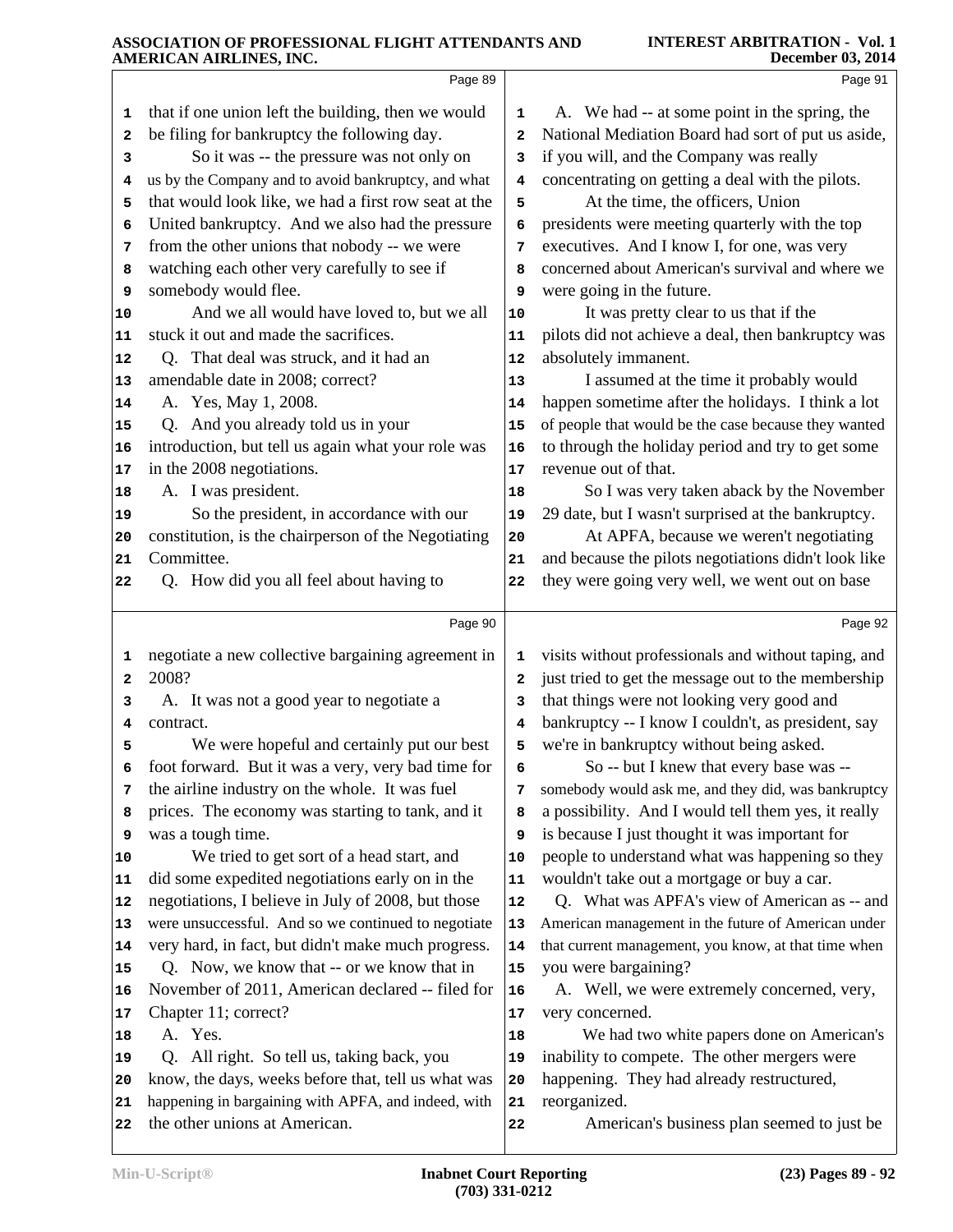|    | AMERICAN AIRLINES, INC.                              |              | December 05, 2014                                   |
|----|------------------------------------------------------|--------------|-----------------------------------------------------|
|    | Page 93                                              |              | Page 95                                             |
| 1  | at a complete standstill. There was no growth.       | 1            | and that was February 1, 2012, all the unions were  |
| 2  | There was pull back. There was -- I think we were    | $\mathbf{2}$ | called together to receive our proposals from the   |
| 3  | just sort of waiting for other people to fail. But   | 3            | Company and start negotiations by June 1113 filing. |
| 4  | we had no real viable business plan whatsoever.      | 4            | Q. And give us in sort of broad strokes what        |
| 5  | Q. And what did you do with those white              | 5            | the ask was from the Company back then.             |
| 6  | papers?                                              | 6            | A. It was pretty much a 20 percent cut across       |
| 7  | A. We went around Wall Street and talked to          | 7            | the board for all three unions.                     |
| 8  | the Wall Street investors about it.                  | 8            | Q. My recollection is that your share would         |
| 9  | We thought if the Company had more                   | 9            | have been \$230 million, roughly, a year?           |
| 10 | pressure from Wall Street and others, that perhaps   | 10           | A. Yes. That's correct.                             |
| 11 | they would change their ways, I guess.               | ${\bf 11}$   | And can I just go back?                             |
| 12 | We were hopeful.                                     | 12           | In 2003, we had -- the ask was                      |
| 13 | Q. Didn't quite work out that way, though.           | 13           | 340 million. So this would have been 200 million on |
| 14 | A. No.                                               | 14           | top of the annual 340 million that we already cut   |
| 15 | So now, we're in bankruptcy.<br>O.                   | 15           | from our contracts back in 2003.                    |
| 16 | What was APFA's immediate reaction to                | 16           | Q. So nearly \$600 million reduction from the       |
| 17 | bankruptcy?                                          | 17           | last fully bargained collective bargaining          |
| 18 | A. Well, prior to filing bankruptcy, and not         | 18           | agreement?                                          |
| 19 | knowing -- I was at the end -- coming toward the end | 19           | A. Right, or almost half the value.                 |
| 20 | of my term, at the time.                             | 20           | Q. Almost half the value?                           |
| 21 | And I, at the time, had not decided to,              | 21           | A. Uh-huh.                                          |
| 22 | you know, run again.                                 | 22           | Q. I'm sure that the three -- for that              |
|    | Page 94                                              |              | Page 96                                             |
| 1  | But I just thought because it was coming,            | 1            | matter, seven Panel members have at least a general |
| 2  | I would try to do a little bit of the prep work.     | 2            | understanding of bankruptcy and who has what        |
| 3  | And I met with other labor leaders who had been      | 3            | authority in bankruptcy.                            |
| 4  | through the bankruptcy process and asked their       | 4            | But you're now an expert, having lived              |
| 5  | opinion on, you know, how it had gone, what they had | 5            | through one and having been on the Creditor's       |
| 6  | done that they would have done again, what they      | 6            | Committee.                                          |
| 7  | would not have done. You know, just get some sort    | 7            | So why don't we just have you tell the              |
| 8  | of advice for our group.                             | 8            | Panel, and, for the record, how in general terms    |
| 9  | And the consistent message was to get a              | 9            | bankruptcy works, who has what powers.              |
| 10 | seat on the Creditor's Committee. That that would    | 10           | A. Right. Well, I hope I never have to use          |
| 11 | be the place to be if you were going to have any say | 11           | that expertise again, from what I remember of it.   |
| 12 | whatsoever in the plan of reorganizing.              | 12           | But on the Creditor's Committee and for             |
| 13 | Q. And so did you do that?                           | 13           | the American bankruptcy, we were fortunate that the |
| 14 | A. Yes. We did.                                      | 14           | U.S. Trustee who appoints the creditors only picked |
| 15 | At the same time that you were getting on<br>Q.      | 15           | nine members because that was far better than, I    |
| 16 | the Creditor's Committee, separately, I take it that | 16           | think, 13 members on the United bankruptcy case.    |
| 17 | American resumed negotiations with APFA in an effort | 17           | I think there were 13 members of the                |
| 18 | to -- or I guess I would say as a prelude to the     | 18           | Creditor's Committee. So there were nine of us.     |
| 19 | filing of an 1113 motion?                            | 19           | There were three banks, Hewlett Packard, Boeing,    |
| 20 | A. Yes. Those negotiations didn't start              | 20           | PBGC, and the three unions. And we thought that was |
| 21 | until February 1.                                    | 21           | a good solid number.                                |
|    | All the unions together received their --            | ${\bf 22}$   | But we knew that our job was -- mine was            |
| 22 |                                                      |              |                                                     |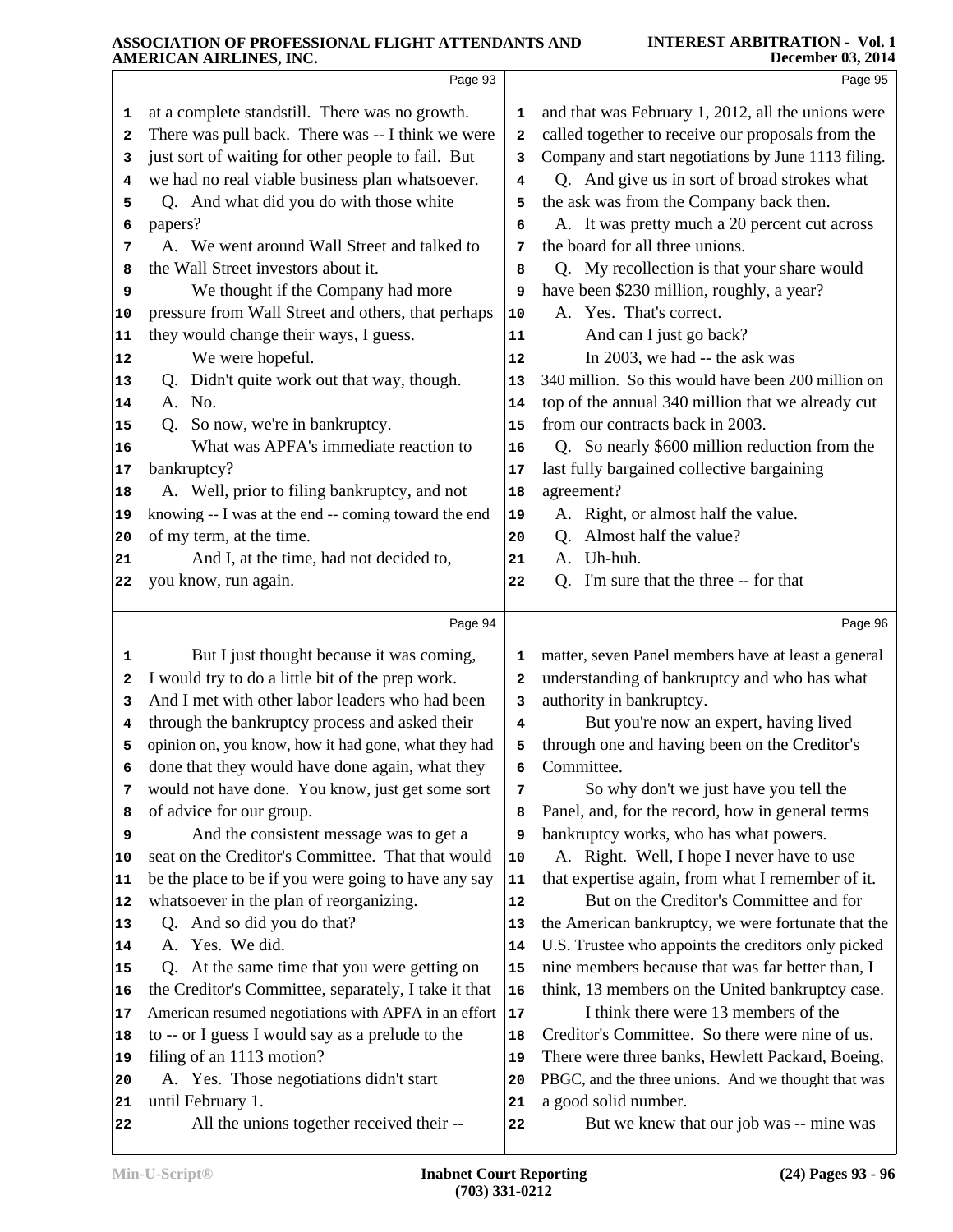|          | Page 97                                                                       |          | Page 99                                                                                              |
|----------|-------------------------------------------------------------------------------|----------|------------------------------------------------------------------------------------------------------|
| 1        | to learn quite a bit. But it was also to kind of                              | 1        | to start on April 1. And I receive a call -- first,                                                  |
| 2        | oversee a plan of reorganization. But the Company,                            | 2        | I was asked by a couple of people if I would accept                                                  |
| 3        | American, the debtor really had the exclusive right                           | 3        | a call from the US Airways leadership, I think, Doug                                                 |
| 4        | to file a plan.                                                               | 4        | Parker, Scott Kirby.                                                                                 |
| 5        | So we couldn't create a plan, but we had                                      | 5        | But if I agreed to accept the call, would                                                            |
| 6        | to -- we had some say in approval of the plan.                                | 6        | I remain quiet about the call?                                                                       |
| 7        | And the Company came into Creditor's                                          | 7        | And so I did agree. And I got a call from                                                            |
| 8        | Committee meetings regularly to update their                                  | 8        | Scott Kirby, was the first call, I believe.                                                          |
| 9        | business plan and tell us what they were thinking                             | 9        | Q. All right. Tell us about that call.                                                               |
| 10       | and cutting.                                                                  | 10       | A. Basically, you know, said that they had --                                                        |
| 11       | Q. So even before the bankruptcy, you had                                     | 11       | Q. Had you known him before that?                                                                    |
| 12       | reached the conclusion that the -- that, as a                                 | 12       | A. No.                                                                                               |
| 13       | general matter, American's approach to moving                                 | 13       | Just that US Airways was interested in                                                               |
| 14       | forward was simply not going to work.<br>And I gather you had the view that a | 14       | putting forward some plan that had a merger with<br>American Airlines, that they wanted to make sure |
| 15<br>16 | merger was really required in order to be                                     | 15<br>16 | that the labor unions were on board.                                                                 |
| 17       | competitive?                                                                  | 17       | That they had really made this attempt                                                               |
| 18       | A. Well, we did, but we didn't speak publicly                                 | 18       | before with Delta, and, because they hadn't brought                                                  |
| 19       | about that.                                                                   | 19       | the employees on board, it would be very, very                                                       |
| 20       | We did a presentation at the Creditor's                                       | 20       | difficult, if not impossible, to do.                                                                 |
| 21       | Committee. All three unions met and prepared                                  | 21       | So they would be willing to take this                                                                |
| 22       | presentations for the Creditor's Committee.                                   | 22       | chance. And they admitted that it had never                                                          |
|          |                                                                               |          |                                                                                                      |
|          | Page 98                                                                       |          | Page 100                                                                                             |
| 1        | And in fact, Dan Akins was the one who                                        | 1        | happened before in bankruptcy, so it was a pretty                                                    |
| 2        | first told the Creditor's Committee that a plan of                            | 2        | big project.                                                                                         |
| 3        | reorganization would require a merger.                                        | з        | But they said if they would do it if all                                                             |
| 4        | Q. What was the Creditor's Committee reaction                                 | 4        | three unions agreed, but they didn't want to do it                                                   |
| 5        | at that point?                                                                | 5        | without all of the employee buy-in.                                                                  |
| 6        | A. They were pretty unimpressed with that                                     | 6        | So I didn't respond immediately because I                                                            |
| 7        | recommendation, I would say.                                                  | 7        | had to speak to the other union presidents. And I                                                    |
| 8        | They were not happy. Didn't seem like                                         | 8        | would say we spoke quite often back then, the three                                                  |
| 9        | there was any interest at that time.                                          | 9        | union presidents, myself, Jim Little, and Dave Bates                                                 |
| 10       | Q. All right. So that takes us to -- this                                     | 10       | for APA, at the time.                                                                                |
| 11       | takes me to March of 2012.                                                    | 11       | And so we all agreed that we would, you                                                              |
| 12       | A. Right.                                                                     | 12       | know, consider the merger. We met -- oh, I'm sorry.                                                  |
| 13       | Did you receive a telephone call?<br>O.                                       | 13       | We met then and went through the deck. I met with<br>Dan Akins and Scott Kirby, and the pilots --    |
| 14       | A. Yes, I did.                                                                | 14       |                                                                                                      |
| 15       | Well, first, I won the re-election.                                           | 15       | Q. When did that happen vis-a-vis this phone<br>call?                                                |
| 16       | Q. Right. You decided to run --                                               | 16       |                                                                                                      |
| 17       | Thankfully, at that the time, I did run.<br>A.                                | 17       | A. It was like the third week in March,                                                              |
| 18       | Q. You decided to run, notwithstanding<br>everything that was going on?       | 18       | maybe, third week in March of 2012.                                                                  |
| 19       | A. Yes, I did.                                                                | 19       | Q. I'm sorry. Go ahead.<br>A. And the pilots met independently with                                  |
| 20       | And so I ran.                                                                 | 20<br>21 | Scott Kirby, as did the TWU, and went through the                                                    |
| 21       | So now, it was March. The second term was                                     |          | same deck.                                                                                           |
| 22       |                                                                               | 22       |                                                                                                      |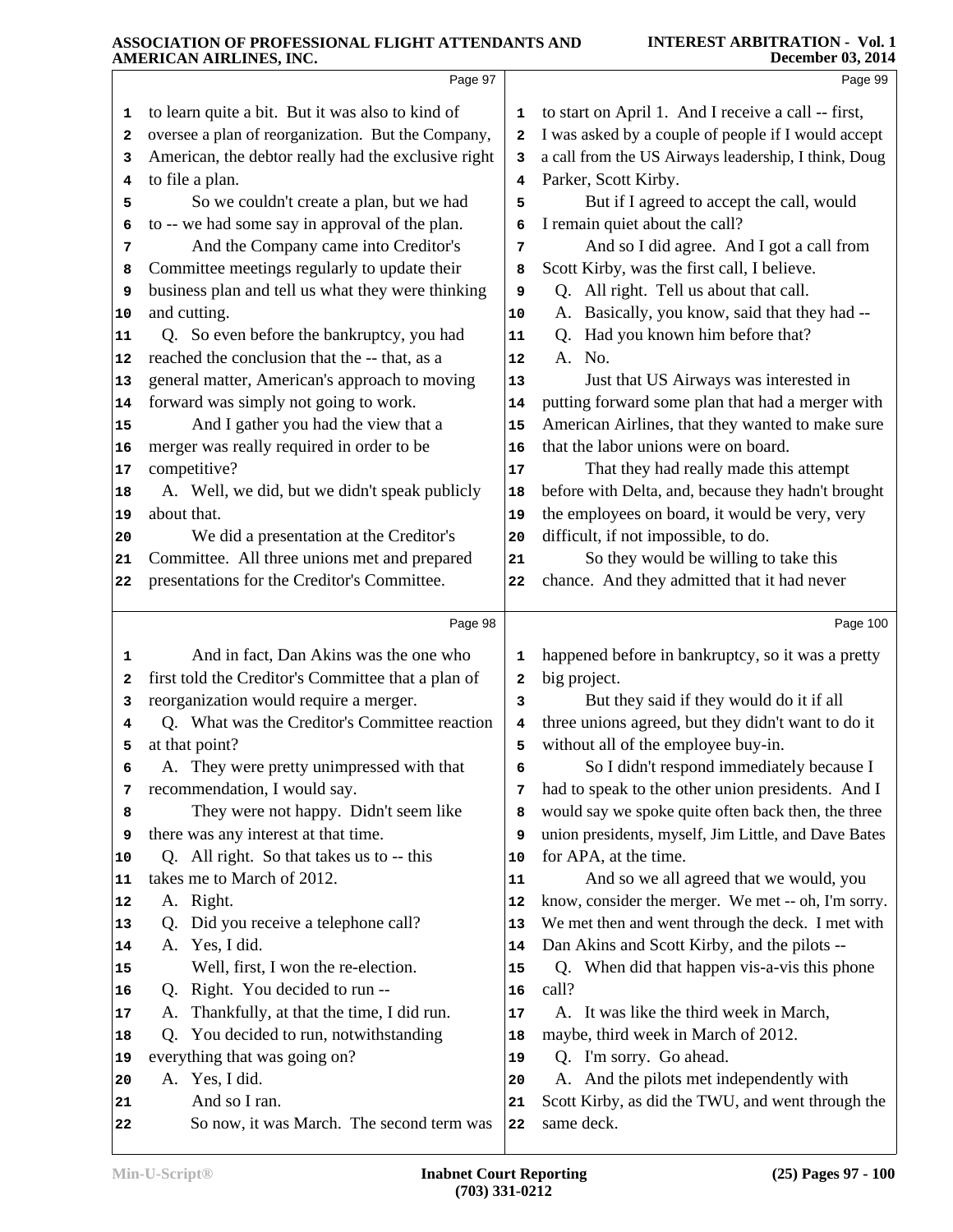|                      | Page 101                                                   |              | Page 103                                                                       |  |
|----------------------|------------------------------------------------------------|--------------|--------------------------------------------------------------------------------|--|
| 1                    | So you and Dan met where, in --<br>Q.                      | 1            | A. Yes. And that's when Rob Clayman and Anne                                   |  |
| 2                    | A. In New York.                                            | $\mathbf{2}$ | Lowe, and the rest of the team came in.                                        |  |
| з                    | Q. In New York.                                            | 3            | Q. By the team, you mean the --                                                |  |
| 4                    | A. After a Creditor's Committee meeting, yes.              | 4            | A. The Negotiation Committee.                                                  |  |
| 5                    | Q. All right. And what happened next from                  | 5            | Q. -- the negotiating team?                                                    |  |
| 6                    | APFA's standpoint?                                         | 6            | A. Uh-huh.                                                                     |  |
| 7                    | A. Well, we went back, and all the                         | 7            | Q. So APFA had -- essentially, had its whole                                   |  |
| 8                    | presidents, you know, spoke again because now we           | 8            | Negotiating Committee in Tempe.                                                |  |
| 9                    | have gone through the deck and saw what the merged         | 9            | A. Yes.                                                                        |  |
| 10                   | carrier would look like.                                   | 10           | Q. What was the overarching message from                                       |  |
| 11                   | It was a very high level look at what a                    | 11           | Scott Kirby and US Airways management about what                               |  |
| 12                   | merged company would look like, and we all agreed          | 12           | they felt needed to be accomplished?                                           |  |
| 13                   | that we would pursue it.                                   | 13           | A. Well, it was still going to be a                                            |  |
| 14                   | We would meet with -- we were asked if we                  | 14           | concessionary agreement. It was not going to add                               |  |
| 15                   | would come out to Tempe, Arizona at some point and         | 15           | value to the Joint -- the collective bargaining                                |  |
| 16                   | talk about engaging in some sort of negotiations.          | 16           | agreement we were working under. So it was going to                            |  |
| 17                   | Q. And you did that?                                       | 17           | be an agreement that didn't ask as much value as the                           |  |
| 18                   | A. Yes. But at first, I didn't immediately                 | 18           | 1113 did. But it was still a percentage less than                              |  |
| 19                   | commit to the negotiations.                                | 19           | what we -- the size of the packages we had at the                              |  |
| 20                   | I went out with a smaller team on Sunday,                  | 20           | time.                                                                          |  |
| 21                   | April 1, which was the first day of the new term,          | 21           | And it was basically asking us to get                                          |  |
| 22                   | and I had new national officers. It was the first          | 22           | within a market rate in the aggregate type of                                  |  |
|                      |                                                            |              |                                                                                |  |
|                      | Page 102                                                   |              | Page 104                                                                       |  |
| 1                    | day, and I had to tell them I'm leaving to go to           | 1            | contract for all three groups, and to have                                     |  |
| 2                    | Arizona to possibly cut a deal with another carrier.       | 2            | comparators.                                                                   |  |
| 3                    | And they were all very gracious about it,                  | 3            | Q. And what were you told was the purpose for                                  |  |
| 4                    | I would have to say.                                       | 4            | that exercise from the Company's standpoint?                                   |  |
| 5                    | But we did go out. I went on a Sunday,                     | 5            | A. Well, it was really a very necessary step                                   |  |
|                      | and then the negotiation team came in by Tuesday and       |              | 6 because the Creditor's Committee -- and I knew this                          |  |
| 7                    | started negotiating.                                       | 7            | already -- were not entertaining anything other than                           |  |
| 8                    | Q. So who is there first, and then how did                 | 8            | what the debtor's plan of reorganization was.                                  |  |
| 9                    | they disband?                                              | 9            | Although they hadn't come up with a plan                                       |  |
| 10                   | A. In the beginning, it was Alex Rohan from                | 10           | that the Creditor's Committee was ready to approve,                            |  |
| 11                   | Jeffries.                                                  | 11           | and the Creditor's Committee appeared to be getting                            |  |
| 12                   | Dan Akins --                                               | 12           | a little bit concerned, it was a necessary step to                             |  |
| 13                   | Q. Who is Jeffries, for the record?                        | 13           | get into the room to meet with the Creditor's                                  |  |
|                      | A. Jeffries is the financial advisors we                   | 14           | Committee and to be able to tell them that, Here's                             |  |
|                      | hired for the bankruptcy, APFA hired.                      | 15           | our plan, and our plan is complete with labor costs.                           |  |
|                      | Brent Peterson. You were there. And                        | 16           | And they were very interested in the                                           |  |
| 17                   | Clint Breen, one of the Negotiating Committee              | 17           | merger. They thought it was necessary to compete.                              |  |
| 14<br>15<br>16<br>18 | members.                                                   | 18           | I -- Doug Parker told me the very first                                        |  |
| 19                   | Q. And you said Dan.                                       | 19           | night, I can't pay my employees network carrier                                |  |
| 20                   | And Dan Akins; right.                                      | 20           | wages because I don't have a network carrier, and I                            |  |
| 21<br>22             | And then the following day, you called in<br>O.<br>others? | 21<br>22     | would really like to have one.<br>Q. Did the Company express a view as to what |  |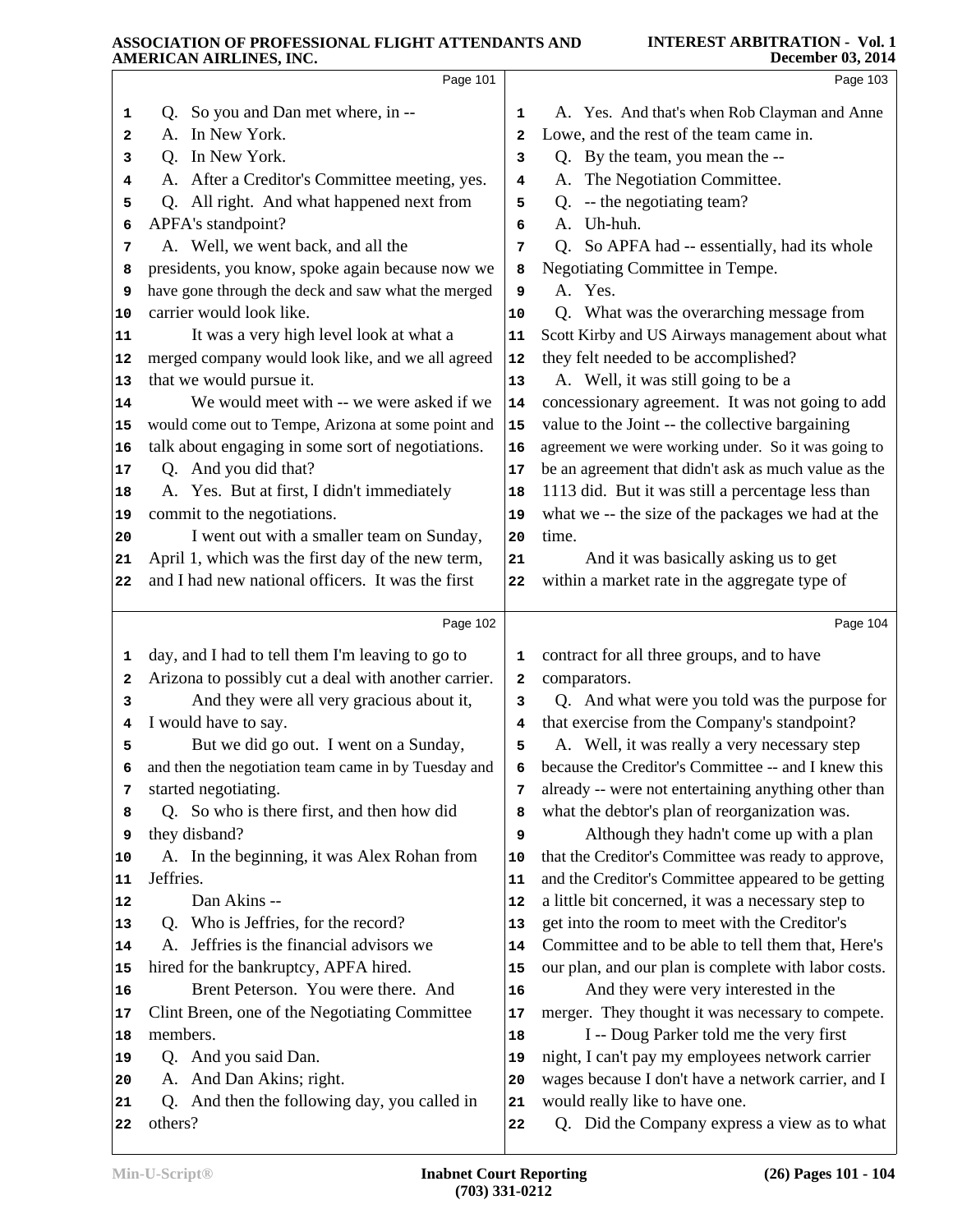|          | Page 105                                                                 |                         | Page 107                                                                                    |
|----------|--------------------------------------------------------------------------|-------------------------|---------------------------------------------------------------------------------------------|
| 1        | they would or wouldn't do if, vis-a-vis, the                             | $\mathbf{1}$            | sure that would do it.                                                                      |
| 2        | possible merger, if it was unsuccessful in reaching                      | 2                       | So we wanted to not wind up with a -- we                                                    |
| 3        | contracts based on market rates with the three                           | 3                       | already had so many cuts, as you know, from                                                 |
| 4        | unions?                                                                  | 4                       | previous -- from our previous restructuring. We                                             |
| 5        | A. Did the US Airways management team at the                             | 5                       | felt as though we had sort of been through our own                                          |
| 6        | time?                                                                    | 6                       | little sort of bankruptcy, although we never                                                |
| 7        | Q. Yes. Yes.                                                             | 7                       | actually went in, but the restructuring                                                     |
| 8        | A. Well, the whole plan that they wanted to                              | 8                       | participation was sort of a faux bankruptcy.                                                |
| 9        | put forward was based on all three of us coming up                       | 9                       | So we really felt as though to live                                                         |
| 10       | with a contract at that time, yes.                                       | 10                      | under -- excuse me -- to live under a bankruptcy                                            |
| 11       | It was a requirement by them.                                            | 11                      | agreement for as long as the other carriers had was                                         |
| 12       | And even later, it was confirmed by the                                  | 12                      | going to be unsustainable for our flight attendants.                                        |
| 13       | Creditor's Committee. So that was the plan.                              | 13                      | And so it was very attractive to us to                                                      |
| 14       | Q. To be clear, it was your understanding                                | 14                      | have a guarantee of having an industry rate contract                                        |
| 15       | that, absent making those arrangements, the Company                      | 15                      | coming out of bankruptcy.                                                                   |
| 16       | had articulated they would not proceed with the                          | 16                      | Q. But that said, was there -- let me put it                                                |
| 17       | merger or attempted merger?                                              | 17                      | this way -- strike all of that.                                                             |
| 18       | A. Yes.                                                                  | 18                      | The pilots constructed a long-term,                                                         |
| 19       | Q. And you knew from the Creditor's Committee                            | 19                      | six-year agreement in one fashion, and APFA                                                 |
| 20       | that that -- from their side, that they would have                       | 20                      | structured their arrangement in another fashion.                                            |
| 21       | the same view.                                                           | 21                      | And can you just tell us how that happened                                                  |
| 22       | A. Right. Well, at the time, they didn't                                 | 22                      | and why?                                                                                    |
|          | Page 106                                                                 |                         | Page 108                                                                                    |
| 1        | know that we had worked --                                               | 1                       | A. Right. Well, the TWU and the APA signed                                                  |
| 2        | Q. Well, of course, just as a                                            | $\overline{\mathbf{2}}$ | on to six-year deals at that time.                                                          |
| з        | general proposition.                                                     | 3                       | The pilots because they were physically                                                     |
| 4        | A. Right, yes.                                                           | 4                       | all right there in Tempe with us in the same hotel,                                         |
| 5        | Q. So what was APFA's objective?                                         | 5                       | we were, you know -- they -- it was a little bit                                            |
| 6        | I mean, obviously, one of the objectives                                 | 6                       | easier for them because Delta had achieved a, you                                           |
| 7        | was to see to it that there was new leadership at                        | 7                       | know, very good contract out of bankruptcy to help                                          |
| 8        | American.                                                                | 8                       | with their merger.                                                                          |
| 9        | But from a wages, hours, and terms and                                   | 9                       | And United had just achieved a contract.                                                    |
| 10       | conditions of employment standpoint, what was APFA's                     | 10                      | But I felt as though the flight attendant                                                   |
| 11       | objective when you were in Tempe?                                        | 11                      | work group had not achieved a contract in a long                                            |
| 12       | A. Well, I think it was to save the Company                              | 12                      | time, and we were so far behind where we should be,                                         |
| 13       | more than anything and everything.                                       | 13                      | just in the world.                                                                          |
| 14       | I really think that, at least, from my                                   | 14                      | I mean, I just really felt like flight                                                      |
| 15       | standpoint, personally, I was very concerned that                        | 15                      | attendants always had an increase, work rules hadn't                                        |
| 16       | American would not survive, even if they were                            | 16                      | improved, everything had gotten worse in our                                                |
| 17       | through bankruptcy, reorganize.<br>I didn't see a plan that took us in a | 17<br>18                | profession. And so we felt as though<br>United/Continental flight attendants would probably |
| 18       | different direction. And I saw Delta and United                          |                         | come up with a joint collective bargaining agreement                                        |
| 19<br>20 | growing, and American not being able to compete.                         | 19<br>20                | shortly after the pilots that had the same type of                                          |
| 21       | And yes, you know, we definitely were                                    | 21                      | increases, light increases, which would have brought                                        |
| 22       | seeking a new management team, but I wasn't even                         | ${\bf 22}$              | the aggregate up.                                                                           |
|          |                                                                          |                         |                                                                                             |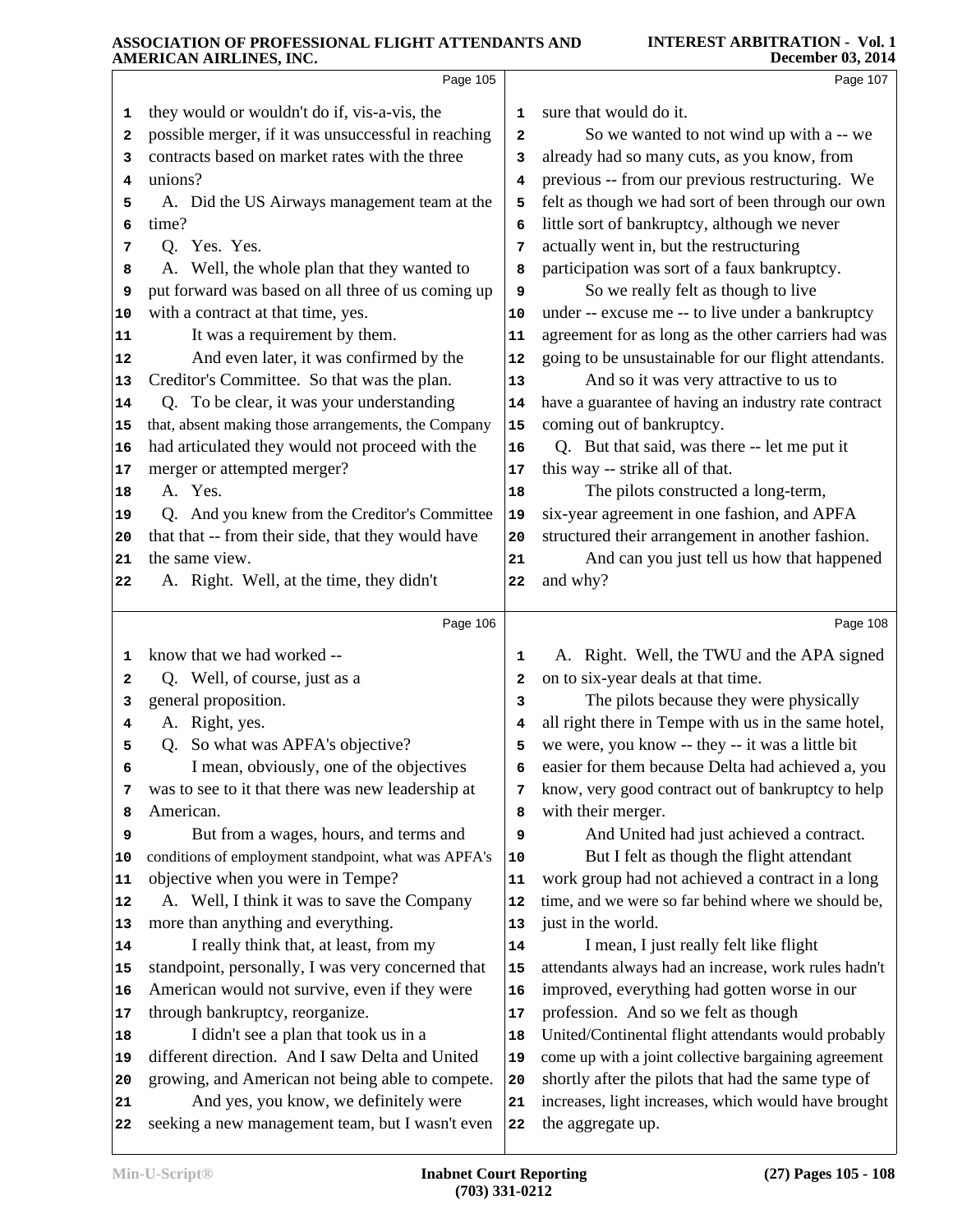|    | Page 109                                             |                | Page 111                                             |
|----|------------------------------------------------------|----------------|------------------------------------------------------|
| 1  | And so we wanted to wait and see what that           | 1              | says: "APFA to Company 4/12/12."                     |
| 2  | universe looked like.                                | $\overline{a}$ | So this, I take it, would reflect that               |
| з  | And Delta, of course, was doing better and           | 3              | this was a pass, APFA to the Company. But it is      |
| 4  | better, and so they had had some increases as well.  | 4              | executed on the -- by both sides on the last page;   |
| 5  | Q. So describe -- we have talked about it            | 5              | correct?                                             |
| 6  | quite a bit, but why don't you describe from your    | 6              | A. Right. Well, actually, we had left Tempe          |
| 7  | perspective both what the arrangement was that was   | 7              | by the 12th.                                         |
| 8  | achieved within the Tempe negotiations.              | 8              | But there were a lot of changes and                  |
| 9  | A. So what we agreed to was that we would            | 9              | clean-up that, I think, Cindi took care of, again.   |
| 10 | have this Conditional Labor Agreement, which served  | ${\bf 10}$     | And so it was finally signed off on the 12.          |
| 11 | pretty much as a Bridge Agreement until such time    | 11             | Q. Okay. So now, where I was originally              |
| 12 | that we negotiated for a joint collective bargaining | ${\bf 12}$     | going was page 2.                                    |
| 13 | agreement.                                           | 13             | The document is in term sheet form. So               |
| 14 | And at that point, we would negotiate                | 14             | it's not -- doesn't have all the elegance of the     |
| 15 | for -- at the time, the CLA, I believe it was only   | 15             | language that one would find in a collective         |
| 16 | 30 days.                                             | 16             | bargaining agreement. But let's look at Active       |
| 17 | And then if we didn't reach an agreement             | 17             | Health.                                              |
| 18 | or have an agreement ratified, we would go to        | 18             | What do we understand -- what can you tell           |
| 19 | interest arbitration. And at that point, it would    | 19             | the Panel that the reference next to Active Health   |
| 20 | be to negotiate a contract -- I mean to arbitrate    | 20             | means?                                               |
| 21 | for a contract that was industry rated in the        | 21             | A. Well, it says: "Single Company Plan."             |
| 22 | aggregate.                                           | 22             | And basically, I don't think we were sure            |
|    |                                                      |                |                                                      |
|    | Page 110                                             |                | Page 112                                             |
| 1  | But it was giving us a lot more time to              | 1              | exactly what that plan would be. But it was crystal  |
| 2  | see what the landscape looked like and possibly get  | 2              | clear at the time that the Company wanted a single   |
| з  | better contract.                                     | 3              | health plan for all employees.                       |
| 4  | Q. Okay. So I'm going to now have you look           | 4              | Q. And that is an express term in this               |
| 5  | at one of two documents that I'm going to have you   | 5              | Conditional Labor Agreement; correct?                |
| 6  | look at out of these two giant volumes of exhibits   | 6              | A. Yes.                                              |
| 7  | that are sitting in front of you.                    | 7              | Q. Just the same way that on page 1, the much        |
| 8  | And it's in Volume 1, behind Tab 5.                  | 8              | larger box that's called Process was an express term |
| 9  | All of these have already been stipulated            | 9              | of the Conditional Labor Agreement.                  |
| 10 | to, so there's no issue about authenticity, no issue | 10             | A. Yes.                                              |
| 11 | as to relevance, and so I would like you to look at  | 11             | Q. And it was a term separate and apart from         |
| 12 | Tab 5.                                               | 12             | the process; correct?                                |
| 13 | The first page to the reverse of that                | 13             | A. Yes.                                              |
| 14 | first page, which is numbered page 2.                | 14             | Q. As long as we're on that point, and as            |
| 15 | A. Right.                                            | 15             | long as we have got the book open, let's just kind   |
| 16 | Q. Do you see it?                                    | 16             | of close the loop on that point and let me ask you   |
| 17 | Okay. So I got to have it, just so even              | 17             | to turn, still under Tab 5, to the first document    |
| 18 | though it's in the stipulation, let me ask you if    | 18             | after the first blue divider.                        |
| 19 | this is the Conditional Labor Agreement that was     | 19             | Do you see that?                                     |
| 20 |                                                      | 20             | A. Yes.                                              |
|    | negotiated at that fateful meeting in Tempe?         |                |                                                      |
| 21 | A. Yes, it is.                                       | 21             | So letter dated December 31, 2012, this is<br>Q.     |
| 22 | It says on the top of the first page, it<br>Q.       | 22             | obviously some months later.                         |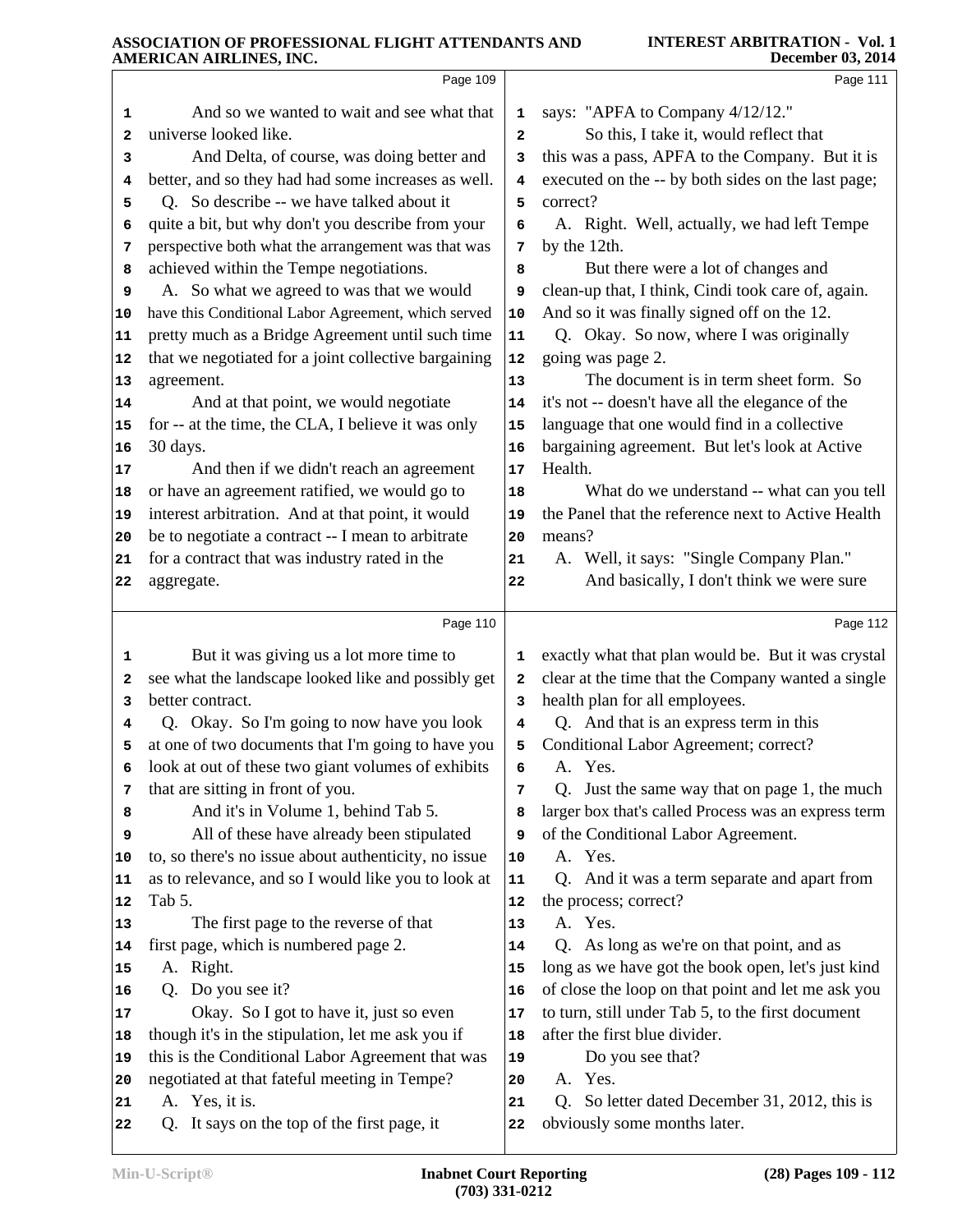#### **INTEREST ARBITRATION - Vol. 1 December 03, 2014**

|    | AMERICAN AIRLINES, INC.                              |                         | December 03, 2014                                    |
|----|------------------------------------------------------|-------------------------|------------------------------------------------------|
|    | Page 113                                             |                         | Page 115                                             |
| 1  | I'm going to backfill in a moment what               | 1                       | the CLA under Active Health will be deemed to be the |
| 2  | happened between April and December, but why don't   | $\mathbf{2}$            | Active Medical plan implemented by American          |
| з  | you tell the Panel what this document is.            | 3                       | [Airlines] on January 1, 2013 ('AA Active Medical    |
| 4  | A. This document was a Memorandum of                 | 4                       | Plan') pursuant to the New CBA along with all of its |
| 5  | Understanding, and it just made some clarifications  | 5                       | related provisions. This clarification is expressly  |
| 6  | on the CLA.                                          | 6                       | based on the representation that the AA Active       |
| 7  | Because at this point, we were feeling as            | 7                       | Medical Plan will cover all American employees as of |
| 8  | though the Creditor's Committee were accepting the   | 8                       | January 1, 2013."                                    |
| 9  | fact that this merger needed to happen.              | 9                       | BY MR. FREUND:                                       |
| 10 | The Creditor's Committee, again, wanted to           | 10                      | Q. So given that this December 31, 2012              |
| 11 | make sure that, as part of the plan, the labor       | 11                      | letter is a clear -- it's simply a clear -- at least |
| 12 | agreements were in the US Airways plan of            | 12                      | on that point, is simply a clarification of the      |
| 13 | reorganization.                                      | 13                      | Conditional Labor Agreement negotiated in April, is  |
| 14 | They needed two plans.                               | 14                      | it fair to say that this single line on page 2 of    |
| 15 | They wouldn't accept a merger without                | 15                      | what we looked at earlier that refers to active      |
| 16 | looking at the American standalone plan.             | 16                      | health plan, single Company plan, that that was      |
| 17 | So they kept insisting that there had to             | 17                      | embodied in that April 12 agreement?                 |
| 18 | be two plans, and they had to be two complete plans. | 18                      | A. Well, yes.                                        |
| 19 | And so the US Airways people worked to get           | 19                      | But I think it's important to note that              |
| 20 | in the room. They would only get into the room if    | 20                      | when we did the CLA, we didn't know what exactly the |
| 21 | they had a complete plan to put forward, and so this | 21                      | plan would look like.                                |
| 22 | just kind of made clarifications for the Committee.  | 22                      | And by the time we had the MOU in                    |
|    |                                                      |                         |                                                      |
|    | Page 114                                             |                         | Page 116                                             |
| 1  | And actually, Jack Butler of Skadden, who            | 1                       | development and the Creditor's Committee agreed to   |
| 2  | was our counsel on the Committee --                  | $\overline{\mathbf{2}}$ | look at the, you know, the plan, in its entirety     |
| 3  | Q. He was counsel to the Creditor's                  | 3                       | with full labor agreements, we had to stick a        |
| 4  | Committee?                                           | 4                       | medical plan in there because it couldn't just be    |
| 5  | A. To the Creditor's Committee; correct.             | 5                       | the single medical plan.                             |
| 6  | Worked on this MOU as well as the pilots'            | 6                       | ARBITRATOR BLOCH: I'm sorry.                         |
| 7  | and TWU MOUs. I think we signed off at 11 o'clock    | 7                       | You had a what medical plan?                         |
| 8  | on New Year's Eve on this.                           | 8                       | THE WITNESS: A single medical plan.                  |
| 9  | Q. And this letter speaks for itself.                | 9                       | ARBITRATOR BLOCH: I see.                             |
| 10 | But it is, among other things, a                     | 10                      | THE WITNESS: So they just wanted one                 |
| 11 | clarification of the Conditional Labor Agreement     | 11                      | medical plan.                                        |
| 12 | that was negotiated in April of 2012?                | 12                      | And so there was nothing to fill in on our           |
| 13 | A. Right. Right.                                     | 13                      | contract, or our Conditional Labor Agreement,        |
| 14 | Q. All right. And in regards to that, turn           | 14                      | because it was all part of the plan of               |
| 15 | to page 2, paragraph No. 7, the one that Bob accused | 15                      | reorganization for the US Airways plan of            |
| 16 | me of not reading the entirety of.                   | 16                      | reorganization, which was the merged plan.           |
| 17 | And you can read the entirety of it.                 | 17                      | So we filled it in with the American plan.           |
| 18 | A. It says: "The single medical plan                 | 18                      | So I have to -- honestly, I knew there               |
| 19 | referred to as --                                    | 19                      | would be one single plan; and that was, again,       |
| 20 | (Interruption by the court reporter.)                | 20                      | crystal clear from the beginning.                    |
| 21 | THE WITNESS: Oh, I'm sorry.                          | 21                      | And I think at the time, it was sort of              |
| 22 | "The Single Medical Plan referred to in              | 22                      | almost like a placeholder. Right now, we're just     |
|    |                                                      |                         |                                                      |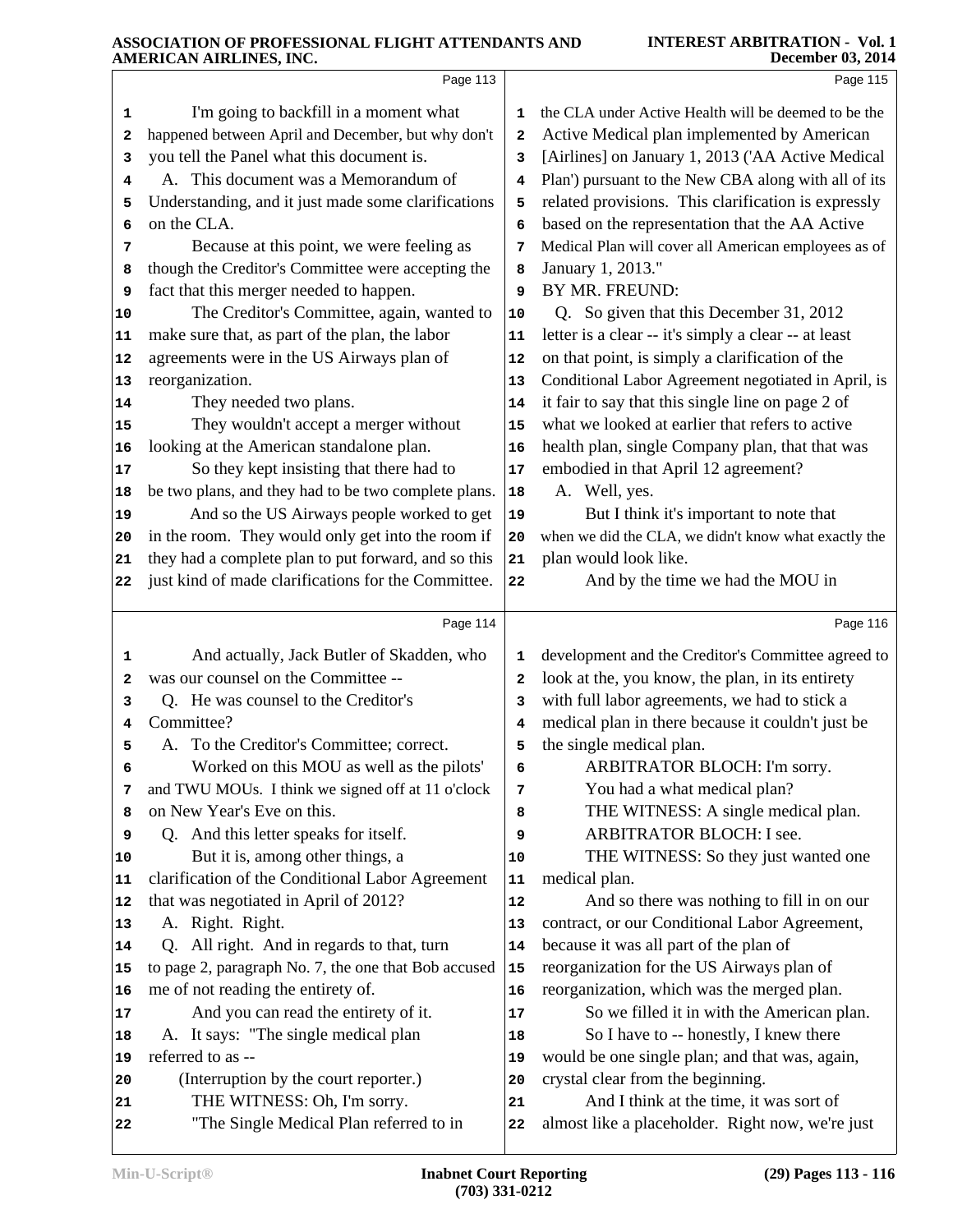|    | Page 117                                            |              | Page 119                                            |
|----|-----------------------------------------------------|--------------|-----------------------------------------------------|
| 1  | going to go with the American plan because we need  | 1            | negotiations.                                       |
| 2  | to fill in for the CLA.                             | $\mathbf{2}$ | Q. Or arbitration, as the case may be.              |
| 3  | But, yes, that was a carryover for the one          | 3            | A. Arbitration; right.                              |
| 4  | single medical plan on the property, as was the     | 4            | ARBITRATOR BLOCH: I have just got to make           |
| 5  | understanding, and that's why there was the         | 5            | a statement for the record.                         |
| 6  | clarification.                                      | 6            | That I certainly accept that testimony as           |
| 7  | ARBITRATOR BLOCH: All right.                        | 7            | being your interpretation of the mandate applicable |
| 8  | Give me just a moment.                              | 8            | to the pilots, just --                              |
| 9  | Thanks for your indulgence.                         | 9            | THE WITNESS: Right.                                 |
| 10 | MR. FREUND: Sure.                                   | 10           | MR. FREUND: I was going to clarify that,            |
| 11 | BY MR. FREUND:                                      | 11           | if you didn't.                                      |
| 12 | Q. All right. I want to actually go back and        | 12           | THE WITNESS: Right.                                 |
| 13 | have you expand upon a couple of things you alluded | 13           | ARBITRATOR BLOCH: Thank you.                        |
| 14 | to in your general description of discussions in    | 14           | That's just for my own self-protection.             |
| 15 | Tempe.                                              | 15           | THE WITNESS: Thank you.                             |
| 16 | You told us that APFA took a different              | 16           | Okay. And I'll let the pilots argue                 |
| 17 | approach to the five-year or six-year labor cost    | 17           | whatever they want.                                 |
| 18 | stability than the pilots took.                     | 18           | I may not be right on that.                         |
| 19 | And you explained why the pilots already            | 19           | ARBITRATOR BLOCH: Okay. But if I may,               |
| 20 | had a standard -- higher standard that they were    | 20           | just to -- one quick question for counsel.          |
| 21 | shooting against, whereas the flight attendants     | 21           | MR. FREUND: Yeah.                                   |
| 22 | didn't.                                             | 22           | ARBITRATOR BLOCH: And this is in                    |
|    | Page 118                                            |              | Page 120                                            |
| 1  | I'm asking this question because I know             | 1            | reference to one of the statements you made in your |
| 2  | that Mr. Bloch, at least, is potentially implicated | 2            | opening statement. This is for my own clarification |
| 3  | in the pilots' situation, and we all know that they | 3            | and understanding.                                  |
| 4  | have an arbitration provision in their contract as  | 4            | Is this, and by "this," I mean, the CLA             |
| 5  | well.                                               | 5            | cryptic reference and the December 31 letter, which |
| 6  | Can you just tell us, so that there's no            | 6            | I think is 5a.                                      |
| 7  | confusion among the group, how their arbitration    | 7            | MR. FREUND: Correct.                                |
| 8  | provision, as you understand it, differs from our   | 8            | <b>ARBITRATOR BLOCH:</b> Are those the documents    |
| 9  | arbitration provision?                              | 9            | you're referring to as agreements that underscore   |
| 10 | A. Well, their arbitration provision, I             | 10           | and legitimize the Union's request in this case for |
| 11 | believe, is the same economic framework of the cost | 11           | the option?                                         |
| 12 | that they negotiated back in Tempe, or as a result  | 12           | MR. FREUND: Yes.                                    |
| 13 | of the MOU, it was changed slightly in their MOU.   | 13           | ARBITRATOR BLOCH: Thank you.                        |
| 14 | Just like our December 31 needed clarifications,    | 14           | MR. FREUND: Yes.                                    |
| 15 | their's did.                                        | 15           | I mean, yes, with the following qualifier.          |
| 16 | And so they -- they had to -- the                   | 16           | We may or may not have a debate about               |
| 17 | arbitration standard, economic standard was limited | 17           | whether a me-too as a economic matter has value and |
| 18 | to that value.                                      | 18           | can bust through the 112.                           |
| 19 | Whereas at the time, our economic value             | 19           | ARBITRATOR BLOCH: Understood.                       |
| 20 | wasn't based on what we negotiated in Tempe, but    | 20           | MR. FREUND: If I'm wrong about that -- I            |
| 21 | rather what was the industry average at the time    | 21           | don't think I am -- but if I'm wrong about that, I  |
| 22 | that we started the negotiations, ended             | 22           | really -- my principal point is, there's a separate |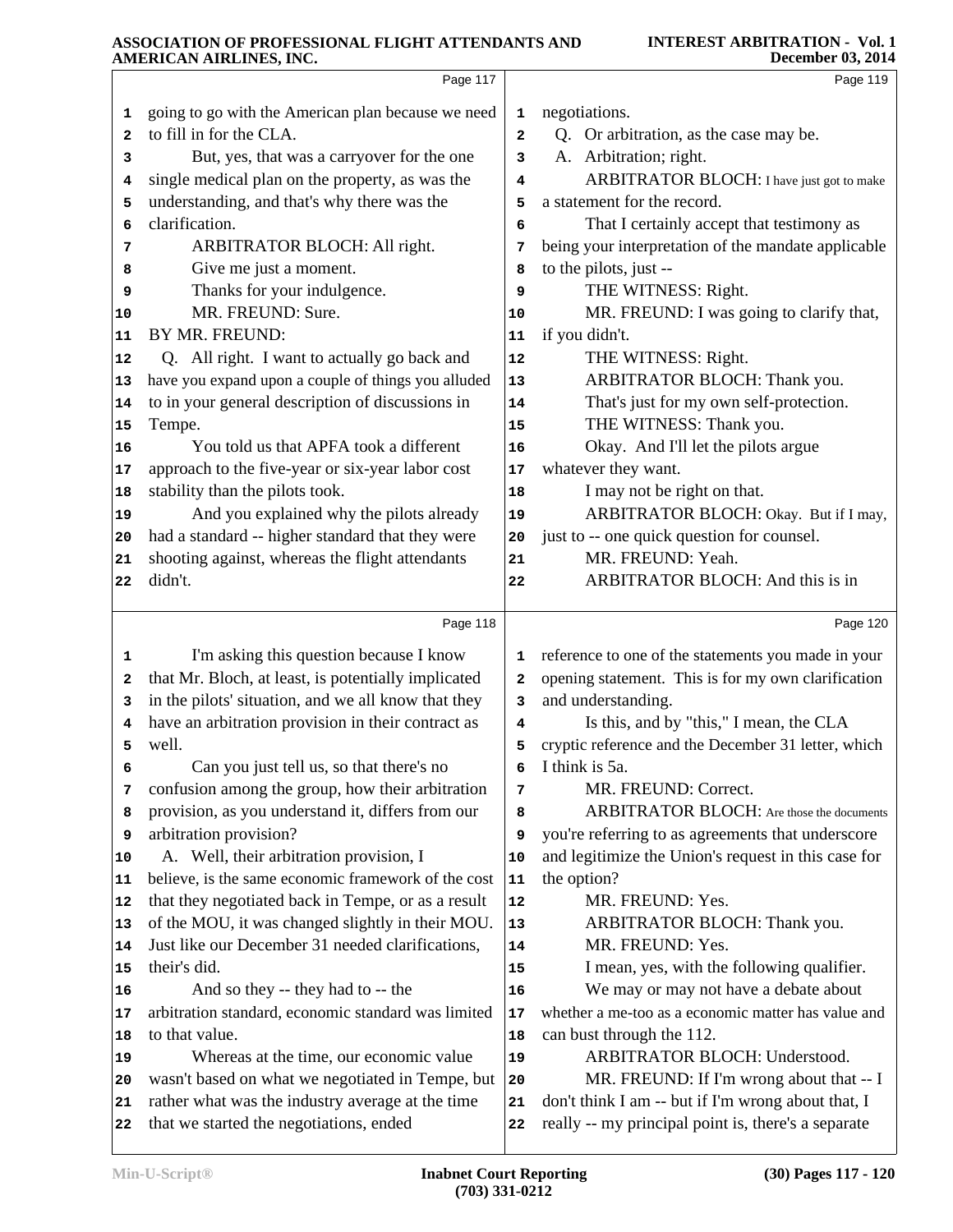|          | Page 121                                             |                         | Page 123                                                                                       |
|----------|------------------------------------------------------|-------------------------|------------------------------------------------------------------------------------------------|
| 1        | and independent premise with respect to it.          | 1                       | agreement, having been in negotiations as many times                                           |
| 2        | ARBITRATOR BLOCH: But that argument that             | 2                       | as I have been to see how protracted those would be.                                           |
| 3        | you just referred to, really turns over the question | 3                       | I know that we would probably be living                                                        |
| 4        | whether an unexercised option has value; true?       | 4                       | under something that was less than what we could                                               |
| 5        | MR. FREUND: Well, I think we need to wait            | 5                       | achieve later. I thought it was very, very                                                     |
| 6        | to hear from Bob's witnesses on that point.          | 6                       | important to have a shortened negotiation.                                                     |
| 7        | ARBITRATOR BLOCH: Okay.                              | 7                       | That being said, it was also a                                                                 |
| 8        | But, no, I wasn't referring to that.                 | 8                       | requirement, given our deal, that they know the                                                |
| 9        | MR. FREUND: Yeah. But our point is --                | 9                       | costs moving forward for X period of time.                                                     |
| 10       | our point is, assuming arguendo that either an       | 10                      | So it was really a mutual interest, but it                                                     |
| 11       | exercised or an unexercised option has value in some | 11                      | was certainly attractive to us.                                                                |
| 12       | fashion, whether it's a dollar or a million dollars, | $12\,$                  | Q. All right. And you touched on this as                                                       |
| 13       | our position is it doesn't matter. This is a         | 13                      | well, but I wanted to circle back to it for a                                                  |
| 14       | separate and independent premise that has equal      | 14                      | moment.                                                                                        |
| 15       | weight and stands with equal force as the other      | 15                      | The market -- market-based in the                                                              |
| 16       | terms of the CLA and the NPA.                        | 16                      | aggregate standard was the overarching standard that                                           |
| 17       | ARBITRATOR BLOCH: Thank you. Thank you.              | 17                      | US Airways was seeking from all of the work groups                                             |
| 18       | That's very responsive to my question.               | 18                      | for purposes of this agreement.                                                                |
| 19       | Thank you. Sorry for the interruption.               | 19                      | But from APFA's standpoint, was that also                                                      |
| 20       | MR. FREUND: That's all right.                        | 20                      | an importance factor?<br>A. Yes.                                                               |
| 21       | No, it was a good interruption and helpful           | 21                      |                                                                                                |
| 22       | to crystallize where we are.                         | 22                      | Q. And can you tell us why that was?                                                           |
|          | Page 122                                             |                         | Page 124                                                                                       |
| 1        | BY MR. FREUND:                                       | 1                       | A. As I said before, it was just really                                                        |
| 2        | Q. I think you alluded to this as you were           | $\overline{\mathbf{2}}$ | important not to come out of bankruptcy and have                                               |
| 3        | going through in a narrative form what happened in   | 3                       | some bankruptcy agreement that kept us way behind.                                             |
| 4        | Tempe and what APFA's interests were, but I want to  | 4                       | I didn't see a way that we would be able                                                       |
| 5        | just dwell on it for a moment.                       | 5                       | to fix it. I knew it would be a long-term contract.                                            |
| 6        | Was the fact that there was a -- was the             | 6                       | I saw Delta and United, you know, having merged,                                               |
| 7        | fact that there was going to be a discreet period of | 7                       | getting sort of a head start on synergies.                                                     |
| 8        | time for negotiating and ultimately arbitrating the  | 8                       | I assumed that Delta rates would be going                                                      |
| 9        | absence of agreement to get to an agreement an       | 9                       | up shortly. They seemed to be really overtaking                                                |
| 10       | important factor from APFA's standpoint during those | 10                      | American. So it was just important to have some --                                             |
| 11       | discussions?                                         | 11                      | to be competitive, really.                                                                     |
| 12       | A. I'm not sure I understand the question.           | 12                      | Q. Okay. The CLA, as it was originally<br>negotiated, if I remember correctly, did not contain |
| 13       | Was it important to have more time?<br>Q. No.        | 13<br>14                | in it specific reference to reopening the                                                      |
| 14       | Was it important that there was -- that as           | 15                      | discussions in the event of a subsequent                                                       |
| 15       | part of the CLA, there was going to be a discreet    | 16                      | United/Continental joint collective bargaining                                                 |
| 16       | and fixed period of time by which there would be a   | 17                      | agreement?                                                                                     |
| 17<br>18 | new--                                                | 18                      | A. Not originally, no.                                                                         |
| 19       | A. Oh, yes. Yes.                                     | 19                      | And how did that get changed or fixed?<br>Q.                                                   |
| 20       | Tell us a little more about that.<br>Q.              | 20                      | A. That happened -- I can't really recall                                                      |
| 21       | Well, again, you know, I haven't watched<br>А.       | 21                      | when those discussions were had, to tell you the                                               |
| 22       | how long it takes to get a collective bargaining     | ${\bf 22}$              | truth.                                                                                         |
|          |                                                      |                         |                                                                                                |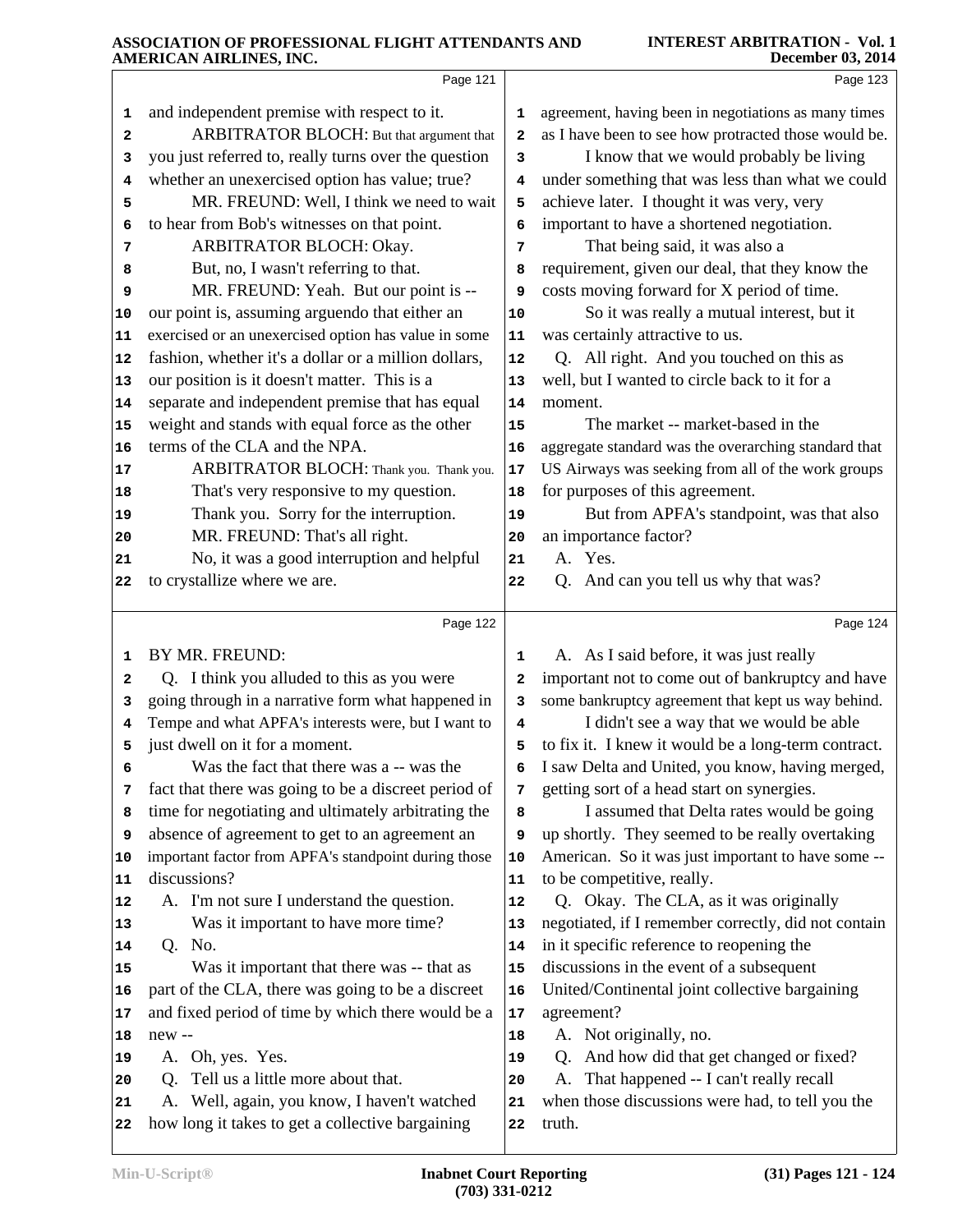|                            | Page 125                                                                                                                                                                                                                                                                  |                            | Page 127                                                                                                                                                                                                                                                                                     |  |
|----------------------------|---------------------------------------------------------------------------------------------------------------------------------------------------------------------------------------------------------------------------------------------------------------------------|----------------------------|----------------------------------------------------------------------------------------------------------------------------------------------------------------------------------------------------------------------------------------------------------------------------------------------|--|
| 1<br>2<br>3<br>4<br>5<br>6 | But at some point, I think I realized that<br>the merger was happening. And the whole idea was<br>that we were waiting to see where United/Continental<br>were going to fall.<br>And I think all of the parties in Tempe<br>thought that the flight attendants would have | 1<br>2<br>3<br>4<br>5<br>6 | Q. And in connection with that ratification,<br>was the flight attendant group advised that, if the<br>merger takes place, a Conditional Labor Agreement<br>will replace the terms of the --<br>A. Yes, that's correct.<br>$Q. -LBFO?$                                                       |  |
| 7                          | achieved a contract long before that.                                                                                                                                                                                                                                     | 7                          | A. In fact, we told the membership that if                                                                                                                                                                                                                                                   |  |
| 8                          | So when I spoke with the Company, I said                                                                                                                                                                                                                                  | 8                          | they ratified this, it would sort of -- it was a                                                                                                                                                                                                                                             |  |
| 9<br>10                    | that was the whole intent behind our agreement was<br>to see where they were, and we don't have that now.                                                                                                                                                                 | 9<br>${\bf 10}$            | necessary step for the merger, and the CLA would be<br>coming after, would replace it once the merger took                                                                                                                                                                                   |  |
| 11                         | So we agreed that we would -- if we did have an                                                                                                                                                                                                                           | 11                         | place.                                                                                                                                                                                                                                                                                       |  |
| 12                         | agreement and they got an agreement subsequent to                                                                                                                                                                                                                         | 12                         | Q. Okay. And you said that agreement was                                                                                                                                                                                                                                                     |  |
| 13                         | ours, we would reopen and add value.                                                                                                                                                                                                                                      | 13                         | ratified?                                                                                                                                                                                                                                                                                    |  |
| 14                         | Q. Okay. Following that we don't have to                                                                                                                                                                                                                                  | 14                         | A. Yes, it was.                                                                                                                                                                                                                                                                              |  |
| 15                         | spend, really, any time on the Department of Justice                                                                                                                                                                                                                      | 15                         | Q. Okay. Now, the merger happens.                                                                                                                                                                                                                                                            |  |
| 16                         | antitrust lawsuit, although, I know you got dragged                                                                                                                                                                                                                       | 16                         | The Conditional Labor Agreement comes into                                                                                                                                                                                                                                                   |  |
| 17                         | into that one as well.                                                                                                                                                                                                                                                    | 17                         | effect.                                                                                                                                                                                                                                                                                      |  |
| 18                         | A. Uh-huh.                                                                                                                                                                                                                                                                | 18                         | At that point, the APFA's attention                                                                                                                                                                                                                                                          |  |
| 19<br>20                   | Q. But I take it that that lawsuit was<br>settled and the merger closed; correct?                                                                                                                                                                                         | 19<br>20                   | turned -- at least part of its attention turned to<br>representation issues?                                                                                                                                                                                                                 |  |
| 21                         | A. Correct.                                                                                                                                                                                                                                                               | 21                         | A. Yes.                                                                                                                                                                                                                                                                                      |  |
| 22                         | Q. And when the merger closed, the                                                                                                                                                                                                                                        | 22                         | Q. Tell us about the representation issues.                                                                                                                                                                                                                                                  |  |
|                            |                                                                                                                                                                                                                                                                           |                            |                                                                                                                                                                                                                                                                                              |  |
|                            |                                                                                                                                                                                                                                                                           |                            |                                                                                                                                                                                                                                                                                              |  |
|                            | Page 126                                                                                                                                                                                                                                                                  |                            | Page 128                                                                                                                                                                                                                                                                                     |  |
| 1<br>2<br>3<br>4<br>5<br>6 | Conditional Labor Agreement, as modified by the<br>December 31, 2012 agreement, kicked in, and those<br>terms and conditions took effect; correct?<br>A. Correct.<br>Q. Now, I guess I skipped over one small<br>part, which we should just have in the record as         | 1<br>2<br>3<br>4<br>5<br>6 | A. Well, I -- the whole thing was a little<br>bit -- well, not a little bit, very uncomfortable,<br>you know, negotiating with US Airways, when AFA with<br>flight attendants at US Air. And APFA and the AFA<br>have always enjoyed a very, you know, strong bond<br>and good relationship. |  |
| 7                          | part of the history.                                                                                                                                                                                                                                                      | 7                          | So after we saw the merger was imminent,                                                                                                                                                                                                                                                     |  |
| 8                          | After you negotiated the Conditional Labor                                                                                                                                                                                                                                | 8                          | we started talking with the AFA, and both parties                                                                                                                                                                                                                                            |  |
| 9                          | Agreement, you still had the ongoing bankruptcy                                                                                                                                                                                                                           | 9                          | agreed that it was in the best interest of the                                                                                                                                                                                                                                               |  |
| 10                         | proceeding and 1113 process going on with the                                                                                                                                                                                                                             | 10                         | membership to find a path that did not have a                                                                                                                                                                                                                                                |  |
| 11                         | Company.                                                                                                                                                                                                                                                                  | 11                         | representation election. Because, again, we saw                                                                                                                                                                                                                                              |  |
| 12                         | A. Yes.                                                                                                                                                                                                                                                                   | 12                         | what was happening at United/Continental. There was                                                                                                                                                                                                                                          |  |
| 13<br>14                   | Q. And that led to actually an agreement as<br>well; correct?                                                                                                                                                                                                             | 13<br>14                   | representation election, and it really left scars                                                                                                                                                                                                                                            |  |
| 15                         | A. Yes.                                                                                                                                                                                                                                                                   | 15                         | and anger that, you know, still live on today and<br>probably will for some time.                                                                                                                                                                                                            |  |
| 16                         | Q. And that was -- that's something that's                                                                                                                                                                                                                                | 16                         | So we sort of made the commitment that we                                                                                                                                                                                                                                                    |  |
| 17                         | commonly referred to as the LBFO, the last, best,                                                                                                                                                                                                                         | 17                         | would try to strike some sort of arrangement where                                                                                                                                                                                                                                           |  |
| 18                         | and final offer?                                                                                                                                                                                                                                                          | 18                         | we would avoid that. And, you know, to more of                                                                                                                                                                                                                                               |  |
| 19                         | A. Yes.                                                                                                                                                                                                                                                                   | 19                         | APFA's credit because they really had to dig deep,                                                                                                                                                                                                                                           |  |
| 20                         | Q. And that was ratified by the APFA flight                                                                                                                                                                                                                               | 20                         | we came up with an agreement to have APFA,                                                                                                                                                                                                                                                   |  |
| 21<br>22                   | attendant group?<br>A. Yes, it was.                                                                                                                                                                                                                                       | 21<br>22                   | ultimately, be the representative.<br>Q. And did part of that agreement include a                                                                                                                                                                                                            |  |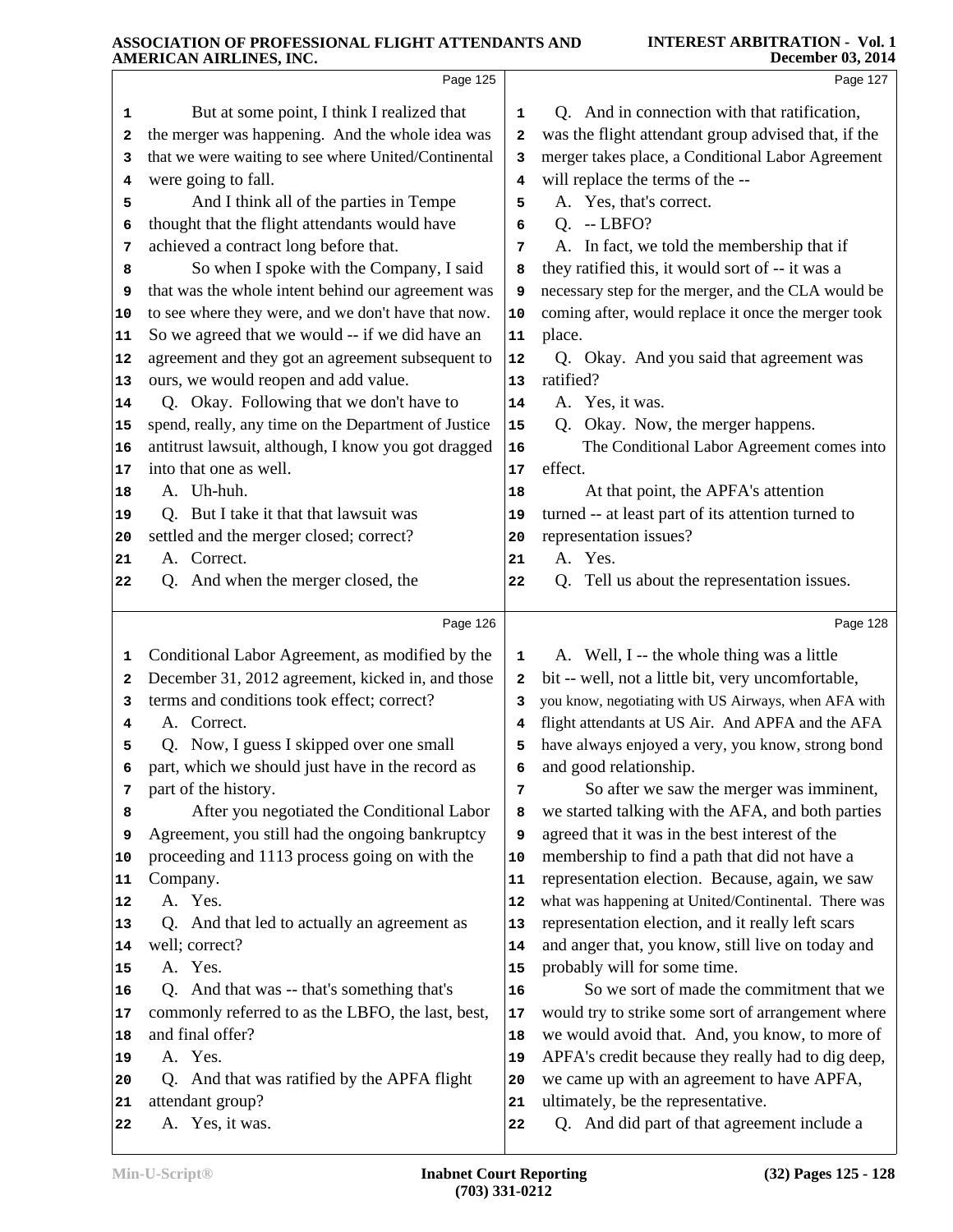|    | AMEKICAN AIKLINES, INC.                              |              | December 05, 2014                                    |
|----|------------------------------------------------------|--------------|------------------------------------------------------|
|    | Page 129                                             |              | Page 131                                             |
| 1  | commitment to try to reshape the negotiating         | 1            | changes in that?                                     |
| 2  | protocols that were in the Conditional Labor         | $\mathbf{2}$ | A. Right. We added two prongs to say that it         |
| 3  | Agreement?                                           | з            | would be greater than what the US Airways contract   |
| 4  | A. Yes.                                              | 4            | was at the time, and greater than the American's.    |
| 5  | Q. And what was the objective in that                | 5            | So we added two prongs.                              |
| 6  | agreement with respect to changing those protocols?  | 6            | Q. And you extended the period of time for           |
| 7  | A. Well, AFA understandably wanted to make           | 7            | negotiations.                                        |
| 8  | sure that they had a real seat at the table,         | 8            | A. Yes, uh-huh.                                      |
| 9  | participation in the negotiations, the elements from | 9            | Q. So after that was negotiated, I take it           |
| 10 | their red book, which was their contract, or is      | 10           | the Joint Negotiating Committee convened and began   |
| 11 | their contract still, that they would like to hold   | 11           | its work, and negotiations began; correct?           |
| 12 | on to.                                               | 12           | A. Yes. Well, both the ABR, Agreement on             |
| 13 | They wanted a longer negotiations period.            | 13           | Bargaining and Representation, and the NPA, the      |
| 14 | They felt that that was very important, too.         | 14           | Negotiations Protocol Agreement, was ratified by the |
| 15 | So we came up with an agreement that                 | 15           | US Airways flight attendants because they were, in   |
| 16 | answered all of their concerns.                      | 16           | essence, voting to change unions.                    |
| 17 | Q. Okay. And you say came up with an                 | 17           | And then, we had to start negotiating, I             |
| 18 | agreement.                                           | 18           | believe, within 60 days of that ratification, and we |
| 19 | First, their commitment was with APFA to             | 19           | did.                                                 |
| 20 | seek that agreement with the Company; correct?       | 20           | Q. My notes say negotiations began on                |
| 21 | A. Yes, exactly.                                     | 21           | April 24.                                            |
| 22 | Q. And then you did --                               | 22           | I don't know if you remember that to be              |
|    |                                                      |              |                                                      |
|    | Page 130                                             |              | Page 132                                             |
| 1  | A. Right.                                            | 1            | the case.                                            |
| 2  | -- in fact, seek that agreement.<br>Q.               | 2            | A. Sounds right.                                     |
| 3  | A. So APFA and AFA signed off on an agreement        | 3            | Q. And tell us about the sort of how the             |
| 4  | on bargaining and representation, and that was to,   | 4            | negotiations worked.                                 |
| 5  | going jointly, meet with the Company and come up     | 5            | A. There were seven members from the APFA and        |
| 6  | with a Negotiations Protocol Agreement that would    | 6            | seven members from the AFA.                          |
| 7  | change some of the timelines and whatnot under the   | 7            | And they started meeting with the Company            |
| 8  | process in the CLA.                                  | 8            | and decided that they would tackle things in a       |
| 9  | Q. And I said I was only going to have you           | 9            | certain order.                                       |
| 10 | look at two pages, but we might as well have you     | 10           | Both parties agreed to have Jim McKenzie,            |
| 11 | look at a third one.                                 | 11           | who was named as the mediator in our agreement, to   |
| 12 | If you look at 3 in the book, please.                | 12           | mediate all through the negotiation process. And he  |
| 13 | Do you have it?                                      | 13           | did -- or facilitate was really his role more than   |
| 14 | A. Yes.                                              | 14           | mediate.                                             |
| 15 | Q. Is that the Negotiations Protocol                 | 15           | You were not technically in Section 6 --<br>Q.       |
| 16 | Agreement?                                           | 16           | A. No.                                               |
| 17 | A. Yes, it is.                                       | 17           | -- negotiations.<br>Q.                               |
| 18 | Q. And you heard me during opening statement         | 18           | A. These were not Section 6 negotiations.            |
| 19 | describe the change that was made to the             | 19           | So the National Mediation Board -- we had            |
| 20 | negotiations standard.                               | 20           | Jim McKenzie sort of on loan, I suppose you would    |
| 21 | Originally in the CLA, it was simply                 | 21           | say, to facilitate the negotiations during the       |
| 22 | market-based in the aggregate, and the NPA made some | 22           | entire period.                                       |
|    |                                                      |              |                                                      |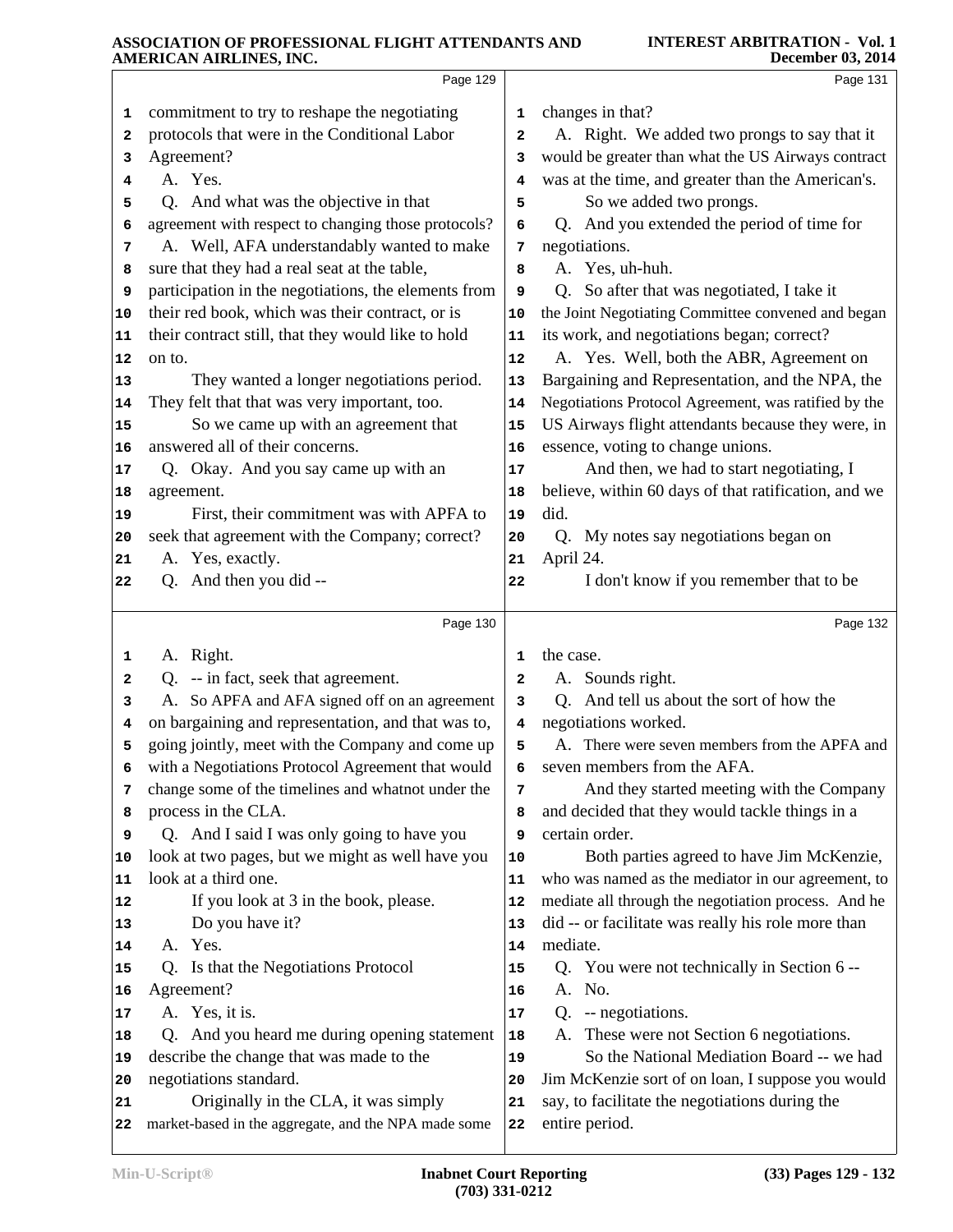|          | Page 133                                                      |              | Page 135                                                                                          |  |
|----------|---------------------------------------------------------------|--------------|---------------------------------------------------------------------------------------------------|--|
| 1        | Q. And you have heard a lot of talk and you                   | 1            | It seemed like -- yes, I guess it was.                                                            |  |
| 2        | have seen the joint -- I know you have seen the               | 2            | Q. Did something dramatic happen at that                                                          |  |
| з        | joint stipulation about the costing model. Dan is             | з            | meeting?                                                                                          |  |
| 4        | going to testify a little bit about that.                     | 4            | A. Probably a couple of things, but you're                                                        |  |
| 5        | But in general terms, what can you tell us                    | 5            | talking about the Delta announcement.                                                             |  |
| 6        | about it and its role in the negotiating process?             | 6            | Q. Yeah.                                                                                          |  |
| 7        | A. Dan's calculations of the                                  | 7            | A. Okay. So in the middle, I think we were                                                        |  |
| 8        | Q. I'm not -- just as a general matter, how                   | 8            | just having the resolution printed at the business                                                |  |
| 9        | did -- what role did that model play in the                   | 9            | office when --                                                                                    |  |
| 10       | negotiation?                                                  | 10           | Q. The resolution to?                                                                             |  |
| 11       | A. Well, that was the number that was                         | 11           | The resolution to send the Tentative<br>А.                                                        |  |
| 12       | established that would bring us up to -- well, \$61           | 12           | Agreement out to the membership for ratification.                                                 |  |
| 13       | million added to the value of the current deal to             | 13           | We heard through social media that Richard                                                        |  |
| 14       | bring us up to the industry average.                          | 14           | Anderson had given Delta a raise, and our wages were                                              |  |
| 15       | And so our goal was to achieve greater                        | 15           | based on 3 percent above Delta.                                                                   |  |
| 16       | than what -- we wanted the industry leading. We               | 16           | And so he gave a 3 percent wage increase                                                          |  |
| 17       | felt very proud of our new large company, and felt            | 17           | effective April 1, 2015, with a 4 percent at the top                                              |  |
| 18       | as though we could and would achieve an industry              | 18           | of scale.                                                                                         |  |
| 19       | leading contract.                                             | 19           | So we were now just about par, a little                                                           |  |
| 20       | Q. And both parties relied on the modeling                    | 20           | bit behind come April --                                                                          |  |
| 21       | that Dan and American finance had developed?                  | 21           | Q. So what --                                                                                     |  |
| 22       | A. Yes.                                                       | 22           | A. -- as far as wages.                                                                            |  |
|          | Page 134                                                      |              | Page 136                                                                                          |  |
|          |                                                               |              |                                                                                                   |  |
| 1        | So the cutoff date was September 19?<br>Q.                    | 1            | Q. So what did you do?                                                                            |  |
| 2        | A. Yes, it was.                                               | $\mathbf{2}$ | A. So after I got up off the floor, I went                                                        |  |
| 3        | Q. And you achieved a Tentative Agreement on<br>September 19? | 3            | and called Doug Parker and Scott Kirby.<br>Q. And?                                                |  |
| 4        | A. Yes.                                                       | 4            | A. And they responded to my call immediately,                                                     |  |
| 5        | Q. And subsequent to that, you had a meeting                  | 5            | and agreed to match that wage increase effective                                                  |  |
|          | of your Executive Committee and Board in Washington           | 6<br>7       | December 1 -- December 2.                                                                         |  |
| 7<br>8   | on September 24?                                              | 8            | Q. I take it, they first had to verify for                                                        |  |
| 9        | A. Yes.                                                       | 9            | themselves that --                                                                                |  |
| 10       | Q. What was the purpose of that meeting?                      | 10           | A. Yes.                                                                                           |  |
| 11       | A. The Executive Committee has to approve a                   | 11           | Q. -- you weren't just upping the --                                                              |  |
| 12       |                                                               |              |                                                                                                   |  |
|          |                                                               |              |                                                                                                   |  |
|          | contract to send out for ratification.                        | 12           | A. We were on the computers --                                                                    |  |
| 13       | So the purpose of that meeting was to                         | $13$         | -- scale on them.<br>Q.                                                                           |  |
| 14       | bring the Executive Committee together, and I was             | 14           | A. Yes. Exactly.                                                                                  |  |
| 15<br>16 | committed to have the Board present as well to                | 15<br>16     | So I'm sorry, I spoke over you.<br>Q.                                                             |  |
| 17       | review the Tentative Agreement and send it out to             | 17           | What did they agree to do?                                                                        |  |
| 18       | the membership for ratification.                              | 18           | A. They agreed to the wage increases that<br>Delta were to receive on April 1, 2015, to put those |  |
| 19       | Q. And that was a two-day meeting in<br>Washington?           | 19           | wage increases in place on December 2, 2014, with                                                 |  |
| 20       | A. It was only two days?                                      | 20           | the American flight attendants.                                                                   |  |
| 21       | Q. Yeah.                                                      | 21           | Q. And by my -- by my reckoning, that                                                             |  |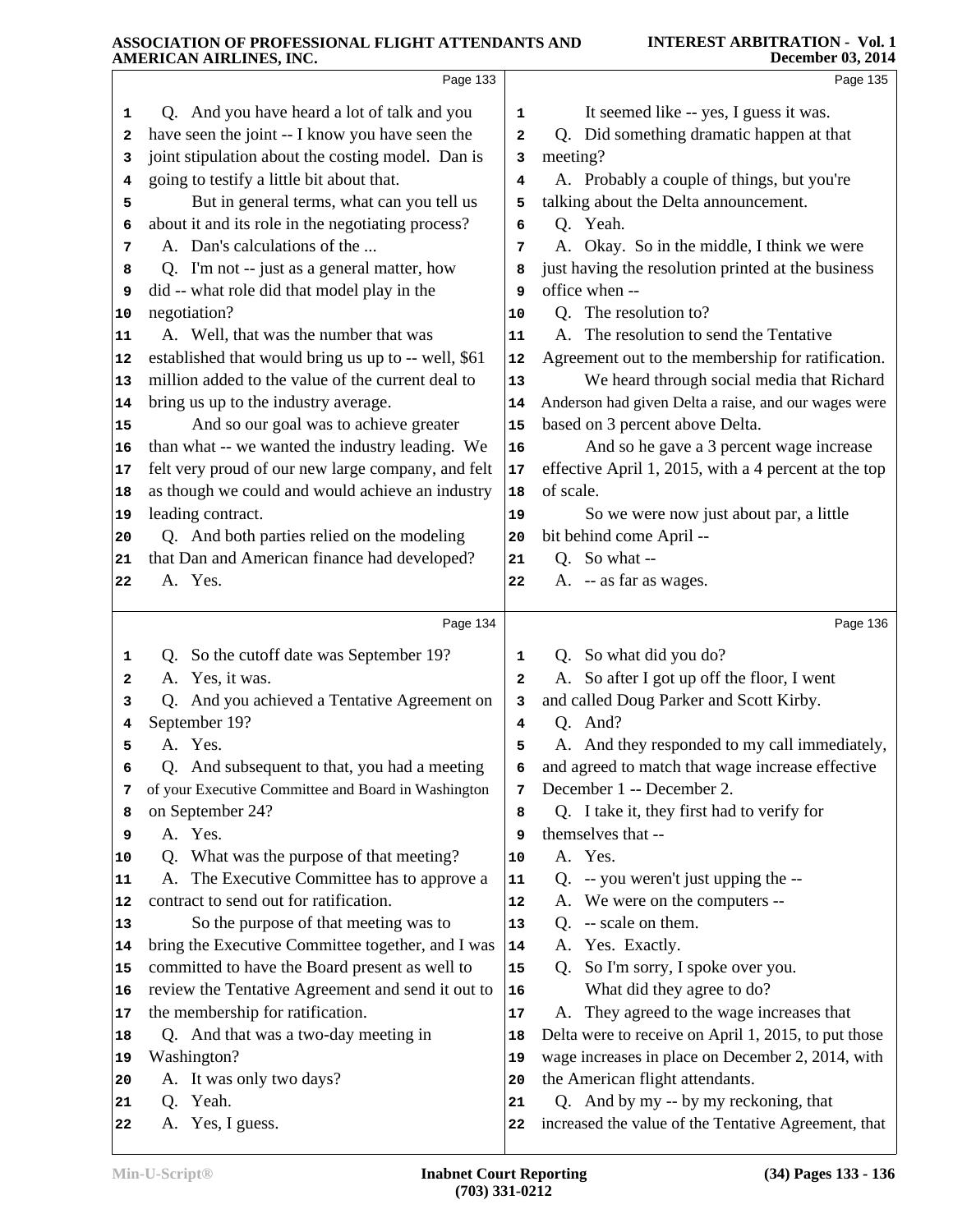|    | ARIENICAR AINERVES, IRC.                                  |    |                                                                                                   |
|----|-----------------------------------------------------------|----|---------------------------------------------------------------------------------------------------|
|    | Page 137                                                  |    | Page 139                                                                                          |
| 1  | was now being considered for ratification, to             | 1  | subjects in dispute.                                                                              |
| 2  | \$193 million a year incremental over the existing        | 2  | But of course, whenever there's a break, I                                                        |
| з  | collective bargaining agreements?                         | 3  | think about things that I didn't ask you. So I'm                                                  |
| 4  | A. That's correct.                                        | 4  | going to go back and -- this is why we shouldn't                                                  |
| 5  | Q. The Tentative Agreement then went out for              | 5  | have breaks.                                                                                      |
| 6  | ratification; correct?                                    | 6  | So I'm going to ask you just a couple more                                                        |
| 7  | A. Yes.                                                   | 7  | things before we go into the specifics of the                                                     |
| 8  | Q. And I assume APFA communicated in various              | 8  | proposal.                                                                                         |
| 9  | ways to the flight attendants about the terms of the      | 9  | I think it's probably clear to everybody,                                                         |
| 10 | agreement?                                                | 10 | but just so that there isn't any doubt about this.                                                |
| 11 | A. Yes.                                                   | 11 | The Tentative Agreement that was reached                                                          |
| 12 | Q. And it was defeated?                                   | 12 | and not ratified, and the agreement that's going to                                               |
| 13 | A. Yes.                                                   | 13 | eventuate from this arbitration, this is not a                                                    |
| 14 | Q. Sixteen votes out of 16,000?                           | 14 | full-blown Section 6 negotiation with all of the                                                  |
| 15 | A. It was over 16,000 votes cast, were                    | 15 | trimmings; correct?                                                                               |
| 16 | eligible votes cast, yes.                                 | 16 | A. No.                                                                                            |
| 17 | Q. One last historical event before we get                | 17 | Q. That's yet to come?                                                                            |
| 18 | down to what's actually in dispute in the case.           | 18 | A. At the amendable date of the Joint                                                             |
| 19 | The -- after the contract was defeated,                   | 19 | Collective Bargaining Agreement, yes.                                                             |
| 20 | and as we were getting ready for this arbitration,        | 20 | Q. This is in a sense an amendment to the                                                         |
| 21 | did we learn that Delta had made some additional          | 21 | existing collective bargaining agreement that would                                               |
| 22 | changes with various of its work rules?                   | 22 | otherwise have been in place?                                                                     |
|    | Page 138                                                  |    | Page 140                                                                                          |
| 1  | A. Yes.                                                   | 1  | A. Yes.                                                                                           |
| 2  | Q. And that has an incremental effect on the              | 2  | Q. And, you know, we brushed over this                                                            |
| 3  | market value in the aggregate --                          | 3  | probably in a sense, unfortunately, because the                                                   |
|    | A. Right.                                                 |    |                                                                                                   |
| 4  |                                                           | 4  |                                                                                                   |
| 5  |                                                           | 5  | proposal is to include virtually everything that was                                              |
| 6  | $Q. -$ of increased -- moved it from 61 to<br>62 million? | 6  | in the Tentative Agreement, except for the wage<br>rates.                                         |
| 7  | A. Yes.                                                   | 7  | And then, of course, the two add-ons.                                                             |
| 8  | Okay. And our proposal is premised, as<br>Q.              | 8  | And so we really never spent any time on                                                          |
| 9  | you understand it, on \$62 million plus the               | 9  | the meat of the Tentative Agreement and the meat of                                               |
| 10 | \$50 million plug for profit sharing; correct?            | 10 | what is going to be the arbitrated agreement.                                                     |
| 11 | A. Yes.                                                   | 11 | But I take it that the work that was done                                                         |
| 12 | ARBITRATOR BLOCH: At this stage, if I can                 | 12 | by your Negotiating Committee and on the opposite                                                 |
| 13 | interject.                                                | 13 | side as well, was prodigious work?                                                                |
| 14 | Why don't we just take a brief break?                     | 14 | A. It was unbelievable work.                                                                      |
| 15 | MR. FREUND: Okay.                                         | 15 | I have never seen a group of people work                                                          |
| 16 | (A recess was taken.)                                     | 16 | so hard and accomplish so much in so little time.                                                 |
| 17 | ARBITRATOR BLOCH: Take a seat, please.                    | 17 |                                                                                                   |
| 18 | We'll go on the record. And I'll turn it                  | 18 | It was a really tremendous job by the APFA<br>Negotiating Committee and worked very well with the |
| 19 | back to you, Mr. Freund.                                  | 19 | Company team.                                                                                     |
| 20 | MR. FREUND: Thanks, Mr. Bloch.                            | 20 | Q. And of course, your historical perspective                                                     |
| 21 | BY MR. FREUND:                                            | 21 | is on the APFA side.                                                                              |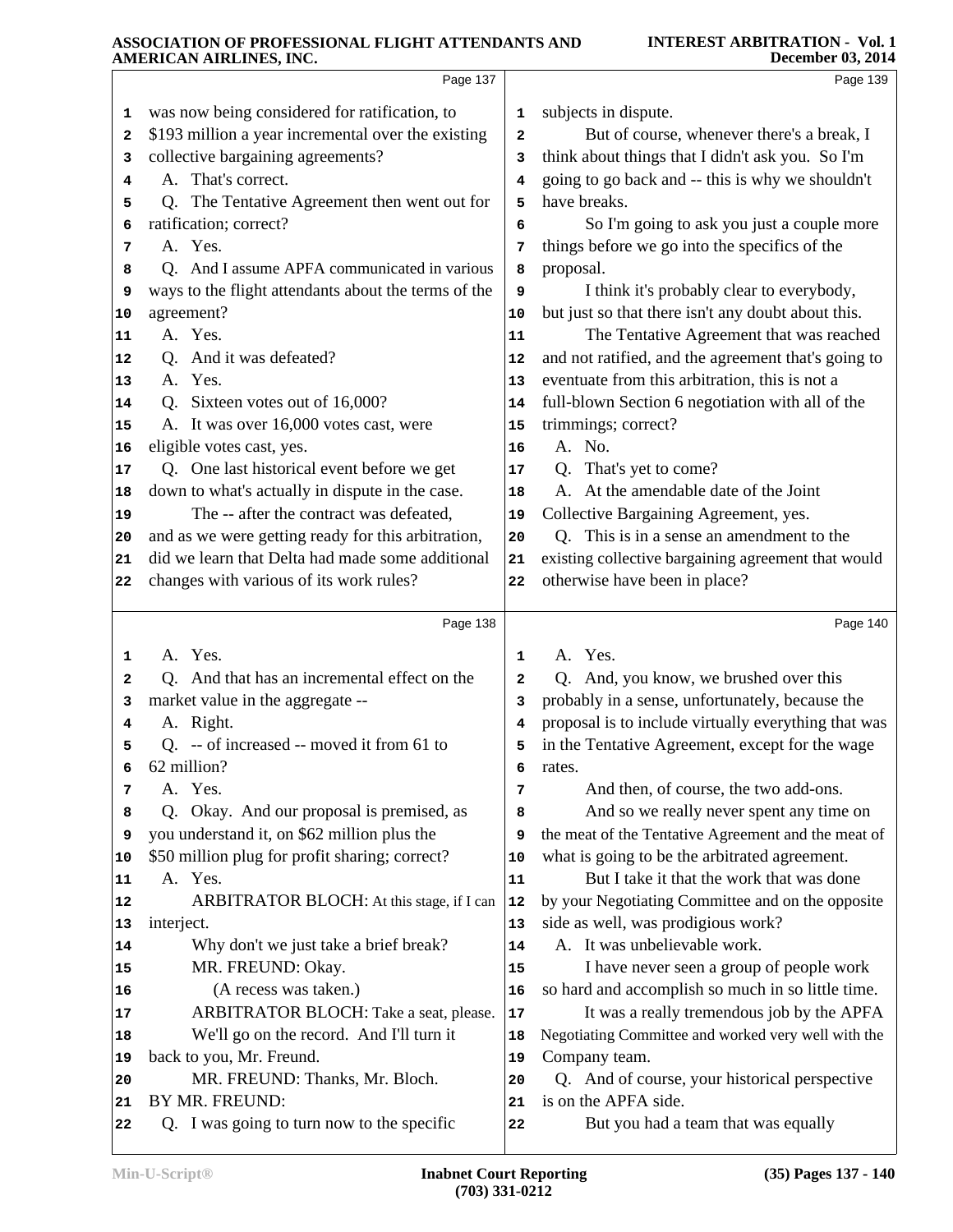|    | AMEKICAN AIKLINES, INC.                              |              | December 05, 2014                                    |
|----|------------------------------------------------------|--------------|------------------------------------------------------|
|    | Page 141                                             |              | Page 143                                             |
| 1  | comprised of US Airways flight attendants; correct?  | 1            | So let's just talk about that for a                  |
| 2  | A. Yes. But, again, the team -- the APFA             | $\mathbf{2}$ | moment.                                              |
| 3  | team just were so tenacious and coordinated and      | 3            | Going into these, you already pointed out            |
| 4  | unified throughout the entire process.               | 4            | the provisions in the CLA and the December 31 MOU    |
| 5  | It was really a sight to behold. It was              | 5            | relating to health insurance, but let's now talk     |
| 6  | very, very impressive.                               | 6            | real world circumstances.                            |
| 7  | Q. Okay. So I already broke my promise of            | 7            | Going into this round of negotiations,               |
| 8  | telling you that you only had to look at two         | 8            | American flight attendants were already on the       |
| 9  | documents by showing you a third one.                | 9            | Company plan.                                        |
| 10 | So now, I'm going to break it again. And             | 10           | Is that right?                                       |
| 11 | just so we close up loops, if you turn to Tab No. 1, | 11           | A. Going into those negotiations, yes.               |
| 12 | in Volume One of the Joint Exhibits, that is APFA's  | 12           | Prior to the LBFO, American Airlines                 |
| 13 | proposal in this case; correct?                      | 13           | flight attendants were enjoying an incredible        |
| 14 | A. Yes.                                              | 14           | healthcare plan.                                     |
| 15 | Q. And we already have a stipulation that,           | 15           | And then, at the CLA, of course, we said             |
| 16 | putting to one side for the moment the me-toos and   | 16           | we would go on one single plan at the LBFO. After    |
| 17 | the December 2 date, that the wage rates that are    | 17           | that, our plan changed tremendously, yes.            |
| 18 | contained on page 1, coupled with, you know,         | 18           | Q. Okay. And your understanding is that the          |
| 19 | multiple pages that comprise the Tentative           | 19           | plan, at that time, changed for all work groups at   |
| 20 | Agreement, have a combined value of \$112 million on | 20           | American; correct?                                   |
| 21 | average over five years over the existing agreement; | 21           | A. Yes.                                              |
| 22 | correct?                                             | 22           | Okay. But what was the circumstances --<br>Q.        |
|    |                                                      |              |                                                      |
|    | Page 142                                             |              | Page 144                                             |
| 1  | A. Correct.                                          | 1            | what were the circumstances at US Airways going      |
| 2  | Q. And Dan is going to testify a little bit          | 2            | $into -$                                             |
| з  | about that as well.                                  | 3            | A. Well, the US Airways flight attendants            |
| 4  | So I want to now turn to page 2, which is            | 4            | still had the health plan in their red book that was |
| 5  | Item No. 4.                                          | 5            | far better than the American plan.                   |
| 6  | Well, let's knock off Item No. 5, first.             | 6            | Q. All right. And I don't want you to say            |
| 7  | Item No. 5, in our proposal, is the effect           | 7            | anything at all about what was said across the table |
| 8  | of the United Airlines Joint Collective Bargaining   | 8            | during bargaining.                                   |
| 9  | Agreement.                                           | 9            | But from your side's standpoint, driven --           |
| 10 | You understand that to be simply lifting             | 10           | well, from your side's standpoint, was the loss of   |
| 11 | the language that was previously agreed to about the | 11           | the US Airways health insurance plan a major issue   |
| 12 | second bite in the event of a United Joint           | 12           | to be reckoned with?                                 |
| 13 | <b>Collective Bargaining Agreement?</b>              | 13           | A. Oh, yeah. I would say it was one of the           |
| 14 | A. Yes.                                              | 14           | largest issues to be reckoned with because it was    |
| 15 | MR. FREUND: And my understanding is,                 | 15           | such a plan.                                         |
| 16 | although we haven't actually had a discussion on the | 16           | It was going to be so devastating for the            |
| 17 | subject, but the Company agrees with that provision  | $17$         | flight attendants.                                   |
| 18 | as well.                                             | 18           | They had just ratified the TA and worked             |
| 19 | MR. SIEGEL: That's correct.                          | 19           | very hard to hold onto their health plan.            |
| 20 | BY MR. FREUND:                                       | 20           | Q. And nevertheless, the combined team agreed        |
|    |                                                      |              |                                                      |
| 21 | Q. So looking then one up from No. 5 to No.          | 21           | to move off of the -- off of the US Airways health   |
| 22 | 4, the health insurance me-too.                      | 22           | plan for US Airways flight attendants.               |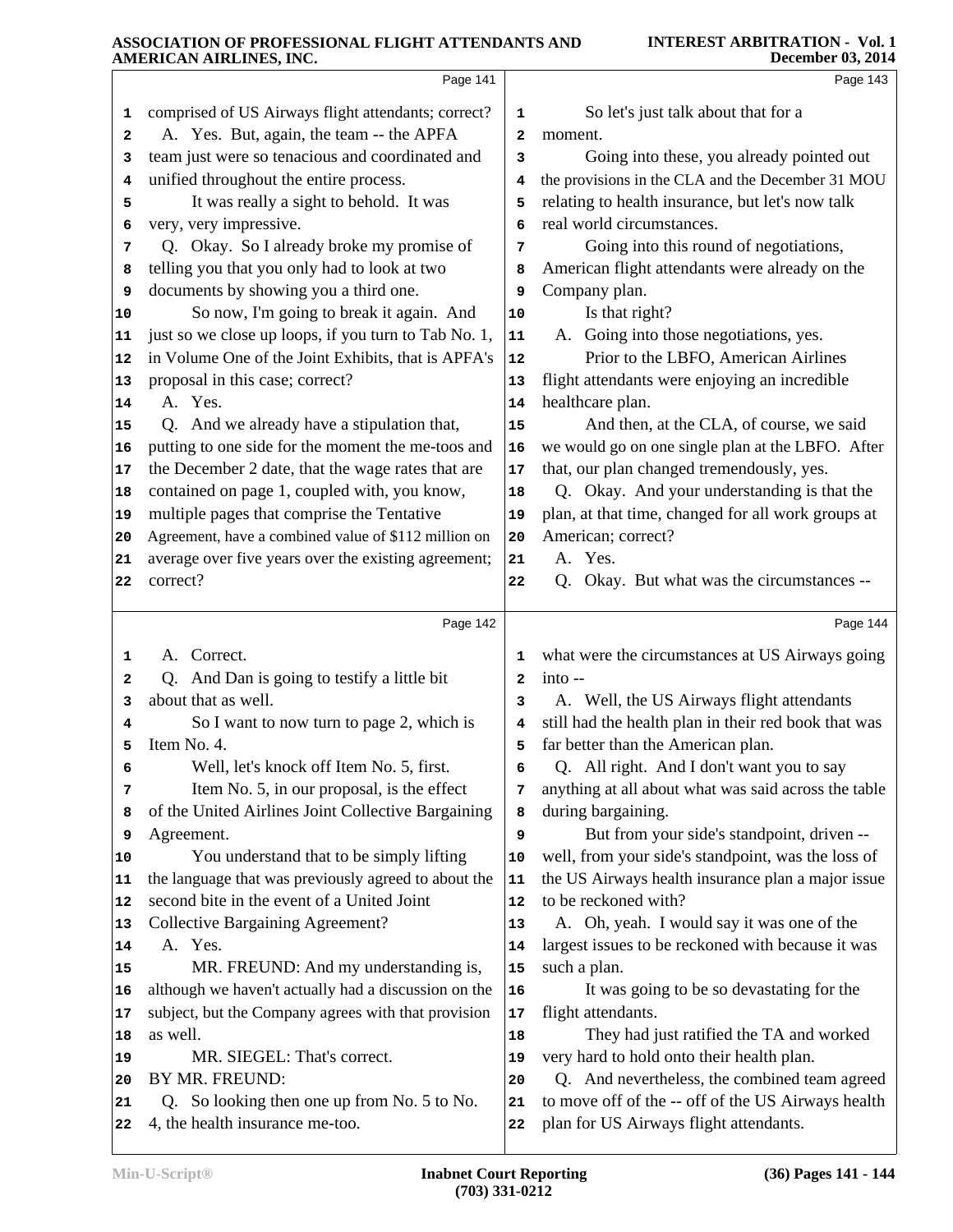|          | Page 145                                                                                                 |                         | Page 147                                                                                                    |  |
|----------|----------------------------------------------------------------------------------------------------------|-------------------------|-------------------------------------------------------------------------------------------------------------|--|
|          | A. That was in the TA as well as in our                                                                  | 1                       | in public that all of its employees were going to be                                                        |  |
| 1<br>2   | proposal, yes.                                                                                           | $\overline{\mathbf{2}}$ | on a single plan?                                                                                           |  |
| з        | Q. And just so we have the whole picture,                                                                | 3                       | A. Yes.                                                                                                     |  |
| 4        | there's a bit of a lag. Is that right?                                                                   | 4                       | Q. Let's turn to page 1, paragraph No. 3 of                                                                 |  |
| 5        | That is, they don't move off of it                                                                       | 5                       | the interest arbitration proposal, which is the                                                             |  |
| 6        | until-                                                                                                   | 6                       | profit sharing me-too.                                                                                      |  |
| 7        | A. Yes, there is.                                                                                        | 7                       | Tell us -- well, again, setting the stage                                                                   |  |
| 8        | Starting in 2016?<br>Q.                                                                                  | 8                       | and as a predicate -- it's already stipulated to --                                                         |  |
| 9        | A. Correct. They would keep their healthcare                                                             | 9                       | we know that there's a \$50 million plug for profit                                                         |  |
| 10       | plan for 2015.                                                                                           | 10                      | sharing.                                                                                                    |  |
| 11       | Q. Okay. And going back to the CLA and the                                                               | 11                      | But we are proposing that, if American                                                                      |  |
| 12       | December 31 MOU, those -- that document was part and                                                     | 12                      | institutes a profit sharing plan for any of its work                                                        |  |
| 13       | parcel of the plan of reorganization that was                                                            | 13                      | group, that we have the option to trade out                                                                 |  |
| 14       | ultimately approved by the bankruptcy court;                                                             | 14                      | \$50 million for that profit sharing plan; correct?                                                         |  |
| 15       | correct?                                                                                                 | 15                      | A. Correct.                                                                                                 |  |
| 16       | A. Yes, that's correct.                                                                                  | 16                      | Q. So tell us, so the Panel has, again, a                                                                   |  |
| 17       | That was the purpose of the MOU, was to                                                                  | 17                      | context what the history of profit sharing is or was                                                        |  |
| 18       | present a full plan with full costs to the                                                               | 18                      | at the two airlines, not so much the payouts, but                                                           |  |
| 19       | Creditor's Committee.                                                                                    | 19                      | the existence of the plans.                                                                                 |  |
| 20       | Q. So all of the constituents -- all of the                                                              | 20                      | A. Well, at American, we always had profit                                                                  |  |
| 21       | constituents in the bankruptcy, at least, had                                                            | 21                      | sharing, although, probably few people knew it                                                              |  |
| 22       | constructive knowledge -- whether they actually read                                                     | 22                      | because it never paid anything.                                                                             |  |
|          |                                                                                                          |                         |                                                                                                             |  |
|          | Page 146                                                                                                 |                         | Page 148                                                                                                    |  |
| 1        | all the documents now remains to be seen, I suppose.                                                     | 1                       | I think we were paid twice or maybe a                                                                       |  |
| 2        | But all of the constituents in the                                                                       | 2                       | third time in the course of probably 12 years.                                                              |  |
| з        | bankruptcy, including the Company, including the                                                         | 3                       | The US Airways flight attendants achieved                                                                   |  |
| 4        | Creditor's Committee, including all of the                                                               | 4                       | profit sharing during one of their bankruptcies, and                                                        |  |
| 5        | individual creditors who were already on the plan,                                                       | 5                       | I can't recall whether it was the first or the                                                              |  |
| 6        | would have read the -- had access to and would have                                                      | 6                       | second, but that was a result of the bankruptcy.                                                            |  |
| 7        | read the provision that defines what the single                                                          | 7                       | But they, today, in their red book have                                                                     |  |
| 8        | health plan was that was contained earlier in the                                                        | 8                       | profit sharing.                                                                                             |  |
| 9        | CLA.                                                                                                     | 9                       | And we, the American unions lost profit                                                                     |  |
| 10       | A. Right. Now, as I recall, I think the                                                                  | 10                      | sharing or traded profit sharing during the                                                                 |  |
| 11       | pilots' whole contract or MOU was put before the                                                         | 11                      | Conditional Labor Agreement bargaining in 2012.                                                             |  |
| 12       | Court for approval.                                                                                      | 12                      | Q. And as, again, putting aside what might or                                                               |  |
| 13       | But our CLA and the value was part of the                                                                | 13                      | might not have been said across the bargaining                                                              |  |
| 14       | plan of reorganization when they put the labor union                                                     | 14                      | table, has the Company taken public positions on                                                            |  |
| 15       | values. So it was actually part of the plan that                                                         | 15                      | whether there will be profit sharing plans among any                                                        |  |
| 16       | the Creditor's Committee was to vote on.                                                                 | 16                      | of the other work groups?                                                                                   |  |
| 17       | Because, again, we had to vote on a plan                                                                 | 17                      | A. Yes, very public.                                                                                        |  |
| 18       | of reorganization, and they wanted to put one plan                                                       | 18                      | What have they said?<br>Q.                                                                                  |  |
| 19       | up against another, and they needed total costs.                                                         | 19                      | A. Well, Doug Parker has been very clear that                                                               |  |
|          |                                                                                                          |                         | philosophically, he doesn't think that profit                                                               |  |
| 20       | Q. Okay. And, again, without anything that                                                               | 20                      |                                                                                                             |  |
| 21<br>22 | was said across the table in negotiations, outside<br>of the negotiations, has the Company then insisted | 21<br>22                | sharing motivates employees, and doesn't think it's,<br>in general, a good idea as part of the compensation |  |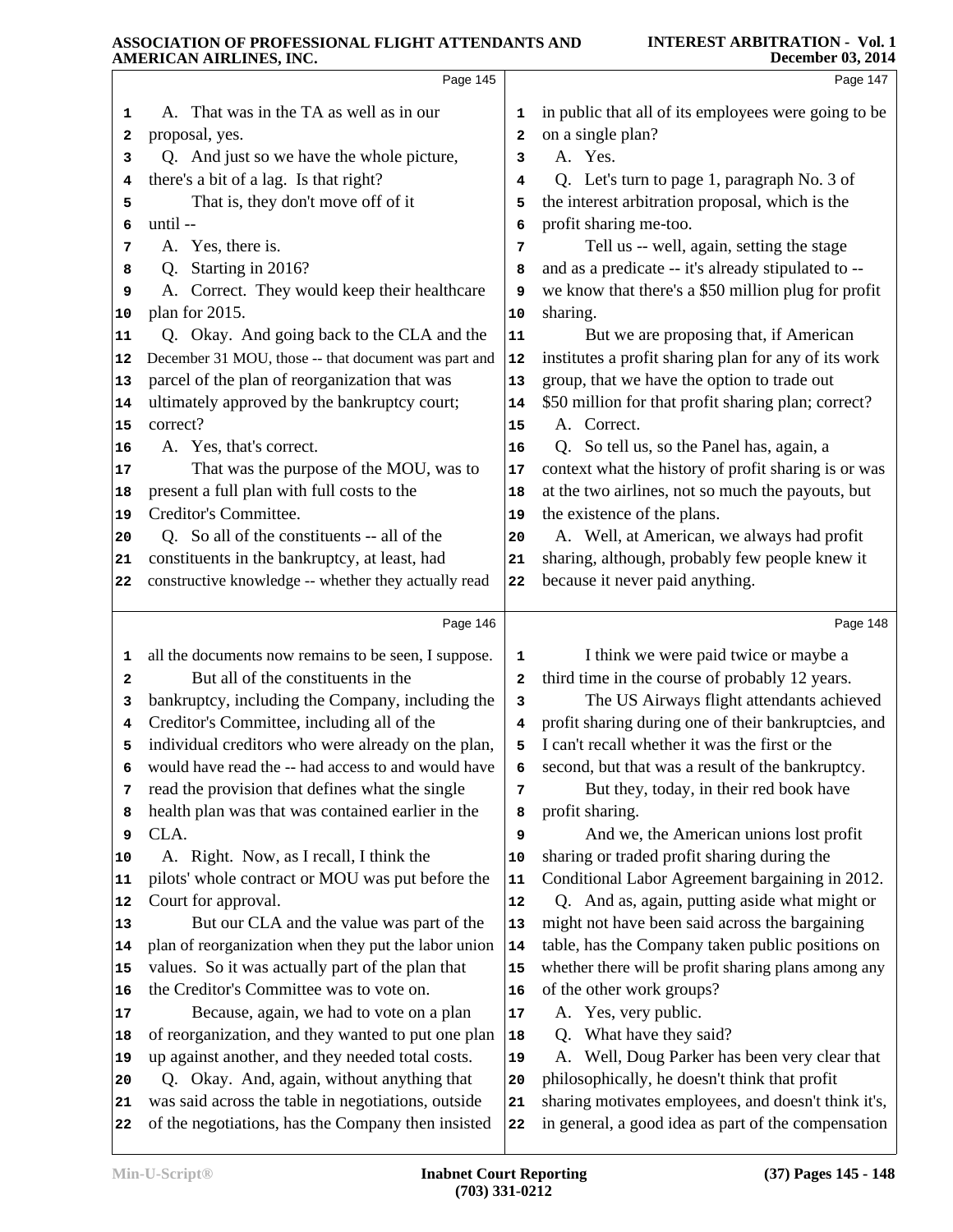|    | Page 149                                                                |                         | Page 151                                                                                                |  |
|----|-------------------------------------------------------------------------|-------------------------|---------------------------------------------------------------------------------------------------------|--|
| ı  | package.                                                                | 1                       | referring to.                                                                                           |  |
| 2  | Q. So if the Company lives up to its public                             | $\overline{\mathbf{2}}$ | You're saying the contract.                                                                             |  |
| 3  | statements, the profit sharing me-too will not have                     | з                       | MR. FREUND: I'm sorry. The TA.                                                                          |  |
| 4  | occasion to be triggered; correct?                                      | 4                       | The TA. Our proposal. Our proposal.                                                                     |  |
| 5  | A. That's correct.                                                      | 5                       | MR. SIEGEL: Very good.                                                                                  |  |
| 6  | Q. But let's just talk a moment about what                              | 6                       | MR. FREUND: Our proposal.                                                                               |  |
| 7  | you perceive as possible pressure points on the                         | 7                       | BY MR. FREUND:                                                                                          |  |
| 8  | Company's resolve to maintain that position.                            | 8                       | Q. So as dramatic as it would be to have you                                                            |  |
| 9  | A. Well, I would think that the other work                              | 9                       | read those, I'll skip that.                                                                             |  |
| 10 | groups are probably going to be demanding profit                        | 10                      | And then finally, the December 2 date for                                                               |  |
| 11 | sharing in their contracts.                                             | 11                      | the commencement of the new wage rates that are                                                         |  |
| 12 | I can't speak for them, obviously. But I                                | 12                      | contained in paragraph 1 and paragraph 2 of our                                                         |  |
| 13 | don't think that anyone anticipated oil prices to be                    | 13                      | proposals.                                                                                              |  |
| 14 | where they are today, which are going lower and                         | 14                      | First off, we're not asking that the                                                                    |  |
| 15 | lower.                                                                  | 15                      | effective date of the collective bargaining                                                             |  |
| 16 | Profits being as high as they are.                                      | 16                      | agreement in all of its glory be retroactive to                                                         |  |
| 17 | So I would imagine that people are now --                               | 17                      | December 2; correct?                                                                                    |  |
| 18 | profit sharing has become much more attractive                          | 18                      | A. Correct.                                                                                             |  |
| 19 | things. Always been an area of concern for our                          | 19                      | Q. The effective date would be an effective                                                             |  |
| 20 | membership, both the LUS and the LAA side.                              | 20                      | date consistent with the description that Bob Siegel                                                    |  |
| 21 | So I imagine that the same sentiments are                               | 21                      | identified early on.                                                                                    |  |
| 22 | shared by the unions on the -- the other unions on                      | 22                      | A. Right.                                                                                               |  |
|    |                                                                         |                         |                                                                                                         |  |
|    | Page 150                                                                |                         | Page 152                                                                                                |  |
| ı  | the property.                                                           | 1                       | Q. That was the first day of the bid month                                                              |  |
| 2  | Q. And from APFA's perspective, do you think                            | 2                       | following the issuance of the award.                                                                    |  |
| 3  | it would be fair, just, and appropriate for other                       | 3                       | A. That's correct.                                                                                      |  |
| 4  | workers to have profit sharing?                                         | 4                       | That would be the effective date.                                                                       |  |
| 5  | In the face of the Company's strong                                     | 5                       | Q. But the wage rates in our proposal would                                                             |  |
|    | observations that they aren't going to agree to it,                     | 6 <sup>1</sup>          | be effective retro to December 2.                                                                       |  |
| 7  | do you think it would be fair and appropriate for                       | 7                       | A. That's correct.                                                                                      |  |
| 8  | other workers to have the benefit of a profit                           | 8                       | And why do you believe that's a fair and<br>Q.                                                          |  |
| 9  | sharing plan and APFA not?                                              | 9                       | appropriate thing to do?                                                                                |  |
| 10 | A. No. I do not think it would be fair.                                 | 10                      | A. Well, I think we all understand where we                                                             |  |
| 11 | But we're willing to pay for it; correct?<br>Q.                         | 11                      | needed to be, where we wanted to be.                                                                    |  |
| 12 | A. Yes.                                                                 | 12                      | We agreed on the industry average in the                                                                |  |
| 13 |                                                                         |                         |                                                                                                         |  |
| 14 | MR. FREUND: All right. I was going to                                   | 13                      | aggregate. We know what the number will be, and it                                                      |  |
|    | take you through the painful process of identifying                     | 14                      | doesn't -- for the flight attendants to wait a month                                                    |  |
| 15 | all of the ten me-toos that -- ten or eleven me-toos                    | 15                      | for those earnings, it doesn't seem to make any                                                         |  |
| 16 | that exist in the contract.                                             | 16                      | sense to me, or to the APFA.                                                                            |  |
| 17 | But I had a conversation with Bob Siegel,                               | 17                      | Q. And if the contract were to run -- I'm                                                               |  |
| 18 | and I think we're just going to give the three of                       | 18                      | just picking an arbitrary date.                                                                         |  |
| 19 | you reference points to the provisions in the                           | 19                      | If the contract were -- in other respects,                                                              |  |
| 20 | contract.                                                               | 20                      | were to be effective January 2, 2015, and run for                                                       |  |
| 21 | ARBITRATOR BLOCH: Thank you.<br>MR. SIEGEL: It's actually the TA you're | 21                      | five years, and contained the provisions in the<br>Tentative Agreement and the new wage rates, it would |  |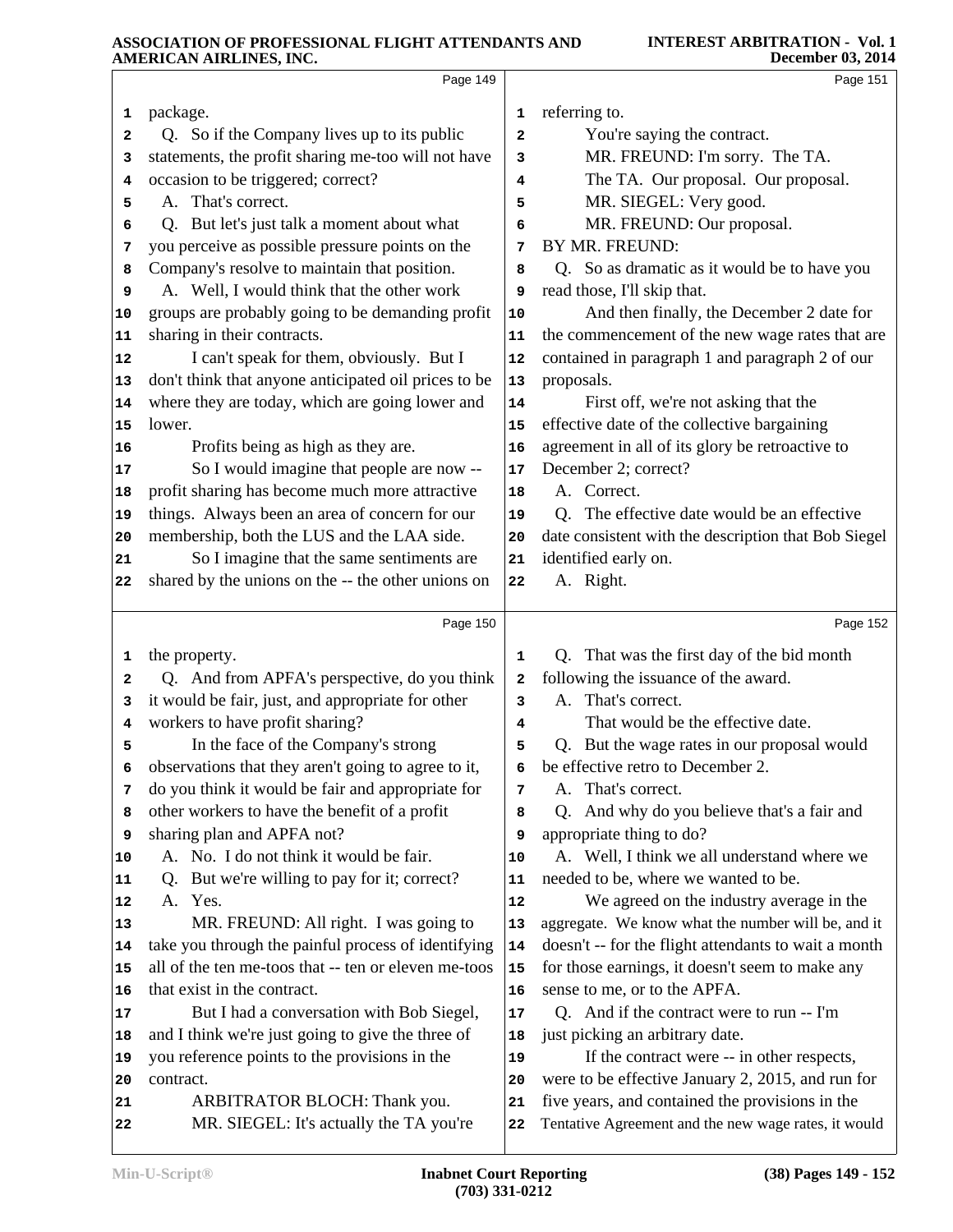|                         | <i><b>INDREAD CALL AND HOSTING</b></i>                           |              |                                                      |
|-------------------------|------------------------------------------------------------------|--------------|------------------------------------------------------|
|                         | Page 153                                                         |              | Page 155                                             |
| 1                       | meet the \$112 million standard commencing from                  | 1            | I thought your answer to Mr. Freund was              |
| $\overline{\mathbf{2}}$ | January 2 through the five years of the contract;                | 2            | that you were not required -- you're not suggesting  |
| 3                       | correct?                                                         | 3            | that the entire contract should be effective on that |
| 4                       | A. Right, yes.                                                   | 4            | date.                                                |
| 5                       | MR. FREUND: That's all I have.                                   | 5            | THE WITNESS: Right. What I'm being asked             |
| 6                       | ARBITRATOR BLOCH: Thank you very much.                           | 6            | about is the TA.                                     |
| 7                       | Any questions?                                                   | 7            | So the Tentative Agreement that was                  |
| 8                       | MR. SIEGEL: I just have a few.                                   | 8            | rejected, the effective date would have been         |
| 9                       | <b>CROSS-EXAMINATION</b>                                         | 9            | yesterday for the entire contract.                   |
| 10                      | BY MR. SIEGEL:                                                   | 10           | ARBITRATOR BLOCH: Oh, I'm sorry.                     |
| 11                      | Q. Let's start with the last point you just                      | 11           | THE WITNESS: Whereas, in the proposal,               |
| 12                      | made, if I can, Ms. Glading, the effective date.                 | 12           | we're using that same formula, except we're asking   |
| 13                      | First of all, in the TA, as I understand                         | 13           | that the wages start of December 2.                  |
| 14                      | it, the effective date of the wages would be the                 | 14           | ARBITRATOR BLOCH: Thank you very much.               |
| 15                      | first day of the -- and I hope I say this right, the             | 15           | I appreciate it.                                     |
| 16                      | first day of the bid month following the date of                 | 16           | MR. SIEGEL: And just for the Panel, I'm              |
| 17                      | signing of the contract.                                         | 17           | asking questions about the TA that did not ratify,   |
| 18                      | Is that correct?                                                 | 18           | then I was going to move on to the proposal and,     |
| 19                      | A. That would be the effective date of the                       | 19           | frankly, show the difference, so                     |
| 20                      | full contract, yes.                                              | 20           | ARBITRATOR BLOCH: Thank you. I                       |
| 21                      | Q. Under the TA, that was going to be the                        | 21           | apologize.                                           |
| 22                      | first day -- that was the effective date of the                  | 22           | MR. SIEGEL: No, not at all.                          |
|                         | Page 154                                                         |              | Page 156                                             |
| 1                       | contract and also the effective date of the pay                  | 1            | THE WITNESS: Okay.                                   |
| $\overline{\mathbf{2}}$ | raises within the TA; correct?                                   | $\mathbf{2}$ | BY MR. SIEGEL:                                       |
| 3                       | A. In our proposal or in our TA?                                 | 3            | Q. But just as I understand it, the TA --            |
| 4                       | Q. No. I'm not talking about your proposal.                      |              | still focusing on the TA, not the current proposal.  |
|                         |                                                                  | 4            |                                                      |
| 5                       | A. Oh, in the TA, yes, that's correct.                           | 5            | The TA didn't say that it would become               |
| 6                       | That's correct.<br>Q.                                            | 6            | effective December 2; correct? It didn't name a      |
| 7                       | So just to line it up. I'm just trying to                        | 7            | date.                                                |
| 8                       | set the stage here. The TA, before it went out for               | 8            | A. No, it did not.                                   |
| 9                       | ratification, provided that the contract effective               | 9            | Q. It said, First day of the bid month               |
| 10                      | date would be the first day of the bid month                     | 10           | following date of signing.                           |
| 11                      | following date of signing.                                       | 11           | A. That's correct.                                   |
| 12                      | Is that correct?                                                 | 12           | Q. And the way you got to December 2 under           |
| 13                      | A. Yes.                                                          | 13           | that language was assuming a ratification on         |
| 14                      | Q. And that the -- and that the effective                        | 14           | November 9.                                          |
| 15                      | date of the wage increase would be the same date as              | 15           | Is that correct?                                     |
| 16                      | the contract effective date.                                     | 16           | A. Yes, that's correct.                              |
| 17                      | A. That's correct.                                               | 17           | Q. Okay. And, again, just to make sure that          |
| 18                      | It would have been December 2, actually.                         | 18           | the record is clear here, under the TA that was not  |
| 19                      | Q. And $-$                                                       | 19           | ratified, the effective date of the contract was     |
| 20                      | ARBITRATOR BLOCH: I'm sorry.                                     | 20           | going to be the same date that the pay increase was  |
| 21                      | Could I just interject?<br>I really -- I may have misunderstood. | 21           | going to also be effective; right?                   |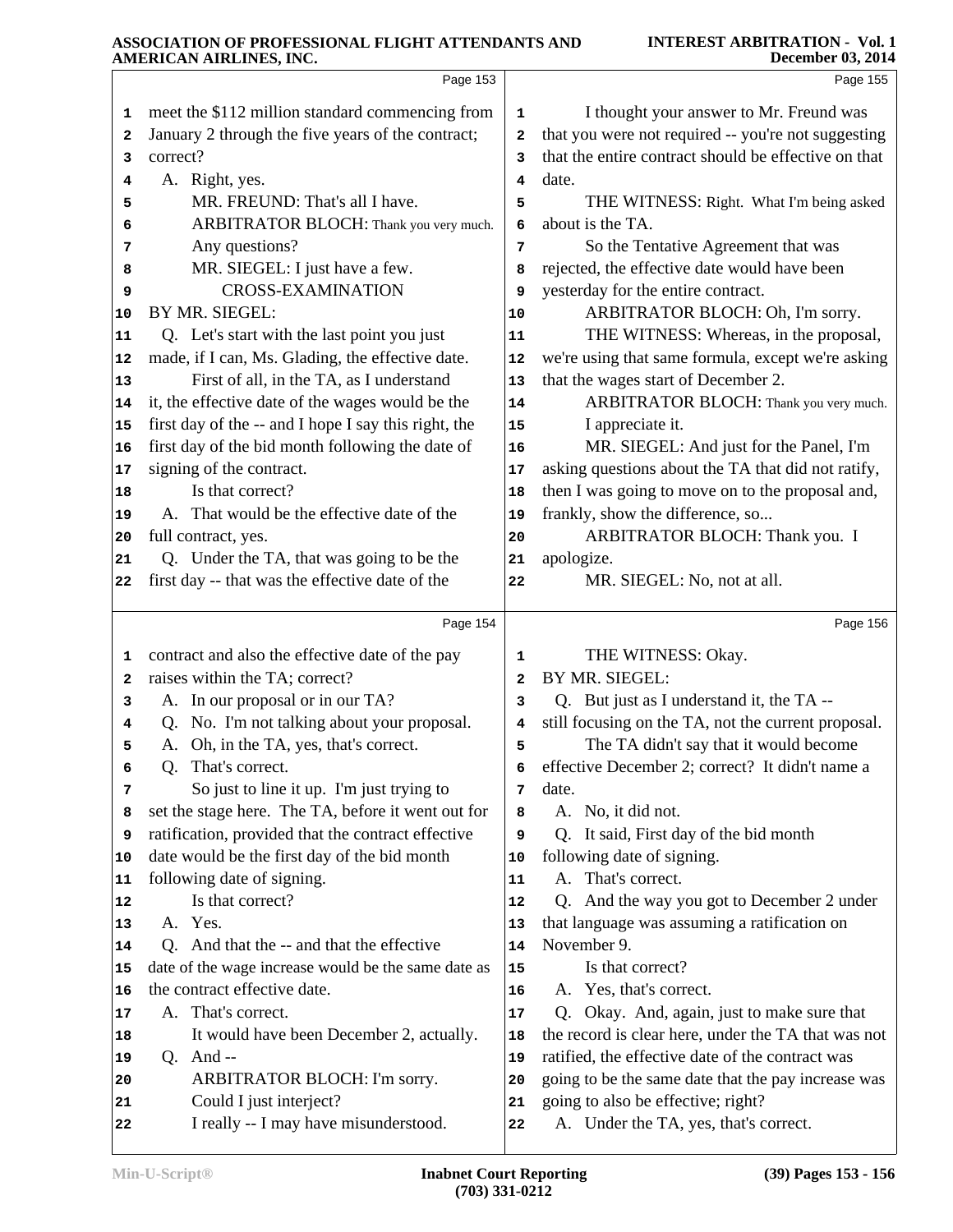|    | Page 157                                             |                         | Page 159                                             |
|----|------------------------------------------------------|-------------------------|------------------------------------------------------|
| 1  | Q. And under the proposal, if I understood           | 1                       | collective bargaining agreement.                     |
| 2  | your testimony correctly, now under the proposal, as | $\mathbf{2}$            | That would have been the same concept that           |
| з  | under Jeff's hypothetical, assuming we have a        | 3                       | you had in the TA originally; correct?               |
| 4  | contract that comes out of arbitration in due        | 4                       | A. It would have been, but that's not what we        |
| 5  | course, and it has -- the contract becomes effective | 5                       | proposed; right.                                     |
| 6  | on, say, January 2, 2015, for a five-year duration,  | 6                       | That's not what you proposed.<br>Q.                  |
| 7  | just under that assumption, Jeff's assumption, your  | 7                       | Correct.<br>A.                                       |
| 8  | proposal would call for the pay increase to become   | 8                       | Q. On the -- on the healthcare me-too, if I          |
| 9  | effective, nonetheless, on December 2, prior to the  | 9                       | could direct your attention to that subject.         |
| 10 | start of the five-year collective bargaining         | 10                      | I want to just these -- some of your                 |
| 11 | agreement.                                           | 11                      | testimony went back to some documents other than     |
| 12 | Is that correct?                                     | 12                      | your proposal going back some period of time.        |
| 13 | A. That's correct.                                   | 13                      | To get our bearings, if I -- I want to               |
| 14 | Q. Okay. And just -- I hate to count the             | 14                      | make sure on Exhibit 5 of the binder, it says --     |
| 15 | days, but if you count the number of days between    | 15                      | there's a Conditional Labor Agreement dated 4-12-12. |
| 16 | December 2 and January 2, it might be around 30 days | 16                      | And the Conditional Labor Agreement, if I            |
| 17 | pay added to the five-year collective bargaining     | 17                      | understand this correctly, was the -- I think you    |
| 18 | agreement that was agreed to in the TA.              | 18                      | referred to it as a Bridge Agreement.                |
| 19 | Is that correct?                                     | 19                      | In your mind, is that right?                         |
| 20 | A. Yes.                                              | 20                      | A. Well, it was named the Conditional Labor          |
| 21 | Q. Okay. And I hate to be argumentative with         | 21                      | Agreement, but because we knew there would be        |
| 22 | you, but wouldn't you think that 30 extra days of    | 22                      | another round of negotiations, we were referring to  |
|    | Page 158                                             |                         | Page 160                                             |
| 1  | higher pay would add cost and value beyond the       | 1                       | it as the Bridge Agreement.                          |
| 2  | 112 million that has been referenced?                | $\mathbf{2}$            | Q. All right. So that's why you called it a          |
| з  | A. It would.                                         | 3                       | Bridge Agreement because --                          |
| 4  | But I would submit that we would consider            | $\overline{\mathbf{4}}$ | A. Yes.                                              |
| 5  | moving the amendable date up a month if that was a   | 5                       | Q. Okay. And this Conditional Labor                  |
| 6  | concern.                                             | 6                       | Agreement was to cover premerger American Airlines   |
| 7  | I think the idea here is though -- was               | 7                       | flight attendants?                                   |
| 8  | that with regard to the TA, we did not know whether  | 8                       | A. Yes, it was.                                      |
| 9  | it would ratify, and we didn't know what the pay     | 9                       | The premerger US Airways flight<br>Q.                |
| 10 | rates would be.                                      | 10                      | attendants, at that time, still remained under their |
| 11 | I think here, today, we know what the                | 11                      | collective bargaining agreement, their AFA           |
| 12 | value of the contract will be. We have stipulated    | 12                      | collective bargaining agreement.                     |
| 13 | to the value of the award, if you will.              | 13                      | That's correct.<br>А.                                |
| 14 | So it just seemed only fair that whatever            | 14                      | So the document that we called CLA was a<br>Q.       |
| 15 | the pay rates were, they would be retroactive to     | 15                      | agreement to cover the premerger American Airlines   |
| 16 | December 2.                                          | 16                      | flight attendants as of 4-12-2012.                   |
| 17 | Q. Well, it would be -- if we follow -- if           | 17                      | And going to page 2, then, there was an              |
| 18 | your proposal followed what you agreed to in the TA, | 18                      | agreement -- I take it the entry -- I know this is   |
| 19 | then one other version of your proposal would have   | 19                      | not full contract language, but as you pointed out,  |
| 20 | been to simply make the arbitrated JCBA be the -- to | 20                      | it says: "Active Health: Single Company Plan."       |
| 21 | simply say the first day of the payroll month        | 21                      | And I take it that represents a rather               |
| 22 | following date of signing of the arbitrated          | 22                      | short form description of the plan that would be     |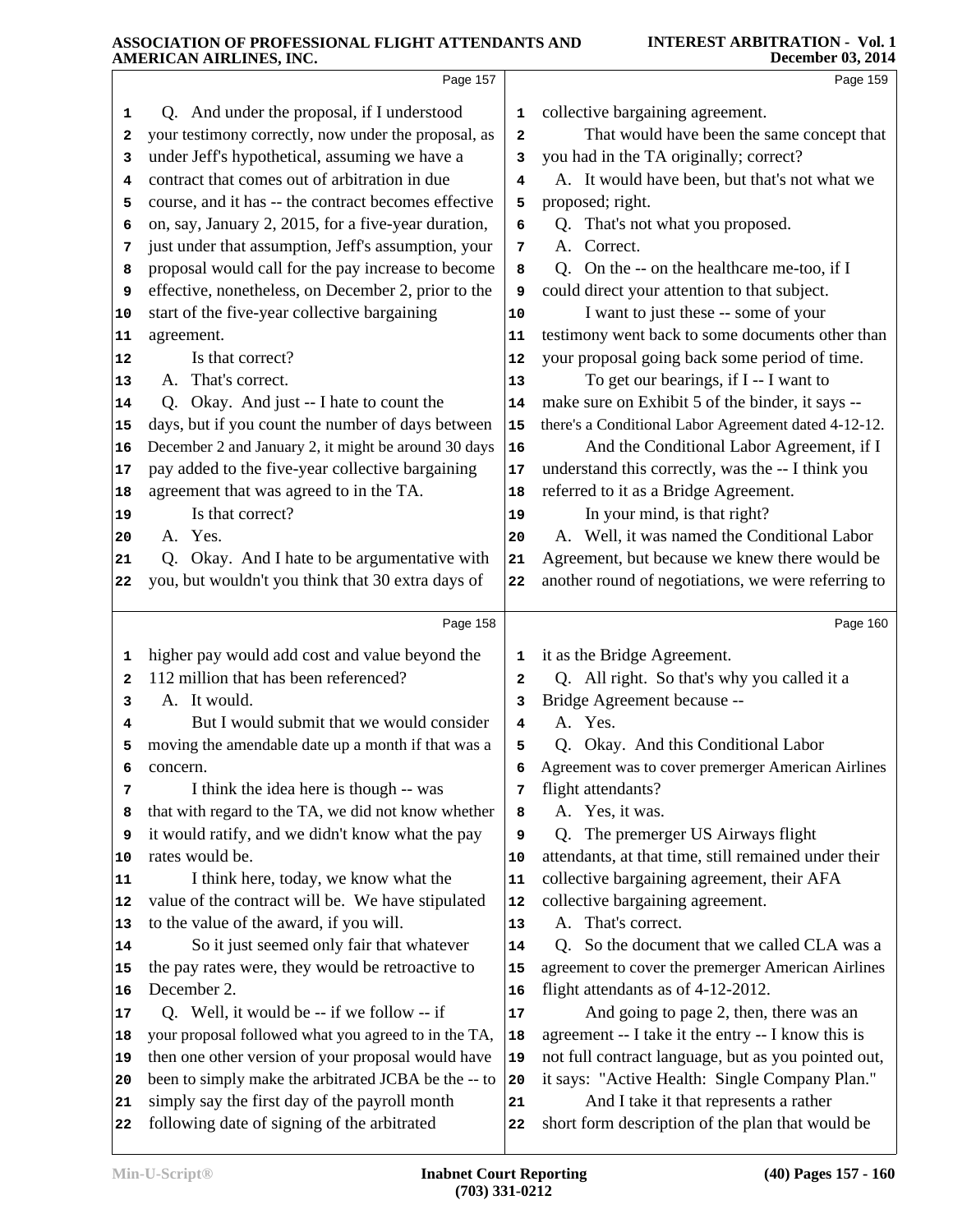|          | Page 161                                                                                      |                  | Page 163                                                                                           |
|----------|-----------------------------------------------------------------------------------------------|------------------|----------------------------------------------------------------------------------------------------|
| 1        | applicable to American Airlines flight attendants                                             | 1                | A. I guess what I'm saying is not the                                                              |
| 2        | under the CLA.                                                                                | 2                | whole -- you're saying in that one little piece?                                                   |
| 3        | A. Yes.                                                                                       | 3                | Q. That's what I'm asking you about.                                                               |
| 4        | Q. Premerger American Airlines flight                                                         | 4                | A. Okay. Just that one piece.                                                                      |
| 5        | attendants?                                                                                   | 5                | Q. Absolutely.                                                                                     |
| 6        | A. Well, yes and no.                                                                          | 6                | A. Okay. So the Conditional Labor Agreement,                                                       |
| 7        | Because when we agreed to it, it was --                                                       | 7                | in parts, does speak to the both because we're                                                     |
| 8        | because what the US Airways management team told us                                           | 8                | talking about a joint collective bargaining                                                        |
| 9        | at the time was that it was their intention to get                                            | 9                | agreement.                                                                                         |
| 10       | everyone in the Company under the same policy.                                                | 10               | But under the Active Health, yes, we were                                                          |
| 11       | So that part -- and, of course, the                                                           | 11               | saying we would agree, at that time, under the CLA,                                                |
| 12       | Process piece really did speak to both the LUS and                                            | 12               | to go with a single plan we were told would overlay                                                |
| 13       | the LAA.                                                                                      | 13               | all employees.                                                                                     |
| 14       | I mean, it doesn't, of course, say that<br>and say that we would accept this single Company   | 14               | Q. All right. But, Ms. Glading, at the time,<br>you -- on 4-12-12, you're fully aware that -- that |
| 15<br>16 | plan. But the idea in the negotiated -- the                                                   | 15<br>${\bf 16}$ | the premerger US Airways flight attendants are                                                     |
| 17       | discussions during negotiation was that the idea was                                          | 17               | covered by a different plan under their own contract                                               |
| 18       | to get a single plan for all employees under the new                                          | 18               | at the time you're signing the CLA; correct?                                                       |
| 19       | American once there was a merger.                                                             | 19               | A. Yes.                                                                                            |
| 20       | The Process piece was the other piece that                                                    | 20               | Q. Okay. And in fact, you're aware that -- I                                                       |
| 21       | spoke to the LUS side.                                                                        | 21               | assume you're aware that other employee groups at                                                  |
| 22       | Q. I'm sorry. I didn't --                                                                     | 22               | premerger US Airways are also covered by their own                                                 |
|          |                                                                                               |                  |                                                                                                    |
|          | Page 162                                                                                      |                  | Page 164                                                                                           |
| 1        | A. The Process piece under the Conditional                                                    | 1                | plans; correct?                                                                                    |
| 2        | Labor -- you said the Conditional Labor Agreement                                             | $\mathbf{2}$     | A. Yes.                                                                                            |
| 3        | only really applied to the American flight                                                    | 3                | Q. For example, the Passenger Service agents                                                       |
| 4        | attendants.                                                                                   | 4                | at US Airways had their own separate plan; correct?                                                |
| 5        | I was just pointing out that the Process                                                      | 5                | A. I guess they did.                                                                               |
| 6        | piece also was the other piece that really does talk                                          |                  |                                                                                                    |
|          |                                                                                               | 6                | I mean, I didn't look at their plans.                                                              |
| 7        | to both parties. It was the process for ratifying a                                           | 7                | Q. Okay. And then I think you directed our                                                         |
| 8        | joint bargaining agreement.                                                                   | 8                | attention under still Tab 5 to a document -- a                                                     |
| 9        | Q. The APFA did not on 4-12-2012 represent                                                    | 9                | letter addressed to you December 31, 2012, that I                                                  |
| 10       | the premerger US Airways flight attendants; correct?                                          | 10               | think you have referenced as the MOU, Memorandum of                                                |
| 11       | A. No.                                                                                        | 11               | Understanding; correct?                                                                            |
| 12       | Q. A different union represents them, the                                                     | 12               | A. Yes.                                                                                            |
| 13<br>14 | AFA.                                                                                          | 13<br>14         | Q. And who asked you -- who contacted you                                                          |
| 15       | A. Yes, correct.                                                                              | 15               | regarding signing this letter?                                                                     |
| 16       | Q. Okay. And the document -- all I'm asking                                                   | 16               | A. Well, I was a part of the discussions.<br>Q. You signed the letter.                             |
| 17       | you is, the CLA that we're talking about, on<br>4-12-12, when it says: "Active Health: Single | ${\bf 17}$       | Were you contacted by somebody from the                                                            |
| 18       | Company Plan," it's a contract and an entry that                                              | 18               | Creditor's Committee to sign the letter?                                                           |
| 19       | applies to the premerger American Airlines flight                                             | 19               | A. I was speaking with Jack Butler from the                                                        |
| 20       | attendants; correct?                                                                          | 20               | Creditor's Committee, and Laura Einspanier from                                                    |
| 21       | A. Correct.                                                                                   | 21               | American Airlines.                                                                                 |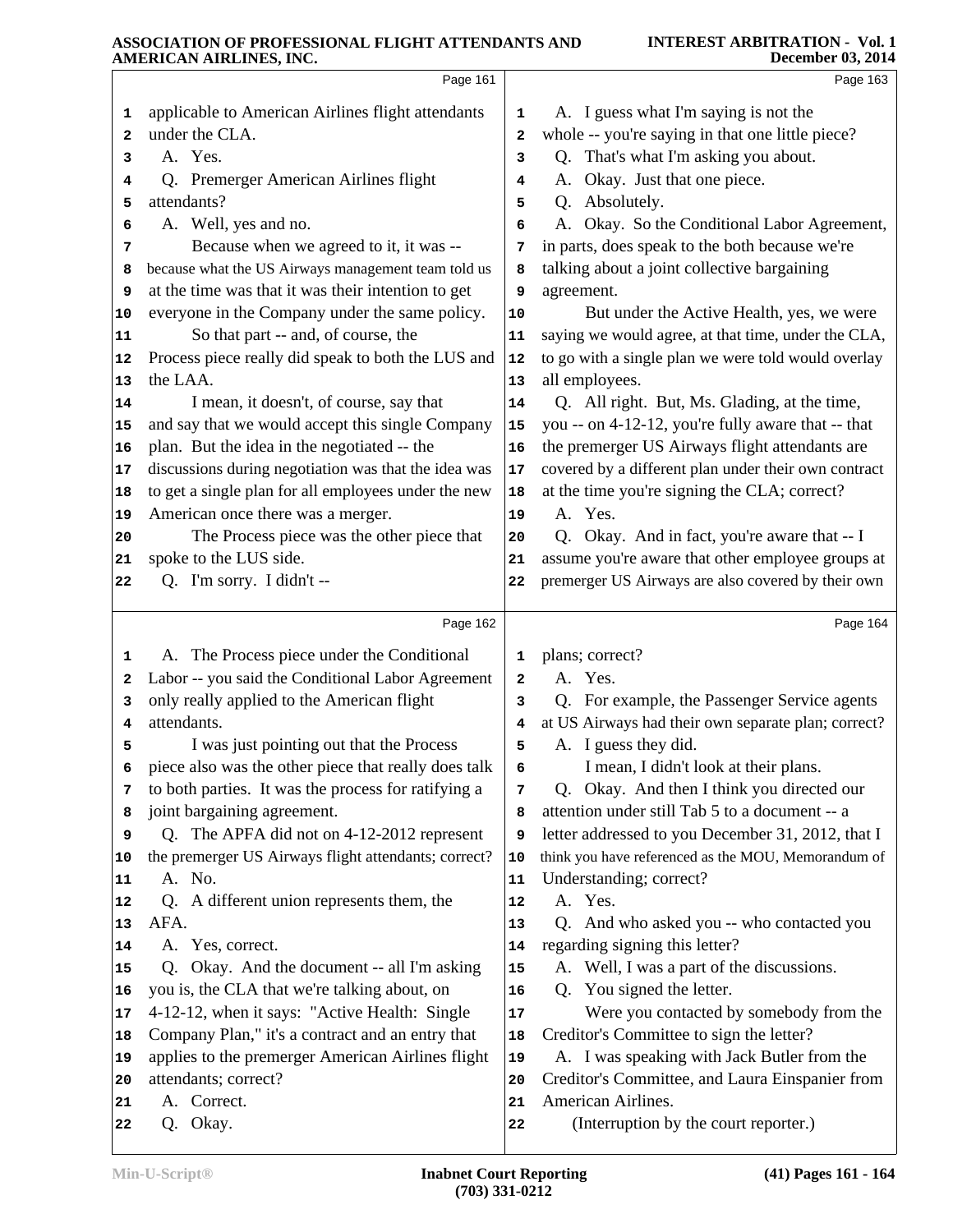|    | Page 165                                                                 |              | Page 167                                                                                                   |
|----|--------------------------------------------------------------------------|--------------|------------------------------------------------------------------------------------------------------------|
| 1  | THE WITNESS: Oh, from the Creditor's                                     | 1            | I was aware that he was working on these, and we                                                           |
| 2  | Committee.                                                               | $\mathbf{z}$ | discussed it with him.                                                                                     |
| 3  | On the secured Creditor's Committee, Jack                                | 3            | Q. Right. I actually -- Ms. Glading, I                                                                     |
| 4  | Butler. And Laura Einspanier, E-I-N-S-P -- it was                        | 4            | didn't ask you if he contacted you out of the blue                                                         |
| 5  | on here.                                                                 | 5            | because I know he didn't out of the blue.                                                                  |
| 6  | Well, anyway, Laura Einspanier, I had                                    | 6            | A. Well, no, I know.                                                                                       |
| 7  | discussions with. We were all sort of working on                         | 7            | But it sounds like he called and said,                                                                     |
| 8  | this letter together. And Scott Kirby, I                                 | 8            | Please sign this letter.                                                                                   |
| 9  | understand.                                                              | 9            | Q. I'm sorry.                                                                                              |
| 10 | I don't remember directly speaking with                                  | 10           | A. I'm sorry. Yes. I guess he contacted me;                                                                |
| 11 | Scott, but                                                               | 11           | I contacted him. We were in contact, yes.                                                                  |
| 12 | BY MR. SIEGEL:                                                           | 12           | Q. Okay.                                                                                                   |
| 13 | Q. Well, isn't it true that you were --                                  | 13           | A. Absolutely.                                                                                             |
| 14 | that -- you mentioned Jack Butler. He was the                            | 14           | Q. Now I'm directing your attention to                                                                     |
| 15 | outside counsel representing the Creditor's                              | 15           | paragraph 7 of the letter that you called out to us                                                        |
| 16 | Committee; correct?                                                      | 16           | in your direct testimony.                                                                                  |
| 17 | A. Correct, yes.                                                         | 17           | Where the first sentence indicates that                                                                    |
| 18 | Q. He was a partner at Skadden Arps law firm.                            | 18           | the Single Medical Plan referred to in the CLA will                                                        |
| 19 | Is that correct --                                                       | 19           | be deemed to be the active medical plan by American,                                                       |
| 20 | A. Yes, he was.                                                          | 20           | implemented by American on January 1, 2013, pursuant                                                       |
| 21 | $Q. -at$ the time?                                                       | 21           | to the new CBA, along with all the other related                                                           |
| 22 | A. Yes.                                                                  | 22           | provisions.                                                                                                |
|    | Page 166                                                                 |              | Page 168                                                                                                   |
| 1  | Q. And it's correct to say that you were, at                             | 1            | Now, isn't it true that that clarification                                                                 |
| 2  | least at some point, contacted by Mr. Butler asking                      | 2            | was requested by Mr. Butler on behalf of the                                                               |
| 3  | you to agree to and sign this letter?                                    | 3            | Creditor's Committee from you, and that that --                                                            |
| 4  | A. I guess.                                                              | 4            | A. Yes, definitely.                                                                                        |
| 5  | I don't remember how the discussion                                      | 5            | That piece was, excuse me, discussed with                                                                  |
| 6  | started. I understood that the Creditor's                                | 6            | Jack Butler.                                                                                               |
| 7  | Committee, before they voted on the plan, and to                         | 7            | Q. And I take it, it would be accurate to say                                                              |
| 8  | consider it, wanted to know the labor costs.                             | 8            | that in requesting this clarification from you,                                                            |
| 9  | And, therefore, because the pilots had                                   | 9            | Mr. Butler never -- that you never requested from                                                          |
| 10 | engaged in MOU, there were some questions and                            | 10           | Mr. Butler that there be a promise that American                                                           |
| 11 | clarifications they needed on ours before they added                     | ${\bf 11}$   | Airlines would not, in the future, bargain as                                                              |
| 12 | it to the plan of reorganization.                                        | 12           | required under law in good faith with other unions                                                         |
| 13 | And that was sort of the reason.                                         | 13           | regarding the subject of medical care.                                                                     |
| 14 | Q. But your part of the conversation was that                            | 14           | A. No. We never discussed that.                                                                            |
| 15 | you were contacted by Mr. Butler?                                        | 15           | Okay. Only a couple more questions.<br>Q.                                                                  |
| 16 | A. I'm sorry?                                                            | 16           | Directing your attention to the profit                                                                     |
| 17 | You were contacted by Mr. Butler on behalf<br>Q.                         | 17           | sharing subject, a me-too.                                                                                 |
| 18 | of the Creditor's Committee regarding this letter?                       | 18           | I wrote down that, in your direct -- and I                                                                 |
| 19 | A. Well, he was mediating. He worked with                                | 19           | just want to confirm this -- that you have indicated                                                       |
| 20 | the pilots on their MOU, TWU. He was sort of                             | 20           | that the Company officials have expressed their                                                            |
|    |                                                                          |              |                                                                                                            |
| 21 |                                                                          | 21           |                                                                                                            |
| 22 | working with all the unions.<br>So he didn't contact me out of the blue. | 22           | philosophy in favor of guaranteed pay as opposed to<br>the profit sharing pay as a method of compensation. |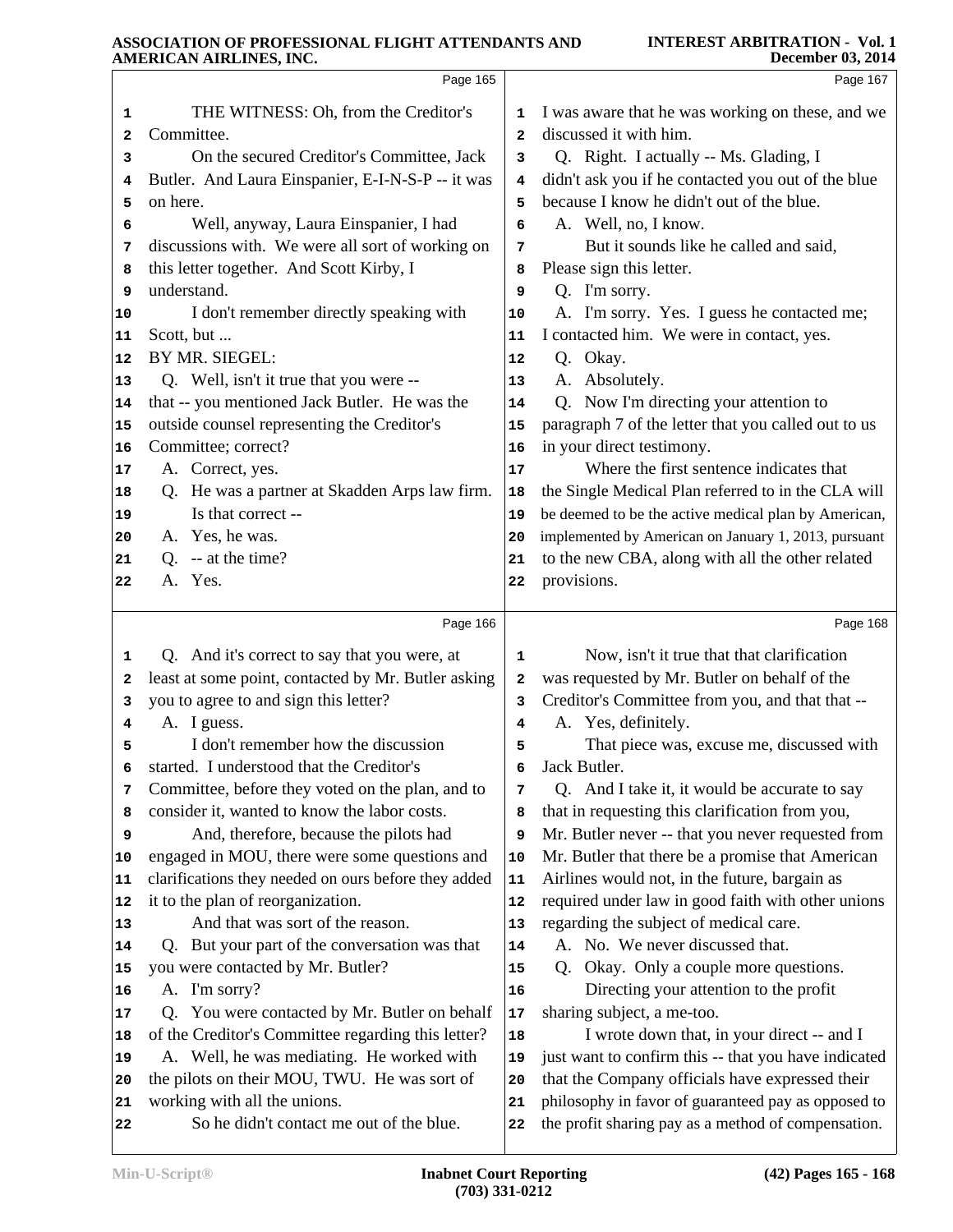|          | Page 169                                                         |              | Page 171                                                                                               |  |
|----------|------------------------------------------------------------------|--------------|--------------------------------------------------------------------------------------------------------|--|
| 1        | Is that correct?                                                 | 1            | president of American Airlines, was he?                                                                |  |
| 2        | A. That's correct.                                               | $\mathbf{z}$ | A. No.                                                                                                 |  |
| 3        | Q. And I take it, in telling that to the                         | 3            | Q. He was still -- there was no merger at                                                              |  |
| 4        | Panel, you're not testifying that you received                   | 4            | that point; correct?                                                                                   |  |
| 5        | promises from the Company that it would not bargain              | 5            | A. Correct.                                                                                            |  |
| 6        | in -- that it would refuse to bargain in good faith,             | 6            | Q. He was management at US Airways.                                                                    |  |
| 7        | as required by the law, with other unions regarding              | 7            | A. Yes.                                                                                                |  |
| 8        | their compensation demands.                                      | 8            | Q. President of US Airways.                                                                            |  |
| 9        | You did not receive that promise from the                        | 9            | Uh-huh, yes.<br>А.                                                                                     |  |
| 10       | Company, did you?                                                | 10           | Q. And when you were in Tempe in April of                                                              |  |
| 11       | A. My discussions with the Company was they                      | 11           | 2012, and we all were hammering out this term sheet,                                                   |  |
| 12       | didn't promise not to bargain in good faith, but                 | 12           | was there a discussion about what the single company                                                   |  |
| 13       | they said that they were not going to be bargaining              | 13           | plan might be?                                                                                         |  |
| 14       | profit sharing.                                                  | 14           | That is -- well, let me give a predicate                                                               |  |
| 15       | Q. Let's explore that.                                           | 15           | to that.                                                                                               |  |
| 16       | You first said that it was their                                 | 16           | You knew that -- as you testified, you                                                                 |  |
| 17       | philosophy that they favored fixed compensation over             | 17           | knew that US Airways had a different and better                                                        |  |
| 18       | profit sharing as a form of compensation.                        | 18           | medical plan than American had; correct?                                                               |  |
| 19       | That was a statement you have heard                              | 19           | A. No.                                                                                                 |  |
| 20       | Company officials make.                                          | 20           | Actually, ours were about 8 percent better                                                             |  |
| 21       | A. Right. Yes.                                                   | 21           | than theirs at that time.                                                                              |  |
| 22       | Q. But I have not heard you testify, and I                       | 22           | Q. Oh.                                                                                                 |  |
|          |                                                                  |              |                                                                                                        |  |
|          | Page 170                                                         |              | Page 172                                                                                               |  |
| 1        | think we should be careful about this, that you are              | 1            | A. Because we were still under the American                                                            |  |
| 2        | not testifying that anybody at the Company made a                | 2            | agreement.                                                                                             |  |
| з        | promise that they would refuse to negotiate any                  | 3            | So they showed us -- they were unsure what                                                             |  |
| 4        | subject, any term and condition of employment with               | 4            | the universal plan would be.                                                                           |  |
| 5        | another union pursuant to the requirements of law.               | 5            |                                                                                                        |  |
| 6        |                                                                  |              | Q. When you say they, who do you mean?                                                                 |  |
|          | A. No.                                                           | 6            | A. The US Airways management team.                                                                     |  |
| 7        | They did not?<br>Q.                                              | 7            | Okay.<br>Q.                                                                                            |  |
| 8        | A. No.                                                           | 8            | A. And in fact, we said well, can you give us                                                          |  |
| 9        | MR. SIEGEL: Okay. I have no further                              | 9            | an idea by showing us the medical plan that the US                                                     |  |
| 10       | questions.                                                       | 10           | Airways flight attendants are currently under.                                                         |  |
| 11       | ARBITRATOR BLOCH: Anything else for                              | 11           | And they did.                                                                                          |  |
|          | Ms. Glading?                                                     | 12           | And so we actually got a value for                                                                     |  |
| 12<br>13 | MR. FREUND: I just have a couple.                                | 13           | switching -- assuming that would be the plan, we                                                       |  |
| 14       | REDIRECT EXAMINATION                                             | 14           | actually got some credit because ours, at that time,                                                   |  |
| 15       | BY MR. FREUND:                                                   | 15           | believe it or not, was better than what they                                                           |  |
| 16       | Q. I'm not sure, entirely, where Bob was                         | 16           | currently have now.                                                                                    |  |
|          | going when he was asking you questions about Jack                | 17           | Q. Okay. But without going into the credits                                                            |  |
| 17<br>18 | Butler proffering the December 31, 2012 document.                | 18           | and -- I probably started this by incorrectly                                                          |  |
|          | But if you turn to it for a moment, it's                         | 19           | describing which one was better, the point is, in                                                      |  |
| 19<br>20 | signed by Scott Kirby; correct?                                  | 20           | your conversations with the US Airways management                                                      |  |
| 21<br>22 | A. Right. Yes.<br>On December 31, 2012, Scott Kirby wasn't<br>Q. | 21<br>22     | about the words that were going to be in the box on<br>page 2, there wasn't any question that you were |  |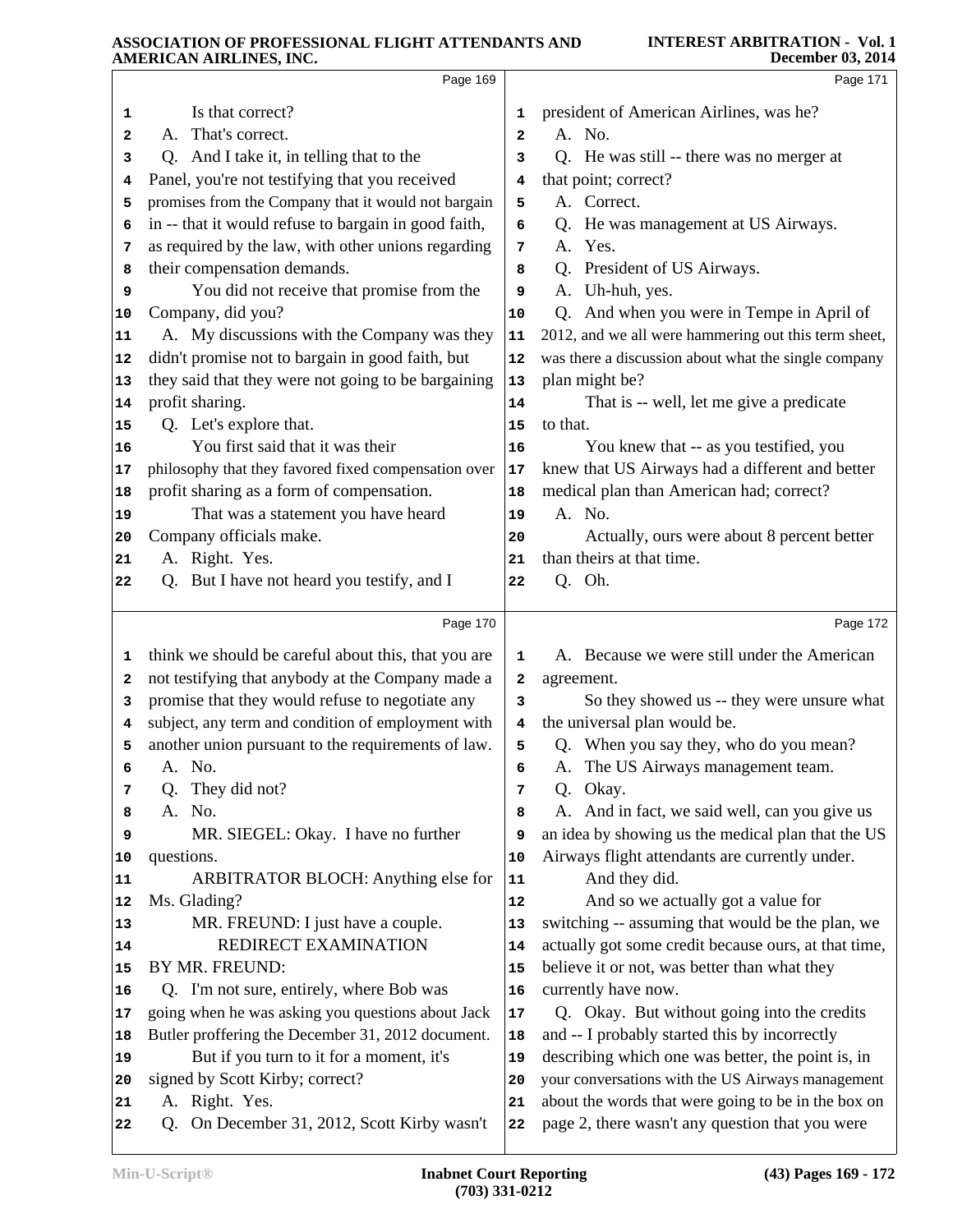|          | Page 173                                                                                       |                         | Page 175                                                                                                 |
|----------|------------------------------------------------------------------------------------------------|-------------------------|----------------------------------------------------------------------------------------------------------|
| 1        | talking about the health plan that was going to be                                             | 1                       | MR. FREUND: Roger is going to call our                                                                   |
| 2        | in place once there was a merged carrier; correct?                                             | $\overline{\mathbf{2}}$ | next witness.                                                                                            |
| 3        | A. Correct.                                                                                    | 3                       | (A discussion was held off the record.)                                                                  |
| 4        | MR. FREUND: And I'm going to just sort of                                                      | 4                       | Thereupon,                                                                                               |
| 5        | make a statement to clear up the record, which I                                               | 5                       | <b>DANIEL AKINS</b>                                                                                      |
| 6        | think bears on nothing at all.                                                                 | 6                       | Called for examination by counsel for the                                                                |
| 7        | $My -$                                                                                         | 7                       | Union, was examined and testified as follows:                                                            |
| 8        | MR. SIEGEL: I object.                                                                          | 8                       | <b>DIRECT EXAMINATION</b>                                                                                |
| 9        | What did you just say?                                                                         | 9                       | BY MR. POLLAK:                                                                                           |
| 10       | MR. ROBERTSON: Based on relevance.                                                             | 10                      | Q. Good afternoon, Dan.                                                                                  |
| 11       | ARBITRATOR BLOCH: Go ahead and make the                                                        | 11                      | Would you state your full name for the                                                                   |
| 12       | statement.                                                                                     | 12                      | record?                                                                                                  |
| 13       | MR. FREUND: I think it is in point of                                                          | 13                      | A. Sure.                                                                                                 |
| 14       | fact, the effective date of the Tentative Agreement                                            | 14                      | My name is Daniel W. Akins, A-K-I-N-S.                                                                   |
| 15       | was date of signing, which was, in fact -- would                                               | 15                      | Q. And, Dan, would you describe, not in too                                                              |
| 16       | have been November 9, 2014, not December 2, 2014.                                              | 16                      | gory detail, but in some detail, your background as                                                      |
| 17       | The wage rates were going to go into                                                           | 17                      | an airline economist?                                                                                    |
| 18       | effect on December 2, 2014.                                                                    | 18                      | A. Sure. I have been an airline economist                                                                |
| 19       | So I'm not sure anything follows from<br>that, but except that the record is now correct.      | 19<br>20                | for about thirty years, just after deregulation hit<br>the fan, and was educated in transport economics, |
| 20<br>21 | MR. SIEGEL: I agree with both points.                                                          | 21                      | London School of Economics.                                                                              |
| 22       | And I agree with the factual statement                                                         | 22                      | I have worked for various unions. I                                                                      |
|          |                                                                                                |                         |                                                                                                          |
|          | Page 174                                                                                       |                         | Page 176                                                                                                 |
| 1        | just made, and nothing follows from it.                                                        | 1                       | worked for all sorts of airline entities, including                                                      |
| 2        | MR. FREUND: Yeah. Okay. Good.                                                                  | 2                       | airports, airlines, labor unions, ancillary folks                                                        |
| з        | ARBITRATOR BLOCH: So the objection you                                                         | 3                       | such as the people that used to put food on planes.                                                      |
| 4        | might have made is overruled.                                                                  | 4                       | And this engagement was sort of a                                                                        |
| 5        | MR. SIEGEL: Yes.                                                                               | 5                       | follow-on from previous negotiations that I did with                                                     |
| 6        | ARBITRATOR BLOCH: Anything else for                                                            | 6                       | APFA and other groups.                                                                                   |
| 7        | Ms. Glading?                                                                                   | 7                       | I have been through a lot of recent                                                                      |
| 8        | Board have any question questions?                                                             | 8                       | history with bankruptcies, merger related pilot                                                          |
|          |                                                                                                |                         |                                                                                                          |
| 9        | You guys okay?                                                                                 | 9                       | seniority integrations.                                                                                  |
| 10       | Ms. Glading, thank you very much for your                                                      | 10                      | I'm currently involved with a number of                                                                  |
| 11       | endurance and your responsiveness.                                                             | 11                      | unions negotiating at Southwest, United, and other                                                       |
| 12       | THE WITNESS: Thank you.                                                                        | 12                      | sort of activities --                                                                                    |
| 13       | (The witness stood down.)                                                                      | 13                      | Q. And Dan --                                                                                            |
| 14       | ARBITRATOR BLOCH: You need a couple of                                                         | 14                      | A. -- over the past 30 years.                                                                            |
| 15       | minutes?                                                                                       | 15                      | Q. -- do you have experience costing out                                                                 |
| 16<br>17 | MR. FREUND: I don't think so.                                                                  | 16<br>17                | labor agreements?                                                                                        |
| 18       | ARBITRATOR BLOCH: Okay.                                                                        | 18                      | A. Yes, I do.<br>I have done dozens and dozens of contract                                               |
| 19       | MR. FREUND: I think our objective is to<br>try to get our case in today, and I think we can do | 19                      | cost-outs, both in terms of Section 6 bargaining in                                                      |
| 20       | that.                                                                                          | 20                      | the areas of seniority list integrations, and also                                                       |
| 21       | ARBITRATOR BLOCH: Please, call your next                                                       | 21                      | in terms of joint collective bargaining agreements                                                       |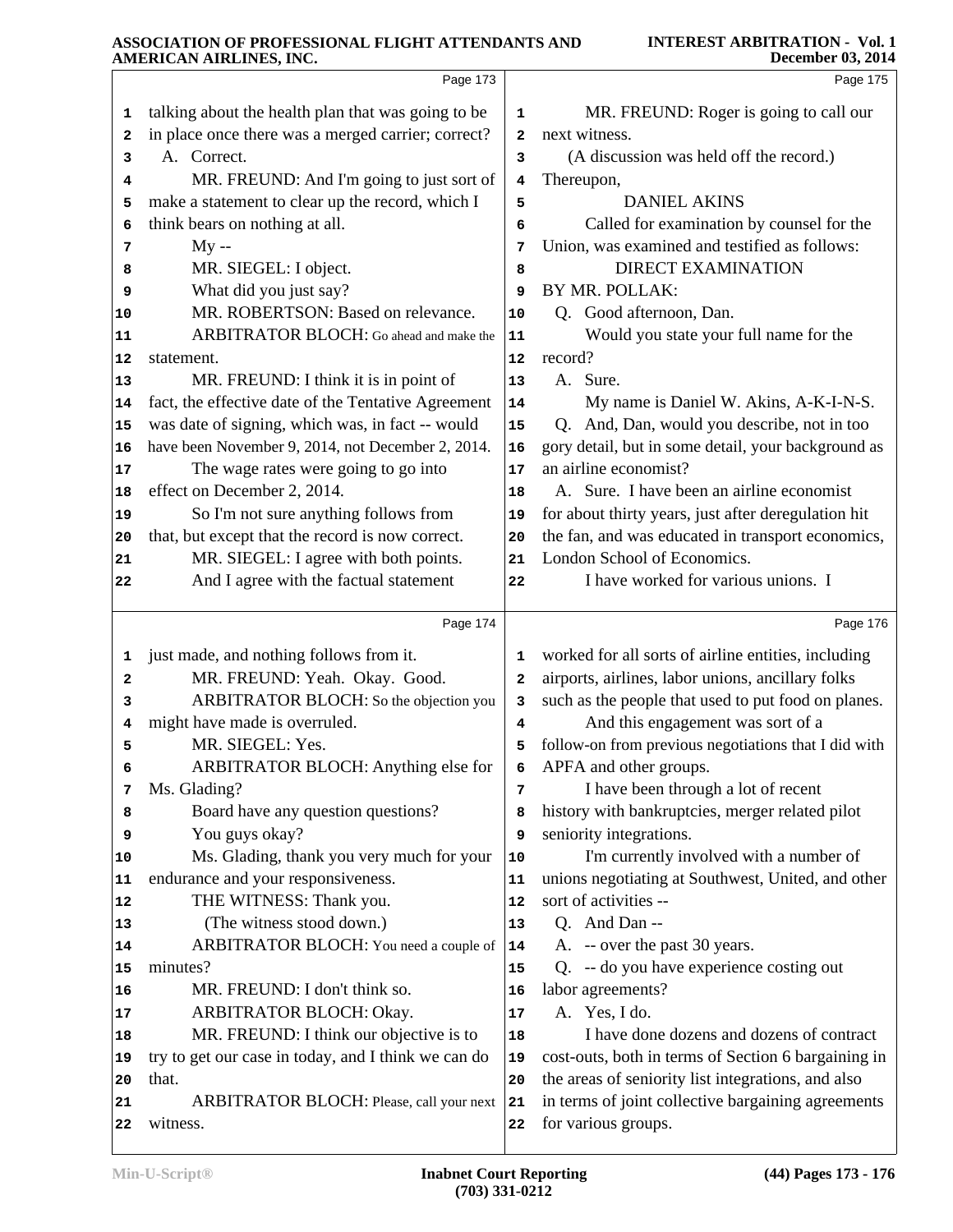|              | AMENICAN AINLINES, INC.                              |                         | December 05, 2014                                    |
|--------------|------------------------------------------------------|-------------------------|------------------------------------------------------|
|              | Page 177                                             |                         | Page 179                                             |
| 1            | Q. And were you retained by the Union in this        | 1                       | making a record in the case, describe for the Panel  |
| $\mathbf{2}$ | case to provide advice and counsel on various        | $\overline{\mathbf{2}}$ | how the parties went about costing out the different |
| 3            | airline economics and labor costings issue in this   | 3                       | contracts, both those of the United, Continental,    |
| 4            | negotiations?                                        | 4                       | and Delta flight attendants, as well as of the       |
| 5            | A. Yes. And I think that started about three         | 5                       | American and US Airways flight attendants?           |
| 6            | years before the bankruptcy.                         | 6                       | A. Sure. I think in about May, early, before         |
| 7            | And so I have ridden with the APFA and               | 7                       | the summertime, the criteria to figure out what      |
| 8            | done various cost-outs and assistance in             | 8                       | market-based rates were, required us to collect, I   |
| 9            | negotiations from the Section 6 negotiations that    | 9                       | guess, in one of these documents, all of this        |
| 10           | preceded the bankruptcy, through the bankruptcy,     | 10                      | paperwork, to figure out what was in the various     |
| 11           | through 1113 negotiations, as well as the            | 11                      | contracts at Legacy US, Legacy American, as well as  |
| 12           | discussions that Laura had with US Airways           | 12                      | the United, Continental, and Delta work rules, and   |
| 13           | management in terms of getting some of the cost-outs | 13                      | apply them in a way that's fairly standard, which is |
| 14           | and the various negotiations that Laura described    | 14                      | to apply them to the demographics of the labor       |
| 15           | that resulted in various bridge and other            | 15                      | group, which in this case was split between US       |
| 16           | agreements.                                          | 16                      | Airways and American, with their current contracts   |
| 17           | And I have also been involved, obviously,            | 17                      | and try to understand all of the pay implications,   |
| 18           | in this round of joint collective bargaining         | 18                      | all of the economic impacts that are borne by        |
| 19           | negotiations to merge the two contracts at the       | 19                      | various pieces of each contract.                     |
| 20           | former US Airways and now American.                  | 20                      | And try to come to an analysis of the                |
| 21           | Q. And did you represent the Union in                | 21                      | comprehensive cost to American Airlines that is      |
| 22           | discussions with the Company about costing of the    | 22                      | borne by the resulting contracts that it absorbed    |
|              |                                                      |                         |                                                      |
|              | Page 178                                             |                         | Page 180                                             |
| 1            | various contracts, both of the competitors and of US | 1                       | from US Airways and American before bargaining       |
| $\mathbf{2}$ | Airways flight attendants and of American flight     | $\overline{\mathbf{2}}$ | started.                                             |
| 3            | attendants in order to understand how they fit       | 3                       | And that resulted in an analysis, a pretty           |
| 4            | within the standard that is in the CLA and           | 4                       | deep dive with the Company folks, trying to figure   |
| 5            | <b>Negotiations Protocol Agreement?</b>              | 5                       | out all of the things that were forecast for the     |
| 6            | A. Yes. And the various structures that were         | 6                       | Company during the next five years.                  |
| 7            | to be adhered to, which is the market rate as well   | 7                       | That is, how many block hours, how many              |
| 8            | as the contingency that both contracts had to be     | 8                       | flight attendants, what type of aircraft, how much   |
| 9            | made better off through this arbitration, not worse  | 9                       | international versus domestic flying, all sorts of   |
| 10           | off.                                                 | 10                      | contingencies that are necessary to evaluate the     |
| 11           | I was in the sausage factory with the                | 11                      | cost implication of a contract in a Company.         |
| 12           | American folks trying to figure out all of the       | 12                      | Q. Great. Would you describe that as a               |
| 13           | components from all the different carriers applied   | 13                      | comprehensive effort, then?                          |
| 14           | to the joint collective group of flight attendants   | 14                      | A. Yeah. And I think, you know, I have been          |
| 15           | that are now employed by the world's largest         | 15                      | around the block a few times with models. Each one   |
| 16           | airline.                                             | 16                      | has a little bit different slant.                    |
| 17           | Q. So I take it you're imminently familiar           | 17                      | This one was set up primarily to evaluate            |
| 18           | with the arbitration standards, the three-prong      | 18                      | the impacts of three other contracts on top of it,   |
| 19           | standard that has been referred to here several      | 19                      | so it had to be a little bit more flexible.          |
| 20           | times today?                                         | 20                      | But as a result, we were essentially                 |
| 21           | A. Yes.                                              | 21                      | looking at five contracts, US Airways, American as a |
|              | Q. All right. And could you, just as part of         | 22                      | base. And then American, United, and Delta as the    |
| 22           |                                                      |                         |                                                      |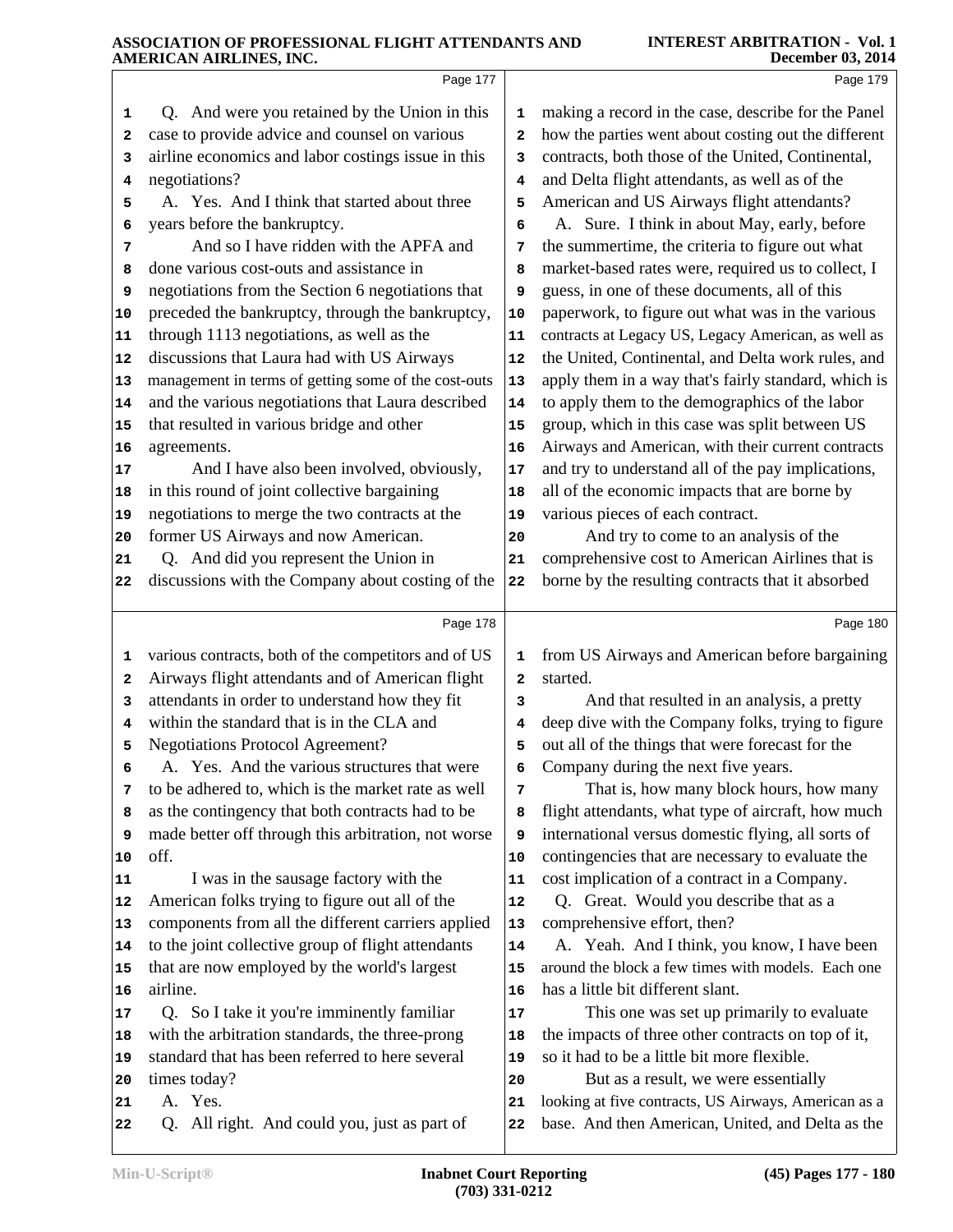|                                        |                                                                                                                                                                                                                                                                                                                                                                                                                                                                                                                                                                                                                                                          |                                        | Page 183                                                                                                                                                                                                                                                                                                                                                                                                                                                                                                                                                                                                                                           |  |
|----------------------------------------|----------------------------------------------------------------------------------------------------------------------------------------------------------------------------------------------------------------------------------------------------------------------------------------------------------------------------------------------------------------------------------------------------------------------------------------------------------------------------------------------------------------------------------------------------------------------------------------------------------------------------------------------------------|----------------------------------------|----------------------------------------------------------------------------------------------------------------------------------------------------------------------------------------------------------------------------------------------------------------------------------------------------------------------------------------------------------------------------------------------------------------------------------------------------------------------------------------------------------------------------------------------------------------------------------------------------------------------------------------------------|--|
| 1                                      | market comparator. So it was a little bit more                                                                                                                                                                                                                                                                                                                                                                                                                                                                                                                                                                                                           | 1                                      | components or any changes, so it has to be flexible                                                                                                                                                                                                                                                                                                                                                                                                                                                                                                                                                                                                |  |
| 2                                      | complicated that the volume of information that's in                                                                                                                                                                                                                                                                                                                                                                                                                                                                                                                                                                                                     | $\mathbf{2}$                           | enough.                                                                                                                                                                                                                                                                                                                                                                                                                                                                                                                                                                                                                                            |  |
| 3                                      | these contracts, you know, three or 400 pages worth                                                                                                                                                                                                                                                                                                                                                                                                                                                                                                                                                                                                      | 3                                      | But I think it's completely comprehensive,                                                                                                                                                                                                                                                                                                                                                                                                                                                                                                                                                                                                         |  |
| 4                                      | of negotiated collective bargaining over the years                                                                                                                                                                                                                                                                                                                                                                                                                                                                                                                                                                                                       | 4                                      | highly detailed in a very robust costing model for                                                                                                                                                                                                                                                                                                                                                                                                                                                                                                                                                                                                 |  |
| 5                                      | has an impact.                                                                                                                                                                                                                                                                                                                                                                                                                                                                                                                                                                                                                                           | 5                                      | flight attendant costs.                                                                                                                                                                                                                                                                                                                                                                                                                                                                                                                                                                                                                            |  |
| 6                                      | And each company's operation is slightly                                                                                                                                                                                                                                                                                                                                                                                                                                                                                                                                                                                                                 | 6                                      | Q. And what were the baseline values that,                                                                                                                                                                                                                                                                                                                                                                                                                                                                                                                                                                                                         |  |
| 7                                      | different, and the interpretation of those                                                                                                                                                                                                                                                                                                                                                                                                                                                                                                                                                                                                               | 7                                      | working together with the Company, you determined                                                                                                                                                                                                                                                                                                                                                                                                                                                                                                                                                                                                  |  |
| 8                                      | contractual items is different. So it took some                                                                                                                                                                                                                                                                                                                                                                                                                                                                                                                                                                                                          | 8                                      | were the average annual total economic value of the                                                                                                                                                                                                                                                                                                                                                                                                                                                                                                                                                                                                |  |
| 9                                      | time for the Company and the Union, represented by                                                                                                                                                                                                                                                                                                                                                                                                                                                                                                                                                                                                       | 9                                      | Legacy American and US Airways contracts?                                                                                                                                                                                                                                                                                                                                                                                                                                                                                                                                                                                                          |  |
| 10                                     | me, to get sort of geared into what exactly was                                                                                                                                                                                                                                                                                                                                                                                                                                                                                                                                                                                                          | 10                                     | A. Well, again, one of the standards that we                                                                                                                                                                                                                                                                                                                                                                                                                                                                                                                                                                                                       |  |
| 11                                     | going on.                                                                                                                                                                                                                                                                                                                                                                                                                                                                                                                                                                                                                                                | 11                                     | had to sort of investigate was, again, to try not                                                                                                                                                                                                                                                                                                                                                                                                                                                                                                                                                                                                  |  |
| 12                                     | One of the benefits, I think, that I                                                                                                                                                                                                                                                                                                                                                                                                                                                                                                                                                                                                                     | 12                                     | only look at market, but to see if the resulting                                                                                                                                                                                                                                                                                                                                                                                                                                                                                                                                                                                                   |  |
| 13                                     | brought to the negotiation is that I have worked                                                                                                                                                                                                                                                                                                                                                                                                                                                                                                                                                                                                         | 13                                     | joint collective bargaining agreement was higher                                                                                                                                                                                                                                                                                                                                                                                                                                                                                                                                                                                                   |  |
| 14                                     | with the United/Continental flight attendants on                                                                                                                                                                                                                                                                                                                                                                                                                                                                                                                                                                                                         | 14                                     | than American collectively and US Airways                                                                                                                                                                                                                                                                                                                                                                                                                                                                                                                                                                                                          |  |
| 15                                     | both their contracts.                                                                                                                                                                                                                                                                                                                                                                                                                                                                                                                                                                                                                                    | 15                                     | collectively.                                                                                                                                                                                                                                                                                                                                                                                                                                                                                                                                                                                                                                      |  |
| 16                                     | I have worked with US Airways on their                                                                                                                                                                                                                                                                                                                                                                                                                                                                                                                                                                                                                   | 16                                     | So on the American side, what we call the                                                                                                                                                                                                                                                                                                                                                                                                                                                                                                                                                                                                          |  |
| 17                                     | most recent red book contract, and in the past. And                                                                                                                                                                                                                                                                                                                                                                                                                                                                                                                                                                                                      | $17$                                   | baseline, which is, again, the current carrying cost                                                                                                                                                                                                                                                                                                                                                                                                                                                                                                                                                                                               |  |
| 18                                     | I have obviously worked with American. So I had                                                                                                                                                                                                                                                                                                                                                                                                                                                                                                                                                                                                          | 18                                     | of the contract that was negotiated previous to the                                                                                                                                                                                                                                                                                                                                                                                                                                                                                                                                                                                                |  |
| 19                                     | some sense about what was going on in other flight                                                                                                                                                                                                                                                                                                                                                                                                                                                                                                                                                                                                       | 19                                     | JCBA, was about 1.1 billion in total, on average,                                                                                                                                                                                                                                                                                                                                                                                                                                                                                                                                                                                                  |  |
| 20                                     | attendant contracts.                                                                                                                                                                                                                                                                                                                                                                                                                                                                                                                                                                                                                                     | 20                                     | for the next five years.                                                                                                                                                                                                                                                                                                                                                                                                                                                                                                                                                                                                                           |  |
| 21                                     | And, again, the point of the exercise was                                                                                                                                                                                                                                                                                                                                                                                                                                                                                                                                                                                                                | 21                                     | So it was going to cost the Company                                                                                                                                                                                                                                                                                                                                                                                                                                                                                                                                                                                                                |  |
| 22                                     |                                                                                                                                                                                                                                                                                                                                                                                                                                                                                                                                                                                                                                                          | 22                                     |                                                                                                                                                                                                                                                                                                                                                                                                                                                                                                                                                                                                                                                    |  |
|                                        | Page 182                                                                                                                                                                                                                                                                                                                                                                                                                                                                                                                                                                                                                                                 |                                        | Page 184                                                                                                                                                                                                                                                                                                                                                                                                                                                                                                                                                                                                                                           |  |
| 1                                      | It was really to make things right.                                                                                                                                                                                                                                                                                                                                                                                                                                                                                                                                                                                                                      | 1                                      | attendants, offer them sick leave, vacation, health                                                                                                                                                                                                                                                                                                                                                                                                                                                                                                                                                                                                |  |
| 2                                      | Q. And did your work with American flight                                                                                                                                                                                                                                                                                                                                                                                                                                                                                                                                                                                                                | 2                                      | benefits, et cetera, given the current contract for                                                                                                                                                                                                                                                                                                                                                                                                                                                                                                                                                                                                |  |
| 3                                      | attendants go back to the interest arbitration in                                                                                                                                                                                                                                                                                                                                                                                                                                                                                                                                                                                                        | 3                                      | the next five years.                                                                                                                                                                                                                                                                                                                                                                                                                                                                                                                                                                                                                               |  |
| 4                                      | 1994, 1995?                                                                                                                                                                                                                                                                                                                                                                                                                                                                                                                                                                                                                                              | 4                                      | US Airways was around 500 million. So                                                                                                                                                                                                                                                                                                                                                                                                                                                                                                                                                                                                              |  |
| 5                                      | A. It was interrupted for a bit, but yeah,                                                                                                                                                                                                                                                                                                                                                                                                                                                                                                                                                                                                               | 5                                      | that would mean over five years, 2.5 billion on                                                                                                                                                                                                                                                                                                                                                                                                                                                                                                                                                                                                    |  |
| 6                                      | probably 15 of those 20 years.                                                                                                                                                                                                                                                                                                                                                                                                                                                                                                                                                                                                                           | 6                                      | average, with the last year being higher than the                                                                                                                                                                                                                                                                                                                                                                                                                                                                                                                                                                                                  |  |
| 7                                      | Q. Okay. And so in the modeling process,                                                                                                                                                                                                                                                                                                                                                                                                                                                                                                                                                                                                                 | 7                                      | first year as a result of existing wage structures                                                                                                                                                                                                                                                                                                                                                                                                                                                                                                                                                                                                 |  |
| 8                                      |                                                                                                                                                                                                                                                                                                                                                                                                                                                                                                                                                                                                                                                          | 8                                      |                                                                                                                                                                                                                                                                                                                                                                                                                                                                                                                                                                                                                                                    |  |
| 9                                      |                                                                                                                                                                                                                                                                                                                                                                                                                                                                                                                                                                                                                                                          | 9                                      |                                                                                                                                                                                                                                                                                                                                                                                                                                                                                                                                                                                                                                                    |  |
| 10                                     |                                                                                                                                                                                                                                                                                                                                                                                                                                                                                                                                                                                                                                                          | 10                                     |                                                                                                                                                                                                                                                                                                                                                                                                                                                                                                                                                                                                                                                    |  |
| 11                                     |                                                                                                                                                                                                                                                                                                                                                                                                                                                                                                                                                                                                                                                          | 11                                     |                                                                                                                                                                                                                                                                                                                                                                                                                                                                                                                                                                                                                                                    |  |
|                                        |                                                                                                                                                                                                                                                                                                                                                                                                                                                                                                                                                                                                                                                          |                                        |                                                                                                                                                                                                                                                                                                                                                                                                                                                                                                                                                                                                                                                    |  |
| 13                                     |                                                                                                                                                                                                                                                                                                                                                                                                                                                                                                                                                                                                                                                          | 13                                     |                                                                                                                                                                                                                                                                                                                                                                                                                                                                                                                                                                                                                                                    |  |
|                                        |                                                                                                                                                                                                                                                                                                                                                                                                                                                                                                                                                                                                                                                          |                                        |                                                                                                                                                                                                                                                                                                                                                                                                                                                                                                                                                                                                                                                    |  |
|                                        |                                                                                                                                                                                                                                                                                                                                                                                                                                                                                                                                                                                                                                                          |                                        |                                                                                                                                                                                                                                                                                                                                                                                                                                                                                                                                                                                                                                                    |  |
|                                        |                                                                                                                                                                                                                                                                                                                                                                                                                                                                                                                                                                                                                                                          |                                        |                                                                                                                                                                                                                                                                                                                                                                                                                                                                                                                                                                                                                                                    |  |
|                                        |                                                                                                                                                                                                                                                                                                                                                                                                                                                                                                                                                                                                                                                          |                                        |                                                                                                                                                                                                                                                                                                                                                                                                                                                                                                                                                                                                                                                    |  |
|                                        |                                                                                                                                                                                                                                                                                                                                                                                                                                                                                                                                                                                                                                                          |                                        |                                                                                                                                                                                                                                                                                                                                                                                                                                                                                                                                                                                                                                                    |  |
|                                        | And the resulting model, which I think is                                                                                                                                                                                                                                                                                                                                                                                                                                                                                                                                                                                                                | 20                                     | the other measures were based.                                                                                                                                                                                                                                                                                                                                                                                                                                                                                                                                                                                                                     |  |
|                                        |                                                                                                                                                                                                                                                                                                                                                                                                                                                                                                                                                                                                                                                          |                                        |                                                                                                                                                                                                                                                                                                                                                                                                                                                                                                                                                                                                                                                    |  |
| 20<br>21                               | in its fifth iteration for this arbitration, has to                                                                                                                                                                                                                                                                                                                                                                                                                                                                                                                                                                                                      | 21                                     | Q. What did you do next in order to figure                                                                                                                                                                                                                                                                                                                                                                                                                                                                                                                                                                                                         |  |
| 12<br>14<br>15<br>16<br>17<br>18<br>19 | not to find out who was wrong or to have a dispute.<br>would you describe that as a joint effort between<br>you, on behalf of the Union, and Patrick, who has<br>been introduced here, and others on behalf of the<br>Company to arrive at agreed-upon values?<br>A. Right. And I think one of the things that<br>I was encouraged by is that American, on their side,<br>as well as on our side, me, were looking for<br>analytical truth.<br>I didn't sense any push by the Company to<br>try and preserve something that didn't make sense in<br>terms of cost savings or cost increases. That we<br>really tried to do a thorough analytical review. | 12<br>14<br>15<br>16<br>17<br>18<br>19 | something like 5.5 billion to pay American flight<br>and other improvements in the contract overtime.<br>So each side, we were able to dig down and<br>try and figure out what the baseline was on the US<br>Airways side and what the baseline was on the<br>American side.<br>And if you take 1.5 billion and add 1<br>billion -- 1.1, billion, sorry, to the 500 million,<br>you end up with a combined contract cost with all<br>the flight attendants combined under one airline,<br>under all the flying that could done and forecast by<br>that one airline, American, would cost 1.6 billion.<br>So that became the fulcrum upon which all |  |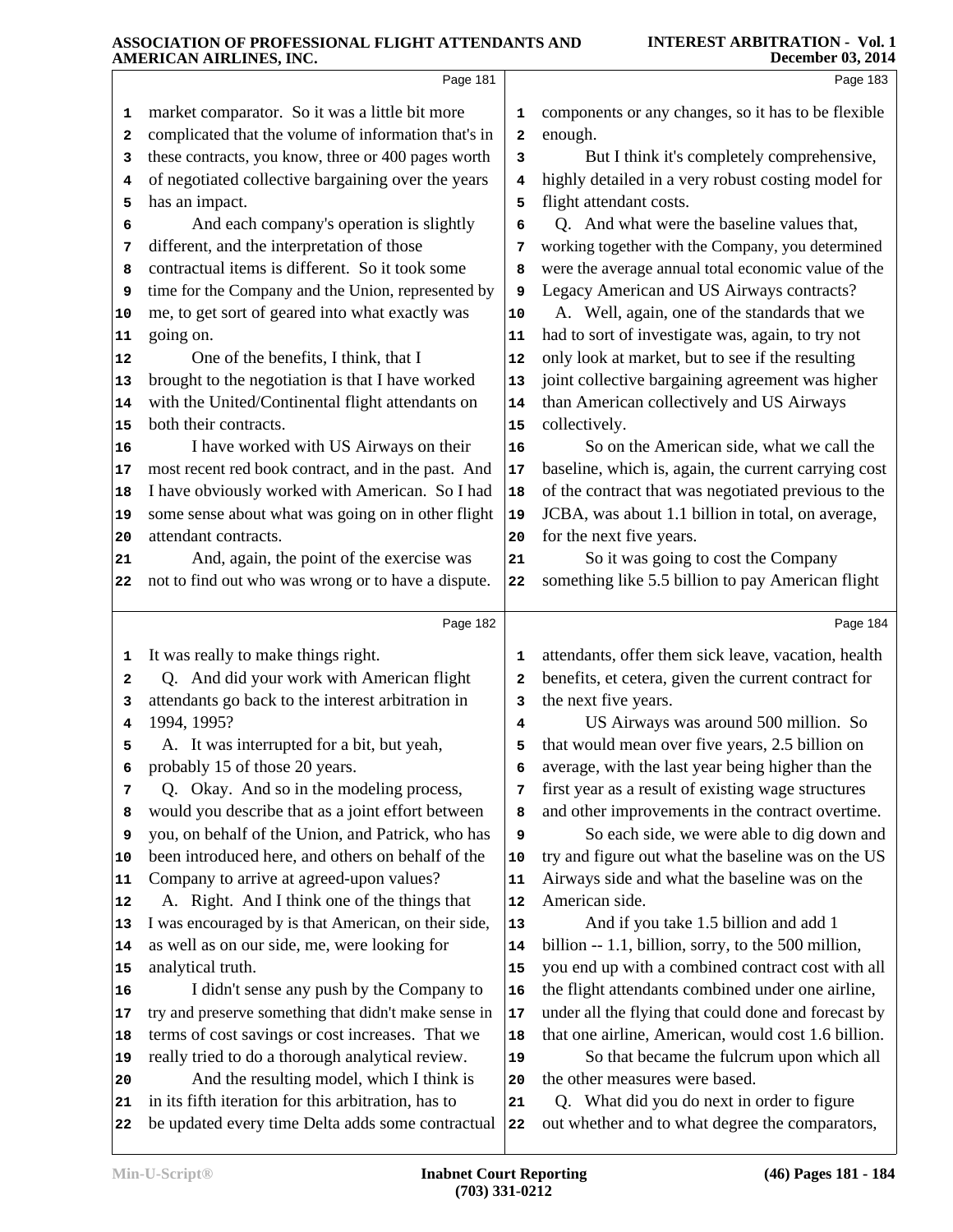**INTEREST ARBITRATION - Vol. 1 December 03, 2014**

|              | Page 185                                             |    | Page 187                                                                |
|--------------|------------------------------------------------------|----|-------------------------------------------------------------------------|
| 1            | Delta, United, Continental flight attendant          | 1  | Because they're non-union.                                              |
| 2            | contracts were more valuable than the baseline of    | 2  | We can take a look at history and figure                                |
| 3            | 1.6 billion for the American and Airways contracts?  | 3  | it out. Also, United, Continental, even though we                       |
| 4            | A. Right. Well, each contract doesn't                | 4  | have a clawback that Jeff mentioned, there was some                     |
| 5            | necessarily have everything better than the other    | 5  | discrepancy that I think I was able to resolve with                     |
| 6            | contract.                                            | 6  | how much United is getting paid as an increase in                       |
| 7            | So we had to go through line by line item            | 7  | March of this year.                                                     |
| 8            | and look at things like vacation accrual, vacation   | 8  | And, again, that had a reflection on how                                |
| 9            | pay. Did they get paid premiums for vacation? Did    | 9  | much United and Continental's contract would cost as                    |
| 10           | they accrue sick in a certain way? Did they get      | 10 | applied to the market.                                                  |
| 11           | paid sick leave 100 percent of the time that they    | 11 | And every time, you know, it took maybe a                               |
| 12           | accrued?                                             | 12 | couple of weeks to go through these things. I felt                      |
| 13           | And each one of those line items we                  | 13 | that we had an honest exchange, and we came to the                      |
| 14           | averaged for the other carriers, United, Delta, and  | 14 | analytically best solution to any of those issues.                      |
| 15           | Continental, and essentially added up the three      | 15 | Sometimes it benefited to lower the cost                                |
| 16           | factors and divided by three, and then applied them  | 16 | of the market. A lot of the times, it benefited the                     |
| 17           | to both US Airways and American to figure out what   | 17 | market increase.                                                        |
| 18           | the market was for each one of about fifty different | 18 | So at the end of the day, I think we                                    |
| 19           | cost items.                                          | 19 | started out with about a market value, which was                        |
| 20           | And they included items like hotels,                 | 20 | \$37 million above the baseline.                                        |
| 21           | parking per diem, wages, vacation accrual, sick      | 21 | By the end of the summer, we had adjusted                               |
| 22           | accrual, defined contribution plans for Continental  | 22 | some things, and we were about \$56 million.                            |
|              |                                                      |    |                                                                         |
|              |                                                      |    |                                                                         |
|              | Page 186                                             |    | Page 188                                                                |
| 1            | has a defined benefit plan.                          | 1  | When Delta gave their top tier flight                                   |
| $\mathbf{2}$ | It was very incremental, very detailed,              | 2  | attendants a 4 percent raise on September 24, we                        |
| 3            | and I think highly reflective of the actual costs of | 3  | went in and did the analysis again. And that went                       |
| 4            | the average of those other carriers.                 | 4  | to 61 million.                                                          |
| 5            | Q. And in figuring all of this out, you know,        | 5  | And then when Delta had their improvements                              |
|              | is there some back and forth between you and Patrick |    | 6 to training pay and training per diem and other sort                  |
| 7            | and others, like thrashing out of what was the right | 7  | of minor pieces of their contract, of their work                        |
| 8            | truth, so to speak?                                  | 8  | rules, we added another million dollars to it after                     |
| 9            | A. Right. And I think one of the encouraging         | 9  | doing another market analysis.                                          |
| 10           | things, again, was that, you know, after we          | 10 | So we went from about 37 to 62 today.                                   |
| 11           | established a rapport and I got to know whose cell   | 11 | Q. Did the \$62 million annual average                                  |
| 12           | number I was calling, and what email to send         | 12 | advantage of the comparators include Delta increases                    |
| 13           | information to, I think the modeling in process was  | 13 | in the future?                                                          |
| 14           | an honest effort, highly analytical effort.          | 14 | A. Yes. It did. It did.                                                 |
| 15           | And it did involve some analysis about,              | 15 | Q. And any other known increases that you                               |
| 16           | for instance, what's going to happen in the          | 16 | expect?                                                                 |
| 17           | intervening years between Delta's current rate and   | 17 | A. I believe the increase was about 3 percent                           |
| 18           | 2018 and '19.                                        | 18 | to the base rates.                                                      |
| 19           | Those are factors in the market. We're               | 19 | Q. And so the 62 million was the net                                    |
| 20           | averaging this over five years, and in those five    | 20 | advantage of the average of Delta, United, and                          |
| 21           | years, we don't know what Delta is going to do.      | 21 | Continental over the 1.6 billion value that you<br>referred to earlier? |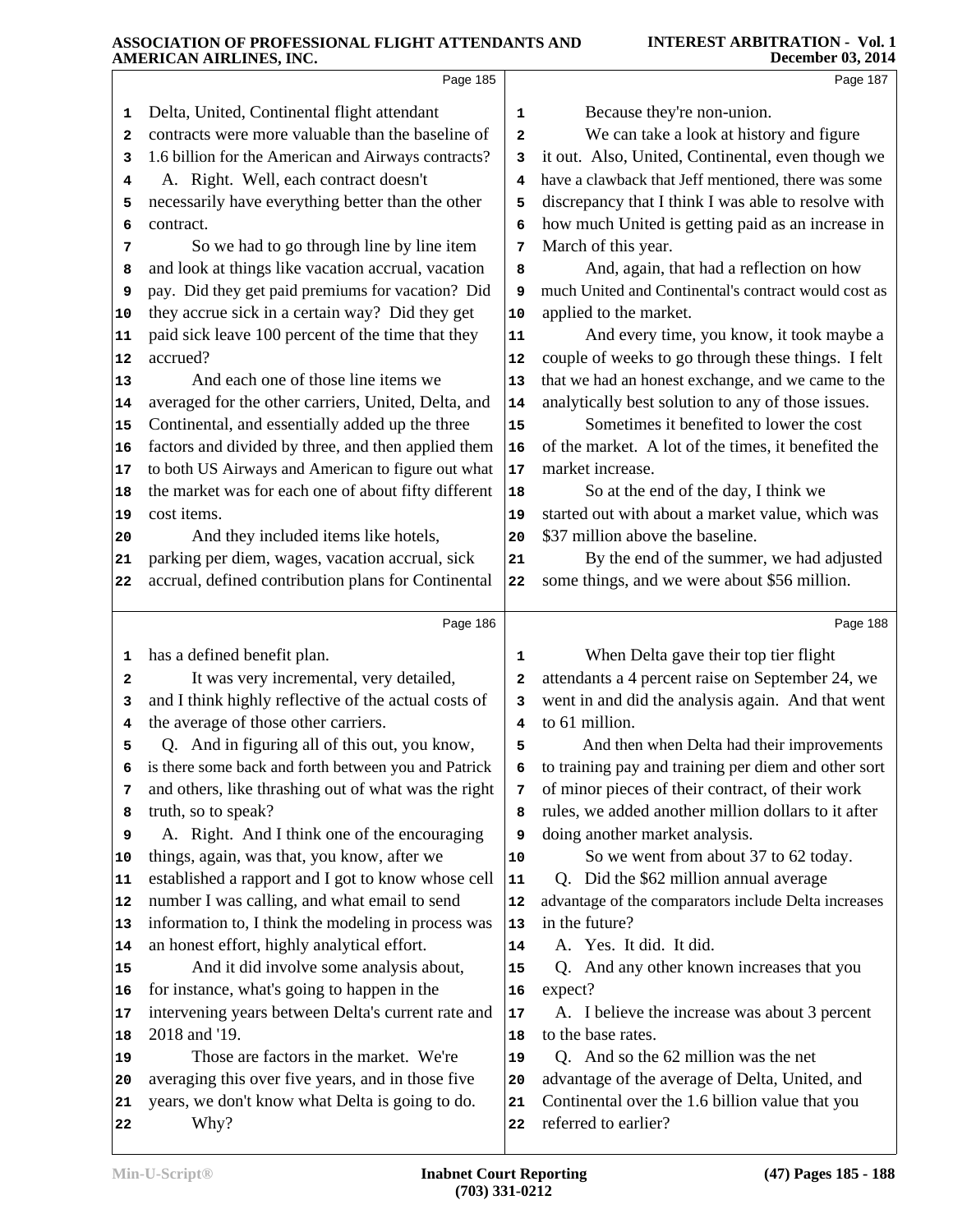|          | Page 189                                                                                               |                         | Page 191                                                                                                  |
|----------|--------------------------------------------------------------------------------------------------------|-------------------------|-----------------------------------------------------------------------------------------------------------|
| 1        | A. Right. Right.                                                                                       | 1                       | it was 193 better than the current contract.                                                              |
| 2        | And I think one of the surprising things                                                               | $\overline{\mathbf{2}}$ | Q. And that would be simple math, \$81 million                                                            |
| 3        | to anyone that -- maybe the Company felt this, too,                                                    | 3                       | a year above the market aggregate annual figure?                                                          |
| 4        | is that, I believe as a result of bankruptcy, the                                                      | $\overline{\mathbf{4}}$ | A. Yes.                                                                                                   |
| 5        | spread between labor contracts is very narrow now                                                      | 5                       | Q. All right. So could you describe briefly                                                               |
| 6        | because, of course, most major carriers, Delta                                                         | 6                       | the effort that the Union's Negotiating Committee                                                         |
| 7        | United, Continental, American, US Airways have all                                                     | 7                       | with your assistance went through after the TA was                                                        |
| 8        | been through bankruptcy.                                                                               | 8                       | not approved to arrive at \$112 million proposal for                                                      |
| 9        | When you go through bankruptcy, the fight                                                              | 9                       | purposes of the arbitration?                                                                              |
| 10       | for the management team is to try and get labor                                                        | 10                      | A. Yes.                                                                                                   |
| 11       | costs within some reasonable proximity to average.                                                     | 11                      | I engaged with the representatives of the                                                                 |
| 12       | And so I believe maybe ten years ago there                                                             | 12                      | Negotiating Committee in the period after the TA was                                                      |
| 13       | was a much wider spread. I think there's something                                                     | 13                      | voted down to try and figure out ways to efficiently                                                      |
| 14       | occurring now that you can see as evidence from what                                                   | 14                      | bring the costs down to market.                                                                           |
| 15       | Delta did when we got our TA, which is there's a                                                       | 15                      | There's various ways to do it.                                                                            |
| 16       | labor cost convergency.                                                                                | 16                      | The easiest lever to pull is the wage                                                                     |
| 17       | And I think that's a good thing for the                                                                | 17                      | lever. And the reason I say that is because wages                                                         |
| 18       | industry in that we're not leveraging labor to make                                                    | 18                      | represented about three-quarters of the value of the                                                      |
| 19       | profits. You're making profits off your product,                                                       | 19                      | \$193 million.                                                                                            |
| 20       | and not on the backs of your workers, which I                                                          | 20                      | And, again, if you take that one line                                                                     |
| 21       | believe has been done for the past 15 years.                                                           | 21                      | item, and, as I mentioned, there were probably 50                                                         |
| 22       | Q. All right. And you have heard discussion                                                            | 22                      | other items, none of those other items really had                                                         |
|          | Page 190                                                                                               |                         | Page 192                                                                                                  |
| 1        | today that the stipulated market aggregate                                                             | 1                       | the weight to reduce \$81 million a year off of the                                                       |
| 2        | difference is 112 million.                                                                             | $\overline{\mathbf{2}}$ | TA value of 193.                                                                                          |
| з        | So you have mentioned the \$62 million                                                                 | 3                       | I engaged with the Negotiating Committee                                                                  |
| 4        | advantage that flows from all of the different                                                         | 4                       | to try and find other ways to perhaps not take it                                                         |
| 5        | pieces of the contract except one.                                                                     | 5                       | all out of wages. It became very complicated to                                                           |
| 6        | There is one \$50 million addition --                                                                  | 6                       | look at some of the larger items like 401K or                                                             |
| 7        | A. Right.                                                                                              | 7                       | medical or vacation.                                                                                      |
| 8        | Q. -- to get to 112, and that was profit                                                               | 8                       | In that part of the goal is to not have                                                                   |
| 9        | sharing; right?                                                                                        | 9                       | one side or the other lose something and have their                                                       |
| 10       | A. Correct.                                                                                            | 10                      | value fall below what it currently is today.                                                              |
| 11       | And how did the \$112 million aggregate,<br>Q.                                                         | 11                      | So after about a day or two, we quickly                                                                   |
| 12       | market aggregate advantage that the competitor                                                         | 12                      | realized that to pull things that weren't really                                                          |
| 13       | groups have compare with the value that the model<br>spit out for the Tentative Agreement that was put | 13                      | impactful, wages or per diem, or whatever, didn't<br>really meet the second prong.                        |
| 14       | out for ratification?                                                                                  | 14<br>15                | And that when we did that, the test wasn't                                                                |
| 15<br>16 | A. The five-year average value,                                                                        | 16                      | met, that one of the two carriers wasn't at the                                                           |
| 17       | comprehensively, for the Tentative Agreement was                                                       | 17                      | equal value that they were today.                                                                         |
| 18       | \$193 million.                                                                                         | 18                      | Q. You're referring to the second prong --                                                                |
|          | Q. Per year?                                                                                           | 19                      | A. Second prong.                                                                                          |
|          |                                                                                                        |                         |                                                                                                           |
| 19       |                                                                                                        |                         |                                                                                                           |
| 20       | A. Per year for each of the next five years.                                                           | 20                      | Q. -- in the Negotiations Protocol Agreement                                                              |
| 21<br>22 | And of course, again, the first year being<br>less impactful than the last year. But on average,       | 21<br>22                | that requires that the outcome be more than each of<br>the two contracts would produce under their status |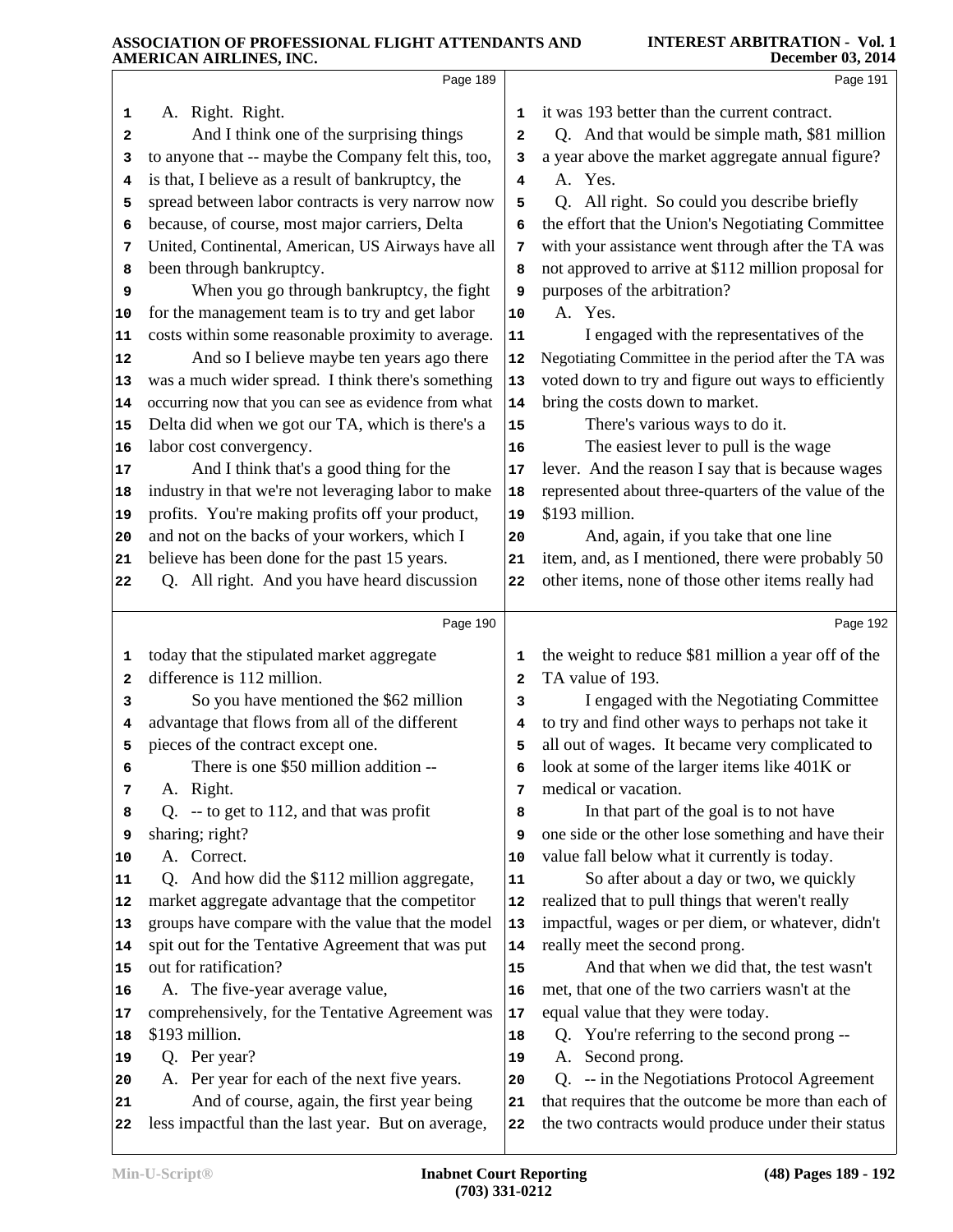|    | Page 193                                             |                | Page 195                                             |
|----|------------------------------------------------------|----------------|------------------------------------------------------|
| 1  | quo provisions?                                      | 1              | steps from what was in the TA; right?                |
| 2  | A. Yes, yes.                                         | $\overline{a}$ | A. Yes.                                              |
| 3  | And so looking at a wage table, one of the           | 3              | Q. And I guess I heard you say that much of          |
| 4  | things that's pretty obvious to anybody who looks at | 4              | the adjustment had to come at the top of the scale   |
| 5  | the demographics of this work group is that          | 5              | because that's where most of 75 percent of the       |
| 6  | 75 percent, roughly, are at the top of scale.        | 6              | flight attendants are in terms of their seniority?   |
| 7  | And so all the meat is at the top of                 | 7              | A. Yes. And I believe the top of scale was           |
| 8  | scale. All the value is at the top of scale. So to   | 8              | below Delta.                                         |
| 9  | take \$82 million out, most of it had to come from   | 9              | So the actual rate increase at the top of            |
| 10 | the top of scale.                                    | 10             | scale was 9 percent for American, with a TA 12.2, I  |
| 11 | And the other sort of contingency here was           | 11             | believe, for US Airways. And that was way above      |
| 12 | that we were trying to ensure that none of the rates | 12             | what the average of the other steps were.            |
| 13 | that were going to result from our proposal would be | 13             | So it was easier to take money out of                |
| 14 | below the current rate of either US Airways or       | 14             | those steps and not violate the Committee's proposal |
| 15 | American.                                            | 15             | to me, which was don't make anyone less than the     |
| 16 | And if you look down at the rate table               | 16             | existing current payments in either American's       |
| 17 | increases for the lower steps that would be Steps 1  | 17             | contract or US Airways' contract.                    |
| 18 | through 12, with a TA, a lot of those didn't         | 18             | And when you're looking at the math to do            |
| 19 | increase by 3 or 4 percent. A lot of them increased  | 19             | this kind of exercise, again, because that 75        |
| 20 | by less than 1 percent.                              | 20             | percent weight is there, pulling a penny off the     |
| 21 | That's because Delta's rate was used, not            | 21             | rates at the top saves about a quarter of a million  |
| 22 | American or US Airways, as the TA proposal. And so   | 22             | dollars. Pulling the penny out of any other rate     |
|    |                                                      |                |                                                      |
|    | Page 194                                             |                | Page 196                                             |
| 1  | we took Delta's rate plus 3 percent. Some of the     | 1              | saves about 10 to \$25,000 a year.                   |
| 2  | existing rates at American or US Airways was already | 2              | So the weight is really in that top step,            |
| з  | above Delta, so we had the limited sort of           | 3              | so that's where we had to get the money if we were   |
| 4  | parameters to work with.                             | 4              | going to do it through wages.                        |
| 5  | The bottom of the scale had two problems.            | 5              | Q. So anyone looking at the wage table that          |
| 6  | Number one, there wasn't a lot of money to           | 6              | went out with the TA and comparing it to the wage    |
| 7  | be made by pulling, you know, money off their pay    | 7              | table that's part of the Union's proposal here would |
| 8  | rates.                                               | 8              | see somewhat greater decrease in the top steps.      |
| 9  | And number two, the limits -- because they           | 9              | Is that                                              |
| 10 | didn't get that large of a pay rate in the TA --     | 10             | That's correct.<br>A.                                |
| 11 | limited me and the value savings from the exercise   | ${\bf 11}$     | All right. And did you work with Patrick<br>Q.       |
| 12 | to really looking more at the top of scale.          | 12             | and the Company's team to reach a shared             |
| 13 | Q. So, Dan, just to be crystal clear, when           | 13             | understanding that that model, the total package     |
| 14 | you say money to be made, you're talking about the   | 14             | including the wage table that's contained in Exhibit |
| 15 | necessity of finding a way to produce a proposal for | 15             | 1, Joint Exhibit 1 is worth \$112 million?           |
| 16 | this arbitration that would be worth \$81 million    | 16             | A. Yes. And we did it when it was worth 111.         |
| 17 | less than the TA wage table that had gone out for    | 17             | We did it previously to that when the                |
| 18 | ratification.                                        | 18             | first TA was signed in September 19, that we         |
| 19 | A. Right.                                            | 19             | exchanged information to make sure that we were both |
| 20 | Q. And in the process of producing the wage          | 20             | getting the same results.                            |
| 21 | table that's contained at Exhibit -- Joint Exhibit   | 21             | Q. But your understanding is there's                 |
|    |                                                      |                |                                                      |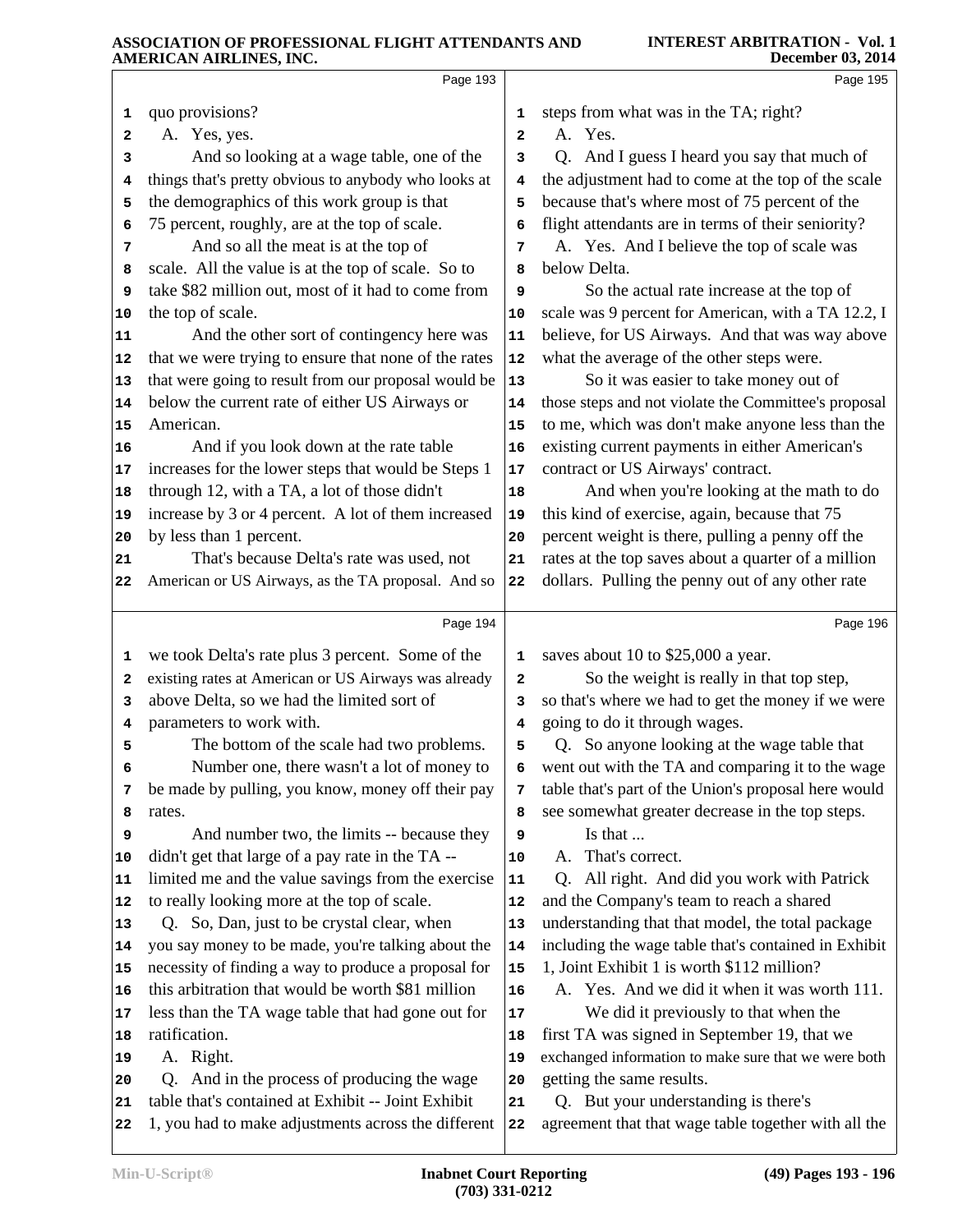# **ASSOCIATION OF PROFESSIONAL FLIGHT ATTENDANTS AND**

# **INTEREST ARBITRATION - Vol. 1**

|                   | AMERICAN AIRLINES, INC.                                                  |              | December 03, 2014                                    |
|-------------------|--------------------------------------------------------------------------|--------------|------------------------------------------------------|
|                   | Page 197                                                                 |              | Page 199                                             |
| 1                 | other provisions comes to the \$112 million annual                       | 1            | (The witness stood down.)                            |
| 2                 | figure?                                                                  | $\mathbf{2}$ | <b>ARBITRATOR BLOCH: And what else?</b>              |
| 3                 | A. Yes.                                                                  | 3            | MR. FREUND: And that's it for now.                   |
| 4                 | MR. POLLAK: All right. That's all I have                                 | 4            | We will, tomorrow, give you -- which I               |
| 5                 | in direct.                                                               | 5            | know you are desperately waiting for the list of     |
| 6                 | ARBITRATOR BLOCH: Any questions,                                         | 6            | me-toos that are contained in the Tentative          |
| 7                 | Mr. Siegel?                                                              | 7            | Agreement.                                           |
| 8                 | MR. SIEGEL: Just one, Dan, actually.                                     | 8            | ARBITRATOR BLOCH: I'm going to stay right            |
| 9                 | <b>CROSS-EXAMINATION</b>                                                 | 9            | here.                                                |
| 10                | BY MR. SIEGEL:                                                           | 10           | Let's caucus for just a moment, if we                |
| 11                | Q. On that last one, you said your                                       | 11           | could meet with counsel in our chambers.             |
| 12                | understanding there is an agreement on 1-12 with the                     | 12           | (A recess was taken.)                                |
| 13                | wage scale and the proposal, you meant but for and                       | 13           | ARBITRATOR BLOCH: I will close the record            |
| 14                | except for the two me-too provisions and the                             | 14           | for today, and we will meet tomorrow morning at 9    |
| 15                | retroactive provision, didn't you?                                       | 15           | o'clock a.m.                                         |
| 16                | A. The three items that are in dispute?                                  | 16           | (Whereupon, the proceedings in the above-captioned   |
| 17                | Q. Yes.                                                                  | 17           | matter recessed at 4:48 p.m. to resume at 9:00 a.m.  |
| 18                | A. Yeah. We can talk about that later, I                                 | 18           | on December 4, 2014.)                                |
| 19                | guess.                                                                   | 19           |                                                      |
| 20                | Q. But, no. You said there's an agreement                                | 20           |                                                      |
| 21                | that your proposal equals 112 million.                                   | 21           |                                                      |
| 22                | And I'm just clarifying that the agreement                               | 22           |                                                      |
|                   | Page 198                                                                 |              | Page 200                                             |
|                   | is your proposal equals 112 million, but for those                       | 1            | CERTIFICATE OF REPORTER                              |
| 1<br>$\mathbf{2}$ | disputed additions?                                                      | 2            | I, Joseph A. Inabnet, do hereby certify              |
| 3                 | A. If they have value or not, I'm not sure.                              | 3            | that the transcript of the foregoing proceedings was |
| 4                 | I haven't explored that with our counsel.                                | 4            | taken by me in Stenotype and thereafter reduced to   |
| 5                 |                                                                          |              |                                                      |
|                   |                                                                          | 5            | typewriting under my supervision; that said          |
|                   | Q. Oh, okay. I'm not -- you made a comment                               | 6            | transcript is a true record of the proceedings; that |
| 6                 | in your direct, so I'm --                                                | 7            | I am neither counsel for, related to, nor employed   |
| 7<br>8            | A. Okay.                                                                 | 8            | by any of the parties to the action in which these   |
| 9                 | MR. POLLAK: Yeah. I'll stipulate to                                      | 9            | proceedings were taken; and further, that I am not a |
| 10                | that, Bob.                                                               | 10           | relative or employee of any attorney or counsel      |
| 11                | MR. SIEGEL: Okay. Thank you. Yeah.<br>MR. POLLAK: I was simply trying to | 11           | employed by the parties thereto, nor financially or  |
| 12                | clarify that we were in agreement over the value of                      | 12           | otherwise interested in the outcome of the action.   |
| 13                | the wage table.                                                          | 13           |                                                      |
| 14                | The other provisions, other than the ones                                | 14           |                                                      |
| 15                | that are in dispute.                                                     | 15           |                                                      |
| 16                | MR. SIEGEL: Thank you.                                                   | 16           | Joseph A. Inabnet<br>Court Reporter                  |
| 17                | All right. I have no questions.                                          | 17           |                                                      |
| 18                | ARBITRATOR BLOCH: Anything from the                                      | 18           |                                                      |
| 19                | Board?                                                                   | 19           |                                                      |
| 20                | Thank you very much, Dan.                                                | 20           |                                                      |
| 21                | THE WITNESS: Thanks.                                                     | 21           |                                                      |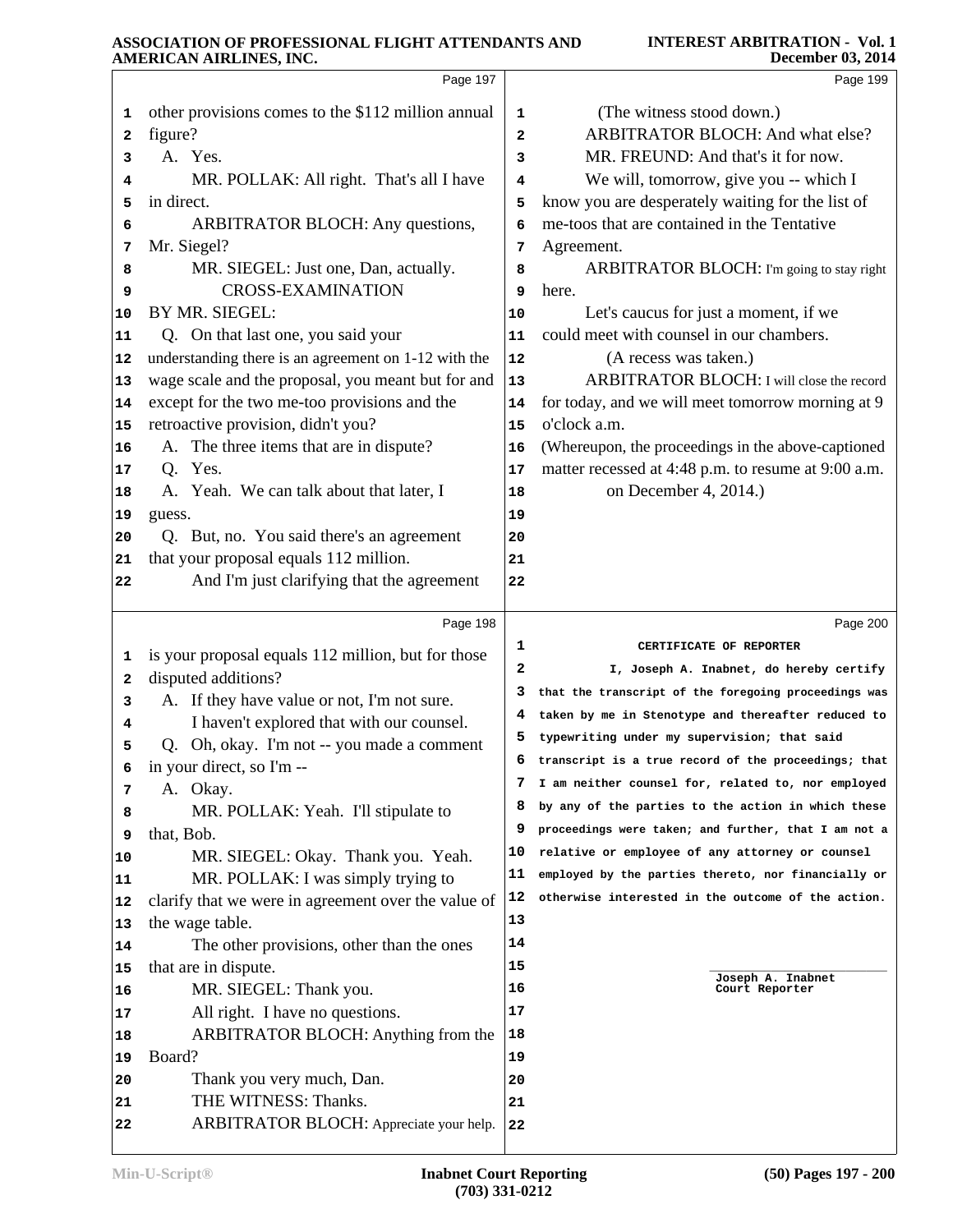|                                | abandons $(1)$             | 168:7                             | 68:1;78:14;182:22       | 146:19                                        |
|--------------------------------|----------------------------|-----------------------------------|-------------------------|-----------------------------------------------|
| \$                             | 50:10                      | accused (1)                       | adhere $(1)$            | agent(1)                                      |
|                                | ability $(5)$              | 114:15                            | 57:22                   | 31:3                                          |
|                                | 6:5;9:6;25:18;             | achieve (5)                       | adhered $(1)$           | agents $(1)$                                  |
| \$112(20)<br>6:18;42:18;46:15; | 53:14;86:10                | 21:8;91:11;123:5;                 | 178:7                   | 164:3                                         |
| 57:17;59:15,22;64:13;          | able $(17)$                | 133:15,18                         | adjusted (2)            | aggravation (1)                               |
| 65:4,9,20;68:2;75:21;          | 6:3;8:13;19:18,19;         | achieved (11)                     | 52:5;187:21             | 44:22                                         |
| 77:8;79:20;141:20;             | 20:17,18;26:10;35:15,      | 22:16;24:12;32:11;                | adjustment (4)          | aggregate (32)                                |
| 153:1;190:11;191:8;            | 22;36:4;46:8;53:18;        | 33:8;108:6,9,11;                  | 25:3;39:6;74:16;        | 24:5;33:2;37:10;                              |
| 196:15;197:1                   | 104:14;106:20;124:4;       | 109:8;125:7;134:3;                | 195:4                   | 38:15;39:10;46:1,4;                           |
| \$181(1)                       | 184:9;187:5                | 148:3                             | adjustments (4)         | 48:1;60:7;61:10;63:6,                         |
| 38:3                           | above $(17)$               | achieving (1)                     | 34:9,11,13;194:22       | 14,17;64:5;68:11;                             |
| \$193(5)                       | 9:19:38:4:39:14:           | 25:9                              | admitted (1)            | 69:2;70:12,21;75:5,6;                         |
| 39:1,13;137:2;                 | 45:22;57:17,19;61:15;      | acquired(1)                       | 99:22                   | 77:13;103:22;108:22;                          |
| 190:18;191:19                  | 64:14;65:4;68:10;          | 86:19                             | admittedly (1)          | 109:22;123:16;                                |
| \$230(1)                       | 78:7,14;135:15;            | across(7)                         | 63:12                   | 130:22;138:3;152:13;                          |
| 95:9                           | 187:20;191:3;194:3;        | 43:11;46:15;95:6;                 | $\text{adopt}(5)$       | 190:1,11,12;191:3                             |
| \$25,000(1)                    | 195:11                     | 144:7;146:21;148:13;              | 63:18;64:7;65:12;       | aggressively (1)                              |
| 196:1                          | above-captioned (1)        | 194:22                            | 75:19;78:2              | 14:9                                          |
| \$37(1)                        | 199:16                     | act(2)                            | adopted (2)             | ago(3)                                        |
| 187:20                         | ABR(1)                     | 14:17:71:9                        | 69:18:73:2              | 8:9;67:3;189:12                               |
| \$50(21)                       | 131:12                     | action(1)                         | adopting $(1)$          | agree $(17)$                                  |
| 40:18;42:4;49:2;               | absence $(1)$              | 14:20                             | 48:15                   | 34:10;44:1;45:18;                             |
| 51:13,16;59:16;60:1;           | 122:9<br>absent $(2)$      | active(15)<br>15:3;47:3,19;73:9;  | advance(1)<br>18:6      | 46:10;58:9,14;59:2;<br>62:1;79:2;80:1;99:7;   |
| 61:18;62:2,6;63:3;             | 58:12;105:15               | 111:16,19;115:1,2,3,6,            | advantage $(4)$         | 136:16;150:6;163:11;                          |
| 64:12;65:14;76:8,13,           | absolute $(1)$             | 15;160:20;162:17;                 | 188:12,20;190:4,12      | 166:3;173:21,22                               |
| 14,21;138:10;147:9,            | 20:8                       | 163:10;167:19                     | adversarial (1)         | agreed $(43)$                                 |
| 14;190:6                       | absolutely (7)             | activities (1)                    | 55:11                   | 7:5;23:5,15;31:8,14;                          |
| \$56(1)                        | 25:20;67:13;73:15;         | 176:12                            | advice $(3)$            | 32:7;34:21;36:5,16,                           |
| 187:22                         | 74:1;91:12;163:5;          | actual(2)                         | 15:22;94:8;177:2        | 19;38:19,20;45:4;                             |
| \$57(1)                        | 167:13                     | 186:3;195:9                       | advised $(1)$           | 48:1,4,5,20;60:21;                            |
| 37:14<br>\$600(1)              | absorbed (1)               | actually (24)                     | 127:2                   | 62:19;63:11,20;64:10;                         |
| 95:16                          | 179:22                     | 10:3;24:19;26:1;                  | advisors (2)            | 66:2;67:5;73:2,5;99:5;                        |
| \$61(2)                        | accept(6)                  | 32:13;42:10;72:22;                | 15:22;102:14            | 100:4,11;101:12;                              |
| 38:15;133:12                   | 62:2;99:2,5;113:15;        | 82:16;84:13;107:7;                | <b>AFA (13)</b>         | 109:9;116:1;125:11;                           |
| \$62(4)                        | 119:6;161:15               | 111:6;114:1;117:12;               | 29:14,20;30:9,21;       | 128:9;132:10;136:6,                           |
| 61:14;138:9;188:11;            | accepting(1)               | 126:13;137:18;                    | 31:18;128:3,4,8;        | 17;142:11;144:20;                             |
| 190:3                          | 113:8                      | 142:16;145:22;                    | 129:7;130:3;132:6;      | 152:12;157:18;                                |
| \$81(3)                        | access(1)                  | 146:15;150:22;                    | 160:11;162:13           | 158:18;161:7                                  |
| 191:2;192:1;194:16             | 146:6                      | 154:18;167:3;171:20;              | AFA's(1)                | agreed-upon (6)                               |
| \$82(1)                        | accommodated (1)           | 172:12,14;197:8                   | 32:5                    | 62:5;67:1;75:3,4;                             |
| 193:9                          | 37:8                       | add(4)                            | affected $(4)$          | 79:19;182:11                                  |
|                                | accomplish(1)              | 103:14;125:13;                    | 13:2,3,4,20             | agreement (219)                               |
| L                              | 140:16                     | 158:1;184:13                      | afternoon (1)<br>175:10 | 10:6,9,13,17,19;                              |
|                                | accomplished (1)<br>103:12 | added $(11)$<br>33:6;42:15;66:22; | again $(42)$            | 11:5,7;12:5,6,15,19,<br>22;13:11,12,14;14:11; |
| [Airlines] (1)                 | accomplishment (1)         | 68:6;131:2,5;133:13;              | 17:14;19:7;33:15;       | 15:12;19:11;21:1,2;                           |
| 115:3                          | 6:4                        | 157:17;166:11;                    | 34:8;36:18;39:5,11;     | 22:15,17;23:6,6,9,10,                         |
|                                | accordance (1)             | 185:15;188:8                      | 41:20;42:2;47:1;53:6;   | 19;24:1,11,13,14;25:1,                        |
| A                              | 89:19                      | addition (3)                      | 75:22;87:4;88:1;        | 2, 14, 17; 26: 18, 21; 27: 9,                 |
|                                | accordingly(2)             | 45:13;65:19;190:6                 | 89:16;93:22;94:6;       | 15, 16, 17; 28: 16; 29: 3, 5,                 |
| AA(2)<br>73:9;115:6            | 11:10;52:20                | additional (1)                    | 96:11;101:8;111:9;      | 16, 17; 31: 1, 11, 13;                        |
|                                | account(1)                 | 137:21                            | 113:10;116:19;          | 32:10,13,13,16,18,21;                         |
| $\pmb{\mathsf{v}}$             | 49:2                       | additions (1)                     | 122:21;128:11;141:2,    | 33:13;34:4,15,15,22;                          |
|                                | accrual(5)                 | 198:2                             | 10;146:17,20;147:7,     | 35:3;36:2,6;37:13;                            |
| 'AA $(1)$                      | 41:16,16;185:8,21,         | $add-ons(1)$                      | 16;148:12;156:17;       | 38:1,1,8,11,19,21;                            |
| 115:3                          | 22                         | 140:7                             | 181:21;183:10,11,17;    | 39:1;40:3,7,11,15,20;                         |
|                                | accrue(1)                  | address(1)                        | 186:10;187:8;188:3;     | 41:6,10,20,22;42:14,                          |
| $\mathbf A$                    | 185:10                     | 55:5                              | 190:21;191:20;195:19    | 17, 20; 44: 2, 9, 13; 45: 4,                  |
|                                | accrued(1)                 | addressed (1)                     | against $(10)$          | 22;46:19,22;47:1,14;                          |
| aback $(1)$                    | 185:12                     | 164:9                             | 10:8;33:4;36:7,7,8,     | 48:16;52:2,6,10,10;                           |
| 91:18                          | accurate(1)                | adds $(3)$                        | 9,9;58:20;117:21;       | 53:14,15,19;59:20;                            |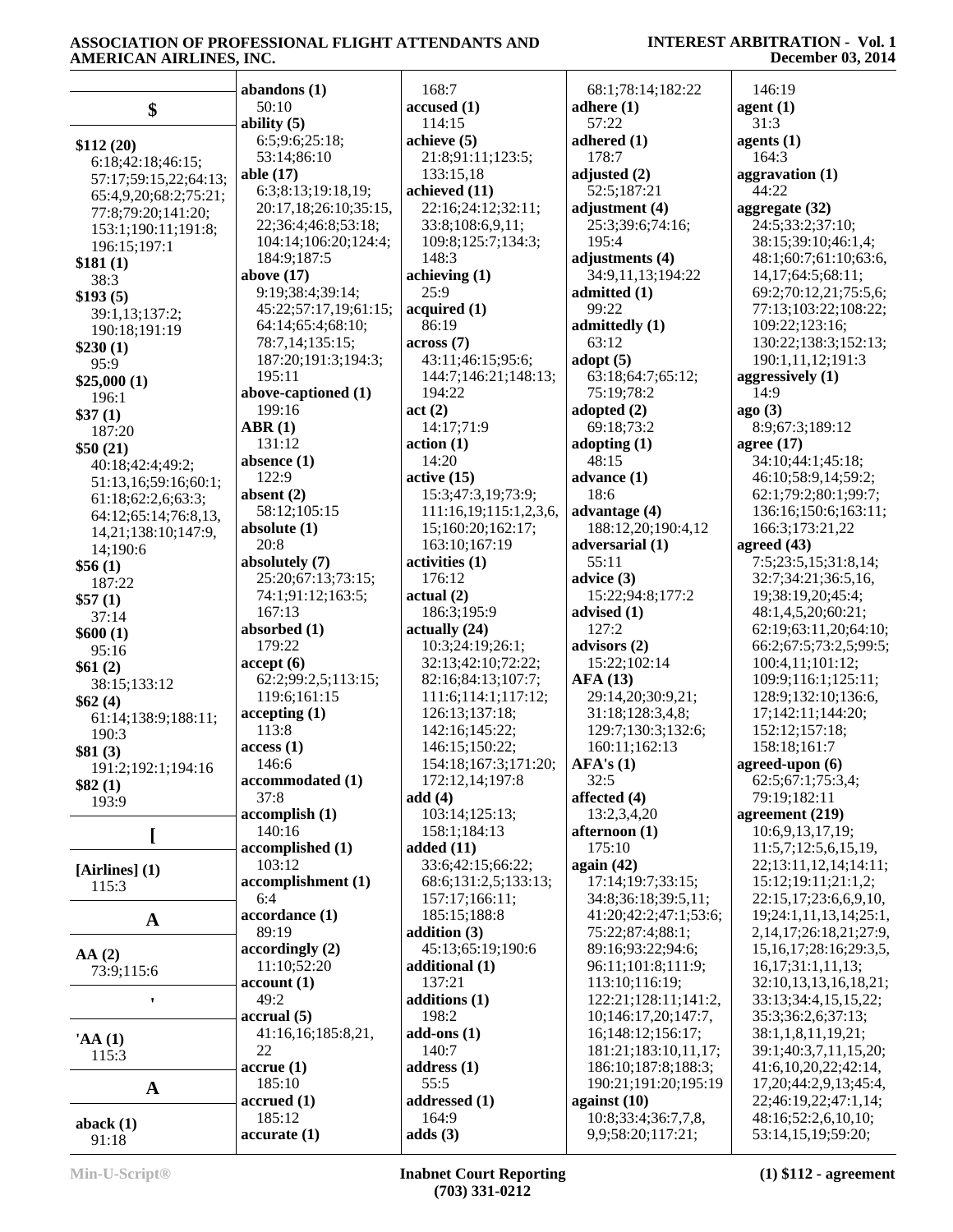| 60:16,18;63:10,11,19,         | 161:1,4;162:19;        | 139:20                                  | 135:5                  | 162:19                    |
|-------------------------------|------------------------|-----------------------------------------|------------------------|---------------------------|
| 22;64:1,3;68:1;70:9;          | 164:21;168:11;171:1;   | American (129)                          | annual $(12)$          | apply $(2)$               |
| 77:18;78:13;83:20;            | 176:2;179:21           | 4:10;8:11;9:18;12:4,                    | 59:3;61:19;62:3;       | 179:13,14                 |
| 86:11;88:8;90:1;              | Airport (1)            | 17;13:4,7,10;14:1,4,                    | 63:4;64:13;65:4;70:2;  | applying $(1)$            |
| 95:18;103:14,16,17;           | 81:18                  | 14;15:8,17;16:1,14,22;                  | 95:14;183:8;188:11;    | 38:2                      |
| 107:11,19;108:19;             | airports (1)           | 17:18;20:14;23:12;                      | 191:3;197:1            | appointed $(3)$           |
| 109:10,11,13,17,18;           | 176:2                  | 26:6,8,9;27:15,16;                      | annually $(2)$         | 83:11,14;85:7             |
| 110:19;111:16;112:5,          | Airways (67)           | 28:11;29:14;33:11,12,                   | 57:17;61:14            | appoints $(1)$            |
| 9;114:11;115:13,17;           | 8:3;17:13,17;18:12;    | 12, 16; 35: 18, 21; 36: 10,             | answered $(1)$         | 96:14                     |
| 116:13;122:9,9;123:1,         | 19:15,22;29:3,15,19;   | 14;38:17;44:14;45:8;                    | 129:16                 |                           |
|                               |                        |                                         |                        | appreciate $(2)$          |
| 18;124:3,17;125:9,12,         | 33:14,15;35:21;36:9;   | 47:20;50:19;55:20;                      | anticipate (1)         | 155:15;198:22             |
| 12;126:1,2,9,13;127:3,        | 44:12,16;45:6;57:20;   | 56:1,5,7;57:20;61:6;                    | 55:10                  | approach $(3)$            |
| 12,16;128:20,22;              | 61:6;99:3,13;103:11;   | 65:13;66:3;70:11,17;                    | anticipated (3)        | 31:8;97:13;117:17         |
| 129:3,6,15,18,20;             | 105:5;113:12,19;       | 73:10;75:8;76:18;                       | 55:3;71:3;149:13       | approached (1)            |
| 130:2,3,6,16;131:12,          | 116:15;123:17;128:3;   | 77:19;81:14,15,16,20;                   | antitrust $(2)$        | 87:2                      |
| 14;132:11;134:3,16;           | 131:3,15;141:1;144:1,  | 84:9;86:17,19,22;                       | 28:14;125:16           | appropriate (7)           |
| 135:12;136:22;137:5,          | 3, 11, 21, 22; 148: 3; | 88:13;90:16,22;92:12,                   | APA(3)                 | 4:18,20;43:5,15;          |
| 10;139:11,12,19,21;           | 160:9;161:8;162:10;    | 13, 13; 94: 17; 96: 13;                 | 18:8;100:10;108:1      | 150:3,7;152:9             |
| 140:5,9,10;141:20,21;         | 163:16,22;164:4;       | 97:3;99:15;106:8,16,                    | apart $(1)$            | approval $(2)$            |
| 142:9,13;148:11;              | 171:6,8,17;172:6,10,   | 20;113:16;115:2,7;                      | 112:11                 | 97:6;146:12               |
| 151:16;152:22;155:7;          | 20;177:12,20;178:2;    | 116:17:117:1:124:10:                    | <b>APFA (70)</b>       | approve $(2)$             |
| 157:11,18;159:1,15,           | 179:5,16;180:1,21;     | 133:21;136:20;143:8,                    | 4:10;7:5,15,22;8:3,    | 104:10;134:11             |
| 16, 18, 21; 160: 1, 3, 6, 11, | 181:16;183:9,14;       | 12, 20; 144: 5; 147: 11,                | 11;9:20;12:4,17;       | approved $(3)$            |
| 12, 15, 18; 162: 2, 8;        | 184:4,11;185:3,17;     | 20;148:9;160:6,15;                      | 13:10;14:16;15:2,7,16, | 27:9;145:14;191:8         |
| 163:6,9;172:2;173:14;         | 189:7;193:14,22;       | 161:1,4,19;162:3,19;                    | 21;16:13;17:11,15;     | approximately (1)         |
| 178:5;183:13;190:14,          | 194:2;195:11           | 164:21;167:19,20;                       | 18:7;21:6;22:21;       | 87:20                     |
|                               | Airways' (1)           |                                         |                        | April (16)                |
| 17;192:20;196:22;             |                        | 168:10;171:1,18;                        | 23:14;27:3,16;29:3,11, |                           |
| 197:12,20,22;198:12;          | 195:17                 | 172:1;177:20;178:2,                     | 13,18;30:9,21;31:3,17, | 18:17;27:8;34:16;         |
| 199:7                         | Akins $(10)$           | 12;179:5,11,16,21;                      | 19;32:3;39:21;55:8;    | 83:21;88:8;99:1;          |
| agreements (22)               | 7:17;8:20;19:2;        | 180:1,21,22;181:18;                     | 57:16;58:9,18;59:9;    | 101:21;113:2;114:12;      |
| 22:1;24:8;28:1,5;             | 35:10;98:1;100:14;     | 182:2,13;183:9,14,16,                   | 81:15;82:9;84:9;87:5,  | 115:13,17;131:21;         |
| 35:17;37:16;38:5;             | 102:12,20;175:5,14     | 22;184:12,18;185:3,                     | 7,20;90:21;91:20;      | 135:17,20;136:18;         |
| 39:3;43:1;60:10,14;           | $A-K-I-N-S(1)$         | 17;189:7;193:15,22;                     | 94:17;102:15;103:7;    | 171:10                    |
| 64:2;70:14,16;77:16;          | 175:14                 | 194:2;195:10                            | 107:19;111:1,3;        | arbitrary (1)             |
| 113:12;116:3;120:9;           | Alex $(1)$             | American's (9)                          | 117:16;126:20;128:4,   | 152:18                    |
| 137:3;176:16,21;              | 102:10                 | 18:6;29:18;35:6;                        | 20;129:19;130:3;       | arbitrate (1)             |
| 177:16                        | allow $(3)$            | 91:8;92:18,22;97:13;                    | 132:5;137:8;140:17,    | 109:20                    |
| agrees $(2)$                  | 65:11,22;71:12         | 131:4;195:16                            | 21;141:2;150:9;        | arbitrated (4)            |
| 58:11;142:17                  | allowing $(1)$         | $\mathbf{among}\left(\mathbf{6}\right)$ | 152:16;162:9;176:6;    | 25:4;140:10;158:20,       |
| ahead $(4)$                   | 6:2                    | 6:15;13:7;43:13;                        | 177:7                  | 22                        |
| 39:4;85:11;100:19;            | allows $(1)$           | 114:10;118:7;148:15                     | <b>APFA's (18)</b>     | arbitrating (4)           |
| 173:11                        | 75:5                   | amount $(2)$                            | 20:4;26:2;27:8;        | 40:10,22;41:8;122:8       |
| Ah-ha $(1)$                   | alluded (2)            | 10:7;86:14                              | 35:9;38:11;39:18;      | arbitration (44)          |
|                               |                        |                                         |                        |                           |
| 46:5                          | 117:13;122:2           | analysis (6)                            | 92:12;93:16;101:6;     | 4:9;8:11,15,18,22;        |
| Air(2)                        | almost $(3)$           | 56:5;179:20;180:3;                      | 106:5, 10; 122:4, 10;  | 9:3,4,11,15;10:14;        |
| 16:9;128:4                    | 95:19,20;116:22        | 186:15;188:3,9                          | 123:19;127:18;         | 18:21;23:18,22;33:3,      |
| aircraft(1)                   | along $(5)$            | analyst $(1)$                           | 128:19;141:12;150:2    | 9;34:5,12;41:3,19;        |
| 180:8                         | 8:10;28:3;86:18;       | 56:7                                    | apologize $(3)$        | 48:3;58:20;62:1;          |
| airline $(27)$                | 115:4;167:21           | analytical (3)                          | 6:22;53:5;155:21       | 63:15;75:3;79:9,13;       |
| 9:7;13:3,8,18,21;             | altering $(1)$         | 182:15,19;186:14                        | appear $(1)$           | 109:19;118:4,7,9,10,      |
| 14:13,18;15:1;16:20;          | 75:2                   | analytically (1)                        | 51:1                   | 17;119:2,3;137:20;        |
| 17:2,3,5;26:4,12,22;          | although $(10)$        | 187:14                                  | appeared $(1)$         | 139:13;147:5;157:4;       |
| 42:7;43:15;62:14;             | 14:4,20;22:9,19;       | ancillary (1)                           | 104:11                 | 178:9,18;182:3,21;        |
| 86:8;90:7;175:17,18;          | 55:2;104:9;107:6;      | 176:2                                   | appears $(2)$          | 191:9;194:16              |
| 176:1;177:3;178:16;           | 125:16;142:16;147:21   | Anderson (1)                            | 21:3;54:2              | arbitrations (1)          |
| 184:16,18                     | always $(9)$           | 135:14                                  | apple $(1)$            | 57:6                      |
| Airlines (27)                 | 39:21;41:1;45:10;      | anger $(1)$                             | 34:2                   | <b>ARBITRATOR (51)</b>    |
| 4:10;8:12;13:4;               | 80:20;81:21;108:15;    | 128:14                                  | applicable $(3)$       | 4:2;5:4,9,11,16,18;       |
|                               | 128:5;147:20;149:19    | Anne $(1)$                              | 63:6;119:7;161:1       |                           |
| 30:2;50:19;56:2,7;            |                        |                                         |                        | 47:9;49:15,18;54:1,10,    |
| 65:13;70:11;71:22;            | amendable (5)          | 103:1                                   | applied $(6)$          | 17,19;62:8;80:6,10;       |
| 75:8;76:19;86:17;             | 13:14;84:6;89:13;      | announced (1)                           | 35:18;81:18;162:3;     | 82:3;116:6,9;117:7;       |
| 99:15;142:8;143:12;           | 139:18;158:5           | 28:12                                   | 178:13;185:16;187:10   | 119:4, 13, 19, 22; 120:8, |
| 147:18;160:6,15;              | amendment (1)          | announcement (1)                        | applies $(1)$          | 13, 19; 121: 2, 7, 17;    |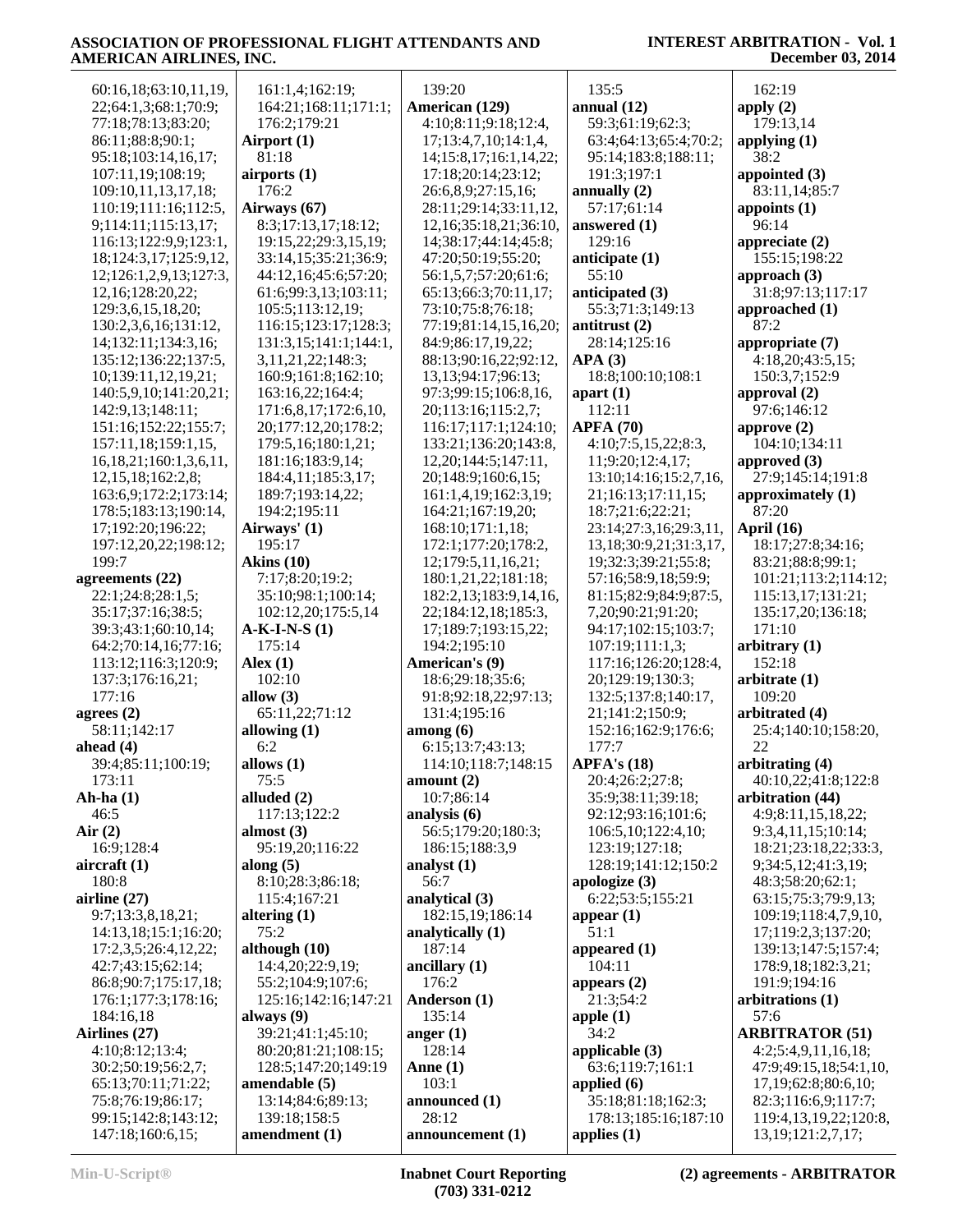| 138:12,17;150:21;         | 60:1;121:10;156:13;      | 76:22                 | 94:4;96:2,3,9,13,16;   | 62:11                |
|---------------------------|--------------------------|-----------------------|------------------------|----------------------|
| 153:6;154:20;155:10,      | 157:3;172:13             | average (18)          | 97:11;100:1;102:15;    | basis $(4)$          |
| 14, 20; 170: 11; 173: 11; | assumption (2)           | 37:14;38:15;39:2;     | 106:17;107:6,8,10,15;  | 63:4;66:14;70:9;     |
| 174:3,6,14,17,21;         | 157:7,7                  | 42:19;118:21;133:14;  | 108:7;124:2,3;126:9;   | 75:2                 |
| 197:6;198:18,22;          | assumptions $(1)$        | 141:21;152:12;183:8,  | 145:14,21;146:3;       | Bates $(1)$          |
| 199:2,8,13                | 36:5                     | 19;184:6;186:4;       | 148:6;177:6,10,10;     | 100:9                |
| arbitrators (3)           | attach (1)               | 188:11,20;189:11;     | 189:4,8,9              | battle $(1)$         |
| 9:13,14;11:9              | 48:9                     | 190:16,22;195:12      | banks $(1)$            | 6:8                  |
|                           |                          | averaged (1)          | 96:19                  | bearings $(1)$       |
| area (1)                  | attacks(1)               | 185:14                |                        |                      |
| 149:19                    | 62:16                    |                       | bargain $(6)$          | 159:13               |
| areas(2)                  | attentionpt(1)           | averaging $(1)$       | 26:12;74:11;168:11;    | bears $(2)$          |
| 71:10;176:20              | 99:17                    | 186:20                | 169:5,6,12             | 36:22;173:6          |
| argue (1)                 | attempted (1)            | avoid (2)             | bargained (1)          | became $(10)$        |
| 119:16                    | 105:17                   | 89:4;128:18           | 95:17                  | 23:7;27:19;28:15;    |
| arguendo (1)              | attendance (1)           | award $(2)$           | bargaining (109)       | 82:13,21;84:5,6,6;   |
| 121:10                    | 55:8                     | 152:2;158:13          | 10:4,6,8,17;11:5,6;    | 184:19;192:5         |
| argument (5)              | attendant (29)           | awarded (1)           | 12:4,5,6,15,17,22;     | become (6)           |
| 43:14;46:14;59:11;        | 16:20;20:20;22:4,6,      | 60:5                  | 13:15,18;14:8,11;      | 31:3;78:22;79:2;     |
| 66:19;121:2               | 7;31:21;40:4;44:8,19;    | awarding $(1)$        | 21:7;22:1,15,16;23:8;  | 149:18;156:5;157:8   |
| argumentative (1)         | 60:9;61:5;70:14,17;      | 53:20                 | 24:1,8,12,14,22;25:2,  | becomes $(1)$        |
| 157:21                    | 71:13;75:6,8;76:16,      | aware $(4)$           | 14;26:4,16,18;27:15,   | 157:5                |
| Arizona (3)               | 18;77:15,18;81:14,19;    | 163:15,20,21;167:1    | 16;28:5;30:20;31:3;    | began $(6)$          |
| 18:17;101:15;102:2        | 87:4;108:10;126:21;      | away (1)              | 32:21;34:3,4,16;       | 13:15;34:16;83:22;   |
| arm's(1)                  | 127:2;181:20;183:5;      | 15:11                 | 35:17;36:2;37:13,16,   | 131:10,11,20         |
| 25:13                     | 185:1                    |                       | 19,21,22;38:4;39:1,3;  | begin $(2)$          |
| around (4)                | attendants (63)          | $\bf{B}$              | 40:3;42:16,19;43:16;   | 55:6;80:20           |
| 93:7;157:16;180:15;       | 9:18;10:10;13:7;         |                       | 44:2,9,13;45:4,22;     | beginning $(3)$      |
| 184:4                     | 18:10;21:12;22:21;       | back $(36)$           | 48:15;50:2;52:2;       | 17:10;102:10;        |
| Arps $(1)$                | 29:13,14,18,19;31:16,    | 5:12;8:9;12:2;        | 60:10,14,16;64:2;      | 116:20               |
| 165:18                    | 20;33:11,14,21;38:14;    | 22:12;27:12;46:20;    | 68:1;70:14,16;72:9;    | behalf (4)           |
| arrangement (3)           | 44:12;45:7,16,20;        | 60:3;65:14;66:13;     | 77:15,18;78:13;86:11;  | 166:17;168:2;182:9,  |
| 107:20;109:7;             | 55:8;74:9;81:9;86:7;     | 67:21;76:8;77:2;      | 90:1,21;92:15;95:17;   | 10                   |
| 128:17                    | 107:12;108:15,18;        | 81:16;82:20,20;83:11; | 103:15;108:19;         | behind $(5)$         |
| arrangements (2)          | 117:21;125:6;128:4;      | 87:3,5,9;90:19;93:2;  | 109:12;111:16;         | 108:12;110:8;124:3;  |
| 31:10;105:15              | 131:15;136:20;137:9;     | 95:5,11,15;100:8;     | 122:22;124:16;130:4;   | 125:9;135:20         |
| arrive (2)                | 141:1;143:8,13;144:3,    | 101:7;117:12;118:12;  | 131:13;137:3;139:19,   | behold $(1)$         |
| 182:11;191:8              | 17,22;148:3;152:14;      | 123:13;138:19;139:4;  | 21;142:8,13;144:8;     | 141:5                |
| articulated (1)           | 160:7, 10, 16; 161:1, 5; | 145:11;159:11,12;     | 148:11,13;151:15;      | believes (2)         |
| 105:16                    | 162:4, 10, 20; 163: 16;  | 182:3;186:6           | 157:10,17;159:1;       | 16:21;62:5           |
| aside (4)                 | 172:10;178:2,3,14;       |                       | 160:11,12;162:8;       | below $(4)$          |
|                           |                          | backfill (1)          |                        |                      |
| 74:21;86:6;91:2;          | 179:4,5;180:8;181:14;    | 113:1                 | 163:8;169:13;176:19,   | 34:6;192:10;193:14;  |
| 148:12                    | 182:3;184:1,16;188:2;    | background (4)        | 21;177:18;180:1;       | 195:8                |
| aspects (1)               | 195:6                    | 11:2,11,13;175:16     | 181:4;183:13           | benefit $(6)$        |
| 29:4                      | attendants' (1)          | backs $(1)$           | base $(7)$             | 9:17;51:9,10,12;     |
| assert(2)                 | 20:8                     | 189:20                | 46:1;51:1;82:15;       | 150:8;186:1          |
| 64:20;71:4                | attention (7)            | backstop (1)          | 91:22;92:6;180:22;     | benefited (2)        |
| assertion (1)             | 57:11;127:18,19;         | 23:18                 | 188:18                 | 187:15,16            |
| 59:12                     | 159:9;164:8;167:14;      | bad(4)                | based $(22)$           | benefits $(2)$       |
| asserts $(2)$             | 168:16                   | 14:1;43:18;45:14;     | 21:10;36:4;46:4;       | 181:12;184:2         |
| 57:16;58:10               | attorneys (1)            | 90:6                  | 50:13,13,18;61:10;     | besides $(1)$        |
| assigned (1)              | 88:5                     | ballot $(1)$          | 74:19;76:15,22;77:2,   | 55:15                |
| 68:2                      | attractive (3)           | 85:20                 | 14, 17; 78: 8; 81: 21; | best $(8)$           |
| assistance (2)            | 107:13;123:11;           | ballots (4)           | 105:3,9;115:6;118:20;  | 16:16;20:8;23:13;    |
| 177:8;191:7               | 149:18                   | 40:5,6;85:19,20       | 135:15;173:10;184:20   | 27:18;90:5;126:17;   |
| associated (1)            | authenticity (1)         | bankruptcies (3)      | baseline (13)          | 128:9;187:14         |
| 42:6                      | 110:10                   | 21:21;148:4;176:8     | 57:18;61:4,7,15;       | better $(18)$        |
| <b>Association (1)</b>    | authority $(5)$          | bankruptcy (57)       | 63:3;64:14;65:5;       | 20:12,13;23:11,12;   |
| 81:8                      | 59:13,20;65:3;67:9;      | 13:10;14:3,19;15:7,   | 183:6,17;184:10,11;    | 33:20;71:11;96:15;   |
| assume (3)                | 96:3                     | 15,21;17:15,18,20;    | 185:2;187:20           | 109:3,4;110:3;144:5; |
| 74:21;137:8;163:21        | authorizing $(1)$        | 21:22;22:1,10;26:5,   | basically (4)          | 171:17,20;172:15,19; |
| assumed (2)               | 27:14                    | 13;27:11,12;88:16,18; | 5:21;99:10;103:21;     | 178:9;185:5;191:1    |
| 91:13;124:8               | available (4)            | 89:2,4,6;91:11,19;    | 111:22                 | beyond $(5)$         |
| assuming (5)              | 35:9;41:19;54:14;        | 92:4,5,7;93:15,17,18; | basing $(1)$           | 69:13;70:2;77:7;     |
|                           |                          |                       |                        |                      |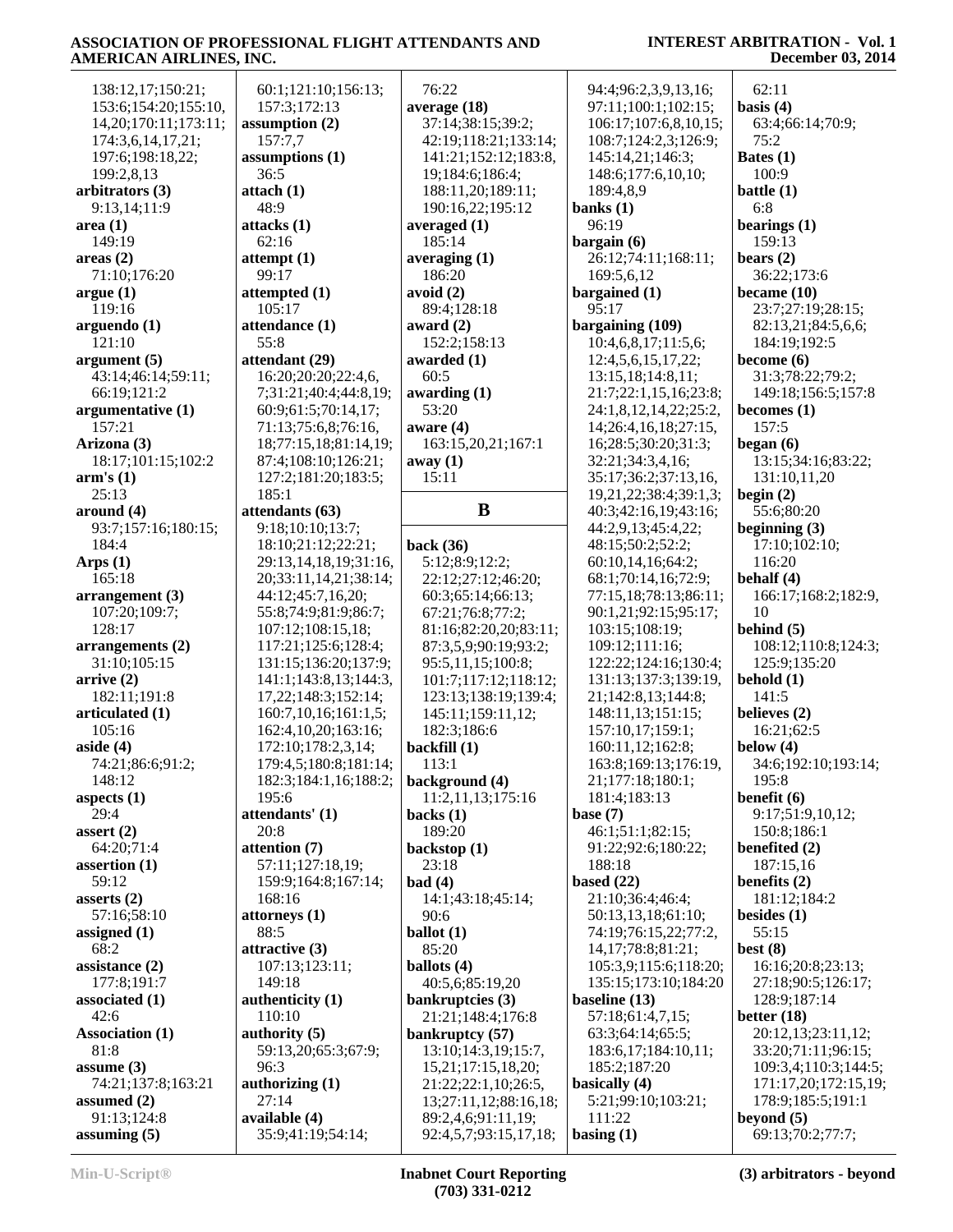| 79:19;158:1                           | Bob's $(2)$            | 141:7                                 | 88:5;95:11;107:21;          | 16:8;22:12;26:19;                     |
|---------------------------------------|------------------------|---------------------------------------|-----------------------------|---------------------------------------|
| <b>bid</b> (7)                        | 46:8;121:6             | brought $(5)$                         | 111:18;114:17;118:6;        | 75:10;90:5;119:6;                     |
| 79:3,5,11;152:1;                      | Boeing $(1)$           | 5:1;86:15;99:18;                      | 120:18;123:22;133:5;        | 123:11                                |
| 153:16;154:10;156:9                   | 96:19                  | 108:21;181:13                         | 138:12;153:12;172:8;        | certainty $(1)$                       |
| big(5)                                | bond $(1)$             | brushed $(1)$                         | 174:19;187:2;189:14;        | 36:4                                  |
| 9:12;26:7;81:1;                       | 128:5                  | 140:2                                 | 197:18                      | cetera(1)                             |
| 88:6;100:2                            | bonus $(2)$            | build $(1)$                           | capacity (2)                | 184:2                                 |
| billion (9)                           | 49:10,10               | 11:21                                 | 32:6;81:10                  | Chair $(3)$                           |
| 183:19,22;184:5,13,                   | book $(7)$             | building $(2)$                        | car(1)                      | 8:2;12:13;83:14                       |
|                                       | 32:15;112:15;          | 34:22;89:1                            | 92:11                       | chaired $(3)$                         |
| 14, 14, 18; 185: 3; 188: 21           |                        |                                       |                             |                                       |
| binder (1)<br>159:14                  | 129:10;130:12;144:4;   | bumped $(2)$                          | cardinal (1)                | 84:2,7,8                              |
|                                       | 148:7;181:17           | 38:14;39:9                            | 50:14                       | chairperson (2)                       |
| binding $(2)$                         | borne $(2)$            | burden $(1)$                          | care $(2)$                  | 82:13;89:20                           |
| 63:6;68:12                            | 179:18,22              | 71:6                                  | 111:9;168:13                | challenge $(2)$                       |
| bit $(23)$                            | both $(31)$            | Burns $(1)$                           | careful $(1)$               | 29:12;38:17                           |
| 11:22;24:20;35:13;                    | 6:1;8:14;20:16,16;     | 32:4                                  | 170:1                       | chambers (1)                          |
| 68:13;84:13,17,17,20;                 | 25:7;30:6;31:21;       | busily $(1)$                          | carefully $(1)$             | 199:11                                |
| 94:2;97:1;104:12;                     | 33:20;36:19;43:9;      | 16:4                                  | 89:8                        | chance $(3)$                          |
| 108:5;109:6;128:2,2;                  | 57:3,9;58:14;109:7;    | business $(4)$                        | carrier (8)                 | 5:22;55:7;99:22                       |
| 133:4;135:20;142:2;                   | 111:4;128:8;131:12;    | 92:22;93:4;97:9;                      | 16:16:30:7:31:4:            | change $(6)$                          |
| 145:4;180:16,19;                      | 132:10;133:20;         | 135:8                                 | 101:10;102:2;104:19,        | 36:6;75:12;93:11;                     |
| 181:1;182:5                           | 149:20;161:12;162:7;   | bust $(2)$                            | 20;173:2                    | 130:7,19;131:16                       |
| bite $(2)$                            | 163:7;173:21;176:19;   | 59:6;120:18                           | carriers (15)               | changed $(6)$                         |
| 34:2;142:12                           | 178:1,8;179:3;181:15;  | Butler $(12)$                         | 16:9;18:14;30:4;            | 39:5;75:10;118:13;                    |
| bitter (1)                            | 185:17;196:19          | 114:1;164:19;165:4,                   | 61:16;70:15;76:17;          | 124:19;143:17,19                      |
| 30:17                                 | bottom $(1)$           | 14;166:2,15,17;168:2,                 | 77:16;88:13,16;             | changes $(10)$                        |
| <b>BLOCH</b> (55)                     | 194:5                  | 6,9,10;170:18                         | 107:11;178:13;              | 32:9,11;36:1,12,13,                   |
| 4:2;5:4,9,11,16,18;                   | bound $(1)$            | buy $(1)$                             | 185:14;186:4;189:6;         | 15;111:8;131:1;                       |
| 7:11;47:9;49:15,18;                   | 67:6                   | 92:11                                 | 192:16                      | 137:22;183:1                          |
| 54:1,10,17,19;57:13;                  | box (3)                | buy-in $(1)$                          | carrying $(1)$              | changing $(1)$                        |
| 62:8;80:6,10;82:3;                    | 47:8;112:8;172:21      | 100:5                                 | 183:17                      | 129:6                                 |
|                                       |                        |                                       |                             |                                       |
|                                       |                        |                                       |                             |                                       |
| 116:6,9;117:7;118:2;                  | break $(7)$            |                                       | carryover (1)               | Chapter $(2)$                         |
| 119:4, 13, 19, 22; 120:8,             | 4:5;5:6,19;72:10;      | $\mathbf C$                           | 117:3                       | 14:14;90:17                           |
| 13, 19; 121: 2, 7, 17;                | 138:14;139:2;141:10    |                                       | case $(28)$                 | characters (1)                        |
| 138:12,17,20;150:21;                  | breaks $(1)$           | calculating $(1)$                     | 7:7;8:7,19,20;9:4,          | 4:11                                  |
| 153:6;154:20;155:10,                  | 139:5                  | 61:4                                  | 21, 22; 10: 21; 27: 11, 12; | cheered (1)                           |
| 14, 20; 170: 11; 173: 11;             | breathe $(1)$          | calculation (1)                       | 37:1;43:12,13;53:7;         | 7:1                                   |
| 174:3,6,14,17,21;                     | 53:7                   | 6:18                                  | 55:19;63:7;64:17;           | choose $(1)$                          |
| 197:6;198:18,22;                      | <b>Breen</b> $(1)$     | calculations (1)                      | 91:15;96:16;119:2;          | 50:4                                  |
| 199:2,8,13                            | 102:17                 | 133:7                                 | 120:10;132:1;137:18;        | chose $(1)$                           |
| block (2)                             | Brent (1)              | call $(17)$                           | 141:13;174:19;177:2;        | 51:14                                 |
| 180:7,15                              | 102:16                 | 17:12;34:2;80:8;                      | 179:1,15                    | chosen $(3)$                          |
| blown $(1)$                           | Bridge (8)             | 98:13;99:1,3,5,6,7,8,9;               | cast(4)                     | 52:13,13,15                           |
| 12:3                                  | 23:6,6,10;109:11;      | 100:16;136:5;157:8;                   | 4:11;40:7;137:15,16         | Chris $(1)$                           |
| blue $(5)$                            | 159:18;160:1,3;        | 174:21;175:1;183:16                   | caucus $(1)$                | 19:4                                  |
| 47:13;112:18;                         | 177:15                 | called $(14)$                         | 199:10                      | Cindi(2)                              |
| 166:22;167:4,5                        | brief (2)              | 60:7;61:6;63:5;                       | caught $(1)$                | 19:2;111:9                            |
| <b>Board</b> (21)                     | 55:4;138:14            | 73:3;80:15;95:2;                      | 88:9                        | circle $(1)$                          |
| 5:2;6:17;7:3;8:18,                    | briefly $(4)$          | 102:21;112:8;136:3;                   | CBA(2)                      | 123:13                                |
| 18;27:8,8;38:11;                      | 6:19;60:4;87:16;       | 160:2,14;167:7,15;                    | 115:4;167:21                | circumstances (7)                     |
| 74:15;82:16;83:11;                    | 191:5                  | 175:6                                 | celebrating (1)             | 9:22;21:11;22:11;                     |
| 85:15;91:2;95:7;                      | bring $(4)$            | calling $(1)$                         | 86:16                       | 41:3;143:6,22;144:1                   |
| 99:16,19;132:19;                      | 133:12,14;134:14;      | 186:12                                | cell(1)                     | CLA(26)                               |
| 134:7,15;174:8;                       | 191:14                 | came $(10)$                           | 186:11                      | 21:2;47:19;109:15;                    |
| 198:19                                | brings $(1)$           | 24:4;27:3;86:21;                      | centuries (1)               | 113:6;115:1,20;117:2;                 |
| boarding (1)                          | 42:8                   | 97:7;102:6;103:2;                     | 84:14                       | 120:4;121:16;122:16;                  |
| 72:13                                 | broad(2)               | 128:20;129:15,17;                     | century $(2)$               | 124:12;127:9;130:8,                   |
| Board's (1)                           | 8:21;95:4              | 187:13                                | 84:10,12                    | 21;143:4,15;145:11;                   |
| 6:7                                   | $broadcast (1)$        | can $(31)$                            | certain (8)                 | 146:9,13;160:14;                      |
| <b>Bob</b> (8)                        | 53:10                  | 4:13;5:5;27:2;30:12,                  | 25:20;26:14;31:9;           | 161:2;162:16;163:11,                  |
| 19:3;43:12;45:13;                     | broadly $(1)$          | 16, 16, 17; 43: 4; 54: 4;             | 32:8,9;39:8;132:9;          | 18;167:18;178:4                       |
| 114:15;150:17;<br>151:20;170:16;198:9 | 40:3<br>$b$ roke $(1)$ | 59:7;64:4;74:12;<br>76:12;78:21;81:6; | 185:10<br>certainly (7)     | clarification (7)<br>114:11;115:5,12; |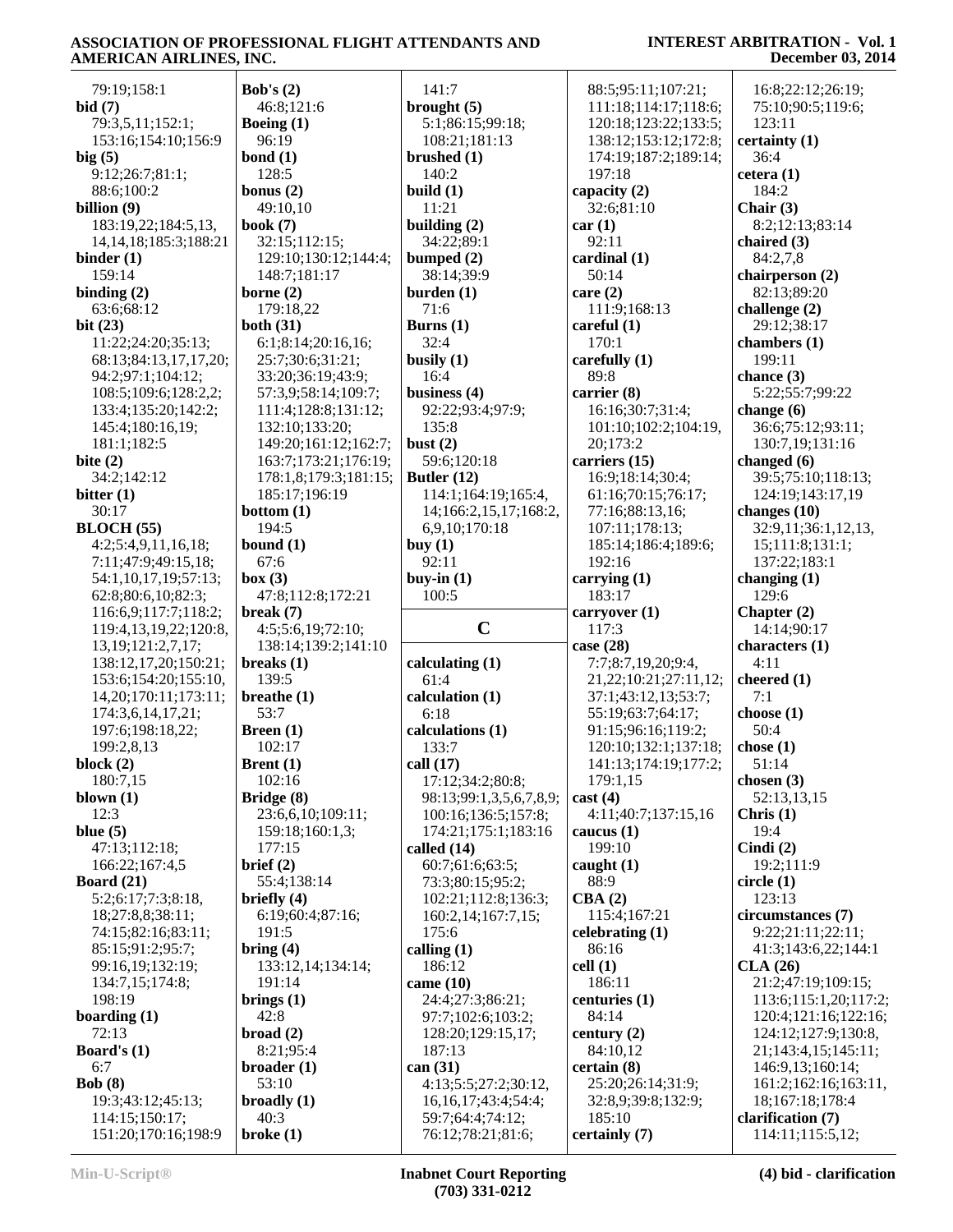#### 117:6;120:2;168:1,8 **clarifications (4)** 113:5,22;118:14; 166:11 **clarified (1)** 29:4 **clarify (2)** 119:10;198:12 **clarifying (4)** 29:2;46:20;47:14; 197:22 **class (2)** 30:2;31:4 **clawback (1)** 187:4 **Clayman (3)** 8:17;32:2;103:1 **clean-up (1)** 111:9 **clear (19)** 21:16;26:8;49:8; 51:22;62:5,20;80:20; 88:15;91:10;105:14; 112:2;115:11,11; 116:20;139:9;148:19; 156:18;173:5;194:13 **clearing (1)** 12:1 **clearly (1)** 38:5 **clients (1)** 8:8 **Clint (1)** 102:17 **Clinton (1)** 8:13 **close (4)** 14:6;112:16;141:11; 199:13 **closed (2)** 125:20,22 **closer (1)** 82:5 **co-chaired (1)** 84:4 **cold (1)** 53:8 **collapse (1)** 13:19 **colleague (2)** 7:16;8:10 **colleagues (2)** 7:21;55:16 **collect (1)** 179:8 **collective (85)** 10:6,16;11:5,6;12:4, 5,6,15,22;14:10;22:1, 15,16;23:8,22;24:5,7, 8,12,14,22;25:1,13; 26:16,17;27:14,15,16; 28:5;32:20;34:3; 38:4;39:1,3;40:3; 42:16,19;44:2,8,13; 45:4,22;48:15;52:2; 60:9,14,16;64:2; 67:22;70:14,16;72:9; 77:15,17;78:12;86:10; 90:1;95:17;103:15; 108:19;109:12; 111:15;122:22; 124:16;137:3;139:19, 21;142:8,13;151:15; 157:10,17;159:1; 160:11,12;163:8; 176:21;177:18; 178:14;181:4;183:13 **collectively (2)** 183:14,15 **combined (6)** 31:4;33:16;141:20; 144:20;184:15,16 **comfort (1)** 18:11 **comfortable (2)** 19:21;55:9 **coming (7)** 26:5,13;93:19;94:1; 105:9;107:15;127:10 **comitantly (1)** 19:14 **commenced (1)** 34:17 **commencement (1)** 151:11 **commencing (1)** 153:1 **comment (1)** 198:5 **commit (1)** 101:19 **commitment (3)** 128:16;129:1,19 **committed (2)** 64:4;134:15 **Committee (69)** 12:10,13;14:19,22; 15:3,5,7;17:16;19:17; 20:2;28:3,9;29:2; 31:15;32:1,4;45:3; 47:15;83:1,15;85:5; 89:21;94:10,16;96:6, 12,18;97:8,21,22;98:2, 4;101:4;102:17;103:4, 8;104:6,10,11,14; 105:13,19;113:8,10, 22;114:2,4,5;116:1; 131:10;134:7,11,14; 140:12,18;145:19; 146:4,16;164:18,20; 165:2,3,16;166:7,18; 168:3;191:6,12;192:3 **committees (2)** 83:2,4 195:14 **common (3)** 6:5;20:21;69:18 **commonly (3)** 21:1;27:17;126:17 **communicated (2)** 40:2;137:8 **comp (1)** 42:6 **Company (91)** 10:4;14:21;15:18, 20;17:15;19:12;20:2; 25:15,18;29:19;31:9; 32:8;36:3;40:17;44:1; 45:18;47:5,8;48:5,21; 49:5,6;50:15,16;51:4; 55:15;56:3,13;57:16; 62:1,5,12;67:16; 71:17;73:2,16;77:1; 86:10;87:1,5,8;89:4; 91:3;93:9;95:3,5;97:2, 7;101:12;104:22; 105:15;106:12;111:1, 3,21;112:2;115:16; 125:8;126:11;129:20; 130:5;132:7;133:17; 140:19;142:17;143:9; 146:3,22;148:14; 149:2;160:20;161:10, 15;162:18;168:20; 169:5,10,11,20;170:2; 171:12;177:22;180:4, 6,11;181:9;182:11,16; 183:7,21;189:3 **Company's (9)** 20:3;44:19;71:6; 78:20;104:4;149:8; 150:5;181:6;196:12 **comparative (1)** 35:16 **comparator (4)** 70:15;76:17;77:16; 181:1 **comparators (3)** 104:2;184:22; 188:12 **comparators' (1)** 24:8 **compare (1)** 190:13 **compared (1)** 22:3 **comparing (1)** 196:6 **comparisons (2)** 9:5,6 **Compass (1)** 56:3 **compelled (1)** 9:20 **compensation (7)** 62:11;87:22;148:22; **compete (3)** 92:19;104:17; 106:20 **competing (2)** 25:8,11 **competition (1)** 16:5 **competitive (4)** 25:16;26:11;97:17; 124:11 **competitor (1)** 190:12 **competitors (1)** 178:1 **complete (4)** 93:1;104:15;113:18, 21 **completely (3)** 14:3;76:14;183:3 **complex (2)** 9:1;33:17 **complicated (3)** 52:3;181:2;192:5 **component (1)** 22:7 **components (3)** 35:16;178:13;183:1 **comprehensive (3)** 179:21;180:13; 183:3 **comprehensively (1)** 190:17 **comprise (1)** 141:19 **comprised (2)** 31:15;141:1 **compromise (1)** 23:3 **computers (1)** 136:12 **concentrating (1)** 91:4 **concept (1)** 159:2 **concern (2)** 149:19;158:6 **concerned (6)** 56:20;91:8;92:16, 17;104:12;106:15 **concerns (1)** 129:16 **concession (1)** 71:14 **concessionary (1)** 103:14 **concessions (1)** 71:10 **concluded (4)** 15:21;16:13;18:4; 22:22 **concluding (1)** 53:13 **conclusion (2)**

#### **INTEREST ARBITRATION - Vol. 1 December 03, 2014**

 26:20;97:12 **concur (2)** 56:15,22 **condition (1)** 170:4 **Conditional (29)** 21:2;24:10;28:16; 29:5;31:11;32:17; 46:19,22;47:1;109:10; 110:19;112:5,9; 114:11;115:13; 116:13;126:1,8;127:3, 16;129:2;148:11; 159:15,16,20;160:5; 162:1,2;163:6 **conditions (7)** 14:12,13;20:12; 42:13;52:1;106:10; 126:3 **conducts (1)** 40:1 **confidence (1)** 15:16 **confirm (2)** 69:10;168:19 **confirmed (1)** 105:12 **confirming (1)** 67:17 **confusion (1)** 118:7 **connection (2)** 34:18;127:1 **consequence (3)** 30:5;40:9;44:13 **consequences (2)** 30:15;87:16 **consequential (1)** 53:18 **consider (3)** 100:12;158:4;166:8 **considerably (1)** 21:12 **consideration (1)** 54:9 **considered (1)** 137:1 **consistent (5)** 17:7;20:4;64:15; 94:9;151:20 **consistently (1)** 20:10 **constituents (3)** 145:20,21;146:2 **constitute (1)** 72:7 **constituted (2)** 74:16,18 **constitution (2)** 39:18;89:20 **constrained (2)** 46:3,3 **constructed (1)**

35:16;36:2;37:13,16;

**Committee's (1)**

**Min-U-Script® Inabnet Court Reporting (703) 331-0212**

168:22;169:8,17,18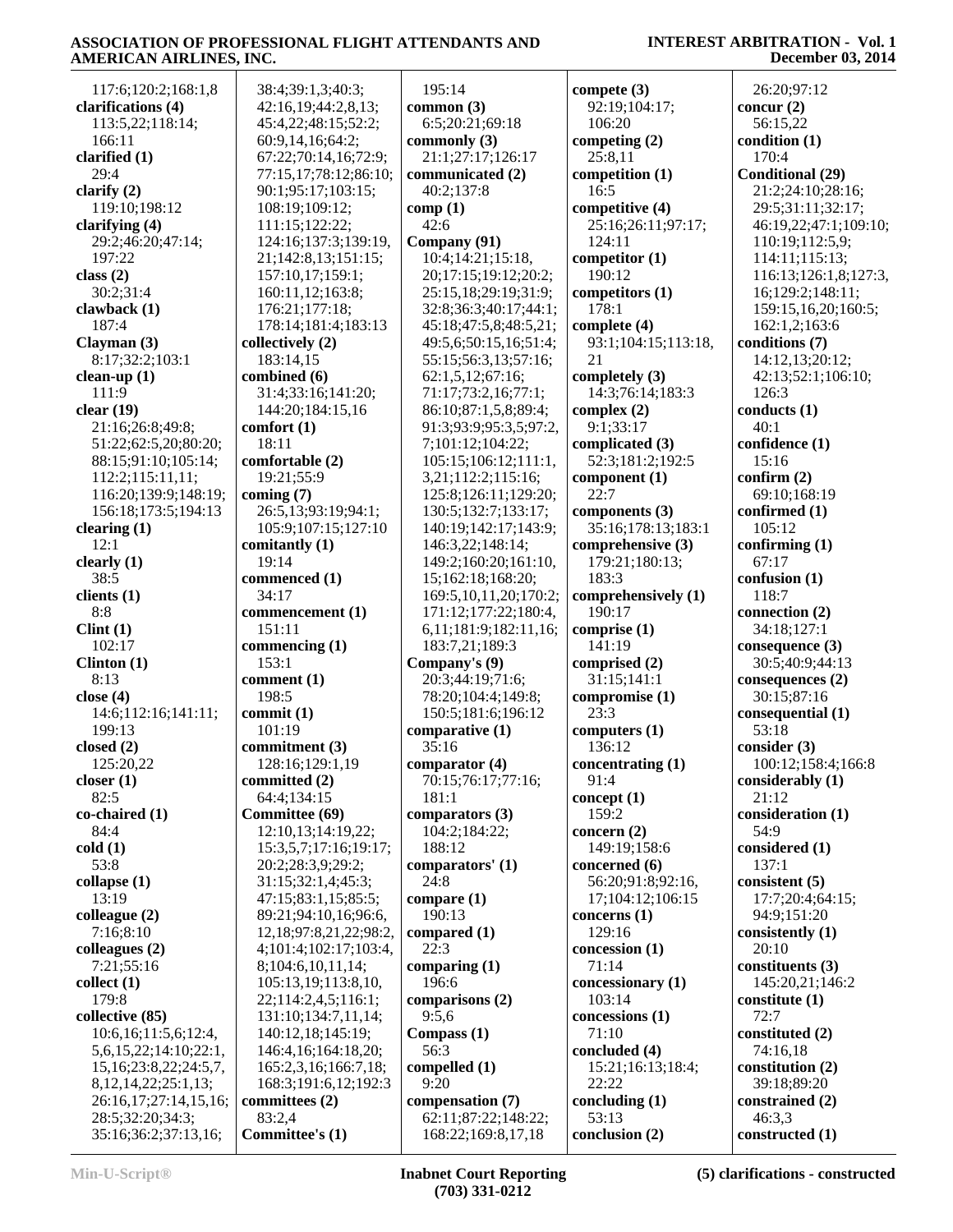| 107:18                   | 160:19;162:18;            | 176:19;177:8,13       | 76:8;128:19;172:14           | 100:14;101:1;102:12,        |
|--------------------------|---------------------------|-----------------------|------------------------------|-----------------------------|
| constructive (1)         | 163:17;176:18;            | costs(17)             | creditors $(2)$              | 19, 20; 133: 3, 21; 142: 2; |
| 145:22                   | 179:19;180:11;            | 19:13,19;21:9;        | 96:14;146:5                  | 175:10,15;176:13;           |
| consummation (1)         | 181:17;183:18;184:2,      | 25:19;35:21;36:1,2;   | Creditor's (45)              | 194:13;197:8;198:20         |
| 29:10                    | 8, 15; 185: 4, 6; 187: 9; | 61:9;104:15;123:9;    | 14:19,22;15:2,5,7;           | DANIEL (2)                  |
| contact (2)              | 188:7;190:5;191:1;        | 145:18;146:19;166:8;  | 17:16;19:17;20:1;            | 175:5,14                    |
| 166:22;167:11            | 195:17,17                 | 183:5;186:3;189:11;   | 28:2,9;29:2;47:15;           | Dan's $(1)$                 |
| contacted (8)            | contracts (24)            | 191:14                | 94:10,16;96:5,12,18;         | 133:7                       |
| 164:13,17;166:2,15,      | 25:22;57:20;61:5,9;       | Council (1)           | 97:7,20,22;98:2,4;           | Darin $(1)$                 |
| 17;167:4,10,11           | 95:15;105:3;149:11;       | 82:12                 | 101:4;104:6,10,11,13;        | 55:18                       |
| contain (2)              | 177:19;178:1,8;179:3,     | Counsel (14)          | 105:13,19;113:8,10;          | date $(40)$                 |
| 37:17;124:13             | 11,16,22;180:18,21;       | 7:22;29:2;32:3,3,5;   | 114:3,5;116:1;145:19;        | 23:7;51:20;52:1,21;         |
| contained (13)           | 181:3,15,20;183:9;        | 80:15;114:2,3;119:20; | 146:4,16;164:18,20;          | 53:1;79:3,6,12;89:13;       |
| 6:17;23:13;31:11;        | 185:2,3;189:5;192:22      | 165:15;175:6;177:2;   | 165:1,3,15;166:6,18;         | 91:19;134:1;139:18;         |
| 42:13;44:4,8;141:18;     | contractual (3)           | 198:4;199:11          | 168:3                        | 141:17;151:10,15,19,        |
| 146:8;151:12;152:21;     | 74:4;181:8;182:22         | count(8)              | credits (1)                  | 20;152:4,18;153:12,         |
| 194:21;196:14;199:6      | contrary $(1)$            | 43:1;59:8;65:1,3;     | 172:17                       | 14, 16, 19, 22; 154: 1, 10, |
| contains (4)             | 67:4                      | 85:20;88:5;157:14,15  | crew(2)                      | 11, 15, 15, 16; 155: 4, 8;  |
| 42:12,21,22;43:1         | contribution (1)          | counted $(1)$         | 50:21;51:1                   | 156:7, 10, 19, 20; 158:5,   |
| contends (1)             | 185:22                    | 40:6                  | criteria (1)                 | 22;173:14,15                |
| 58:18                    | controlled (1)            | counter $(1)$         | 179:7                        | dated $(2)$                 |
| contention (1)           | 63:16                     | 81:17                 | critical (4)                 | 112:21;159:15               |
| 51:20                    | controversy (1)           | country $(2)$         | 15:4;20:19;28:7,8            | daunting $(1)$              |
| contest (1)              | 45:1                      | 13:2;16:17            | <b>CROSS-EXAMINATION (2)</b> | 26:5                        |
| 56:14                    | convened (1)              | couple(9)             | 153:9;197:9                  | Dave $(1)$                  |
| context (7)              | 131:10                    | 82:21;99:2;117:13;    | crowd(1)                     | 100:9                       |
| 14:18;20:15;21:17;       | convergency (1)           | 135:4;139:6;168:15;   | 88:6                         | day $(21)$                  |
| 40:22;45:3;53:10;        | 189:16                    | 170:13;174:14;187:12  | cryptic $(2)$                | 30:18;36:18;37:20,          |
| 147:17                   | conversation (2)          | coupled $(1)$         | 6:21;120:5                   | 21;79:3,5,11;86:8;          |
| Continental (17)         | 150:17;166:14             | 141:18                | crystal(3)                   | 89:2;101:21;102:1,21;       |
| 22:14;24:10,17;          | conversations (2)         | course $(15)$         | 112:1;116:20;                | 152:1;153:15,16,22;         |
| 36:8;37:4;60:10,15;      | 18:5;172:20               | 15:21;37:14;63:10;    | 194:13                       | 154:10;156:9;158:21;        |
| 61:12;75:7;179:3,12;     | convince (1)              | 106:2;109:3;139:2;    | crystallize (1)              | 187:18;192:11               |
| 185:1,15,22;187:3;       | 8:14                      | 140:7,20;143:15;      | 121:22                       | days $(14)$                 |
| 188:21;189:7             | cooling $(1)$             | 148:2;157:5;161:11,   | curve(1)                     | 9:5;17:4;19:10;             |
| Continental's (1)        | 85:15                     | 14;189:6;190:21       | 77:5                         | 32:22;57:6,7;90:20;         |
| 187:9                    | coordinated (1)           | court(4)              | current (18)                 | 109:16;131:18;              |
| contingencies (1)        | 141:3                     | 114:20;145:14;        | 37:15;60:9;61:5;             | 134:20;157:15,15,16,        |
| 180:10                   | copies $(2)$              | 146:12;164:22         | 64:2;69:7,9;72:18;           | 22                          |
| contingency (2)          | 4:21;5:1                  | cover(4)              | 76:15;92:14;133:13;          | de(1)                       |
| 178:8;193:11             | core(1)                   | 73:10;115:7;160:6,    | 156:4;179:16;183:17;         | 72:7                        |
| continued (7)            | 67:10                     | 15                    | 184:2;186:17;191:1;          | deadheading (1)             |
| 14:8,8,13;32:3;86:9,     | correctly $(5)$           | covered $(2)$         | 193:14;195:16                | 39:8                        |
| 18;90:13                 | 35:8;36:20;124:13;        | 163:17,22             | currently $(4)$              | deal(17)                    |
| contract (83)            | 157:2;159:17              | $\cos(1)$             | 172:10,16;176:10;            | 6:7,17;11:14;20:17;         |
| 25:21;27:19;33:7,        | cost(24)                  | 88:15                 | 192:10                       | 22:20,21;25:6;27:3;         |
| 10,15,19,20,21;34:8;     | 9:8;44:18;45:8;           | craft $(3)$           | cut(7)                       | 51:17;52:9;57:2;            |
| 35:21,22;39:12,19;       | 59:13,19;61:5;71:17;      | 30:2;31:4;72:12       | 13:11;15:11;20:18;           | 89:12;91:4,11;102:2;        |
| 49:1;53:21;55:12;        | 75:7;78:16;117:17;        | create $(2)$          | 66:19;95:6,14;102:2          | 123:8;133:13                |
| 63:12;65:9;68:3;78:9,    | 118:11;158:1;179:21;      | 64:22:97:5            | cutoff $(2)$                 | deals $(2)$                 |
| 9;83:12,17;84:6;         | 180:11;182:18,18;         | created $(3)$         | 52:12;134:1                  | 23:4;108:2                  |
| 86:14;87:6;90:4;         | 183:17,21;184:15,18;      | 29:21;34:7;35:6       | cuts (2)                     | dealt(3)                    |
| 104:1;105:10;107:14;     | 185:19;187:9,15;          | creates $(3)$         | 88:20;107:3                  | 8:22;17:21;52:4             |
| 108:7,9,11;109:20,21;    | 189:16                    | 52:7;64:19;71:5       | cutting $(1)$                | debate(1)                   |
| 110:3;116:13;118:4;      | $\cos$ ted $(6)$          | creative $(2)$        | 97:10                        | 120:16                      |
| 124:5;125:7;129:10,      | 58:19;59:5,5;66:21;       | 23:2;34:19            |                              | debtor(1)                   |
| 11;131:3;133:19;         | 67:12;70:5                | credibility $(1)$     | D                            | 97:3                        |
| 134:12;137:19;           | costing(6)                | 20:1                  |                              | debtor's(1)                 |
| 146:11;150:16,20;        | 57:5;133:3;176:15;        | credible (1)          | Dallas (1)                   | 104:8                       |
| 151:2;152:17,19;         | 177:22;179:2;183:4        | 88:22                 | 85:22                        | decade(1)                   |
| 153:2, 17, 20; 154:1, 9, | costings(1)               | credit (9)            | Dan (22)                     | 16:12                       |
| 16;155:3,9;156:19;       | 177:3                     | 59:16;60:1;62:21;     | 7:17,20;8:20;19:2;           | December (39)               |
| 157:4,5;158:12;          | $cost$ -outs $(3)$        | 63:3;64:12;65:15;     | 35:9,13;36:11;98:1;          | 28:13,22;47:14;             |
|                          |                           |                       |                              |                             |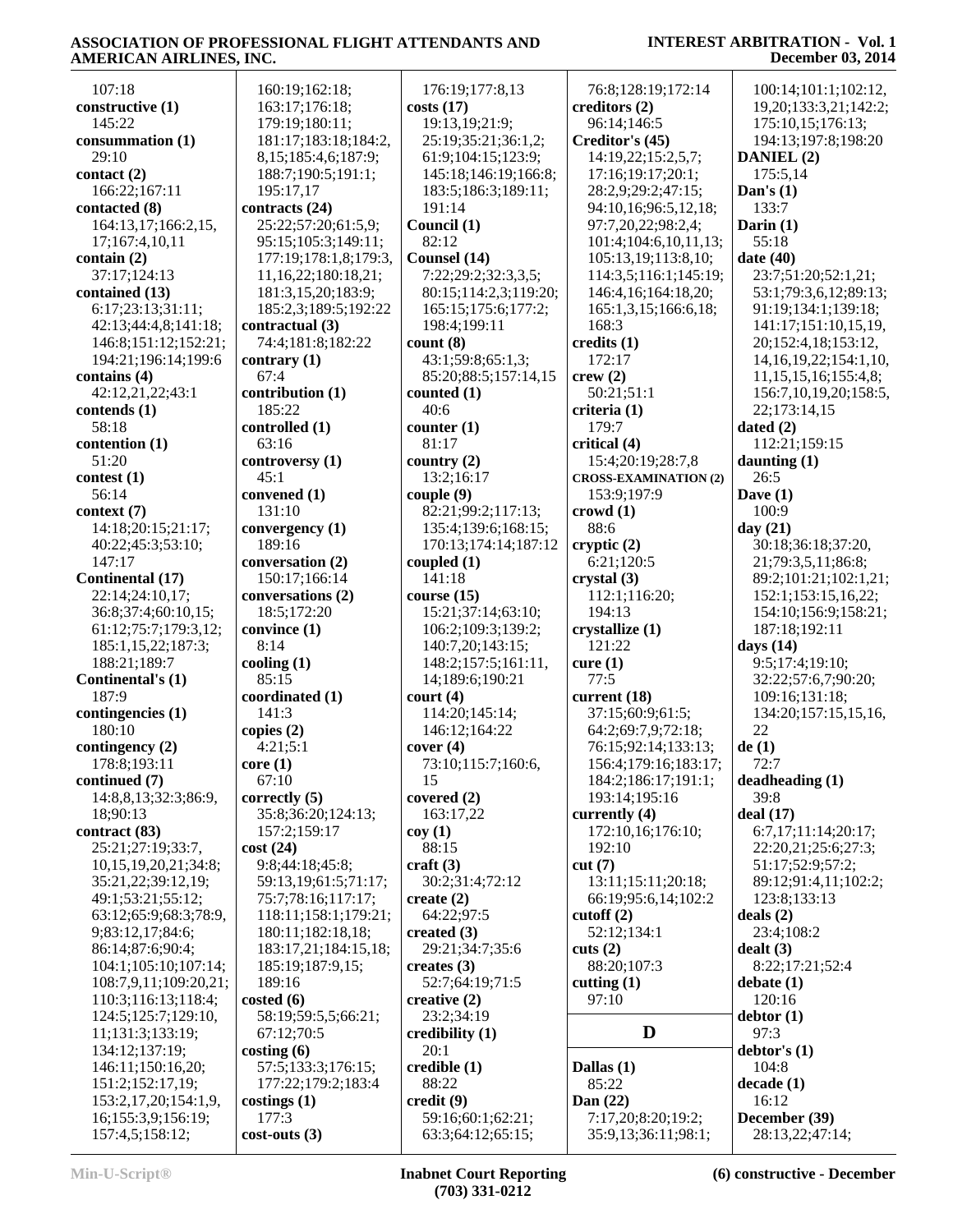52:21;58:6;66:13; 67:21;78:5,10;85:7; 88:18;112:21;113:2; 115:10;118:14;120:5; 126:2;136:7,7,19; 141:17;143:4;145:12; 151:10,17;152:6; 154:18;155:13;156:6, 12;157:9,16;158:16; 164:9;170:18,22; 173:16,18;199:18 **decide (1)** 54:4 **decided (6)** 55:1;62:1;93:21; 98:16,18;132:8 **decisions (1)** 15:4 **deck (3)** 100:13,22;101:9 **declared (1)** 90:16 **declined (1)** 87:10 **decrease (1)** 196:8 **deemed (4)** 47:11,20;115:1; 167:19 **deep (2)** 128:19;180:4 **deeply (1)** 16:21 **defeated (3)** 40:7;137:12,19 **defined (5)** 61:11;74:20;77:21; 185:22;186:1 **defines (1)** 146:7 **definitely (2)** 106:21;168:4 **definition (8)** 68:1,9;69:12;70:13, 18,20,22;78:6 **degree (3)** 44:22;53:5;184:22 **deleted (1)** 58:3 **Delta (44)** 16:3,4;17:19,22; 21:17,20;22:9,11; 24:17;26:7;36:7;37:3; 38:12,17;39:6;60:11; 61:12;75:7;99:18; 106:19;108:6;109:3; 124:6,8;135:5,14,15; 136:18;137:21;179:4, 12;180:22;182:22; 185:1,14;186:21; 188:1,5,12,20;189:6, 15;194:3;195:8 **Delta's (3)**

 186:17;193:21; 194:1 **demanding (1)** 149:10 **demands (1)** 169:8 **demographics (2)** 179:14;193:5 **demonstrably (2)** 62:13;69:8 **demonstrate (1)** 79:17 **demonstrated (1)** 65:3 **demonstratively (2)** 63:12;64:22 **denied (1)** 52:17 **Denise (1)** 83:13 **Department (5)** 28:14;35:6;55:20; 56:2;125:15 **depending (1)** 21:18 **deregulation (1)** 175:19 **describe (14)** 12:16;19:7;43:20; 64:5;72:1,20;109:5,6; 130:19;175:15;179:1; 180:12;182:8;191:5 **described (3)** 35:11;64:11;177:14 **describes (1)** 47:20 **describing (2)** 65:8;172:19 **description (6)** 16:19;40:12;54:5; 117:14;151:20;160:22 **designed (3)** 35:15,20,22 **desperately (1)** 199:5 **destructive (1)** 30:18 **detail (5)** 7:2;19:8;68:14; 175:16,16 **detailed (2)** 183:4;186:2 **details (1)** 5:21 **deteriorate (1)** 14:13 **determination (2)** 30:8;31:5 **determined (4)** 37:11;42:18;70:13; 183:7 **determines (1)** 61:3

**devastated (1)** 17:1 **devastating (1)** 144:16 **develop (1)** 61:2 **developed (1)** 133:21 **development (1)** 116:1 **devices (1)** 26:20 **diem (3)** 185:21;188:6; 192:13 **difference (4)** 46:10;72:2;155:19; 190:2 **different (24)** 9:21;16:1;21:12; 22:8;30:3;44:7;60:13; 63:19;64:8;66:5; 72:15;106:19;117:16; 162:12;163:17; 171:17;178:13;179:2; 180:16;181:7,8; 185:18;190:4;194:22 **differently (1)** 23:3 **differs (1)** 118:8 **difficult (4)** 6:6;9:1;25:7;99:20 **dig (2)** 128:19;184:9 **direct (8)** 68:20;80:17;159:9; 167:16;168:18;175:8; 197:5;198:6 **directed (1)** 164:7 **directing (2)** 167:14;168:16 **direction (4)** 15:17;16:2,8;106:19 **directly (3)** 30:14;67:4;165:10 **Directors (2)** 27:9;82:17 **disband (1)** 102:9 **discreet (2)** 122:7,16 **discrepancy (1)** 187:5 **discussed (3)** 167:2;168:5,14 **discussion (7)** 80:9;82:6;142:16; 166:5;171:12;175:3; 189:22 **discussions (12)** 18:8;30:22;117:14;

#### 122:11;124:15,21; 161:17;164:15;165:7; 169:11;177:12,22 **dispute (14)** 41:8,10;43:4,9;57:1; 64:17;67:10;74:13; 78:1;137:18;139:1; 181:22;197:16;198:15 **disputed (4)** 55:5;64:21;79:16; 198:2 **disputes (3)** 11:16,17;74:17 **distinction (1)** 72:21 **dive (1)** 180:4 **divided (2)** 6:20;185:16 **divider (1)** 112:18 **division (1)** 82:22 **divisive (1)** 30:17 **document (18)** 28:19;46:21;47:4, 13,17;48:11,12;73:2, 13;111:13;112:17; 113:3,4;145:12; 160:14;162:15;164:8; 170:18 **documents (6)** 110:5;120:8;141:9; 146:1;159:11;179:9 **dollar (1)** 121:12 **dollars (3)** 121:12;188:8; 195:22 **domestic (1)** 180:9 **done (16)** 6:13;14:4;36:16; 64:6;65:7;74:15;79:8; 92:18;94:6,6,7; 140:11;176:18;177:8; 184:17;189:21 **doors (1)** 5:13 **doubt (2)** 49:8;139:10 **Doug (4)** 99:3;104:18;136:3; 148:19 **down (15)** 6:22;24:19,21; 55:18;58:8;59:1; 83:15;137:18;168:18; 174:13;184:9;191:13, 14;193:16;199:1 **downstream (4)** 65:11;66:1;75:18;

#### **INTEREST ARBITRATION - Vol. 1 December 03, 2014**

 76:12 **downturns (1)** 13:22 **dozens (2)** 176:18,18 **Dr (2)** 55:18;56:3 **dragged (1)** 125:16 **dramatic (2)** 135:2;151:8 **driven (1)** 144:9 **due (1)** 157:4 **duration (1)** 157:6 **during (14)** 23:19;65:13;66:4; 72:10;82:17,18; 122:10;130:18; 132:21;144:8;148:4, 10;161:17;180:6 **dwell (1)** 122:5 **dynamic (1)** 29:22 **E earlier (5)** 16:12;68:4;115:15; 146:8;188:22 **early (6)** 18:17;85:9;86:20; 90:11;151:21;179:6 **earnings (2)** 61:20;152:15 **easier (2)** 108:6;195:13 **easiest (1)** 191:16 **easily (1)** 39:17 **easy (1)** 57:10 **eating (1)** 16:5 **economic (25)** 13:19,22;14:12; 15:22;41:11,15;60:6,8, 22;62:17;67:18,19; 68:6;69:7,9,19;76:2,4, 10;118:11,17,19; 120:17;179:18;183:8 **economically (1)** 11:6 **economics (4)** 9:7;175:20,21;177:3

**economist (3)** 35:9;175:17,18 **economy (2)** 13:20;90:8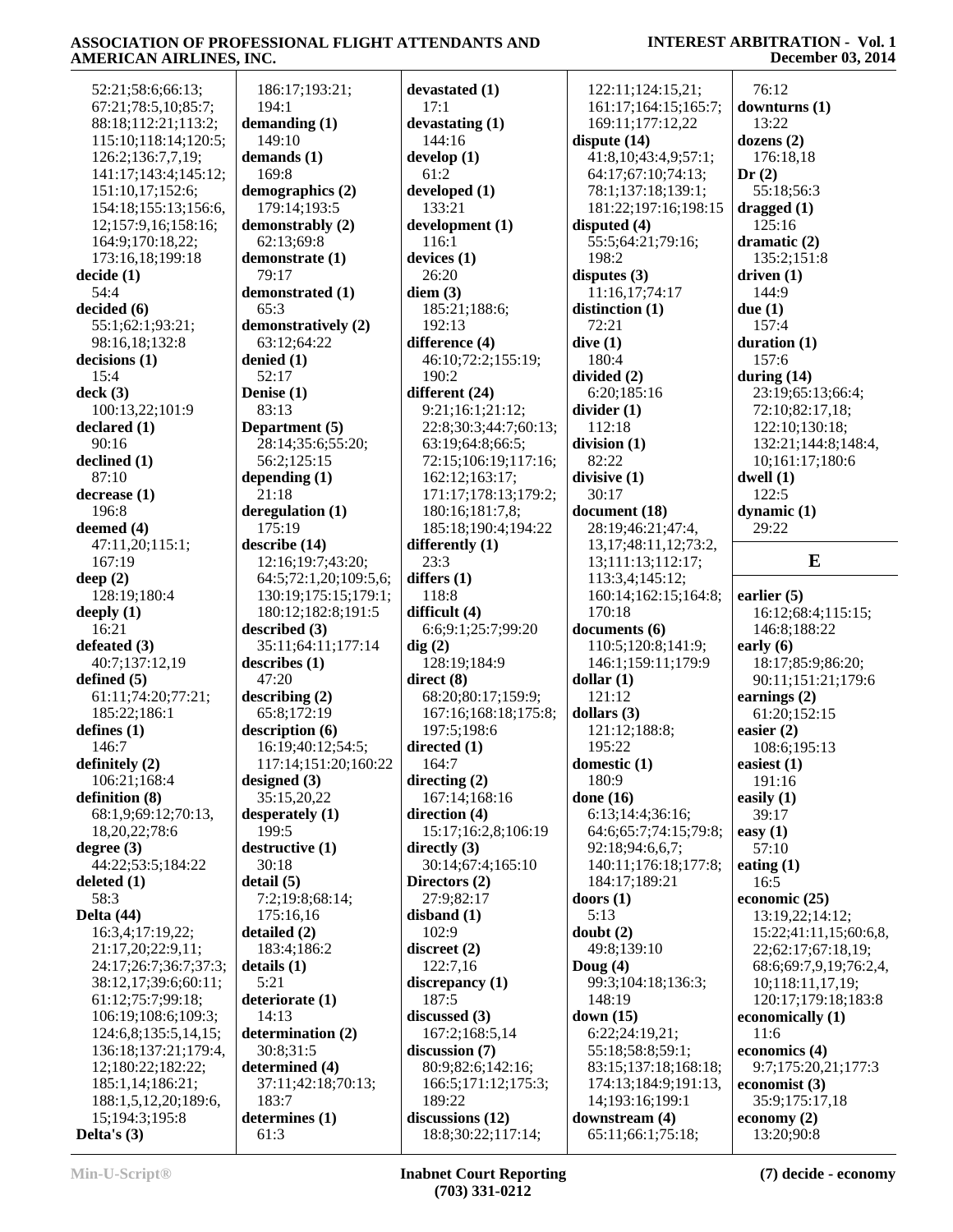| educated (1)          | 16:9                 | 176:1                 | 80:15,17;170:14;                                | 16:10               |
|-----------------------|----------------------|-----------------------|-------------------------------------------------|---------------------|
| 175:20                | employed (3)         | entitled (1)          | 175:6,8                                         | expect(1)           |
| effect $(11)$         | 81:7,15;178:15       | 48:13                 | examined $(2)$                                  | 188:16              |
| 25:2;27:19;52:18,     | employee (5)         | entry $(2)$           | 80:16;175:7                                     | expedited (3)       |
| 22;53:2;78:9;126:3;   | 17:22;18:13;65:13;   | 160:18;162:18         | example $(1)$                                   | 23:17,20;90:11      |
| 127:17;138:2;142:7;   | 100:5;163:21         | equal $(6)$           | 164:3                                           | expenses (2)        |
| 173:18                | employees (10)       | 25:21;60:6;63:5;      | exceed (1)                                      | 72:17,18            |
|                       |                      |                       |                                                 |                     |
| effective (31)        | 73:10;86:21;99:19;   | 121:14,15;192:17      | 68:10                                           | experience (1)      |
| 23:7,8;28:15;66:11;   | 104:19;112:3;115:7;  | equally $(2)$         | exceeded (1)                                    | 176:15              |
| 78:4,22;79:2;135:17;  | 147:1;148:21;161:18; | 31:22;140:22          | 10:6                                            | expert $(2)$        |
| 136:6;151:15,19,19;   | 163:13               | equals $(2)$          | except (7)                                      | 67:17;96:4          |
| 152:4,6,20;153:12,14, | employment (4)       | 197:21;198:1          | 4:21;80:3;140:5;                                | expertise $(1)$     |
| 19,22;154:1,9,14,16;  | 74:9;81:13;106:10;   | equivalent (1)        | 155:12;173:20;190:5;                            | 96:11               |
| 155:3,8;156:6,19,21;  | 170:4                | 60:8                  | 197:14                                          | experts $(4)$       |
| 157:5,9;173:14        | empowered (1)        | especially (1)        | exchange $(3)$                                  | 6:8;57:3,8;88:4     |
|                       |                      |                       |                                                 |                     |
| effects $(1)$         | 75:11                | 86:17                 | 65:14;71:10;187:13                              | explain $(5)$       |
| 87:17                 | encouraged $(1)$     | $e$ ssence $(2)$      | exchanged (1)                                   | 10:1;14:17;43:22;   |
| efficiently $(1)$     | 182:13               | 6:16;131:16           | 196:19                                          | 53:10;70:7          |
| 191:13                | encouraging(1)       | essentially $(5)$     | $\boldsymbol{\mathrm{exclude}\left( 1\right) }$ | explained (1)       |
| effort(8)             | 186:9                | 61:19;84:8;103:7;     | 79:22                                           | 117:19              |
| 14:10;57:9;94:17;     | end (10)             | 180:20;185:15         | excluding $(1)$                                 | explicit $(1)$      |
| 180:13;182:8;186:14,  | 9:11;30:17;36:18;    | established (3)       | 61:15                                           | 47:11               |
| 14;191:6              | 37:19;38:9;93:19,19; | 75:1;133:12;186:11    | exclusion (1)                                   |                     |
|                       |                      |                       |                                                 | explore $(1)$       |
| efforts $(2)$         | 184:15;187:18,21     | establishes (1)       | 80:1                                            | 169:15              |
| 18:6;29:1             | ended $(2)$          | 6:18                  | exclusive (1)                                   | explored (1)        |
| $E-I-N-S-P(1)$        | 88:7;118:22          | et(1)                 | 97:3                                            | 198:4               |
| 165:4                 | endorse $(1)$        | 184:2                 | exclusivity $(1)$                               | express $(3)$       |
| Einspanier $(3)$      | 80:3                 | evaluate (2)          | 14:21                                           | 104:22;112:4,8      |
| 164:20;165:4,6        | endurance (1)        | 180:10,17             | excuse(2)                                       | expressed (1)       |
| either $(6)$          | 174:11               | Eve $(1)$             | 107:10;168:5                                    | 168:20              |
| 30:14;37:17;50:6;     | engage $(1)$         | 114:8                 | executed $(1)$                                  |                     |
|                       |                      |                       |                                                 | expressly $(1)$     |
| 121:10;193:14;195:16  | 18:7                 | even $(18)$           | 111:4                                           | 115:5               |
| elected $(1)$         | engaged (4)          | 15:11,15,19;18:21;    | <b>Executive (5)</b>                            | extended (2)        |
| 85:6                  | 56:17;166:10;        | 31:19;35:14;39:15;    | 27:8;82:22;134:7,                               | 32:19;131:6         |
| election $(3)$        | 191:11;192:3         | 67:8;69:5,13,15;76:2; | 11,14                                           | external (1)        |
| 30:13;128:11,13       | engagement (1)       | 97:11;105:12;106:16,  | executives (1)                                  | 9:6                 |
| elections (1)         | 176:4                | 22;110:17;187:3       | 91:7                                            | extra(5)            |
| 30:16                 | engaging (1)         | event $(5)$           | exercise (14)                                   | 59:19;64:20,22;     |
| elegance $(1)$        | 101:16               | 13:1;50:8;124:15;     | 19:10;21:5;45:20;                               | 65:2;157:22         |
| 111:14                |                      | 137:17;142:12         | 50:3;51:15;53:9;                                | extraordinarily (2) |
|                       | enjoyed $(2)$        |                       |                                                 |                     |
| elements $(1)$        | 17:8;128:5           | events (4)            | 69:17,20;70:1;76:9;                             | 6:6;9:16            |
| 129:9                 | enjoying $(2)$       | 13:6;19:8;76:4;       | 104:4;181:21;194:11;                            | extremely $(1)$     |
| eleven $(1)$          | 16:4;143:13          | 88:12                 | 195:19                                          | 92:16               |
| 150:15                | enough $(3)$         | eventually (2)        | exercised (4)                                   |                     |
| eligible $(1)$        | 26:22;51:7;183:2     | 13:9;30:7             | 69:6,14;76:2;121:11                             | $\mathbf F$         |
| 137:16                | ensure $(1)$         | eventuate $(1)$       | Exhibit (15)                                    |                     |
| eliminates $(1)$      | 193:12               | 139:13                | 21:3;29:7,7;32:15,                              | F&H(1)              |
| 62:10                 | enter $(1)$          | everybody (5)         | 15;42:11;47:2,12;                               | 55:21               |
|                       |                      |                       | 60:19;65:18;159:14;                             |                     |
| eloquently $(1)$      | 50:4                 | 6:12;30:5;52:17;      |                                                 | face $(5)$          |
| 43:21                 | entered (4)          | 56:19;139:9           | 194:21,21;196:14,15                             | 26:11;43:22;53:12,  |
| else (8)              | 27:13,17;30:22;      | everybody's (1)       | Exhibits (3)                                    | 12;150:5            |
| 6:9;7:8;45:19;48:4;   | 40:15                | 25:5                  | 21:4;110:6;141:12                               | facilitate (4)      |
| 51:9;170:11;174:6;    | entertaining $(1)$   | everyone (2)          | exist(1)                                        | 20:6,18;132:13,21   |
| 199:2                 | 104:7                | 4:13;161:10           | 150:16                                          | facilitating $(1)$  |
| email $(1)$           | entire $(11)$        | evidence (4)          | existence (1)                                   | 56:18               |
| 186:12                | 4:11;13:2,2,20,20;   | 67:14;68:16;69:16;    | 147:19                                          | facing $(1)$        |
|                       |                      |                       |                                                 |                     |
| embodied (2)          | 14:7;87:21;132:22;   | 189:14                | existing $(8)$                                  | 13:9                |
| 32:12;115:17          | 141:4;155:3,9        | evident $(2)$         | 39:3;49:9;137:2;                                | fact $(20)$         |
| emerged $(1)$         | entirely $(3)$       | 40:12,14              | 139:21;141:21;184:7;                            | 4:21;5:20;12:22;    |
| 22:10                 | 22:8;87:21;170:16    | exactly $(5)$         | 194:2;195:16                                    | 52:15;56:15;62:6;   |
| Emeritus (1)          | entirety $(3)$       | 112:1;115:20;         | expand $(1)$                                    | 76:7,14,21;90:14;   |
| 8:2                   | 114:16,17;116:2      | 129:21;136:14;181:10  | 117:13                                          | 98:1;113:9;122:6,7; |
| Emirates (1)          | entities (1)         | examination (5)       | expanding $(1)$                                 | 127:7;130:2;163:20; |
|                       |                      |                       |                                                 |                     |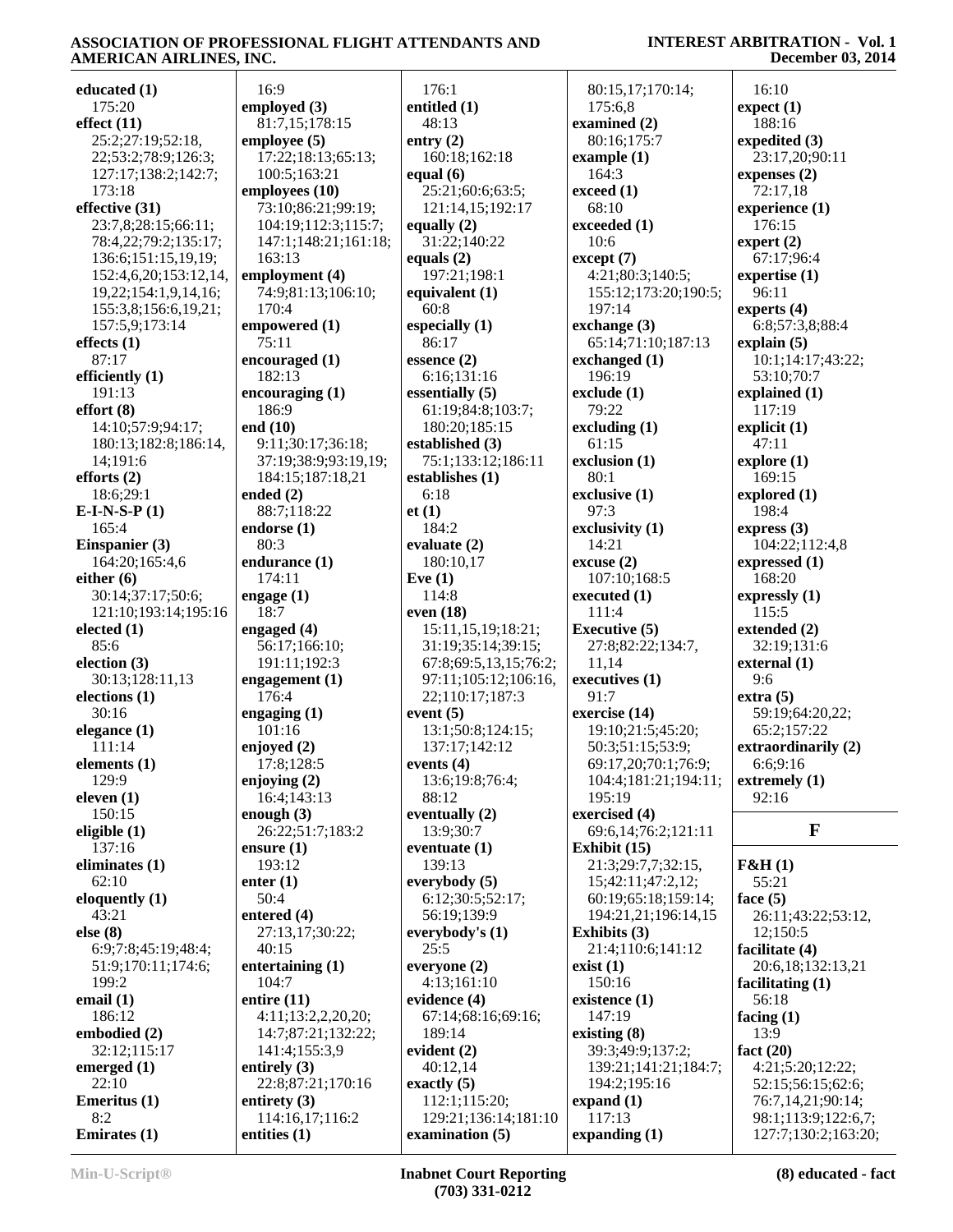#### **INTEREST ARBITRATION - Vol. 1 December 03, 2014**

 172:8;173:14,15 **factor (6)** 26:3;28:6,7,8; 122:10;123:20 **factored (1)** 24:15 **factors (2)** 185:16;186:19 **factory (1)** 178:11 **facts (5)** 4:16;56:9,12,14,15 **factual (1)** 173:22 **fail (1)** 93:3 **failed (6)** 10:19;12:7;41:3; 52:6;85:3,4 **fair (11)** 15:16;42:5;44:10; 51:18;62:4;115:14; 150:3,7,10;152:8; 158:14 **fairly (3)** 42:10;68:15;179:13 **faith (4)** 74:11;168:12;169:6, 12 **fall (4)** 70:20,21;125:4; 192:10 **familiar (1)** 178:17 **fan (1)** 175:20 **far (5)** 39:14;96:15;108:12; 135:22;144:5 **fascinated (1)** 71:18 **fashion (3)** 107:19,20;121:12 **fateful (1)** 110:20 **faux (1)** 107:8 **favor (1)** 168:21 **favored (1)** 169:17 **February (2)** 94:21;95:1 **feel (1)** 89:22 **feeling (1)** 113:7 **feels (2)** 84:11,14 **felt (12)** 9:20;103:12;107:5, 9;108:10,14,17; 129:14;133:17,17;

 187:12;189:3 **few (5)** 4:5;5:14;147:21; 153:8;180:15 **fifth (1)** 182:21 **fifty (1)** 185:18 **fight (1)** 189:9 **figure (11)** 178:12;179:7,10; 180:4;184:10,21; 185:17;187:2;191:3, 13;197:2 **figuring (1)** 186:5 **file (1)** 97:4 **filed (2)** 14:14;90:16 **filing (5)** 88:16;89:2;93:18; 94:19;95:3 **fill (3)** 7:1;116:12;117:2 **filled (2)** 82:2;116:17 **final (3)** 27:18;71:1;126:18 **finally (5)** 7:20;8:1;51:19; 111:10;151:10 **finance (3)** 35:6;36:14;133:21 **financial (4)** 56:5,7;77:3;102:14 **find (6)** 6:5;81:4;111:15; 128:10;181:22;192:4 **finding (1)** 194:15 **fine (2)** 46:12;81:3 **firm (1)** 165:18 **first (56)** 7:5,12;18:15;23:5; 31:12;32:19;35:5; 46:6,9;50:9,9;54:22; 61:4;65:8,16;67:16; 68:18;69:5;73:15; 79:3,5,11;87:2;89:5; 98:2,15;99:1,8;101:18, 21,22;102:8;104:18; 110:13,14,22;112:17, 18;129:19;136:8; 142:6;148:5;151:14; 152:1;153:13,15,16, 22;154:10;156:9; 158:21;167:17; 169:16;184:7;190:21; 196:18

**fit (1)** 178:3 **five (16)** 19:9;37:15;38:16; 39:2;42:19;141:21; 152:21;153:2;180:6, 21;183:20;184:3,5; 186:20,20;190:20 **five-year (11)** 63:4;67:22;68:3; 78:8,9,12;117:17; 157:6,10,17;190:16 **fix (1)** 124:5 **fixed (3)** 122:17;124:19; 169:17 **Flagship (2)** 88:3,20 **flee (1)** 89:9 **flexible (2)** 180:19;183:1 **flight (89)** 9:18;10:10;13:7; 16:20;18:9;20:8,20; 21:11;22:4,6,7,21; 29:13,14,18,19;31:16, 20,21;33:11,14,21; 38:14;40:4;44:8,12, 19;45:7,16,20;55:8; 60:9;61:5;70:14; 71:13;74:8;75:6; 76:16;77:15;81:9,13, 19;86:7;87:3;107:12; 108:10,14,18;117:21; 125:6;126:20;127:2; 128:4;131:15;136:20; 137:9;141:1;143:8,13; 144:3,17,22;148:3; 152:14;160:7,9,16; 161:1,4;162:3,10,19; 163:16;172:10;178:2, 2,14;179:4,5;180:8; 181:14,19;182:2; 183:5,22;184:16; 185:1;188:1;195:6 **floor (1)** 136:2 **flow (1)** 30:1 **flows (1)** 190:4 **flying (5)** 81:19;82:20,20; 180:9;184:17 **focus (1)** 57:10 **focusing (1)** 156:4 **folks (6)** 7:13;18:22;55:14; 176:2;178:12;180:4

**follow (1)** 158:17 **followed (1)** 158:18 **following (18)** 8:12;23:17;26:16; 29:10;32:18;41:5; 79:3,5,12;89:2; 102:21;120:15; 125:14;152:2;153:16; 154:11;156:10;158:22 **follow-on (1)** 176:5 **follows (4)** 80:16;173:19;174:1; 175:7 **food (2)** 54:13;176:3 **foot (1)** 90:6 **force (4)** 20:20;35:18;40:4; 121:15 **forecast (2)** 180:5;184:17 **form (5)** 81:12;111:13;122:3; 160:22;169:18 **formation (1)** 12:9 **former (1)** 177:20 **formula (1)** 155:12 **forth (6)** 60:17,20;65:17; 66:7,15;186:6 **fortunate (1)** 96:13 **fortune (1)** 8:9 **forward (12)** 15:20;27:10;28:13; 30:20;49:7;53:20; 90:6;97:14;99:14; 105:9;113:21;123:9 **found (1)** 87:4 **framework (1)** 118:11 **frankly (1)** 155:19 **frequently (1)** 74:2 **FREUND (53)** 5:10;7:9,11;47:10; 49:17,20;54:1;55:2; 56:13;61:1;65:7;71:3, 18;74:1;80:7,8,12,18; 82:7;115:9;117:10,11;

> 119:10,21;120:7,12, 14,20;121:5,9,20; 122:1;138:15,19,20,

 21;142:15,20;150:13; 151:3,6,7;153:5; 155:1;170:13,15; 173:4,13;174:2,16,18; 175:1;199:3 **Freund's (1)** 54:5 **friend (1)** 55:2 **front (2)** 7:2;110:7 **fuel (2)** 62:17;90:7 **fulcrum (1)** 184:19 **full (7)** 12:3;116:3;145:18, 18;153:20;160:19; 175:11 **full-blown (1)** 139:14 **fully (5)** 11:11;40:4;43:6; 95:17;163:15 **functionally (1)** 12:13 **fundamentally (1)** 21:8 **furloughed (1)** 86:21 **furloughs (2)** 13:6;86:19 **further (4)** 15:11;61:17;70:2; 170:9 **future (8)** 70:15;72:18;77:1, 17;91:9;92:13;168:11;

# **G**

188:13

**Garbenin (1)** 56:6 **gather (1)** 97:15 **gave (4)** 25:17;57:8;135:16; 188:1 **geared (1)** 181:10 **General (9)** 7:22;96:1,8;97:13; 106:3;117:14;133:5,8; 148:22 **generally (2)** 43:18;71:4 **generous (4)** 62:7,9,10,21 **gentlemen (1)** 4:14 **gets (6)**

24:22;49:6;50:9,10;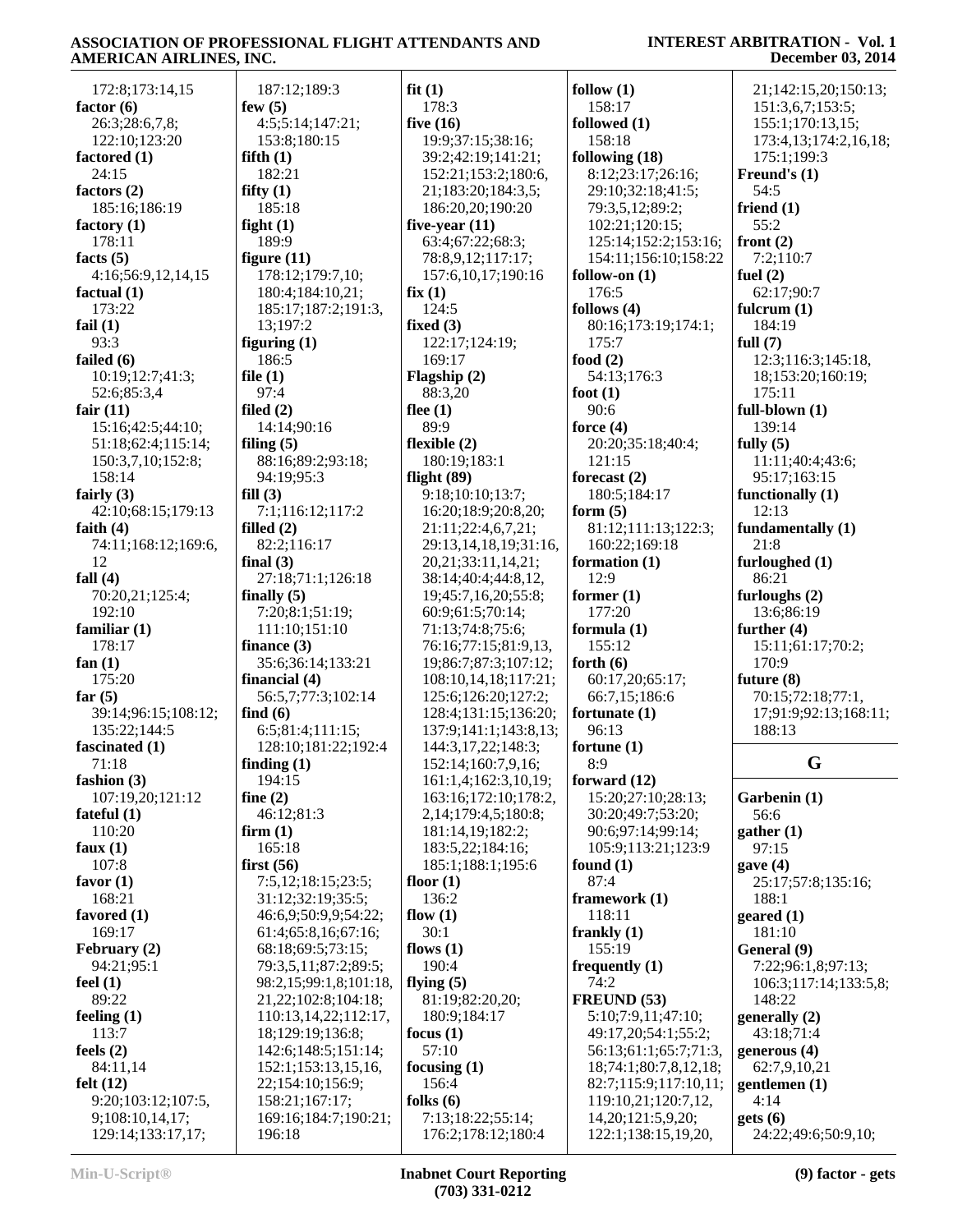#### 51:9;69:15 **giant (1)** 110:6 **Gilson (1)** 7:21 **give-back (1)** 66:4 **given (7)** 20:15;40:13;53:6; 115:10;123:8;135:14; 184:2 **giving (2)** 65:14;110:1 **glad (2)** 55:11;56:8 **Glading (15)** 7:14;11:1;12:11; 17:12;43:2;80:8,11, 14;81:5;153:12; 163:14;167:3;170:12; 174:7,10 **Glass (2)** 8:19;55:21 **Global (1)** 82:11 **glory (2)** 17:4;151:16 **goal (4)** 73:17;74:2;133:15; 192:8 **goals (1)** 74:12 **Godfather (1)** 87:13 **goes (1)** 58:17 **good (20)** 8:9;43:19;44:15; 56:9;65:7;74:11;90:3; 92:3;96:21;108:7; 121:21;128:6;148:22; 151:5;168:12;169:6, 12;174:2;175:10; 189:17 **goodness (1)** 74:7 **gory (1)** 175:16 **gracious (1)** 102:3 **grant (1)** 71:2 **great (5)** 6:7;11:14;57:2; 86:14;180:12 **greater (9)** 7:2;19:8;37:15; 45:19;48:9;131:3,4; 133:15;196:8 **ground (2)** 6:5;84:17 **group (30)** 16:20;17:1;18:1,19; 30:19;44:6;49:5,6,14; 50:8;51:5;55:21;56:5, 7;65:13;66:3;69:18, 22;76:18;77:19;94:8; 108:11;118:7;126:21; 127:2;140:15;147:13; 178:14;179:15;193:5 **groups (26)** 17:22;18:13;31:21; 33:20;50:1,6,18;70:10, 17;71:7,8,16;73:17,19; 74:10,11;75:8;104:1; 123:17;143:19; 148:16;149:10; 163:21;176:6,22; 190:13 **growing (1)** 106:20 **growth (1)** 93:1 **guarantee (5)** 19:20;26:4;27:4,6; 107:14 **guaranteed (5)** 61:19;62:2,6;73:19; 168:21 **Guardia (1)** 81:22 **guess (13)** 87:3;93:11;94:18; 126:5;134:22;135:1; 163:1;164:5;166:4; 167:10;179:9;195:3; 197:19 **Guia (1)** 55:19 **Guiltinan (1)** 56:4 **gulf (1)** 16:9 **guys (1)** 174:9 **H half (3)** 85:13;95:19,20 **hammer (2)** 19:11;47:16 **hammering (1)** 171:11 **handled (1)** 78:20 **happen (10)** 18:3;19:12;28:6,7; 50:8;91:14;100:15; 113:9;135:2;186:16 **happened (10)** 17:2;27:7;86:4; 87:12;100:1;101:5; 107:21;113:2;122:3; 124:20 **happening (5)** 90:21;92:10,20; 125:2;128:12 **happens (2)** 50:19;127:15 **happy (1)** 98:8 **hard (3)** 90:14;140:16; 144:19 **hate (2)** 157:14,21 **head (3)** 26:8;90:10;124:7 **headed (1)** 16:8 **health (38)** 41:17;44:6,7,10,14, 15,16,19;45:10;46:17; 47:4,19;58:4;65:21, 21;66:2;68:18,22; 69:21;77:9,11;111:17, 19;112:3;115:1,16; 142:22;143:5;144:4, 11,19,21;146:8; 160:20;162:17; 163:10;173:1;184:1 **healthcare (13)** 66:1;69:17;71:5,11; 72:4,17,18;73:1;74:5; 75:17;143:14;145:9; 159:8 **hear (4)** 15:3;43:20;71:18; 121:6 **heard (7)** 130:18;133:1; 135:13;169:19,22; 189:22;195:3 **hearing (3)** 11:9;57:14;88:19 **hearings (1)** 9:10 **heart (1)** 13:11 **Heather (1)** 56:6 **Hedges (1)** 83:13 **held (3)** 80:9;82:6;175:3 **help (5)** 56:8;73:6;87:9; 108:7;198:22 **helped (1)** 47:15 **helpful (1)** 121:21 **here's (3)** 58:18;73:8;104:14 **Hewlett (1)** 96:19 **high (2)** 101:11;149:16 **higher (7)** 64:1,9;67:21; 117:20;158:1;183:13; 184:6 **highly (4)** 62:18;183:4;186:3, 14 **hired (2)** 102:15,15 **historical (4)** 56:12,14;137:17; 140:20 **historically (1)** 16:15 **history (8)** 11:22;13:16,17; 81:14;126:7;147:17; 176:8;187:2 **hit (1)** 175:19 **hobble (1)** 86:18 **hold (2)** 129:11;144:19 **holiday (1)** 91:16 **holidays (1)** 91:14 **Hollinger (1)** 19:5 **Holmin (1)** 8:2 **home (3)** 8:16;18:20,21 **honest (2)** 186:14;187:13 **honestly (1)** 116:18 **honored (2)** 48:14,14 **hope (3)** 55:9;96:10;153:15 **hopeful (2)** 90:5;93:12 **hopefully (1)** 55:12 **hotel (2)** 72:12;108:4 **hotels (1)** 185:20 **hours (3)** 20:12;106:9;180:7 **hypothetical (1)** 157:3 **I idea (6)** 125:2;148:22;158:7; 161:16,17;172:9 **identified (1)** 151:21 **identifying (1)** 150:14 **ignore (1)** 78:17 **ignores (2)** 76:14,21 **imagine (2)** 149:17,21 **immanent (1)** 91:12 **immediate (3)** 49:12;86:7;93:16 **immediately (4)** 87:10;100:6;101:18; 136:5 **imminent (1)** 128:7 **imminently (1)** 178:17 **impact (1)** 181:5 **impactful (2)** 190:22;192:13 **impacts (2)** 179:18;180:18 **impinge (1)** 43:16 **implement (2)** 79:10;80:3 **implementation (1)** 52:3 **implemented (4)** 6:11;66:11;115:2; 167:20 **implicated (1)** 118:2 **implication (1)** 180:11 **implications (5)** 9:7;36:5;86:7,9; 179:17 **importance (3)** 48:10,10;123:20 **important (18)** 11:10,17,18;26:3; 33:17;44:11;45:10,11; 53:7;92:9;115:19; 122:10,13,15;123:6; 124:2,10;129:14 **impose (10)** 10:16;11:4;41:21; 48:22;59:14,18;63:18; 65:20;74:19;80:2 **imposes (1)** 71:16 **imposing (1)** 48:15 **impossible (1)** 99:20 **impressive (1)** 141:6 **improved (2)** 71:13;108:16 **improvements (4)**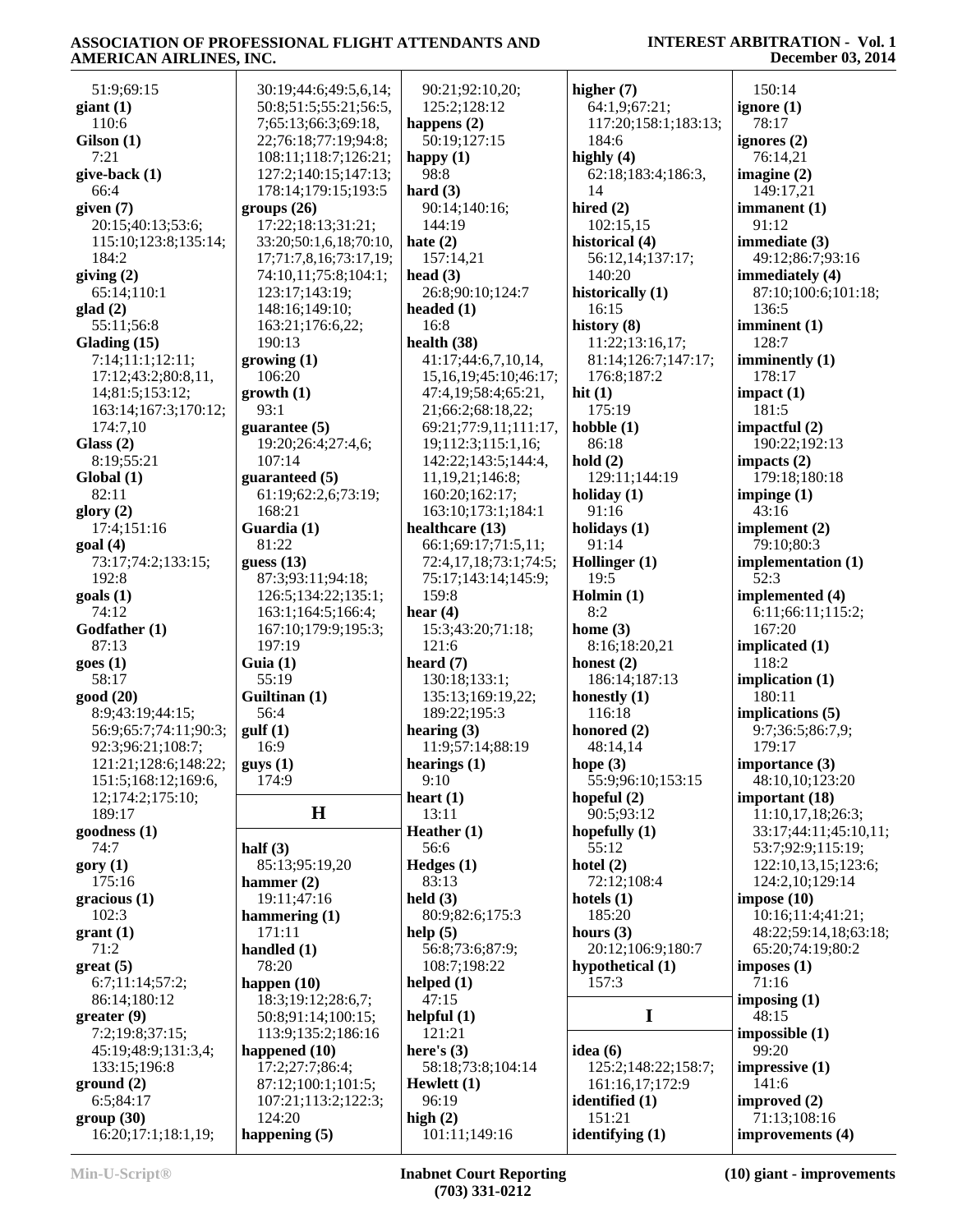| 9:18;22:11;184:8;     | indicates $(2)$             | 57:6;61:22;98:9;      | issued $(1)$               | Joint $(48)$              |
|-----------------------|-----------------------------|-----------------------|----------------------------|---------------------------|
| 188:5                 | 69:19;167:17                | 109:19;123:10;128:9;  | 66:12                      | 5:20;21:3;22:15,16;       |
| inability (2)         | indication $(2)$            | 147:5:182:3           | issues $(32)$              | 23:8;24:12,14,22;25:1,    |
| 53:15;92:19           | 75:9,11                     | interested $(3)$      | 6:19;9:1;11:18,20,         | 9;31:14;32:4,14;34:3;     |
| incentive (2)         | indirectly (1)              | 17:17;99:13;104:16    | 22;28:21;30:1,11;          | 35:11,14;40:14;42:11;     |
| 49:10:50:18           | 30:15                       | interesting $(1)$     | 41:8, 10, 11, 12, 12, 13,  | 43:8;45:2;47:2;57:12,     |
| include (6)           | indisputably (1)            | 29:21                 |                            | 13;60:15,18,21;65:18;     |
|                       |                             |                       | 15, 19; 42: 22; 43: 8, 10; |                           |
| 37:2;39:13;43:13;     | 77:7                        | interestingly $(1)$   | 53:11;55:5,13;57:1,5;      | 66:18;103:15;108:19;      |
| 128:22;140:4;188:12   | individual (1)              | 29:16                 | 61:21;65:6;72:14;          | 109:12;124:16;            |
| included (6)          | 146:5                       | interests (3)         | 79:16;127:20,22;           | 131:10;133:2,3;           |
| 28:17:51:21:58:14;    | indulgence (1)              | 25:8,11;122:4         | 144:14;187:14              | 139:18;141:12;142:8,      |
| 70:19;71:19;185:20    | 117:9                       | interject $(2)$       | item $(7)$                 | 12;162:8;163:8;           |
| includes (2)          | industry $(25)$             | 138:13:154:21         | 72:9;77:22;142:5,6,        | 176:21;177:18;            |
| 47:4;53:21            | 9:7;13:3,8,18,21;           | internal $(1)$        | 7;185:7;191:21             | 178:14;182:8;183:13;      |
| Including (12)        | 22:3,5,6,7;26:12,22;        | 9:5                   | items $(27)$               | 194:21;196:15             |
| 49:15,18,20;59:16;    | 42:7,8;43:15;62:14,         | international (2)     | 58:12,13,15,18;59:3,       | jointly $(4)$             |
| 64:12;68:8;69:12;     | 15;90:7;107:14;             | 16:10;180:9           | 4, 13, 19; 64: 16, 18, 19; | 4:17;31:9;32:6;           |
| 146:3,3,4;176:1;      | 109:21;118:21;              | interpretation (3)    | 66:20,21;67:12;68:9,       | 130:5                     |
| 196:14                | 133:14,16,18;152:12;        | 74:16;119:7;181:7     | 15;79:17,22;80:4;          | Jones $(1)$               |
| inconsequential (1)   | 189:18                      | interrupted (1)       | 181:8;185:13,19,20;        | 19:3                      |
|                       |                             | 182:5                 |                            |                           |
| 53:17                 | information (4)             |                       | 191:22,22;192:6;           | jubilation (1)            |
| inconsistent (1)      | 76:22;181:2;186:13;         | Interruption (4)      | 197:16                     | 12:21                     |
| 77:13                 | 196:19                      | 114:20;121:19,21;     | iteration $(1)$            | judgment (1)              |
| incorporated (1)      | inherent $(2)$              | 164:22                | 182:21                     | 31:21                     |
| 79:18                 | 62:11;76:10                 | intervening (1)       |                            | July $(1)$                |
| incorrectly (1)       | initially $(2)$             | 186:17                | ${\bf J}$                  | 90:12                     |
| 172:18                | 81:17;82:12                 | into $(30)$           |                            | June $(3)$                |
| increase (19)         | innovative $(1)$            | 5:1;16:10;24:15;      | Jack(6)                    | 85:16,17;95:3             |
| 38:19;68:9;69:12;     | 25:6                        | 26:10;27:17;28:9;     | 114:1;164:19;165:3,        | jurisdiction $(1)$        |
| 70:2;78:22;79:7,11,   | insisted $(1)$              | 30:22;40:15;52:18,22; | 14;168:6;170:17            | 69:3                      |
| 18;108:15;135:16;     | 146:22                      | 53:2,8,9;65:15;66:22; | January (9)                | jury(1)                   |
| 136:6;154:15;156:20;  | insistence $(1)$            | 68:13;79:18;97:7;     | 73:11;87:4;115:3,8;        | 80:19                     |
| 157:8;187:6,17;       | 50:17                       | 104:13;113:20;        | 152:20;153:2;157:6,        | justed $(1)$              |
| 188:17;193:19;195:9   | insisting $(1)$             | 125:17;127:16;139:7;  | 16;167:20                  | 68:16                     |
|                       | 113:17                      |                       |                            | Justice (2)               |
| increased (7)         |                             | 143:3,7,11;144:2;     | JCBA(25)                   |                           |
| 38:12,13;45:8;58:5;   | instance (4)                | 172:17;173:17;181:10  | 58:20;59:15,21;            | 28:14;125:15              |
| 136:22;138:5;193:19   | 23:5;30:21;35:5;            | introduce (5)         | 60:5;61:10;63:1,4;         |                           |
| increases (14)        | 186:16                      | 4:13,13,19;7:12;      | 65:4,14,20;66:4,22;        | K                         |
| 9:8;51:21;68:5;       | instead $(1)$               | 55:14                 | 68:10;69:10,13;70:2,       |                           |
| 77:7;78:3;108:21,21;  | 51:8                        | introduced (1)        | 20;74:19;75:21;78:3,       | keep(1)                   |
| 109:4;136:17,19;      | institutes $(1)$            | 182:10                | 7;79:10,18;158:20;         | 145:9                     |
| 182:18;188:12,15;     | 147:12                      | introduction (1)      | 183:19                     | Kennedy (2)               |
| 193:17                | instrumental (1)            | 89:16                 | Jeff(14)                   | 81:17,22                  |
| incredible (1)        | 56:18                       | investigate (1)       | 55:2;56:12,14;             | kept(2)                   |
| 143:13                | insurance (22)              | 183:11                | 59:12;61:1;63:9;65:7;      | 113:17;124:3              |
| increment (1)         | 41:17;44:6,7,11,14,         | investors (1)         | 71:3,18;72:3,22;74:1,      | Kevin $(1)$               |
| 65:5                  | 16, 17, 19; 45: 10; 46: 17; | 93:8                  | 3;187:4                    | 56:2                      |
| incremental (12)      | 58:4;65:21,21;66:2;         | involve $(2)$         | Jeffries (3)               | key(4)                    |
| 36:1;38:3;58:12;      | 68:19,22;69:21;77:10,       | 72:17;186:15          | 102:11,13,14               | 14:17;35:2;58:7,19        |
|                       |                             |                       |                            |                           |
| 59:3,15,22;61:9;63:2; | 12;142:22;143:5;            | involved (4)          | Jeff's(2)                  | kicked $(1)$              |
| 75:20;137:2;138:2;    | 144:11                      | 9:22;62:11;176:10;    | 157:3,7                    | 126:2                     |
| 186:2                 | insure (1)                  | 177:17                | Jerry $(2)$                | $\operatorname{kind}(11)$ |
| indeed (3)            | 20:11                       | involving $(1)$       | 8:19;55:20                 | 11:2,21;12:16;17:9;       |
| 13:7;53:17;90:21      | integrations (2)            | 57:1                  | JFK(1)                     | 20:10:30:19:35:7;         |
| independent (2)       | 176:9,20                    | issuance (1)          | 81:22                      | 97:1;112:15;113:22;       |
| 121:1,14              | intent $(1)$                | 152:2                 | $\text{Jim} (3)$           | 195:19                    |
| independently (1)     | 125:9                       | issue $(20)$          | 100:9;132:10,20            | kinds $(2)$               |
| 100:20                | intention $(1)$             | 6:6;25:7;30:8;31:2;   | job $(3)$                  | 28:1;72:6                 |
| indicate (2)          | 161:9                       | 44:11,21,22;45:11,12; | 65:8;96:22;140:17          | Kirby $(13)$              |
| 4:8;55:1              | interest $(21)$             | 51:19;56:22;58:13,22; | Joe (1)                    | 17:12,16;18:4,16;         |
| indicated (4)         | 8:11, 14, 21; 9:4, 11,      | 60:2;65:1;77:10;      | 32:4                       | 99:4,8;100:14,21;         |
| 57:15;61:11;63:9;     | 15;18:20;20:9;23:18,        | 110:10,10;144:11;     | joined $(1)$               | 103:11;136:3;165:8;       |
|                       |                             |                       | 32:5                       |                           |
| 168:19                | 22;25:9;33:2;48:3;          | 177:3                 |                            | 170:20,22                 |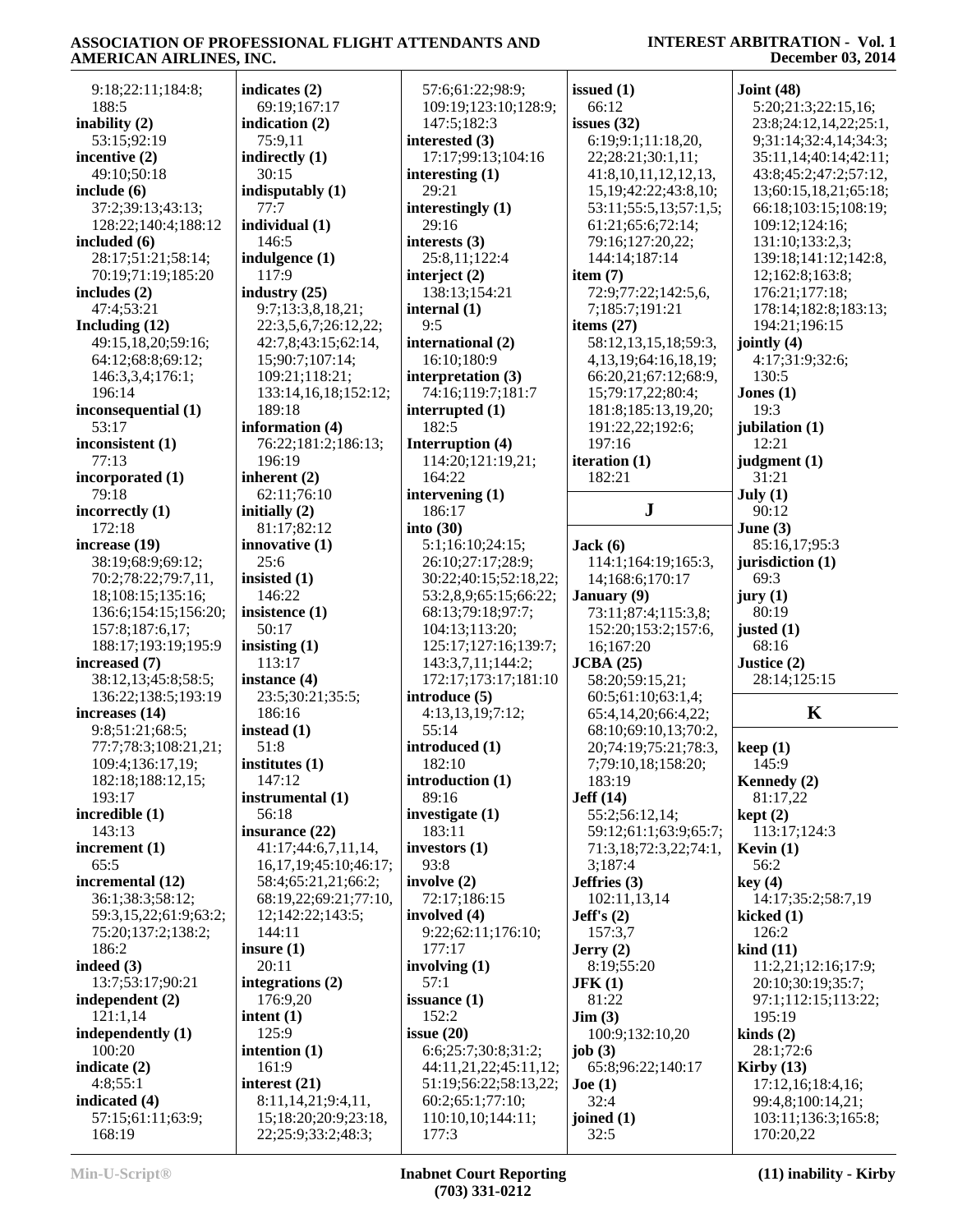| knew $(14)$                    | 24:19,20,21;34:5,6;  | 120:10                                       | 149:2                        | 17:5;89:10                |
|--------------------------------|----------------------|----------------------------------------------|------------------------------|---------------------------|
| 14:16;15:9;17:5;               | 50:10;75:19;76:12;   | length $(1)$                                 | living $(4)$                 | Lowe $(1)$                |
| 52:17;92:6;96:22;              | 105:12;112:22;123:5; | 25:13                                        | 9:8;20:13;33:22;             | 103:2                     |
| 104:6;105:19;116:18;           | 197:18               | less(8)                                      | 123:3                        | lower $(8)$               |
| 124:5;147:21;159:21;           | Laura $(20)$         | 11:5;25:21;103:18;                           | loan(1)                      | 10:18;63:22;64:3,8;       |
| 171:16,17                      | 7:14,15;11:1;12:11;  | 123:4;190:22;193:20;                         | 132:20                       | 149:14,15;187:15;         |
| knock $(1)$                    | 14:16;17:11;18:15;   | 194:17;195:15                                | local(1)                     | 193:17                    |
| 142:6                          |                      |                                              | 82:17                        | Lucretia $(1)$            |
|                                | 19:1,7;43:2;55:17;   | lesser $(1)$<br>48:10                        | lockdown (1)                 | 55:19                     |
| knowing $(1)$                  | 80:8,14;81:5,6;      |                                              |                              |                           |
| 93:19                          | 164:20;165:4,6;      | letter $(13)$                                | 88:2                         | lunchtime (1)             |
| knowledge $(1)$                | 177:12,14            | 112:21;114:9;                                | locked $(1)$                 | 54:2                      |
| 145:22                         | law(5)               | 115:11;120:5;164:9,                          | 5:13                         | LUS(3)                    |
| known $(2)$                    | 8:5;165:18;168:12;   | 14, 16, 18; 165: 8; 166: 3,                  | London $(1)$                 | 149:20;161:12,21          |
| 99:11;188:15                   | 169:7;170:5          | 18;167:8,15                                  | 175:21                       |                           |
|                                | lawsuit $(2)$        | level $(3)$                                  | long(12)                     | M                         |
| L                              | 125:16,19            | 22:3;49:11;101:11                            | 8:5;9:16;11:2;               |                           |
|                                | lawyer $(1)$         | levels $(1)$                                 | 41:14;53:4;81:1;             | $\text{Mady}(1)$          |
| La $(1)$                       | 80:19                | 22:18                                        | 107:11;108:11;               | 7:21                      |
| 81:21                          | LBFO $(5)$           | lever $(2)$                                  | 112:14,15;122:22;            | mailed $(1)$              |
| LAA(2)                         | 27:18;126:17;127:6;  | 191:16,17                                    | 125:7                        | 85:20                     |
| 149:20;161:13                  | 143:12,16            | leveraging $(1)$                             | longer $(4)$                 | $mail-in(1)$              |
| labor(58)                      | lead $(1)$           | 189:18                                       | 32:21;50:20;84:13;           | 85:19                     |
| 19:13,15,18,20;                | 17:9                 | Lexecon $(1)$                                | 129:13                       | mailings $(1)$            |
| 21:2;24:10;25:12,19;           | leaders $(1)$        | 56:3                                         | long-term $(3)$              | 40:2                      |
| 28:16;29:5;31:11;              | 94:3                 | lieu $(4)$                                   | 11:11;107:18;124:5           | maintain $(2)$            |
| 32:18;43:17;45:15;             | leadership (2)       | 61:20;62:3;64:12;                            | look $(30)$                  | 25:16;149:8               |
| 46:19,22;47:1;71:9,            | 99:3;106:7           | 73:19                                        | 18:11;22:20;47:7,            | maintained (2)            |
| 21;76:4,5;82:1;94:3;           | lead-in $(1)$        | life $(2)$                                   | 12, 17; 53: 20; 57: 11;      | 33:1;34:1                 |
| 99:16;104:15;109:10;           | 42:22                | 27:9;53:8                                    | 72:10;77:2;89:5;             | maintains $(1)$           |
| 110:19;112:5,9;                | leading $(2)$        | lifting $(1)$                                | 91:21;101:10,11,12;          | 14:21                     |
| 113:11;114:11;                 | 133:16,19            | 142:10                                       | 110:4,6,11;111:16;           | major $(5)$               |
| 115:13;116:3,13;               | leap $(1)$           | light $(3)$                                  | 115:21;116:2;130:10,         | 27:21;72:17,17;           |
| 117:17;126:1,8;127:3,          | 39:4                 | 34:20;52:5;108:21                            | 11, 12; 141: 8; 164: 6;      | 144:11;189:6              |
| 16;129:2;146:14;               | leaping $(1)$        | likely $(1)$                                 | 183:12;185:8;187:2;          | majors $(2)$              |
| 148:11;159:15,16,20;           | 28:13                | 69:20                                        | 192:6;193:16                 | 14:2,7                    |
| 160:5;162:2,2;163:6;           | learn $(2)$          | limit(1)                                     | looked $(3)$                 | makes $(1)$               |
| 166:8;176:2,16;177:3;          | 97:1;137:21          | 61:21                                        | 109:2;110:2;115:15           | 67:13                     |
| 179:14;189:5,10,16,18          | least $(11)$         | limited $(3)$                                | looking $(10)$               | making (9)                |
| lag(1)                         | 27:5;33:19;37:13;    | 118:17;194:3,11                              | 43:11;92:3;113:16;           | 4:21;28:6,7;64:4;         |
| 145:4                          | 87:19:96:1:106:14;   | $\lim$ its (1)                               | 142:21;180:21;               | 71:14;88:20;105:15;       |
| landscape (1)                  | 115:11;118:2;127:19; | 194:9                                        | 182:14;193:3;194:12;         | 179:1;189:19              |
| 110:2                          | 145:21;166:2         | line $(8)$                                   | 195:18;196:5                 | management (18)           |
| language (9)                   | leave $(2)$          | 87:3,13;115:14;                              | looks $(1)$                  | 15:17;25:12;29:4;         |
| 50:7;73:5,7,12;74:3;           | 184:1;185:11         | 154:7;185:7,7,13;                            | 193:4                        | 49:11, 16, 19, 20; 92:13, |
| 111:15;142:11;                 | leaving $(1)$        | 191:20                                       | loop $(1)$                   | 14;103:11;105:5;          |
| 156:13;160:19                  | 102:1                | list $(2)$                                   | 112:16                       | 106:22;161:8;171:6;       |
| large $(2)$                    | led(6)               | 176:20;199:5                                 | loops $(1)$                  | 172:6,20;177:13;          |
| 133:17;194:10                  | 12:5,9;13:6;18:16;   | literally $(2)$                              | 141:11                       | 189:10                    |
| largely $(1)$                  | 31:1;126:13          | 9:9:26:13                                    | lose $(2)$                   | mandate(1)                |
| 17:20                          | Lee $(1)$            | little $(21)$                                | 11:19;192:9                  | 119:7                     |
| larger $(3)$                   | 55:18                | 11:22;68:13;82:4;                            | loss(1)                      | many(8)                   |
| 31:20;112:8;192:6              | Lee's $(1)$          | 84:13,20;94:2;100:9;                         | 144:10                       | 53:11;57:5,6;86:20;       |
|                                | 56:3                 |                                              | lost(2)                      | 107:3;123:1;180:7,7       |
| largest $(3)$<br>16:16;144:14; | left(6)              | 104:12;107:6;108:5;<br>122:20;128:1,2;133:4; | 15:16;148:9                  | March $(6)$               |
|                                |                      |                                              |                              |                           |
| 178:15                         | 26:20;82:19;87:2;    | 135:19;140:16;142:2;                         | lot(9)<br>91:14;110:1;111:8; | 17:11;98:11,22;           |
| last $(18)$                    | 89:1;111:6;128:13    | 163:2;180:16,19;<br>181:1                    |                              | 100:17,18;187:7           |
| 12:16;23:13;27:18;             | legacy(6)            |                                              | 133:1;176:7;187:16;          | Mark $(1)$                |
| 37:20,21;47:8;51:19;           | 33:11,14;57:20;      | live $(4)$                                   | 193:18,19;194:6              | 55:17                     |
| 53:16;57:1;77:9;               | 179:11,11;183:9      | 86:10;107:9,10;                              | $\text{lots}$ (2)            | market $(57)$             |
| 95:17;111:4;126:17;            | legal(5)             | 128:14                                       | 28:3;53:15                   | 16:11;21:9,10,16,16,      |
| 137:17;153:11;184:6;           | 55:20;56:2;70:8,18;  | lived $(1)$                                  | loud $(1)$                   | 17;22:2,13,18,20;23:1;    |
| 190:22;197:11                  | 77:11                | 96:4                                         | 80:20                        | 24:4,5;25:2;27:5;34:6,    |
| later $(12)$                   | legitimize $(1)$     | lives $(1)$                                  | loved $(2)$                  | 7,10;37:7,9,9;38:14;      |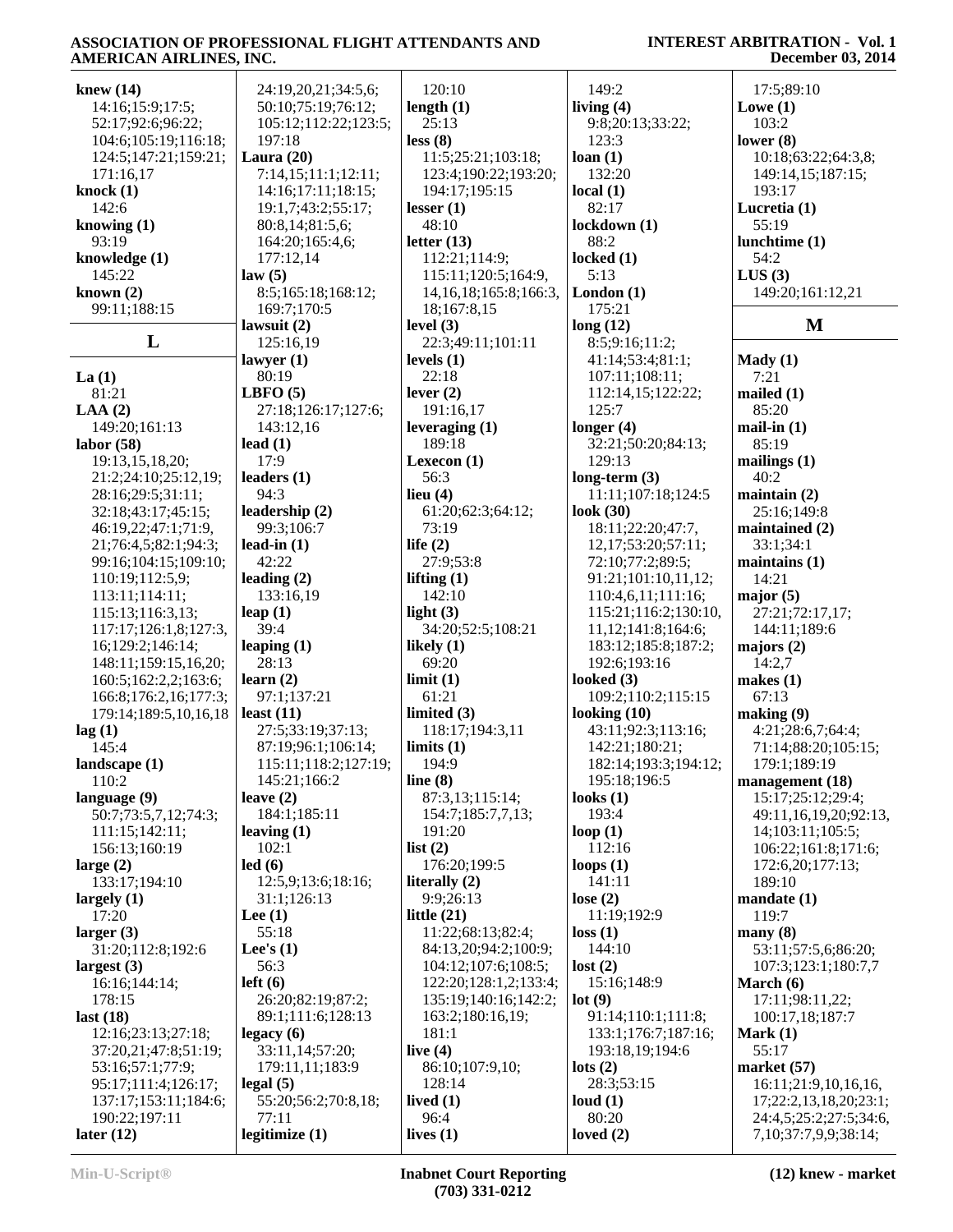| 39:9,14;40:15,16;46:1, | 8:2                                   | 99:14;100:12;104:17;       | 77:8;78:7,15;79:20;       | more (29)             |
|------------------------|---------------------------------------|----------------------------|---------------------------|-----------------------|
| 3;57:22;58:16;59:3,    | mechanism (2)                         | 105:2,17,17;108:8;         | 95:9,13,13,14,16;         | 9:21;17:7;18:21;      |
|                        | 6:10;25:20                            | 113:9,15;125:2,20,22;      |                           | 33:11,13;44:18;53:18; |
| 21;61:10;63:13,16;     |                                       |                            | 121:12;133:13;137:2;      |                       |
| 64:5;67:5;68:11;       | media(2)                              | 127:3,9,10,15;128:7;       | 138:6,9,10;141:20;        | 55:4;63:13;68:1,14;   |
| 79:19;103:22;105:3;    | 10:12;135:13                          | 161:19;171:3;176:8         | 147:9,14;153:1;158:2;     | 69:22;76:12;88:5;     |
| 123:15;138:3;178:7;    | mediate $(2)$                         | mergers $(2)$              | 184:4,14;187:20,22;       | 93:9;106:13;110:1;    |
| 181:1;183:12;185:18;   | 132:12,14                             | 26:7;92:19                 | 188:4,8,11,19;190:2,3,    | 122:13,20;128:18;     |
| 186:19;187:10,16,17,   | mediating $(1)$                       | Mesa(2)                    | 6, 11, 18; 191: 2, 8, 19; | 132:13;139:6;149:18;  |
| 19;188:9;190:1,12;     | 166:19                                | 18:17,22                   | 192:1;193:9;194:16;       | 168:15;180:19;181:1;  |
| 191:3,14               | <b>Mediation (3)</b>                  | message(3)                 | 195:21;196:15;197:1,      | 185:2;192:21;194:12   |
| market-based (15)      | 85:15;91:2;132:19                     | 92:2:94:9:103:10           | 21;198:1                  | morning $(1)$         |
| 21:10;26:17;33:1,      | mediator(1)                           | met(17)                    | mind(1)                   | 199:14                |
| 19;48:1;60:7;63:5;     | 132:11                                | 14:9;19:7,9;27:22;         | 159:19                    | Morris (1)            |
| 69:1;70:12,21;75:5;    | mediatory(1)                          | 33:7;35:4;38:6,17;         | mine(1)                   | 56:2                  |
| 77:13;123:15;130:22;   | 29:1                                  | 39:17;94:3;97:21;          | 96:22                     | mortgage $(1)$        |
| 179:8                  | medical (21)                          | 100:12,13,13,20;           | minimis(1)                | 92:11                 |
| market-rate (1)        | 45:19;47:18;73:10,                    | 101:1;192:16               | 72:7                      | most(7)               |
| 74:19                  | 18;114:18,22;115:2,3,                 | method (1)                 | minor(1)                  | 8:7;68:20;69:20;      |
|                        |                                       | 168:22                     | 188:7                     | 181:17;189:6;193:9;   |
| massive(1)<br>13:6     | 7;116:4,5,7,8,11;<br>117:4;167:18,19; | me-too $(42)$              |                           | 195:5                 |
|                        |                                       |                            | minutes $(2)$             |                       |
| match(3)               | 168:13;171:18;172:9;                  | 43:1,10;44:5;45:16,        | 4:5;174:15                | Mostly $(1)$          |
| 24:7;27:5;136:6        | 192:7                                 | 18,21;48:17,18,18;         | misunderstand (1)         | 81:22                 |
| math(2)                | meet $(10)$                           | 49:4,12;50:4,9;58:4,4;     | 6:16                      | motion(3)             |
| 191:2;195:18           | 34:10;37:12;38:7;                     | 65:10,16,21;66:6;          | misunderstood (1)         | 15:9,10;94:19         |
| matter $(12)$          | 101:14;104:13;130:5;                  | 68:19,22;69:6,11;          | 154:22                    | motivates(1)          |
| 4:9;45:15;70:9,18;     | 153:1;192:14;199:11,                  | 70:10,19;71:2,4,12;        | mix(1)                    | 148:21                |
| 72:4;77:11;96:1;       | 14                                    | 72:3;73:1;75:14,15,        | 26:11                     | MOU(14)               |
| 97:13;120:17;121:13;   | meeting $(14)$                        | 17;77:12,12;120:17;        | model(22)                 | 73:7;74:15,17;        |
| 133:8;199:17           | 18:16,16,22;19:8;                     | 142:22;147:6;149:3;        | 35:1,5,11,14;36:11,       | 114:6;115:22;118:13,  |
| may(14)                | 38:12;91:6;101:4;                     | 159:8;168:17;197:14        | 19,22;37:11;38:2;         | 13;143:4;145:12,17;   |
| 4:7;8:1,13;49:11;      | 110:20;132:7;134:6,                   | me-toos $(17)$             | 40:13;42:17;57:4;         | 146:11;164:10;        |
| 55:22;78:22;89:14;     | 10,13,18;135:3                        | 43:2,13,14;44:1,4;         | 61:3,7,8,14;133:3,9;      | 166:10,20             |
| 119:2,18,19;120:16,    | meetings $(2)$                        | 45:14;71:19,21;72:2,       | 182:20;183:4;190:13;      | MOUs(1)               |
| 16;154:22;179:6        | 51:1;97:8                             | 11, 12, 13, 16; 141: 16;   | 196:13                    | 114:7                 |
| maybe $(5)$            | meets $(1)$                           | 150:15,15;199:6            | modeling(3)               | move $(4)$            |
|                        | 41:22                                 |                            |                           |                       |
| 100:18;148:1;          |                                       | metrics $(3)$              | 133:20;182:7;             | 82:4;144:21;145:5;    |
| 187:11;189:3,12        | members (8)                           | 33:17,18;35:2              | 186:13                    | 155:18                |
| McKenzie (2)           | 5:3;96:1,15,16,17;                    | mic(1)                     | models(1)                 | moved (3)             |
| 132:10,20              | 102:18;132:5,6                        | 82:4                       | 180:15                    | 27:9;44:14;138:5      |
| meals $(1)$            | membership (7)                        | Michelle (1)               | modifications (1)         | moving $(4)$          |
| 72:11                  | 12:7;92:2;127:7;                      | 56:1                       | 31:9                      | 61:9;97:13;123:9;     |
| mean $(16)$            | 128:10;134:17;                        | microphone $(1)$           | modified $(2)$            | 158:5                 |
| 11:15;28:4;41:2;       | 135:12;149:20                         | 81:2                       | 34:7;126:1                | much $(23)$           |
| 49:9;52:16;80:22;      | Memorandum (3)                        | microphones (1)            | modifying (1)             | 18:19;25:15;62:10;    |
| 103:3;106:6;108:14;    | 73:3;113:4;164:10                     | 5:7                        | 32:17                     | 63:13;75:15;80:5;     |
| 109:20;120:4,15;       | mentioned (11)                        | middle(1)                  | moment $(13)$             | 90:14;95:6;103:17;    |
| 161:14;164:6;172:5;    | 19:6;57:14;61:1,2;                    | 135:7                      | 16:18;28:4;39:4;          | 109:11;112:7;140:16;  |
| 184:5                  | 66:17;67:3;73:1;                      | might $(11)$               | 67:3;113:1;117:8;         | 147:18;149:18;153:6;  |
| means $(3)$            | 165:14;187:4;190:3;                   | 4:18;39:17;53:11;          | 122:5;123:14;141:16;      | 155:14;174:10;180:8;  |
| 59:22;60:8;111:20      | 191:21                                | 66:3;71:9;130:10;          | 143:2;149:6;170:19;       | 187:6,9;189:13;195:3; |
| meant(1)               | merge $(1)$                           | 148:12,13;157:16;          | 199:10                    | 198:20                |
| 197:13                 | 177:19                                | 171:13;174:4               | moments $(1)$             | muck(1)               |
| measure $(5)$          | merged $(7)$                          | million $(95)$             | 5:14                      | 71:21                 |
|                        |                                       |                            |                           |                       |
| 21:10;35:1,15,20,22    | 19:12;26:9;101:9,                     | 6:18;37:14;38:3,15;        | money $(5)$               | multiple $(1)$        |
| measured (7)           | 12;116:16;124:6;                      | 39:1,10,10,13;40:16,       | 194:6,7,14;195:13;        | 141:19                |
| 36:7,7,8,9,9,19,20     | 173:2                                 | 18;42:1,4,18;46:15;        | 196:3                     | must(2)               |
| measures $(1)$         | merger $(47)$                         | 49:2;51:13,16;57:17;       | month $(11)$              | 60:6;70:13            |
| 184:20                 | 16:3,5,6,14;18:2,3,                   | 58:11,11,14,15;59:2,6,     | 79:3,5,12;84:6;           | mutual $(1)$          |
| measuring (1)          | 11, 13; 19: 12; 20: 6, 7;             | 15, 16, 22; 60: 1; 61: 14, | 152:1,14;153:16;          | 123:10                |
| 58:19                  | 23:7,18;25:10;26:16;                  | 18;62:2,6,19;63:2,3,3;     | 154:10;156:9;158:5,       | Myers(1)              |
| meat(3)                | 27:20;28:6,7,10,12,15;                | 64:12,13;65:4,9,14,20;     | 21                        | 55:17                 |
| 140:9,9;193:7          | 29:11;30:1;33:18;                     | 68:2,10;69:11;70:3;        | months $(3)$              | myself(2)             |
| MEC(1)                 | 56:18;97:16;98:3;                     | 75:21;76:8,13,15,21;       | 9:10;73:16;112:22         | 55:15;100:9           |
|                        |                                       |                            |                           |                       |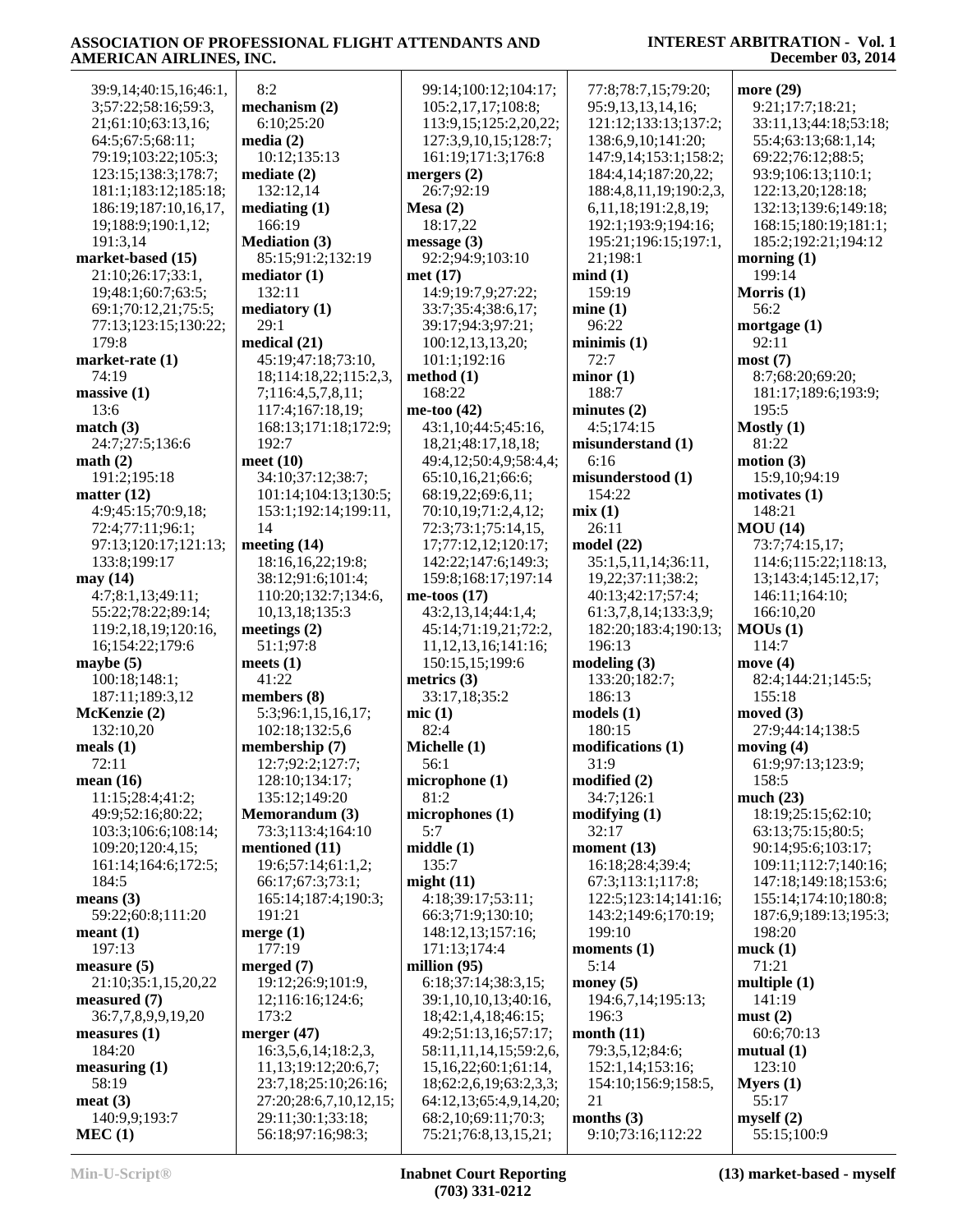|                                | 10:5;12:10,13;          | nine $(3)$           | obtaining (1)        | 68:8,14;71:2;72:9;    |
|--------------------------------|-------------------------|----------------------|----------------------|-----------------------|
| ${\bf N}$                      | 22:15;23:16;31:15,22;   | 9:10;96:15,18        | 44:6                 | 77:9;79:17;89:1;91:7; |
|                                | 32:2,5;33:4,5;45:2;     | nobody(1)            | obtains (1)          | 96:5;98:1;102:17;     |
|                                | 52:9,10;63:11;83:1,4,   | 89:7                 | 50:1                 | 104:21;106:6;107:19;  |
| name $(4)$                     | 15;85:4,9;89:20;        | none $(2)$           | obviate (1)          | 110:5;111:15;114:15;  |
| 80:21;156:6;175:11,            | 91:20;102:7,17;103:5,   | 191:22;193:12        | 76:10                | 116:10,19;117:3;      |
| 14                             | 8;122:8;128:3;129:1;    | nonetheless (2)      | obvious (1)          | 119:20;120:1;125:17;  |
| named (2)                      | 131:10,17;133:6;        | 33:18;157:9          | 193:4                | 126:5;130:11;137:17;  |
| 132:11;159:20                  | 140:12,18;176:11;       | non-flight (4)       | obviously (10)       | 141:9,12,16;142:21;   |
| narrative $(2)$                | 191:6,12;192:3          | 70:16;75:8;76:18;    | 12:21;13:3;17:6;     | 143:16;144:13;        |
| 81:12;122:3                    | negotiation (17)        | 77:18                | 52:5;86:13;106:6;    | 146:18;148:4;158:19;  |
| narrow $(2)$                   | 28:18;31:10;32:12,      | $non-union(2)$       | 112:22;149:12;       | 163:2,4;172:19;179:9; |
| 6:22;189:5                     | 16;41:2;47:5;79:14;     | 22:9;187:1           | 177:17;181:18        | 180:15,17;181:12;     |
| narrowed (1)<br>59:1           | 85:3;88:2;102:6;        | normal(1)            | occasion(1)          | 182:12;183:10;        |
| national $(5)$                 | 103:4;123:6;132:12;     | 12:17                | 149:4                | 184:16,18;185:13,18;  |
| 81:11;85:14;91:2;              | 133:10;139:14;          | normally (1)         | occupied(1)          | 186:9;189:2;190:5,6;  |
| 101:22;132:19                  | 161:17;181:13           | 22:17                | 6:7                  | 191:20;192:9,16;      |
| natural $(1)$                  | negotiations (75)       | note $(2)$           | occurred (5)         | 193:3;194:6;197:8,11  |
| 29:22                          | 12:14;23:17,20;         | 4:15;115:19          | 16:3,6;21:21;25:10;  | ones $(2)$            |
|                                | 27:1,2;31:7;32:17;      | notes(1)             | 26:9                 | 49:22;198:14          |
| naturally (1)<br>84:7          | 33:8;34:14,17,18,21;    | 131:20               | occurring (1)        | ongoing $(1)$         |
|                                | 35:3;38:7;40:11;        | notion(3)            | 189:14               | 126:9                 |
| nature $(4)$                   | 41:22;45:12;48:2;       | 7:1;26:3,5           | o'clock(2)           | only $(23)$           |
| 10:21;40:2;53:6;<br>76:3       | 50:6;52:12;60:18;       | notwithstanding (4)  | 114:7;199:15         | 6:1;16:17;28:5;       |
| near(1)                        | 71:6,9;76:5,6;83:6,7,   | 10:22;38:18;53:14;   | off(21)              | 33:19;56:22;58:2;     |
| 22:12                          | 21;84:2,4,9,21;85:1;    | 98:18                | 76:13;80:9;82:6;     | 59:7;62:1;69:21;      |
|                                | 87:9,19;89:17;90:11,    | November (7)         | 85:15,16;111:10;     | 71:15,15;75:6;89:3;   |
| nearly (1)                     | 12;91:21;94:17,20;      | 14:14:39:6:40:5:     | 114:7;130:3;136:2;   | 96:14;109:15;113:20;  |
| 95:16                          | 95:3;101:16,19;109:8;   | 90:16;91:18;156:14;  | 142:6;144:21,21;     | 130:9;134:20;141:8;   |
| necessarily (3)                | 118:22;119:1;123:1;     | 173:16               | 145:5;151:14;175:3;  | 158:14;162:3;168:15;  |
| 24:2;26:17;185:5               | 129:9,13;130:6,15,20;   | NPA(5)               | 178:9,10;189:19;     | 183:12                |
| necessary (5)                  | 131:7,11,14,20;132:4,   | 32:12;34:1;121:16;   | 192:1;194:7;195:20   | onto $(1)$            |
| 104:5,12,17;127:9;             | 17, 18, 21; 143: 7, 11; | 130:22;131:13        | offer $(3)$          | 144:19                |
| 180:10                         | 146:21,22;159:22;       | number $(14)$        | 27:18;126:18;184:1   | open (9)              |
| necessity(1)<br>194:15         | 176:5;177:4,9,9,11,14,  | 8:22;31:20;42:5;     | offered $(2)$        | 4:2,7;26:15;35:7,7,   |
| need(5)                        | 19;178:5;192:20         | 46:15;64:13;73:14;   | 65:12;66:3           | 9;41:15;42:22;112:15  |
| 11:21;24:6;117:1;              | net(2)                  | 96:21;133:11;152:13; | office $(1)$         | openers (1)           |
| 121:5;174:14                   | 9:14;188:19             | 157:15;176:10;       | 135:9                | 85:9                  |
| needed $(13)$                  | network(2)              | 186:12;194:6,9       | officers $(2)$       | opening $(14)$        |
| 16:1,14;19:22;24:6;            | 104:19,20               | numbered (1)         | 91:5;101:22          | 4:8;7:6,10;11:1;      |
| 36:12,20;103:12;               | neutrals <sub>(1)</sub> | 110:14               | officials (2)        | 53:4;54:5,21;55:1;    |
| 113:9,14;118:14;               | 9:13                    | numbers $(2)$        | 168:20;169:20        | 56:21;59:12;83:10;    |
| 146:19;152:11;166:11           | Nevertheless (2)        | 39:5;58:9            | often $(2)$          | 84:18;120:2;130:18    |
| $\boldsymbol{\text{needs}}(1)$ | 45:2;144:20             |                      | 30:18;100:8          | operating $(1)$       |
| 41:21                          | new(27)                 | $\mathbf 0$          | oil(1)               | 32:14                 |
| negative(1)                    | 12:9,15;23:8;37:12;     |                      | 149:13               | operation (4)         |
| 62:16                          | 49:13,22;78:2;81:18,    | object $(2)$         | old(8)               | 35:19;42:17;72:12;    |
| negotiate(10)                  | 21;85:3,4;86:20;90:1;   | 19:10;173:8          | 8:16;18:20,21;       | 181:6                 |
| 31:9;32:20;74:8;               | 101:2,3,21,22;106:7,    | objection (1)        | 33:12;36:9,10;38:4;  | operational (1)       |
| 83:11;90:1,3,13;               | 22;114:8;115:4;         | 174:3                | 44:16                | 41:12                 |
| 109:14,20;170:3                | 122:18;133:17;          | objective (7)        | O'Melveny(1)         | operations (3)        |
| negotiated (31)                | 151:11;152:22;          | 20:3,4,21;106:5,11;  | 55:16                | 14:7;33:12,16         |
| 10:15;11:6;12:15;              | 161:18;167:21           | 129:5;174:18         | once $(7)$           | opinion $(3)$         |
| 13:10;15:12,14;21:22;          | newly(1)                | objectives (1)       | 5:1;31:4;65:3;84:5;  | 9:16;66:12;94:5       |
| 23:2,9,15;24:11,20;            | 26:11                   | 106:6                | 127:10;161:19;173:2  | opportunity $(1)$     |
| 25:3;28:17;29:6;               | next(17)                | observations (1)     | one (86)             | 6:2                   |
| 46:19;83:20;85:12;             | 7:14,15,16,20;8:1;      | 150:6                | 7:17,17,21;9:3;      | opposed $(3)$         |
| 88:1;109:12;110:20;            | 27:21;47:3,12;101:5;    | observing $(1)$      | 16:20;19:4;21:5,18;  | 18:2;79:13;168:21     |
| 114:12;115:13;                 | 111:19;174:21;175:2;    | 77:3                 | 22:17;25:12;26:2,14, | opposite $(1)$        |
| 118:12,20;124:13;              | 180:6;183:20;184:3,     | obtain (2)           | 19;28:19;30:9,11;    | 140:12                |
| 126:8;131:9;161:16;            | 21;190:20               | 50:4;71:13           | 36:3,21;41:22;44:4;  | opt(1)                |
| 181:4;183:18                   | night(1)                | obtained (1)         | 45:18;46:8;50:1,11;  | 75:19                 |
| negotiating (38)               | 104:19                  | 15:2                 | 57:10;64:19;65:8;    | option (15)           |
|                                |                         |                      |                      |                       |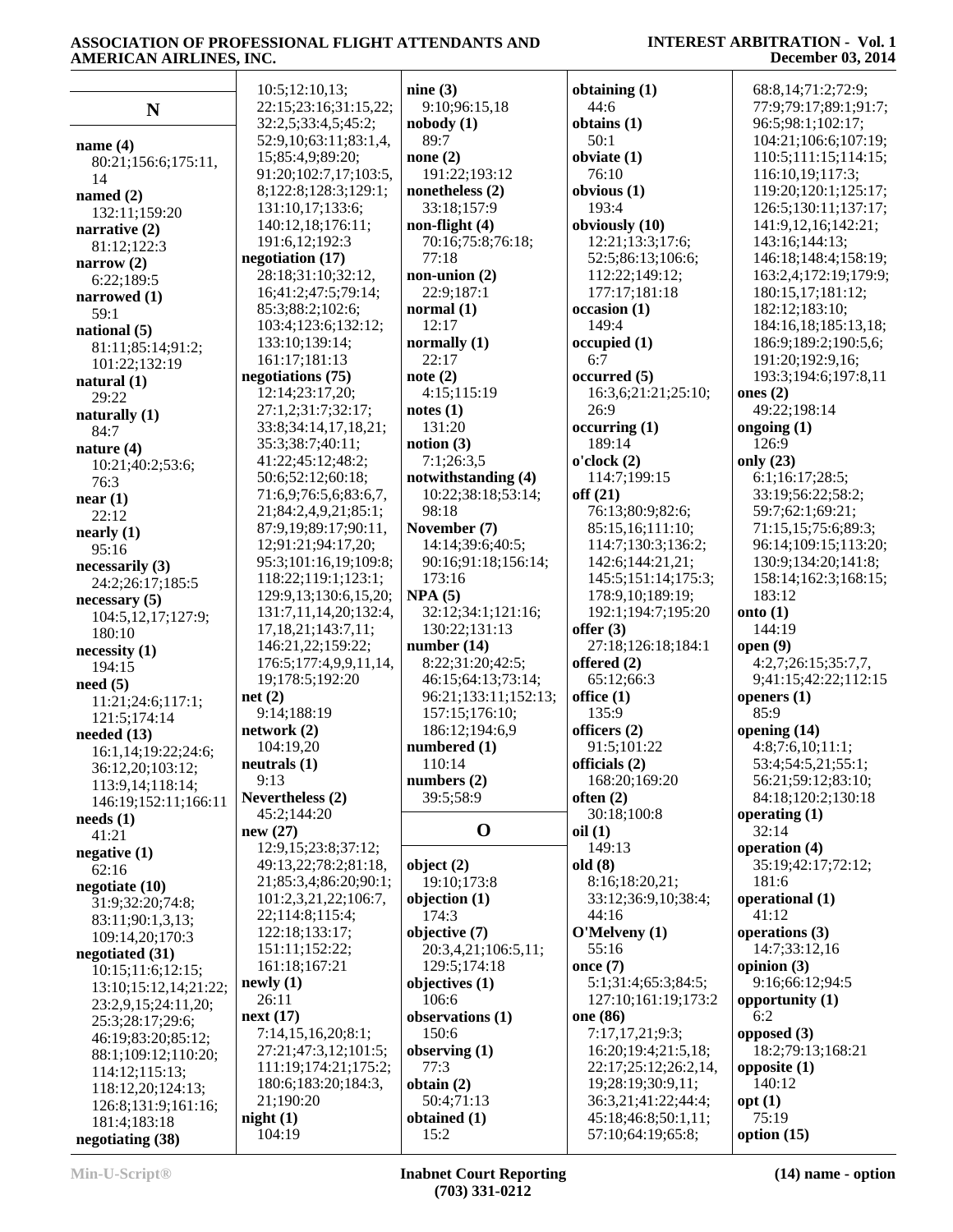| 51:15;69:6,7,12,17,                | 6:19;7:8;9:10;17:2;                           | 147:16;155:16;169:4;                      | 179:2                           | 87:21,22;95:6;135:15,              |
|------------------------------------|-----------------------------------------------|-------------------------------------------|---------------------------------|------------------------------------|
| 21;70:1;75:18;76:1,9,              | 28:19;37:14;38:3,16;                          | 179:1                                     | partner(1)                      | 16, 17; 171: 20; 185: 11;          |
| 10;120:11;121:4,11;                | 39:2,2;40:6;42:19;                            | papers $(2)$                              | 165:18                          | 188:2,17;193:6,19,20;              |
|                                    |                                               |                                           |                                 |                                    |
| 147:13                             | 54:20;62:14;72:11;                            | 92:18;93:6                                | partners $(1)$                  | 194:1;195:5,10,20                  |
| options (4)                        | 78:14;84:16;85:17;                            | paperwork (1)                             | 19:4                            | percentage (1)                     |
| 67:17,19;69:8;76:3                 | 87:20,22;121:3;126:5;                         | 179:10                                    | parts(1)                        | 103:18                             |
| order(16)                          | 136:15;137:2,15;                              | par(1)                                    | 163:7                           | performance (3)                    |
| 4:6;16:14;20:22;                   | 140:2;141:21,21;                              | 135:19                                    | party(1)                        | 62:12,17;77:4                      |
| 22:20;27:13;34:9,12;               | 169:17;176:14;181:4;                          | paragraph (13)                            | 9:14                            | perhaps (4)                        |
|                                    |                                               |                                           |                                 |                                    |
| 36:16;37:12;38:6;                  | 184:5;186:20;188:21;                          | 6:17;47:18;57:13;                         | pass $(1)$                      | 13:16;53:17;93:10;                 |
| 45:7;61:21;97:16;                  | 198:12                                        | 58:8;65:17;66:7,15,                       | 111:3                           | 192:4                              |
| 132:9;178:3;184:21                 | overarching $(2)$                             | 18;114:15;147:4;                          | passed $(2)$                    | period(20)                         |
| ordered $(2)$                      | 103:10;123:16                                 | 151:12,12;167:15                          | 28:12;38:6                      | 23:20;32:19,22;                    |
| 53:2;66:10                         | overlay $(1)$                                 | parallel (1)                              | Passenger (1)                   | 37:19,21,22;39:20;                 |
| originally (5)                     | 163:12                                        | 82:8                                      | 164:3                           | 45:5;78:12;85:15,17;               |
|                                    |                                               |                                           |                                 |                                    |
| 111:11;124:12,18;                  | overly $(1)$                                  | parameter (1)                             | past (7)                        | 91:16;122:7,17;123:9;              |
| 130:21;159:3                       | 6:21                                          | 41:19                                     | 17:8;62:14;73:16;               | 129:13;131:6;132:22;               |
| others (7)                         | overruled (1)                                 | parameters (2)                            | 75:21;176:14;181:17;            | 159:12;191:12                      |
| 15:22;16:10;19:5;                  | 174:4                                         | 40:10;194:4                               | 189:21                          | permitted (2)                      |
| 93:10;102:22;182:10;               | oversee $(1)$                                 | parcel $(1)$                              | path (8)                        | 59:7:67:7                          |
|                                    |                                               |                                           |                                 |                                    |
| 186:7                              | 97:2                                          | 145:13                                    | 52:8,8,9,11,13,13,              | personally (1)                     |
| otherwise (6)                      | overtaking (1)                                | Parker (4)                                | 15;128:10                       | 106:15                             |
| 50:2,6;52:22;53:11;                | 124:9                                         | 99:4;104:18;136:3;                        | Patrick (4)                     | perspective (3)                    |
| 67:2;139:22                        | overtime (1)                                  | 148:19                                    | 56:4;182:9;186:6;               | 109:7;140:20;150:2                 |
| ought $(3)$                        | 184:8                                         | parking(1)                                | 196:11                          | Peterson (1)                       |
| 31:22;53:1,1                       | own(8)                                        | 185:21                                    | Paul $(2)$                      | 102:16                             |
| Ours $(5)$                         | 26:20;54:6;107:5;                             | parse(1)                                  | 19:3,3                          | petition(1)                        |
|                                    |                                               |                                           |                                 |                                    |
| 72:1;125:13;166:11;                | 119:14;120:2;163:17,                          | 48:8                                      | pay (25)                        | 14:15                              |
| 171:20;172:14                      | 22;164:4                                      | part $(23)$                               | 9:6;41:16;50:18;                | philosophically (1)                |
| out (75)                           |                                               | 31:12,13;36:22;                           | 51:11;73:19,20;86:15,           | 148:20                             |
| 9:10;11:14;12:19;                  | ${\bf P}$                                     | 37:1,7;69:16;113:11;                      | 15;104:19;150:11;               | philosophy (2)                     |
| 13:12;16:4;18:9;                   |                                               | 116:14;122:16;126:6,                      | 154:1;156:20;157:8,             | 168:21;169:17                      |
|                                    |                                               |                                           |                                 |                                    |
|                                    |                                               |                                           |                                 |                                    |
| 19:11;21:22;26:5,13;               | package (4)                                   | 7;127:19;128:22;                          | 17;158:1,9,15;168:21,           | phone $(2)$                        |
| 27:3;29:17;39:19;                  | 87:21,22;149:1;                               | 145:12;146:13,15;                         | 22;179:17;183:22;               | 17:12;100:15                       |
| 43:5;47:16;50:15,16;               | 196:13                                        | 148:22;161:11;                            | 185:9;188:6;194:7,10            | phonetic(1)                        |
| 58:15;61:7,8;73:6;                 | packages (1)                                  | 164:15;166:14;                            | payments (2)                    | 56:6                               |
|                                    |                                               |                                           |                                 |                                    |
| 81:4;87:4;89:11;                   | 103:19                                        | 178:22;192:8;196:7                        | 45:6;195:16                     | phrase(1)                          |
| 91:17,22;92:2,11;                  | Packard (1)                                   | participant (1)                           | payouts (1)                     | 58:19                              |
| 93:13;101:15,20;                   | 96:19                                         | 15:4                                      | 147:18                          | physically (1)                     |
| 102:5;107:15;108:7;                | page (19)                                     | participated (2)                          | payroll (1)                     | 108:3                              |
| 110:6;124:2;134:12.                | 47:3,7,8,17;57:12;                            | 83:8;84:20                                | 158:21                          | picked (1)                         |
| 16;135:12;137:5,14;                | 110:13,14,14,22;                              | participating (1)                         | PBC(1)                          | 96:14                              |
| 143:3;147:13;154:8;                |                                               | 88:4                                      | 96:20                           |                                    |
|                                    | 111:4,12;112:7;                               |                                           |                                 | picking (1)                        |
| 157:4;160:19;162:5;                | 114:15;115:14;                                | Participation (3)                         | peace $(2)$                     | 152:18                             |
| 166:22;167:4,5,15;                 | 141:18;142:4;147:4;                           | 83:20;107:8;129:9                         | 19:15,20                        | picture $(2)$                      |
| 171:11;176:15;                     | 160:17;172:22                                 | particular (6)                            | Peak $(1)$                      | 16:19;145:3                        |
| 178:12;179:2,7,10;                 | pages $(3)$                                   | 18:1;21:14;48:10;                         | 56:1                            | piece $(9)$                        |
| 180:5;181:22;184:10,               | 130:10;141:19;                                | 57:12;67:18;72:12                         | peer's $(1)$                    | 161:12,20,20;162:1,                |
| 22;185:17;186:5,7;                 | 181:3                                         | particularly (9)                          | 25:22                           | 6,6;163:2,4;168:5                  |
|                                    |                                               |                                           |                                 |                                    |
| 187:3,19;190:14,15;                | paid(5)                                       | 6:3;13:4,21;14:1;                         | penny(2)                        | pieces $(3)$                       |
| 191:13;192:5;193:9;                | 147:22;148:1;185:9,                           | 34:20;42:7;44:11;                         | 195:20,22                       | 179:19;188:7;190:5                 |
| 194:17:195:13.22:                  | 11;187:6                                      | 45:11;62:14                               | people(12)                      | pilot(2)                           |
| 196:6                              | painful (1)                                   | parties (39)                              | 47:11;55:12;72:8;               | 22:3;176:8                         |
| outcome(1)                         | 150:14                                        | 5:20;6:1,11,20;7:1,                       | 91:15;92:10;93:3;               | pilots $(25)$                      |
| 192:21                             | <b>Panel</b> (35)                             | 5;10:8;13:15;14:9;                        | 99:2;113:19;140:15;             | 18:2, 10:21:6, 14, 15,             |
| $out-of-count(1)$                  | 7:19;9:12,12;10:16;                           | 23:19;24:13;26:21;                        | 147:21;149:17;176:3             | 20;22:19;43:2;44:3;                |
| 14:5                               | 11:4;24:1,3;28:21;                            | 32:20;33:4;34:8,15,                       | per(6)                          | 72:11,13;91:4,11,21;               |
|                                    |                                               |                                           |                                 |                                    |
| outset $(1)$                       | 41:20;48:14;51:4;                             | 20;37:11,22;41:1;                         | 39:2;185:21;188:6;              | 100:14,20;107:18;                  |
| 56:11                              | 53:3;56:9;57:21;58:7,                         | 42:2,17;47:16,22;                         | 190:19,20;192:13                | 108:3,20;117:18,19;                |
| outside (6)                        | 22;59:14;60:6;61:22;                          | 53:18;58:9;59:21;                         | $\text{perceive}(1)$            | 119:8,16;166:9,20                  |
| 5:13;69:2;76:5;                    | 63:7;67:6,8;68:21;                            | 60:21;61:2;63:1,7,9;                      | 149:7                           | pilots' (3)                        |
| 88:13;146:21;165:15<br>over $(35)$ | 74:14,18;75:11;84:20;<br>96:1,8;111:19;113:3; | 67:5;125:5;128:8;<br>132:10;133:20;162:7; | percent(20)<br>56:21;57:1;86:2; | 114:6;118:3;146:11<br>place $(11)$ |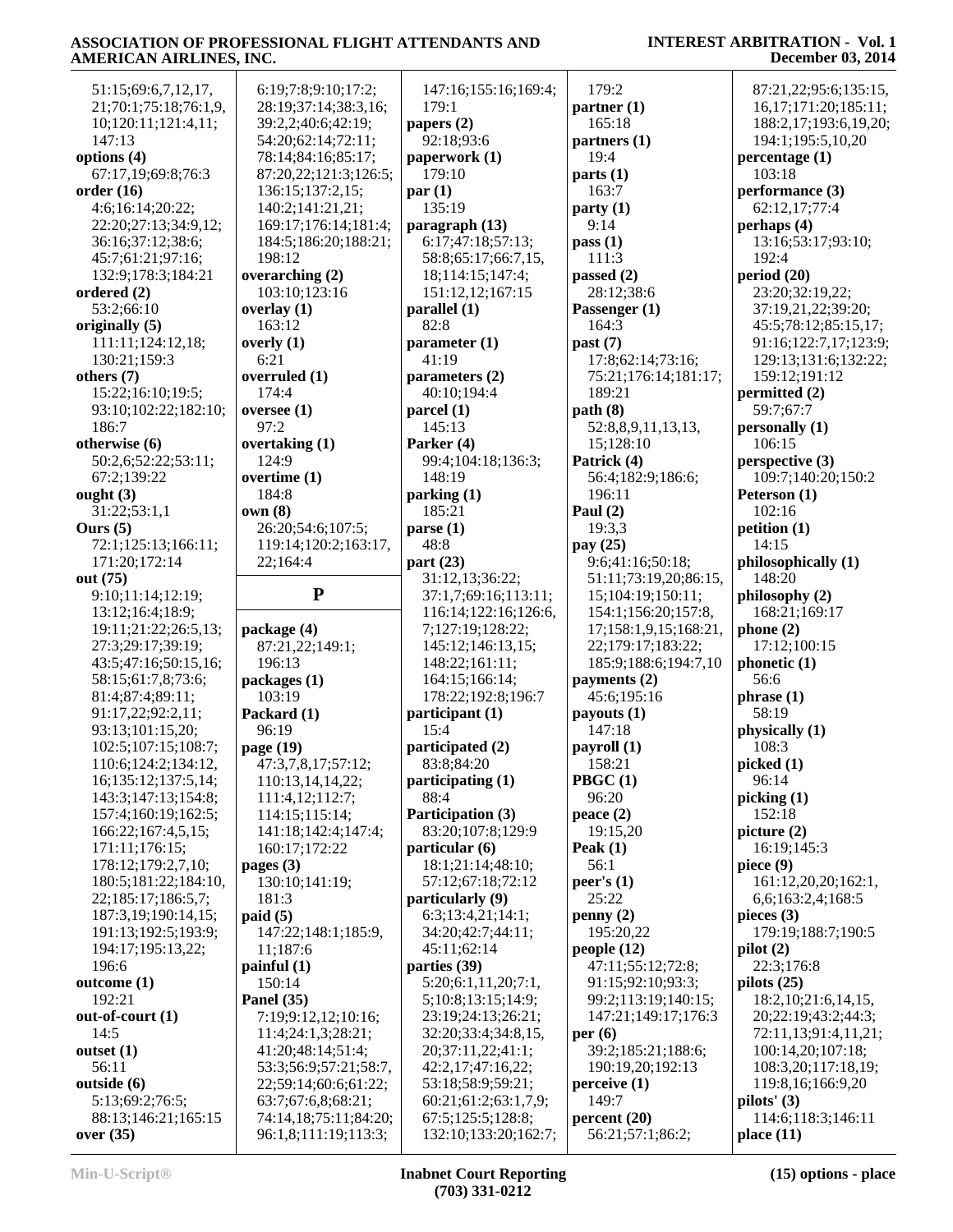23:12;27:20;37:3; 49:14;85:21;94:11; 127:3,11;136:19; 139:22;173:2 **placeholder (1)** 116:22 **plan (127)** 14:22;15:19;19:16; 28:11;37:17;44:20; 45:9,19;46:11,17;47:6, 8,18,21;48:6;49:1; 50:3,5,10,11;59:17; 61:20;65:12;66:1,2; 69:17,21;71:5,11,13; 72:4,5;73:10,18,21; 74:5,6;75:20;76:14, 18;92:22;93:4;94:12; 97:2,4,5,6,9;98:2; 99:14;104:8,9,15,15; 105:8,13;106:18; 111:21;112:1,3; 113:11,12,16,21; 114:18,22;115:2,7,16, 16,21;116:2,4,5,7,8,11, 14,15,16,17,19;117:1, 4;143:9,14,16,17,19; 144:4,5,11,15,19,22; 145:10,13,18;146:5,8, 14,15,17,18;147:2,12, 14;150:9;160:20,22; 161:16,18;162:18; 163:12,17;164:4; 166:7,12;167:18,19; 171:13,18;172:4,9,13; 173:1;186:1 **Plan' (1)** 115:4 **planes (1)** 176:3 **plans (16)** 37:6;51:5;61:16; 65:21,22;72:18,19; 76:16;113:14,18,18; 147:19;148:15;164:1, 6;185:22 **play (4)** 17:17;28:20;84:1; 133:9 **plays (1)** 14:22 **please (5)** 54:12;130:12; 138:17;167:8;174:21 **pleasure (1)** 80:7 **plowed (1)** 84:16 **plug (5)** 49:2;51:13,16; 138:10;147:9 **plus (4)** 39:15;63:3;138:9; 194:1

**pm (1)** 199:17 **point (30)** 27:4;29:8;43:5; 47:22;52:18;58:7; 65:11,22;77:9;91:1; 98:5;101:15;109:14, 19;112:14,16;113:7; 115:12;120:22;121:6, 9,10;125:1;127:18; 153:11;166:2;171:4; 172:19;173:13;181:21 **pointed (3)** 11:14;143:3;160:19 **pointing (1)** 162:5 **points (4)** 55:3;149:7;150:19; 173:21 **policy (1)** 161:10 **Pollak (6)** 7:16;8:10;175:9; 197:4;198:8,11 **portion (2)** 85:6,7 **position (8)** 15:6;25:16;28:10; 46:16;82:19;87:2; 121:13;149:8 **positions (3)** 82:2,9;148:14 **possibility (1)** 92:8 **possible (5)** 25:15;39:15;55:9; 105:2;149:7 **possibly (2)** 102:2;110:2 **post (1)** 22:1 **posture (1)** 16:15 **potential (1)** 71:6 **potentially (1)** 118:2 **powers (1)** 96:9 **practicing (1)** 8:5 **pre-bankruptcy (1)** 20:5 **preceded (1)** 177:10 **predate (1)** 67:22 **predicate (3)** 83:6;147:8;171:14 **predictable (2)** 19:13;25:18 **preliminarily (1)**  $7.8$ 

**prelude (2)** 68:16;94:18 **premerger (8)** 160:6,9,15;161:4; 162:10,19;163:16,22 **premise (2)** 121:1,14 **premised (2)** 46:17;138:8 **premium (1)** 41:16 **premiums (1)** 185:9 **prenegotiation (1)** 10:7 **prep (1)** 94:2 **prepared (2)** 4:17;97:21 **preparing (1)** 85:8 **present (9)** 4:11;7:5;19:16; 54:6;67:16;70:10; 79:16;134:15;145:18 **presentation (2)** 88:10;97:20 **presentations (1)** 97:22 **presented (5)** 5:19;28:2;56:15; 57:11;68:17 **presently (1)** 49:11 **preserve (1)** 182:17 **President (24)** 7:15;8:13;12:12,12; 17:11,13;55:21;81:11, 11;82:14,15,16,17; 83:2,13;84:5,7;87:7,8; 89:18,19;92:4;171:1,8 **presidents (4)** 91:6;100:7,9;101:8 **pressure (4)** 89:3,6;93:10;149:7 **pretty (9)** 6:12;75:15;91:10; 95:6;98:6;100:1; 109:11;180:3;193:4 **previous (4)** 107:4,4;176:5; 183:18 **previously (5)** 17:19;29:5;79:14; 142:11;196:17 **prices (2)** 90:8;149:13 **PriceWaterhouse (1)** 88:4 **primarily (2)** 55:5;180:17 **principal (1)**

 120:22 **principles (1) printed (1) prior (3)** 93:18;143:12;157:9 **priority (1) probably (14)** 13:16;91:13;108:18; 123:3;128:15;135:4; 139:9;140:3;147:21; 148:2;149:10;172:18; 182:6;191:21 **problem (2)** 25:6;77:5 **problems (1) proceed (5)** 7:10;18:5;43:15; 80:12;105:16 **proceeding (5)** 20:15;51:8;55:11; 57:17;126:10 **proceedings (3)** 4:3;7:19;199:16 **process (25)** 23:17;39:19,22; 52:11,19;56:17,18; 63:16;94:4;112:8,12; 126:10;130:8;132:12; 133:6;141:4;150:14; 161:12,20;162:1,5,7; 182:7;186:13;194:20 **prodigious (1)** 140:13 **produce (3)** 24:3;192:22;194:15 **produced (6)** 26:17;33:19,20,22; 36:19;60:22 **produces (1) producing (1)** 50:2,5,10,11;51:5; 58:3;59:16;60:1; 61:15,17,20;62:3; 64:13;65:10,12;66:6; 72:4,19;73:20;74:5; 75:13,15,19;76:13,16; 77:12;138:10;147:6,9, 12,14,17,20;148:4,8,9, 10,15,20;149:3,10,18; 150:4,8;168:16,22; 169:14,18;190:8 **profitability (1)** 77:2 **Profits (3)** 149:16;189:19,19 **program (10)** 39:11;42:7;44:6,7, 14,16,17;49:7,10,10 **programs (2)** 37:3;49:14 **progress (1)** 90:14 **project (1)** 100:2 **promise (11)** 5:12;46:18;74:4,8, 10,22;141:7;168:10; 169:9,12;170:3 **promises (1)** 169:5 **prong (3)** 192:14,18,19 **prongs (2)** 131:2,5 **property (4)** 150:1 **proposal (56)**

 39:11,13,16;40:18,19, 70:11,17;117:4; 40:21;42:9,11;43:9; 44:5;57:16;58:2,3,10; 63:8;64:4,11;65:18; 66:7,8,16;67:1;68:7, 22;71:12;76:7;77:6; 79:22;80:2,3;138:8; 139:8;140:4;141:13; 142:7;145:2;147:5; 151:4,4,6;152:5;154:3, 4;155:11,18;156:4; 157:1,2,8;158:18,19; 159:12;191:8;193:13, 22;194:15;195:14; 196:7;197:13,21; 198:1 **proposals (3)** 36:3;95:2;151:13 **propose (2)** 51:3,6 **proposed (12)** 51:8;61:18;62:2; 63:17,21;65:9;66:11; 69:10;72:16;77:22;

50:14

135:8

72:13

194:5

61:14

 194:20 **product (3)** 34:4,5;189:19 **profession (1)** 108:17 **Professional (1)** 81:8

**professionally (1)**

37:2,6,17,17,18;

 19,21;41:17;42:3; 48:19;49:1,2,7,13;

 17:1 **professionals (1)**

 92:1 **proffering (1)** 170:18 **profit (68)**

 159:5,6 **proposing (2)**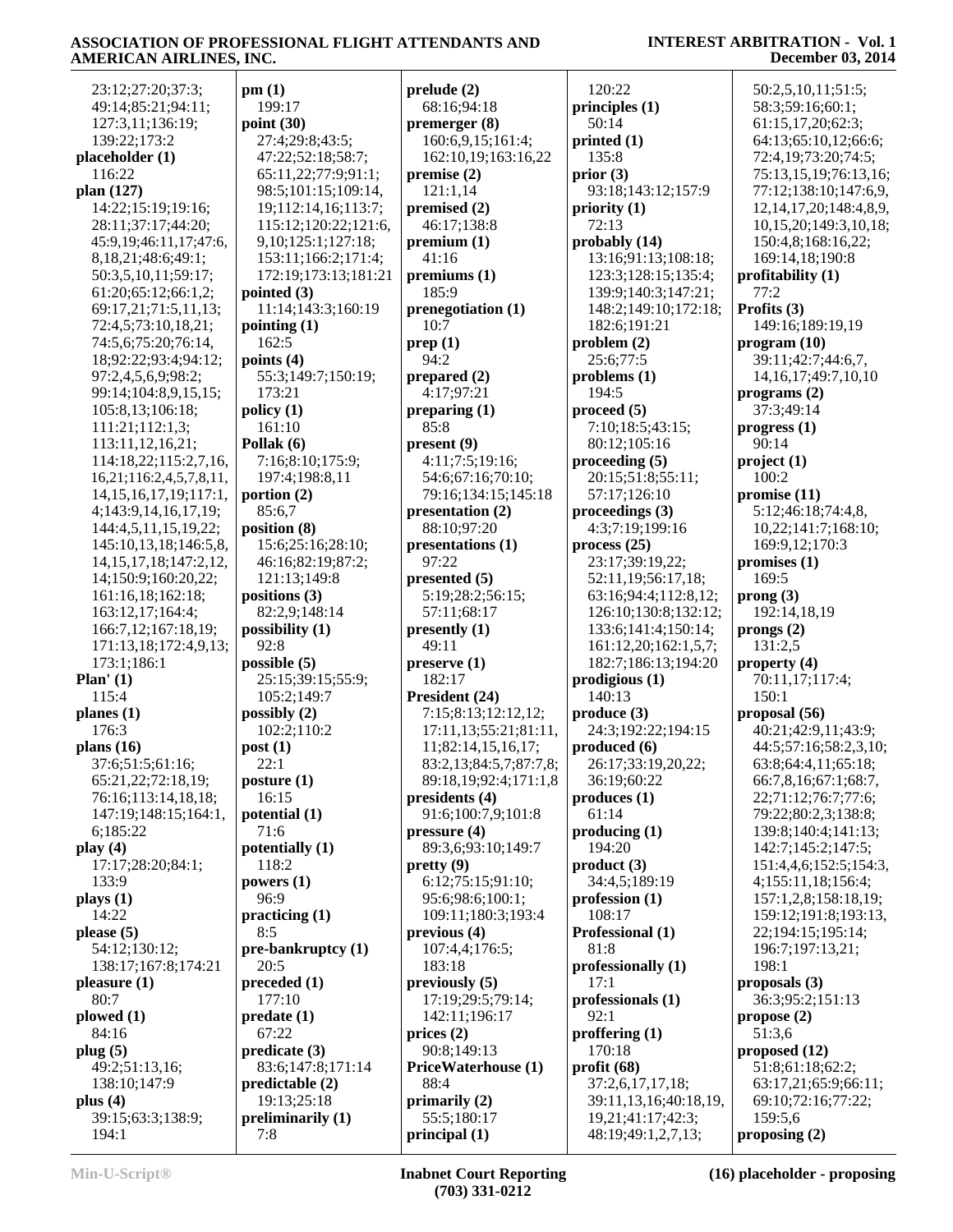| 49:4;147:11          | 170:5                | rate $(19)$            | 13:9;53:7;62:13;            | reconvene $(1)$       |
|----------------------|----------------------|------------------------|-----------------------------|-----------------------|
| proposition (3)      | pursue(1)            | 57:22;59:22;63:13,     | 70:4;93:4;129:8;143:6       | 54:11                 |
| 70:19;71:20;106:3    | 101:13               | 16;64:5;67:5;68:11;    | realized $(2)$              | record $(20)$         |
| prospect(1)          | push $(4)$           | 79:20;103:22;107:14;   | 125:1;192:12                | 4:7,9,12;5:18;54:19;  |
| 27:13                | 45:21;75:20;78:7;    | 178:7;186:17;193:14,   | really $(56)$               | 62:20;80:9;82:6;96:8; |
| prospective $(2)$    | 182:16               | 16,21;194:1,10;195:9,  | 9:1;12:2;13:11;             | 102:13;119:5;126:6;   |
| 66:14;79:7           | pushed $(1)$         | 22                     | 14:5;16:1;17:21;            | 138:18;156:18;173:5,  |
| prospectively (1)    | 38:22                | rated $(1)$            | 19:21, 22; 21: 5; 26: 2, 2; | 20;175:3,12;179:1;    |
| 79:11                | put (18)             | 109:21                 | 29:11;31:7;41:11;           | 199:13                |
|                      |                      |                        |                             |                       |
| protocol (18)        | 14:21;15:20;24:18;   | rates $(31)$           | 47:10:50:14:55:7;           | red(4)                |
| 23:16;31:7;32:9,13,  | 49:14;53:9;65:15;    | 38:13,20;39:7;         | 58:22;61:3;80:22;           | 129:10;144:4;148:7;   |
| 16;34:14,22;35:3;    | 74:21;90:5;91:2;     | 41:16;42:14;52:17,22;  | 84:9;91:3;92:8;97:3,        | 181:17                |
| 38:7;40:11;41:2,22;  | 105:9;107:16;113:21; | 53:1,2;63:20,21;64:1;  | 16;99:17;104:5,21;          | <b>REDIRECT</b> (1)   |
| 60:18;130:6,15;      | 136:18;146:11,14,18; | 66:10;67:21;78:3;      | 106:14;107:9;108:14;        | 170:14                |
| 131:14;178:5;192:20  | 176:3;190:14         | 105:3;124:8;140:6;     | 120:22;121:3;123:10;        | $\text{redo} (2)$     |
| protocols $(3)$      | puts $(2)$           | 141:17;151:11;152:5,   | 124:1,9,11,20;125:15;       | 24:18,21              |
| 28:18;129:2,6        | 44:18;65:4           | 22;158:10,15;173:17;   | 128:13,19;132:13;           | reduce $(3)$          |
| protracted $(1)$     | putting $(3)$        | 179:8;188:18;193:12;   | 140:8,17;141:5;             | 51:14,15;192:1        |
| 123:2                | 99:14;141:16;        | 194:2,8;195:21         | 154:22;161:12;162:3,        | reduced $(1)$         |
| prod(2)              | 148:12               | rather $(5)$           | 6;182:1,19;191:22;          | 42:14                 |
| 16:22;133:17         |                      | 28:10;49:2;66:13;      | 192:12,14;194:12;           | reduction $(1)$       |
| prove(1)             | Q                    | 118:21;160:21          | 196:2                       | 95:16                 |
| 76:6                 |                      | ratification (21)      | reason $(10)$               | re-election $(1)$     |
| proved (2)           | qualifier $(1)$      | 10:10,20;12:7,8,19;    | 5:5;41:21;50:11;            | 98:15                 |
|                      |                      |                        |                             |                       |
| 34:5,6               | 120:15               | 39:18,19,22,22;85:17;  | 52:18;68:20;69:6;           | refer $(1)$           |
| provide(3)           | qualitative (1)      | 127:1;131:18;134:12,   | 70:8;71:1;166:13;           | 71:19                 |
| 5:2;51:4;177:2       | 72:2                 | 17;135:12;137:1,6;     | 191:17                      | reference $(6)$       |
| provided (9)         | qualitatively (1)    | 154:9;156:13;190:15;   | reasonable (5)              | 75:6;111:19;120:1,    |
| 9:16;23:16;25:17,    | 72:15                | 194:18                 | 22:3,13;39:15;              | 5;124:14;150:19       |
| 19;37:6;69:22;73:20; | quarter $(1)$        | ratified (19)          | 50:13;189:11                | referenced (2)        |
| 76:4;154:9           | 195:21               | 10:13;12:20;13:1,      | reasons $(3)$               | 158:2;164:10          |
| provides (1)         | quarterly (1)        | 13;63:14;83:17;86:1,   | 10:1;75:16;79:21            | referred $(14)$       |
| 75:18                | 91:6                 | 2,11,13,17;109:18;     | recall $(3)$                | 21:1;27:17;46:21;     |
| providing(1)         | quick $(1)$          | 126:20;127:8,13;       | 124:20;146:10;              | 47:19;66:17;82:14;    |
| 31:2                 | 119:20               | 131:14;139:12;         | 148:5                       | 114:19,22;121:3;      |
| provision (12)       | quickly $(6)$        | 144:18;156:19          | receive $(6)$               | 126:17;159:18;        |
| 34:2;46:18;48:11,    | 26:21;27:6;34:12,    | ratify $(2)$           | 73:19;95:2;98:13;           | 167:18;178:19;188:22  |
| 11,13;118:4,8,9,10;  | 16;68:15;192:11      | 155:17;158:9           | 99:1;136:18;169:9           | referring $(9)$       |
| 142:17;146:7;197:15  |                      | ratifying $(2)$        | received $(2)$              | 72:3,6;73:7;74:3;     |
|                      | quiet $(1)$          |                        |                             |                       |
| provisions (14)      | 99:6                 | 52:11;162:7            | 94:22;169:4                 | 120:9;121:8;151:1;    |
| 39:8,9;42:16;47:5;   | quite $(9)$          | rational(1)            | recent $(2)$                | 159:22;192:18         |
| 53:21;115:5;143:4;   | 16:7,13;23:3;34:12;  | 51:7                   | 176:7;181:17                | refers $(1)$          |
| 150:19;152:21;       | 84:17;93:13;97:1;    | reach $(9)$            | recently $(1)$              | 115:15                |
| 167:22;193:1;197:1,  | 100:8;109:6          | 14:10;22:20;23:19;     | 13:12                       | reflect $(2)$         |
| 14;198:14            | quo $(2)$            | 53:14,15,19;56:9;      | recess $(6)$                | 57:2;111:2            |
| proximity(1)         | 64:9;193:1           | 109:17;196:12          | 5:17;54:3,11,18;            | reflection $(1)$      |
| 189:11               | quote $(2)$          | reached (13)           | 138:16;199:12               | 187:8                 |
| public (5)           | 79:1;87:14           | 20:22;26:19;27:22;     | recessed $(1)$              | reflective $(1)$      |
| 50:16;147:1;148:14,  |                      | 29:3,17;37:22;38:1,11, | 199:17                      | 186:3                 |
| 17;149:2             | $\mathbf R$          | 19;41:7;63:9;97:12;    | recites $(1)$               | refuse $(2)$          |
| publicly(1)          |                      | 139:11                 | 6:19                        | 169:6;170:3           |
| 97:18                | Railway (1)          | reaching $(1)$         | reckoned (2)                | regard $(1)$          |
| pull (3)             | 71:9                 | 105:2                  | 144:12,14                   | 158:8                 |
| 93:2;191:16;192:12   |                      | reaction (2)           | reckoning (1)               | regarding (7)         |
|                      | raise $(2)$          |                        |                             |                       |
| pulling $(3)$        | 135:14;188:2         | 93:16;98:4             | 136:21                      | 70:10;74:9;77:1;      |
| 194:7;195:20,22      | raises $(2)$         | read $(6)$             | recognizing $(2)$           | 164:14;166:18;        |
| purpose $(4)$        | 86:15;154:2          | 73:5;114:17;145:22;    | 24:9,11                     | 168:13;169:7          |
| 104:3;134:10,13;     | ran $(1)$            | 146:6,7;151:9          | recollection (1)            | regards $(1)$         |
| 145:17               | 98:21                | reading $(2)$          | 95:8                        | 114:14                |
| purposes $(3)$       | ranging $(1)$        | 73:6;114:16            | recommend (1)               | regularly $(3)$       |
| 61:22;123:18;191:9   | 8:21                 | Ready $(3)$            | 54:3                        | 14:10;73:16;97:8      |
| pursuant $(4)$       | rapport $(1)$        | 80:8;104:10;137:20     | recommendation (1)          | reject $(1)$          |
| 79:13;115:4;167:20;  | 186:11               | real $(7)$             | 98:7                        | 68:22                 |
|                      |                      |                        |                             |                       |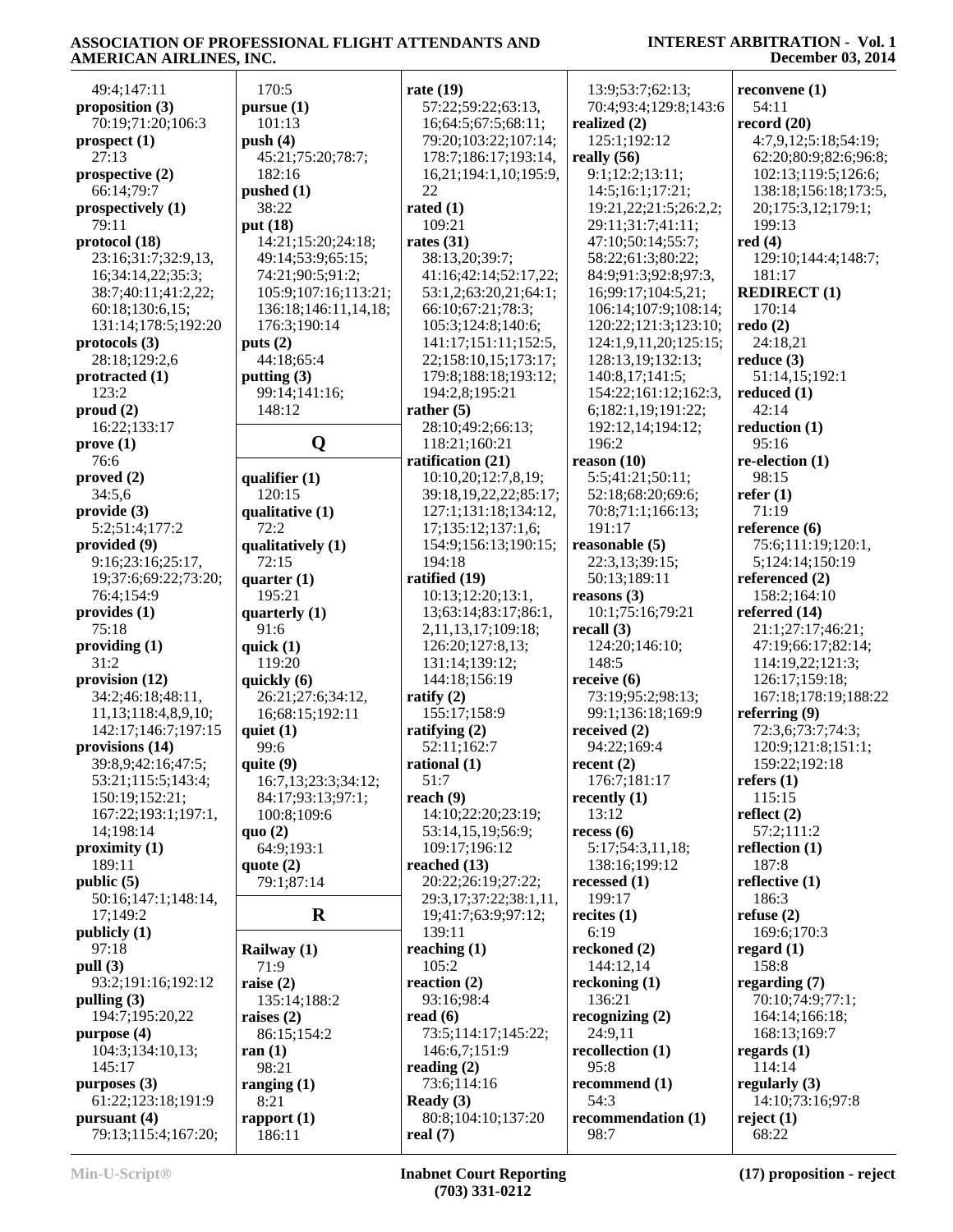**rejected (3)** 75:16;83:10;155:8 **rejecting (1)** 27:14 **rejection (1)** 27:14 **related (3)** 115:5;167:21;176:8 **relates (1)** 31:6 **relating (1)** 143:5 **relations (3)** 43:17;45:15;71:21 **relationship (1)** 128:6 **relatively (1)** 34:16 **release (1)** 85:14 **relevance (2)** 110:11;173:10 **relied (1)** 133:20 **remain (1)** 99:6 **remained (1)** 160:10 **remains (2)** 6:16;146:1 **remarkable (1)** 6:4 **remember (7)** 8:13;87:12;96:11; 124:13;131:22; 165:10;166:5 **renegotiate (1)** 87:6 **reopen (1)** 125:13 **reopening (1)** 124:14 **reorganization (12)** 15:20;19:16;97:2; 98:3;104:8;113:13; 116:15,16;145:13; 146:14,18;166:12 **reorganize (1)** 106:17 **reorganized (1)** 92:21 **reorganizing (1)** 94:12 **repeat (1)** 42:2 **replace (3)** 42:5;127:4,10 **reporter (2)** 114:20;164:22 **represent (3)** 8:10;162:9;177:21 **representation (13)** 29:22;30:8,11,12,

 16;31:2;115:6;127:20, 22;128:11,13;130:4; 131:13 **representative (2)** 82:22;128:21 **representatives (3)** 31:17,17;191:11 **represented (7)** 29:13,14,20;30:3; 31:22;181:9;191:18 **representing (1)** 165:15 **represents (2)** 160:21;162:12 **request (7)** 32:9;50:13;58:5; 59:18;70:5;75:19; 120:10 **requested (2)** 168:2,9 **requesting (1)** 168:8 **require (3)** 57:6;76:8;98:3 **required (9)** 41:21;57:22;64:16; 68:21;97:16;155:2; 168:12;169:7;179:8 **requirement (2)** 105:11;123:8 **requirements (1)** 170:5 **requires (3)** 25:3;59:21;192:21 **requiring (1)** 67:20 **reshape (1)** 129:1 **resolution (5)** 56:10;87:17;135:8, 10,11 **resolve (6)** 8:14;31:2;55:12; 74:16;149:8;187:5 **resolved (6)** 11:16;28:21;30:9, 12;41:14;42:3 **respect (15)** 7:6;14:6;34:3;39:7, 7;44:5;46:16,21;48:2, 2,18;59:11;67:9; 121:1;129:6 **respects (3)** 8:16;20:16;152:19 **respond (1)** 100:6 **responded (1)** 136:5 **responsive (1)** 121:18 **responsiveness (1)** 174:11 **rest (1)**

 103:2 **restructured (3)** 14:3;26:11;92:20 **restructuring (10)** 13:11;14:5,6;15:1,  $\begin{array}{c|c} 12;83:19;87:18;88:10; & 18 \\ 107:4.7 & 22 \end{array}$  107:4,7 **result (12)** 6:11;9:11,15;62:22; 68:8;79:9;118:12; 148:6;180:20;184:7; 189:4;193:13 **resulted (2)** 177:15;180:3 **resulting (3)** 179:22;182:20; 183:12 **results (1)** 196:20 **resume (1)** 199:17 **resumed (1)** 94:17 **retain (1)** 16:15 **retained (1)** 177:1 **retro (3)** 66:12;86:15;152:6 **retroactive (5)** 58:5;67:20;151:16; 158:15;197:15 **retroactively (2)** 66:12;78:5 **return (2)** 17:3,6 **revenue (1)** 91:17 **reverse (1)** 110:13 **review (3)** 5:22;134:16;182:19 **reviewed (1)** 6:14 **Richard (1)** 135:13 **ridden (1)** 177:7 **right (79)** 4:21;5:4,9,11,15; 50:3;54:10;74:1; 82:11;83:3;86:12; 88:17;90:19;95:19; 96:10;97:3;98:10,12, 16;99:9;101:5;102:20; <br>105:22;106:4;108:1,4; 11 105:22;106:4;108:1,4; 110:15;111:6;114:13, 13,14;116:22;117:7, 12;119:3,9,12,18; 121:20;123:12;130:1; 131:2;132:2;138:4; 143:10;144:6;145:4; 146:10;150:13;

| 151:22;153:4,15;                | sakes (1)              |
|---------------------------------|------------------------|
| 155:5;156:21;159:5,             | 74:7                   |
| 19;160:2;163:14;                | salute $(1)$           |
| 167:3;169:21;170:21;            | 57:8                   |
| 178:22;182:1,12;                | same $(26)$            |
| 185:4;186:7,9;189:1,1,          | 16:11;17:19;21:6,8;    |
| 22;190:7,9;191:5;               | 30:2;47:4;50:5;63:19;  |
| 194:19;195:1;196:11;            | 71:13;72:11;73:18;     |
| 197:4;198:17;199:8              | 75:16;94:15;100:22;    |
| rights $(2)$                    | 105:21;108:4,20;       |
| 45:21;50:4                      | 112:7;118:11;149:21;   |
| risk(3)                         | 154:15;155:12;         |
| 42:6;62:11,13                   | 156:20;159:2;161:10;   |
| risks(1)                        | 196:20                 |
| 42:8                            | satisfactory (1)       |
| road $(3)$                      | 54:6                   |
| 24:19,22;40:1                   | satisfies (3)          |
| Rob(5)                          | 57:21;58:1,2           |
| 8:17;19:1;32:2,5;               | sausage $(1)$          |
| 103:1                           | 178:11                 |
| Robert (1)                      | save $(2)$             |
| 55:15                           | 42:14;106:12           |
| Robertson (2)                   | saves $(2)$            |
| 55:17;173:10                    | 195:21;196:1           |
| robust $(1)$                    | savings $(3)$          |
| 183:4                           | 36:1;182:18;194:11     |
| Roger (6)                       | saw $(5)$              |
| 7:15,16;8:2,10,17;              | 101:9;106:19;124:6;    |
| 175:1                           | 128:7,11               |
| Rohan $(1)$                     | saying $(6)$           |
| 102:10                          | 45:14;80:20;151:2;     |
| role(7)                         | 163:1,2,11             |
| 15:1;28:20;84:1;                | scale $(13)$           |
| 89:16;132:13;133:6,9            | 64:8;135:18;136:13;    |
| room $(6)$                      | 193:6,8,8,10;194:5,12; |
| 5:2;19:6;81:1;                  | 195:4,7,10;197:13      |
| 104:13;113:20,20<br>rooms $(1)$ | scars(1)<br>128:13     |
| 72:12                           | schedules (1)          |
| roughly $(2)$                   | 52:4                   |
| 95:9;193:6                      | scheduling (2)         |
| round $(7)$                     | 41:13;42:15            |
| 10:4;12:3,17;45:12;             | School (1)             |
| 143:7;159:22;177:18             | 175:21                 |
| row $(1)$                       | Scott $(11)$           |
| 89:5                            | 17:12;99:4,8;          |
| RPA(1)                          | 100:14,21;103:11;      |
| 84:4                            | 136:3;165:8,11;        |
| rule $(1)$                      | 170:20,22              |
| 9:17                            | seat $(5)$             |
| rules $(6)$                     | 15:2;89:5;94:10;       |
| 17:7;60:11;108:15;              | 129:8;138:17           |
| 137:22;179:12;188:8             | second (14)            |
| run $(7)$                       | 13:16,17;33:1,6;       |
| 20:2;93:22;98:16,               | 34:2,19;47:3,8;98:22;  |
| 17, 18; 152: 17, 20             | 142:12;148:6;192:14,   |
|                                 | 18,19                  |
| S                               | secondly $(3)$         |
|                                 | 31:6;61:8;65:19        |
| sacrifices $(1)$                | secret $(1)$           |
| 89:11                           | 73:22                  |
| saga (1)                        | Section (5)            |
| 12:2                            | 132:15,18;139:14;      |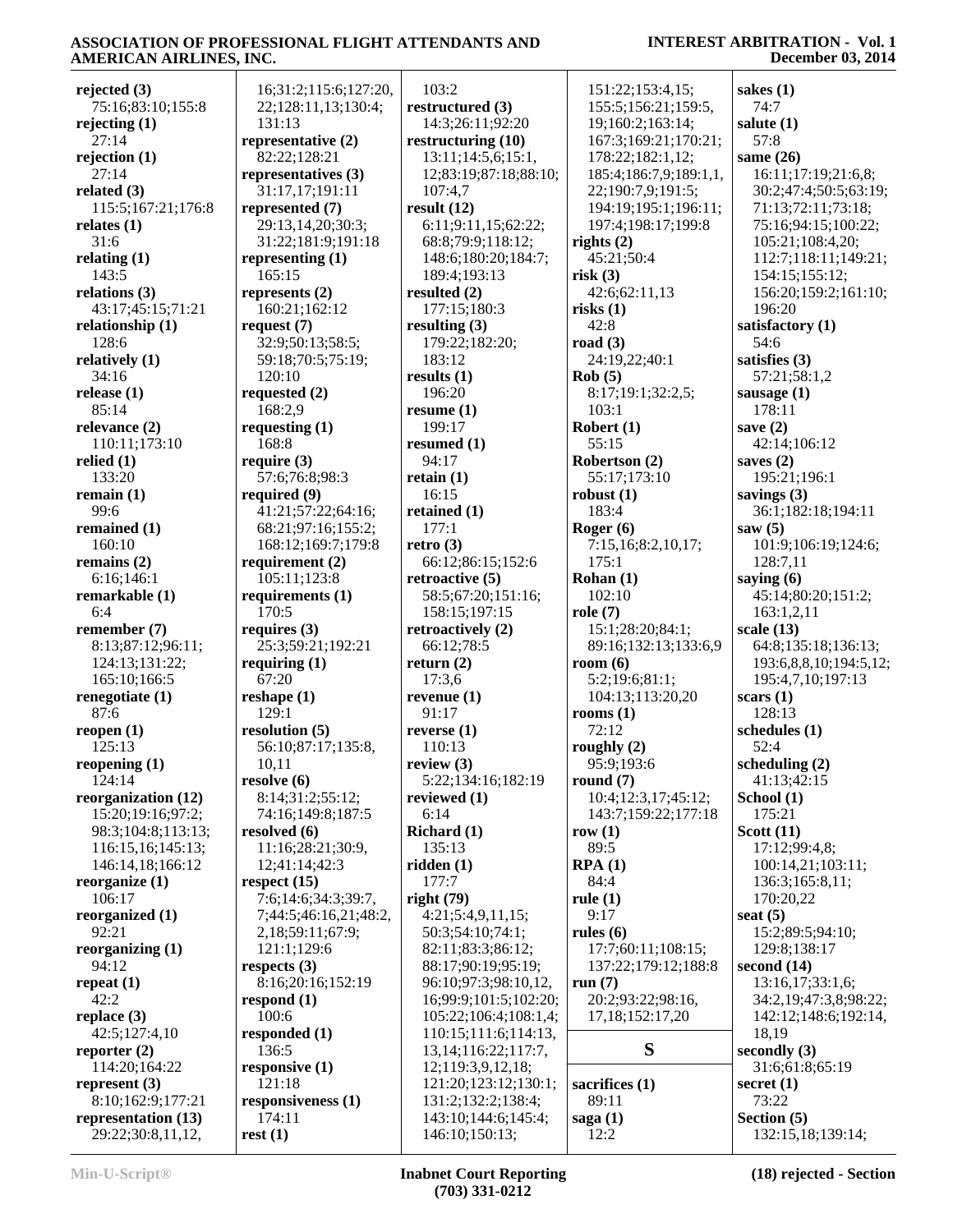| 176:19;177:9         | 20:11;22:2;23:21;           | sick $(5)$            | 167:18;171:12         | 10;184:14             |
|----------------------|-----------------------------|-----------------------|-----------------------|-----------------------|
| secured $(1)$        | 33:6,17;36:5;42:14;         | 41:16;184:1;185:10,   | $s$ it $(1)$          | sort $(35)$           |
| 165:3                | 54:16;60:17,20;65:17;       | 11,21                 | 48:21                 | 20:20;26:15;27:21;    |
| seeing $(1)$         | 66:7,15;154:8;180:17        | side (17)             | Sitting (8)           | 34:19;37:20;41:18,18; |
| 25:9                 | sets $(2)$                  | 7:13;9:14;46:8;       | 7:14,15,16,20;8:1;    | 84:4;90:10;91:2;93:3; |
| seek $(3)$           | 61:7,8                      | 55:15;105:20;140:13,  | 43:11;48:7;110:7      | 94:7;95:4;101:16;     |
| 15:11;129:20;130:2   | setting $(1)$               | 21;141:16;149:20;     | situation $(2)$       | 107:5,6,8;116:21;     |
| seeking $(2)$        | 147:7                       | 161:21;182:13,14;     | 22:8;118:3            | 124:7;127:8;128:16,   |
|                      |                             |                       |                       |                       |
| 106:22;123:17        | settled (2)                 | 183:16;184:9,11,12;   | six(2)                | 17;132:3,20;165:7;    |
| seem $(2)$           | 28:15;125:20                | 192:9                 | 19:12,15              | 166:13,20;173:4;      |
| 98:8;152:15          | settlement (1)              | sides $(8)$           | Sixteen (1)           | 176:4,12;181:10;      |
| seemed $(5)$         | 25:4                        | 8:14;25:7;30:6,6;     | 137:14                | 183:11;188:6;193:11;  |
| 53:7;92:22;124:9;    | seven $(8)$                 | 36:19;57:3,9;111:4    | $six-year(5)$         | 194:3                 |
| 135:1;158:14         | 9:13;31:16,16,17;           | side's $(2)$          | 21:9;22:21;107:19;    | sorts $(2)$           |
| sees $(1)$           | 41:11;96:1;132:5,6          | 144:9,10              | 108:2;117:17          | 176:1;180:9           |
| 9:3                  | several $(2)$               | SIEGEL(31)            | size $(1)$            | sounds $(3)$          |
| self-protection (1)  | 12:14;178:19                | 4:20;5:8,15;54:4,8,   | 103:19                | 87:13;132:2;167:7     |
| 119:14               | shall $(1)$                 | 15,20,22;55:15;62:9;  | Skadden (2)           | source $(1)$          |
| send $(4)$           | 51:4                        | 80:6;142:19;150:17,   | 114:1;165:18          | 35:8                  |
| 134:12,16;135:11;    | share $(2)$                 | 22;151:5,20;153:8,10; | skip $(1)$            | Southwest (1)         |
| 186:12               | 87:20;95:8                  | 155:16,22;156:2;      | 151:9                 | 176:11                |
| seniority $(3)$      | shared $(2)$                | 165:12;170:9;173:8,   | skipped (2)           | speak $(6)$           |
| 176:9,20;195:6       | 149:22;196:12               | 21;174:5;197:7,8,10;  | 28:19;126:5           | 97:18;100:7;149:12;   |
| sense $(14)$         |                             | 198:10,16             |                       | 161:12;163:7;186:8    |
|                      | sharing (67)                |                       | slant $(1)$<br>180:16 |                       |
| 18:19;21:5;22:22;    | 37:2,6,17,18;39:11,         | sight $(2)$           |                       | speaking $(2)$        |
| 30:18;33:3;50:15;    | 13, 16; 40: 18, 19, 20, 21; | 11:19;141:5           | slightly $(2)$        | 164:19;165:10         |
| 67:13;69:19;139:20;  | 41:17;42:3;48:19;           | sign(3)               | 118:13;181:6          | speaks $(1)$          |
| 140:3;152:16;181:19; | 49:1,3,7,13;50:2,5,10,      | 164:18;166:3;167:8    | small $(1)$           | 114:9                 |
| 182:16,17            | 11;51:5;58:4;59:16;         | signed $(8)$          | 126:5                 | special $(1)$         |
| sensible (2)         | 60:1;61:15,18,20;           | 85:16;108:1;111:10;   | smaller $(1)$         | 74:18                 |
| 18:5;31:21           | 62:3;64:13;65:10,12;        | 114:7;130:3;164:16;   | 101:20                | specific $(4)$        |
| sensibly $(1)$       | 66:6;72:5,19;73:20;         | 170:20;196:18         | social $(1)$          | 64:16,18;124:14;      |
| 16:13                | 74:5;75:13,15,20;           | significant $(6)$     | 135:13                | 138:22                |
| sensitive (2)        | 76:13,16;77:12;             | 8:22;9:17;10:7;       | solid $(1)$           | specification (1)     |
| 13:22;45:11          | 138:10;147:6,10,12,         | 13:1;14:22;67:19      | 96:21                 | 29:8                  |
| sentence (1)         | 14, 17, 21; 148: 4, 8, 10,  | significantly $(3)$   | solution $(1)$        | specifics $(2)$       |
| 167:17               | 10,15,21;149:3,11,18;       | 10:18;31:19;32:21     | 187:14                | 20:17;139:7           |
| sentiments (1)       | 150:4,9;168:17,22;          | signing $(10)$        | Solutions (1)         | speculative $(1)$     |
| 149:21               | 169:14,18;190:9             | 79:4,6,12;153:17;     | 55:21                 | 73:20                 |
| separate (14)        | sheet $(6)$                 | 154:11;156:10;        | solving $(1)$         | spend $(2)$           |
| 15:6;30:3;44:1;      |                             | 158:22;163:18;        | 25:6                  |                       |
|                      | 20:14;23:14;47:2,3;         |                       |                       | 10:22;125:15          |
| 46:17,18,18,20;48:9; | 111:13;171:11               | 164:14;173:15         | somebody $(7)$        | spent $(2)$           |
| 74:5;86:6;112:11;    | shocks $(1)$                | similar $(3)$         | 16:14;45:19;51:9;     | 9:5;140:8             |
| 120:22;121:14;164:4  | 62:16                       | 27:22;71:14;77:9      | 54:14;89:9;92:7;      | spikes $(1)$          |
| Separately (2)       | shooting $(2)$              | Simone $(1)$          | 164:17                | 62:17                 |
| 15:6:94:16           | 23:1;117:21                 | 19:2                  | somehow $(3)$         | spit $(1)$            |
| September (16)       | short $(3)$                 | simple $(3)$          | 54:15;74:22;87:10     | 190:14                |
| 12:20;37:20;38:10;   | 19:9;53:4;160:22            | 42:10;44:15;191:2     | someone $(1)$         | split $(1)$           |
| 41:7,10,14;83:18;    | shortened $(1)$             | simplest $(1)$        | 84:20                 | 179:15                |
| 85:21,22;86:5,16;    | 123:6                       | 68:20                 | sometime $(1)$        | spoke $(5)$           |
| 134:1,4,8;188:2;     | shorter $(2)$               | simply $(10)$         | 91:14                 | 100:8;101:8;125:8;    |
| 196:18               | 11:13;55:4                  | 16:11;50:18;97:14;    | sometimes $(2)$       | 136:15;161:21         |
| series $(1)$         | shortly $(3)$               | 115:11,12;130:21;     | 30:15;187:15          | spoken $(1)$          |
| 30:22                | 18:17;108:20;124:9          | 142:10;158:20,21;     | somewhat $(2)$        | 83:9                  |
| serious $(1)$        | show $(4)$                  | 198:11                | 64:9;196:8            | spread $(2)$          |
|                      |                             |                       |                       |                       |
| 20:2                 | 67:14,14;76:1;              | single $(26)$         | Somewhere (1)         | 189:5,13              |
| serve $(1)$          | 155:19                      | 30:7;31:4;47:5,7,18;  | 54:15                 | spring $(2)$          |
| 32:3                 | showed $(1)$                | 48:5;111:21;112:2;    | sorry $(16)$          | 26:15:91:1            |
| served $(3)$         | 172:3                       | 114:18,22;115:14,16;  | 49:17;50:9;100:12,    | stability $(1)$       |
| 83:1,3;109:10        | showing $(2)$               | 116:5,8,19;117:4;     | 19;114:21;116:6;      | 117:18                |
| service $(2)$        | 141:9;172:9                 | 143:16;146:7;147:2;   | 121:19;136:15;151:3;  | stable $(1)$          |
| 81:15;164:3          | shows $(1)$                 | 160:20;161:15,18;     | 154:20;155:10;        | 21:9                  |
| set $(15)$           | 40:1                        | 162:17;163:12;        | 161:22;166:16;167:9,  | stage $(3)$           |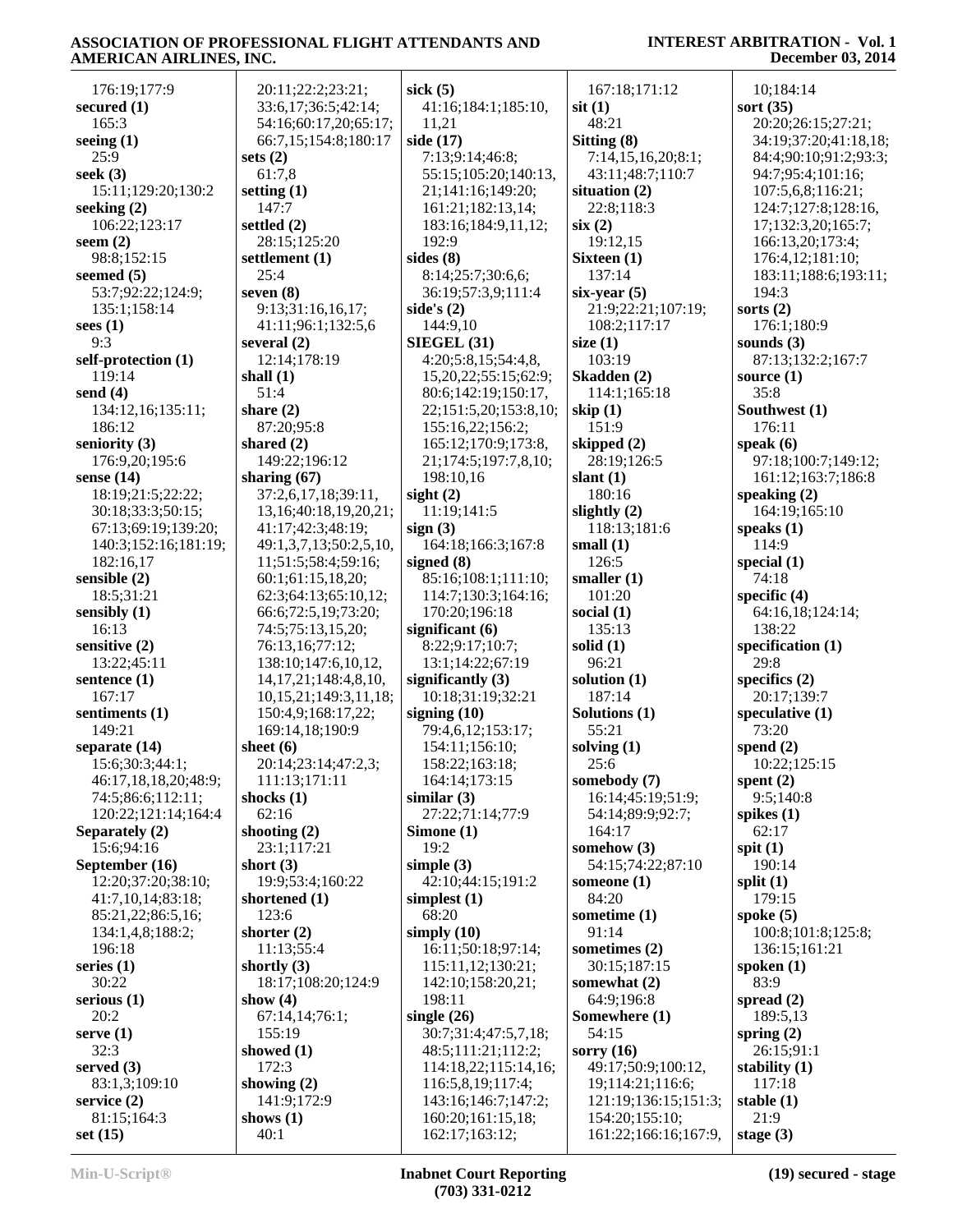| 138:12;147:7;154:8                      | status $(2)$          | structures $(2)$             | 189:2                     | 92:1                           |
|-----------------------------------------|-----------------------|------------------------------|---------------------------|--------------------------------|
| stakeholders (1)                        | 64:9;192:22           | 178:6;184:7                  | surrogate $(1)$           | team $(19)$                    |
| 56:20                                   | stay $(1)$            | stuck $(1)$                  | 19:4                      | 83:14;84:7;85:3;               |
| standalone (4)                          | 199:8                 | 89:11                        | survival $(1)$            | 101:20;102:6;103:2,3,          |
| 24:17,17;28:11;                         | step $(5)$            | subject $(9)$                | 91:8                      | 5;105:5;106:22;                |
| 113:16                                  | 27:21;104:5,12;       | 15:8, 10; 21:13; 45:5;       | survive $(1)$             | 140:19,22;141:2,3;             |
| standard (52)                           | 127:9;196:2           | 142:17;159:9;168:13,         | 106:16                    | 144:20;161:8;172:6;            |
| 10:7,15;23:21;                          | stepped $(1)$         | 17;170:4                     | suspect $(1)$             | 189:10;196:12                  |
| 24:15,18;33:2,3,4;                      | 83:15                 | subjects $(1)$               | 11:8                      | technically (2)                |
| 34:21;39:17;40:14,16;                   | Steps $(6)$           | 139:1                        | swearing $(1)$            | 79:1:132:15                    |
| 42:1,1;46:1,4;48:1;                     | 193:17,17;195:1,12,   | submit $(3)$                 | 80:11                     | telphone(1)                    |
| 57:21,22;58:2,21;                       | 14;196:8              | 59:10;79:22;158:4            | switch (1)                | 98:13                          |
| 59:14,22;60:4,17,22;                    | stick $(1)$           | submitted (2)                | 66:1                      | telling $(2)$                  |
| 63:6,17;64:16;67:5;                     | 116:3                 | 10:9;12:6                    | switching (1)             | 141:8;169:3                    |
| 68:11;69:2;70:12;                       | still $(14)$          | subsequent (4)               | 172:13                    | Tempe $(17)$                   |
| 74:19;75:3,4,9;77:8,                    | 22:14;24:12;103:13,   | 27:7;124:15;125:12;          | synergies (4)             | 27:22;28:17;29:17;             |
| 14, 20; 78: 17; 117: 20,                | 18;112:17;126:9;      | 134:6                        | 16:4,7;26:10;124:7        | 46:20;101:15;103:8;            |
| 20;118:17,17;123:16,                    | 128:14;129:11;144:4;  | Subsequently (1)             | system $(2)$              | 106:11;108:4;109:8;            |
| 16;130:20;153:1;                        | 156:4;160:10;164:8;   | 27:11                        | 50:17;74:15               | 110:20;111:6;117:15;           |
| 178:4,19;179:13                         | 171:3;172:1           | succeeded (2)                |                           | 118:12,20;122:4;               |
| standards (9)                           | stipulate $(1)$       | 10:5;17:20                   | T                         | 125:5;171:10                   |
| 9:2,3;33:6;35:3;                        | 198:8                 | sufficient $(1)$             |                           | ten(8)                         |
| 37:12;38:6,7;178:18;                    | stipulated (11)       | 18:10                        | TA (45)                   | 43:1,1,2,6;44:1;               |
| 183:10                                  | 11:15;40:17;48:21;    | sufficiently (1)             | 41:4;64:7,8;71:19;        | 150:15,15;189:12               |
| standpoint (9)                          | 61:13;63:1;76:15;     | 47:11                        | 78:20,21;79:6;83:10;      | tenacious $(1)$                |
| 26:2;101:6;104:4;                       | 79:19;110:9;147:8;    | suggest $(2)$                | 85:3,4,16;144:18;         | 141:3                          |
| 106:10,15;122:10;                       | 158:12;190:1          | 28:4;54:12                   | 145:1;150:22;151:3,4;     | Tentative (36)                 |
| 123:19;144:9,10                         | stipulation (21)      | suggested $(2)$              | 153:13,21;154:2,3,5,8;    | 10:19;37:22;38:1,              |
| stands $(1)$                            | 4:16;5:20;6:14;10:3,  | 76:11,20                     | 155:6,17;156:3,4,5,18,    | 10, 19, 20; 40: 7, 19, 20;     |
| 121:15                                  | 11,22;35:12,14;37:1;  | suggesting $(2)$             | 22;157:18;158:8,18;       | 41:6,9;42:13;52:6,10;          |
| standstill $(1)$                        | 40:14;42:5;43:8;53:9; | 67:11;155:2                  | 159:3;189:15;191:7,       | 63:10,11,19,22;64:1,3;         |
| 93:1                                    | 57:12,13;58:17;60:21; | suit $(1)$                   | 12;192:2;193:18,22;       | 88:7;134:3,16;135:11;          |
| start $(17)$                            | 66:18;110:18;133:3;   | 28:14                        | 194:10,17;195:1,10;       | 136:22;137:5;139:11;           |
| 4:4;8:4;26:8;57:14;                     | 141:15                | summarized (1)               | 196:6,18                  | 140:5,9;141:19;                |
| 67:22;68:4;78:11;<br>84:22;90:10;94:20; | stock $(1)$<br>49:9   | 63:1                         | Tab(6)<br>47:13;110:8,12; | 152:22;155:7;173:14;           |
| 95:3;99:1;124:7;                        | stood $(2)$           | summer $(2)$<br>85:18;187:21 | 112:17;141:11;164:8       | 190:14,17;199:6<br>term $(21)$ |
| 131:17;153:11;                          | 174:13;199:1          | summertime (1)               | table(19)                 | 11:13;20:14;23:14;             |
| 155:13;157:10                           | stop $(1)$            | 179:7                        | 7:13;9:19;43:12;          | 36:6;46:18,20;47:2,3;          |
| Started (13)                            | 16:18                 | Sunday $(2)$                 | 51:21;55:18;57:3;         | 51:4;63:4;65:13;66:4;          |
| 81:16,19;82:1;85:8;                     | story $(1)$           | 101:20;102:5                 | 129:8;144:7;146:21;       | 93:20;98:22;101:21;            |
| 102:7;118:22;128:8;                     | 17:10                 | support $(2)$                | 148:14;193:3,16;          | 111:13;112:4,8,11;             |
| 132:7;166:6;172:18;                     | straightforward (1)   | 18:13;66:19                  | 194:17,21;196:5,7,14,     | 170:4;171:11                   |
| 177:5;180:2;187:19                      | 42:10                 | supporting $(1)$             | 22;198:13                 | terms $(25)$                   |
| starting $(4)$                          | Street (3)            | 28:10                        | tackle(1)                 | 20:16,18;21:15;                |
| 51:20;52:1;90:8;                        | 93:7,8,10             | suppose $(2)$                | 132:8                     | 23:10,11;24:6,7;38:2;          |
| 145:8                                   | stress $(1)$          | 132:20;146:1                 | talk (8)                  | 42:12;44:15;52:1;              |
| starts $(2)$                            | 43:7                  | sure $(22)$                  | 29:9;101:16;133:1;        | 74:9;76:17;96:8;               |
| 12:2;78:13                              | stretched (1)         | 14:1;33:18;43:20;            | 143:1,5;149:6;162:6;      | 106:9;121:16;126:3;            |
| state $(3)$                             | 9:10                  | 46:9;73:4;95:22;             | 197:18                    | 127:4;133:5;137:9;             |
| 74:12;80:21;175:11                      | strike $(6)$          | 99:15;107:1;111:22;          | talked $(5)$              | 176:19,21;177:13;              |
| stated $(3)$                            | 8:12;9:20;82:17,18;   | 113:11;117:10;               | 36:13,13;84:17;           | 182:18;195:6                   |
| 73:9,16;74:2                            | 107:17;128:17         | 122:12;129:8;156:17;         | 93:7;109:5                | terrific $(2)$                 |
| statement (16)                          | strokes $(1)$         | 159:14;170:16;               | talking $(10)$            | 6:12;86:15                     |
| 7:6,10;11:1;53:5;                       | 95:4                  | 173:19;175:13,18;            | 49:13,22;51:22;           | $\text{terrorist}(1)$          |
| 54:6,21;55:2;56:22;                     | strong $(2)$          | 179:6;196:19;198:3           | 128:8;135:5;154:4;        | 62:16                          |
| 84:18;119:5;120:2;                      | 128:5;150:5           | surely $(2)$                 | 162:16;163:8;173:1;       | test $(1)$                     |
| 130:18;169:19;173:5,                    | strongly $(2)$        | 19:5;20:10                   | 194:14                    | 192:15                         |
| 12,22                                   | 53:13;56:16           | surpassing $(1)$             | talks $(1)$               | testified $(3)$                |
| statements $(2)$                        | struck $(1)$          | 38:5                         | 50:21                     | 80:16;171:16;175:7             |
| 120:1;149:3                             | 89:12                 | surprised (1)                | tank(1)                   | testifies $(1)$                |
| states $(1)$                            | structured $(2)$      | 91:19                        | 90:8                      | 14:17                          |
| 73:8                                    | 23:3;107:20           | surprising $(1)$             | taping $(1)$              | testify $(8)$                  |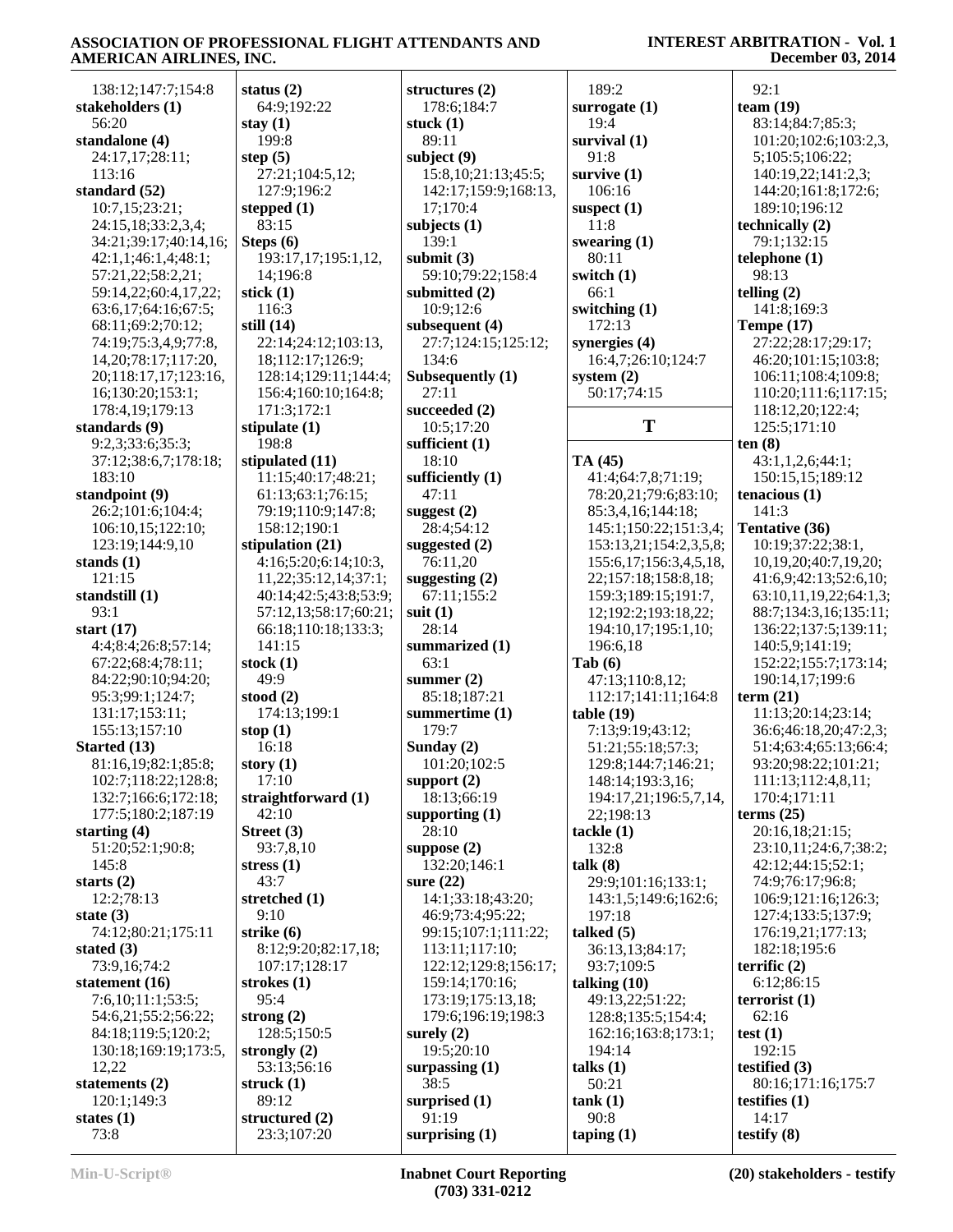#### **INTEREST ARBITRATION - Vol. 1 December 03, 2014**

| 10:2;11:2;35:13;                              | 16;197:16                     | tough $(1)$                         | 142:4;147:4;170:19                        | 16             |
|-----------------------------------------------|-------------------------------|-------------------------------------|-------------------------------------------|----------------|
| 46:9,10;133:4;142:2;                          | three-prong $(1)$             | 90:9                                | turned $(2)$                              | 18             |
| 169:22                                        | 178:18                        | toward $(1)$                        | 127:19,19                                 | und            |
| testifying $(2)$                              | three-quarters $(1)$          | 93:19                               | turning $(3)$                             | 15             |
| 169:4;170:2                                   | 191:18                        | trace $(1)$                         | 27:12:28:8.9                              | und            |
| testimony (10)                                | throat $(1)$                  | 36:4                                | turns $(2)$                               | 12             |
| 57:7;67:14,17;69:9;                           | 12:1                          | trade(8)                            | 27:1;121:3                                | und            |
| 76:1,6;119:6;157:2;                           | throughout (4)                | 51:18;72:8,9;76:11,                 | TWA(1)                                    | 12             |
| 159:11;167:16                                 | 13:8;50:17;76:4;              | 12, 20; 77: 5; 147: 13              | 86:19                                     | und            |
| tests $(1)$                                   | 141:4                         | traded $(1)$                        | twice $(1)$                               | 14             |
| 38:5<br>Texas $(1)$                           | thrown $(2)$<br>50:15,16      | 148:10                              | 148:1<br>two(33)                          | 12<br>und      |
| 88:3                                          | thus $(2)$                    | training $(4)$<br>39:8;85:8;188:6,6 | 9:14;21:13;30:1;                          | 10             |
| Thankfully (1)                                | 64:15:70:1                    | transaction $(1)$                   | 31:1,13;43:8;55:16;                       | unex           |
| 98:17                                         | ticket $(1)$                  | 20:19                               | 60:13;61:3,9;72:16;                       | 12             |
| thanks $(4)$                                  | 81:17                         | transition $(1)$                    | 77:3;84:14;92:18;                         | unfa           |
| 7:11;117:9;138:20;                            | tier $(1)$                    | 45:6                                | 110:5,6;113:14,18,18;                     | 71             |
| 198:21                                        | 188:1                         | transport $(1)$                     | 130:10;131:2,5;                           | unfo           |
| theirs (1)                                    | timelines $(1)$               | 175:20                              | 134:20;140:7;141:8;                       | 86             |
| 171:21                                        | 130:7                         | tremendous $(1)$                    | 147:18;177:19;                            | unifi          |
| their's (1)                                   | times (5)                     | 140:17                              | 192:11, 16, 22; 194: 5, 9;                | 14             |
| 118:15                                        | 71:8;123:1;178:20;            | tremendously (1)                    | 197:14                                    | unila          |
| theory (1)                                    | 180:15;187:16                 | 143:17                              | $two$ -day $(1)$                          | 38             |
| 69:19                                         | $\liminf(1)$                  | trial $(1)$                         | 134:18                                    | unin           |
| therefore (6)                                 | 52:6                          | 80:19                               | TWU(8)                                    | 98             |
| 33:3;37:8;57:21;                              | today $(19)$                  | tried $(4)$                         | 18:7,10;21:7;22:19;                       | Unio           |
| 67:6;71:21;166:9                              | 5:22;11:3,12;17:10;           | 17:19;90:10;92:2;                   | 100:21;108:1;114:7;                       | 10             |
| Thereupon (2)                                 | 40:9;48:22;56:17;             | 182:19                              | 166:20                                    | 1 <sup>5</sup> |
| 80:13;175:4                                   | 76:22;128:14;148:7;           | trigger $(1)$                       | type(8)                                   | 61             |
| thinking $(3)$                                | 149:14;158:11;                | 49:12                               | 67:18;69:7,8;71:5;                        | 65             |
| 21:15;37:9;97:9                               | 174:19;178:20;                | triggered $(1)$                     | 72:7;103:22;108:20;                       | 72             |
| third (8)                                     | 188:10;190:1;192:10,          | 149:4                               | 180:8                                     | 76             |
| 26:7;66:9;77:22;<br>100:17,18;130:11;         | 17;199:14<br>together $(10)$  | trimmings $(1)$<br>139:15           | typical $(1)$<br>9:3                      | 80<br>91       |
| 141:9;148:2                                   | 14:21;61:2;85:7;              | trip $(1)$                          |                                           | 16             |
| thirty $(1)$                                  | 88:2;94:22;95:2;              | 46:14                               | U                                         | 17             |
| 175:19                                        | 134:14;165:8;183:7;           | true(4)                             |                                           | unio           |
| thorough (1)                                  | 196:22                        | 73:15;121:4;165:13;                 | ultimate $(2)$                            | 18             |
| 182:19                                        | told $(10)$                   | 168:1                               | 15:1;87:17                                | unio           |
| though $(14)$                                 | 19:21;47:14;89:15;            | Trustee (1)                         | ultimately (8)                            | 15             |
| 31:19;35:14,17;                               | 98:2;104:3,18;117:16;         | 96:14                               | 15:10;27:20;28:9;                         | 27             |
| 55:6;93:13;107:5,9;                           | 127:7;161:8;163:12            | truth $(3)$                         | 33:8;86:9;122:8;                          | 72             |
| 108:10,17;110:18;                             | tomorrow $(2)$                | 124:22;182:15;                      | 128:21;145:14                             | 90             |
| 113:8;133:18;158:7;                           | 199:4,14                      | 186:8                               | unavoidable (1)                           | 96             |
| 187:3                                         | took(13)                      | try(15)                             | 6:8                                       | 10             |
| thought $(10)$                                | 5:19;27:20;29:11;             | 14:10;25:13;91:16;                  | unbelievable (1)                          | 14             |
| 5:2;73:6;92:9;93:9;                           | 72:10;106:18;111:9;           | 94:2;128:17;129:1;                  | 140:14                                    | 16             |
| 94:1;96:20;104:17;                            | 117:16,18;126:3;              | 174:19;179:17,20;                   | unbounded (1)                             | 17             |
| 123:5;125:6;155:1                             | 127:10;181:8;187:11;          | 182:17;183:11;                      | 26:15                                     | Unio           |
| thrashing (1)<br>186:7                        | 194:1                         | 184:10;189:10;                      | uncertainty $(1)$<br>42:6                 | 62             |
|                                               |                               |                                     |                                           | 76             |
|                                               | top(19)                       | 191:13;192:4                        |                                           |                |
| threat (3)                                    | 65:9;67:1;91:6;               | trying $(9)$                        | uncomfortable (1)                         | 1 <sup>5</sup> |
| 13:10;88:21,22                                | 95:14;110:22;135:17;          | 6:21;17:17;25:14,                   | 128:2                                     | uniq           |
| three (37)                                    | 180:18;188:1;193:6,7,         | 15;154:7;178:12;                    | under $(39)$                              | 8:             |
| 9:13;21:7;24:2;                               | 8, 10; 194: 12; 195: 4, 7, 9, | 180:4;193:12;198:11                 | 10:15;32:14;33:12,                        | 34             |
| 53:16,21;58:2,18;                             | 21;196:2,8<br>torturous(1)    | Tuesday (1)<br>102:6                | 22;34:15;41:3;47:19;                      | Unit<br>16     |
| 59:18;64:16,18;65:6;<br>66:20,21;67:12;68:9;  | 27:1                          | turn $(17)$                         | 73:18;92:13;103:16;<br>107:10,10;112:17;  | 22             |
| 79:17;88:1,3,9,21;                            | total $(5)$                   | 7:8;15:13;29:8;                     | 115:1;123:4;130:7;                        |                |
| 95:7,22;96:19,20;                             | 60:6;146:19;183:8,            | 38:22;54:20;63:15;                  | 153:21;156:12,18,22;                      | 26<br>60       |
| 97:21;100:4,8;104:1;                          | 19;196:13                     | 75:13;84:10,12;                     | 157:1,2,3,7;160:10;                       | 88             |
| 105:3,9;150:18;177:5;<br>180:18;181:3;185:15, | touched $(1)$<br>123:12       | 112:17;114:14;<br>138:18,22;141:11; | 161:2,10,18;162:1;<br>163:10,11,17;164:8; | 10<br>14       |

 168:12;172:1,10; 184:16,17;192:22 **undercut (2)** 15:13;46:14 **underscore (1)** 120:9 **understandably (1)** 129:7 **understood (7)** 14:16;30:6,21;41:1; 120:19;157:1;166:6 **undoubtedly (1)** 10:12 **unexercised (2)** 121:4,11 **unfair (1)** 71:15 **unfortunately (2)** 86:20;140:3 **unified (1)** 141:4 **unilaterally (1)** 38:12 **unimpressed (1)** 98:6 **Union (40)** 10:5,5;14:18;25:14, 19;28:4;29:18;60:12; 61:18;63:17;64:4; 65:11,22;69:5,16,20; 72:22;74:6,9;75:1,18; 76:11,20;77:1;78:2; 80:16;82:1,11;89:1; 91:5;100:7,9;146:14; 162:12;170:5;175:7; 177:1,21;181:9;182:9 **unionized (1)** 18:1 **unions (33)** 15:8;18:6;21:7,14; 27:22;30:3;31:1,14; 72:8;88:1,3,9,21;89:7; 90:22;94:22;95:1,7; 96:20;97:21;99:16; 100:4;105:4;131:16; 148:9;149:22,22; 166:21;168:12;169:7; 175:22;176:2,11 **Union's (7)** 62:2;65:18;66:8; 76:7;120:10;191:6; 196:7 **unique (5)** 8:7;10:21;13:5; 34:19;53:6 **United (36)** 16:6;21:17,20; 22:14;24:9,14,16,22; 26:7;34:3,7;36:8;37:3; 60:10,14;61:12;75:7; 88:17;89:6;96:16; 106:19;108:9;124:6; 142:8,12;176:11;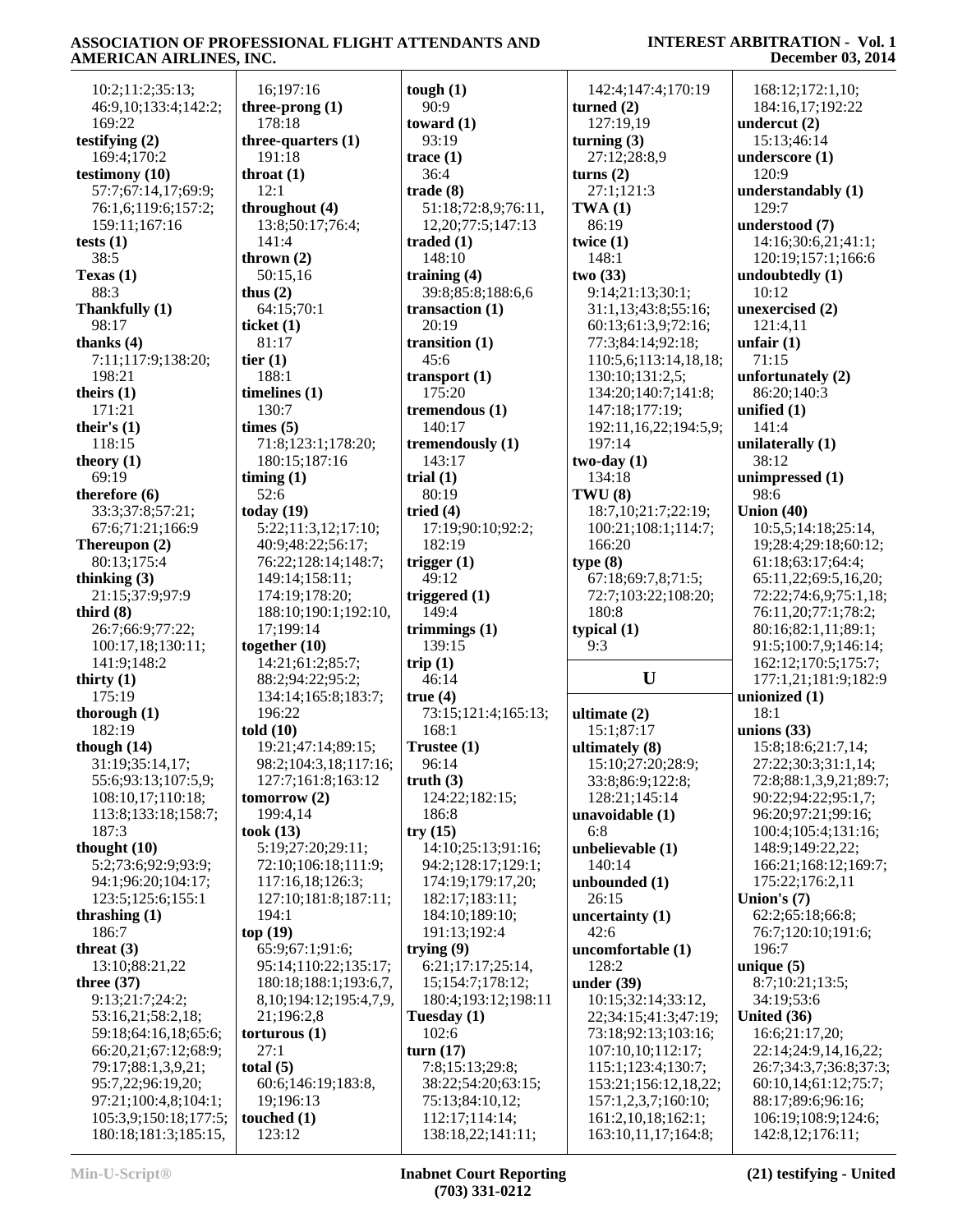# ASSOCIATION OF PROFESSIONAL FLIGHT ATTENDANTS AND AMERICAN AIRLINES, INC.

| 179:3,12;180:22;             | 35:8;60:13;155:12                           | vetted $(2)$                           | 17:7;20:12;51:14,                   | whereas $(3)$             |
|------------------------------|---------------------------------------------|----------------------------------------|-------------------------------------|---------------------------|
| 185:1,14;187:3,6,9;          | usual $(1)$                                 | 35:10;36:11                            | 16;58:5;65:15;66:5;                 | 117:21;118:19;            |
| 188:20;189:7                 | 25:11                                       | viable $(2)$                           | 68:4;76:9,13;78:11;                 | 155:11                    |
| United/Continental (6)       |                                             | 19:16;93:4                             | 104:20;106:9;135:14,                | Whereupon $(1)$           |
| 21:18;108:18;                | $\mathbf{V}$                                | vice $(3)$                             | 22;153:14;155:13;                   | 199:16                    |
| 124:16;125:3;128:12;         |                                             | 82:13,13;87:8                          | 185:21;191:17;192:5,                | white $(2)$               |
| 181:14                       | vacation (7)                                | videos $(1)$                           | 13;196:4                            | 92:18;93:5                |
| unity $(1)$                  | 41:16;184:1;185:8,                          | 51:1                                   | wait $(4)$                          | whole $(12)$              |
| 30:19                        | 8,9,21;192:7                                | view $(13)$                            | 5:6;109:1;121:5;                    | 16:21;45:4;53:9;          |
| universal (1)                | valuable (3)                                | 25:5;27:4;52:16;                       | 152:14                              | 90:7;103:7;105:8;         |
| 172:4                        | 56:19;69:22;185:2                           | 53:13;67:3,11;68:21,                   | waiting $(4)$                       | 125:2,9;128:1;145:3;      |
| universe $(1)$               | valuation (5)                               | 21;78:20;92:12;97:15;                  | 43:20;93:3;125:3;                   | 146:11:163:2              |
| 109:2                        | 37:18;39:16;61:3;                           | 104:22;105:21                          | 199:5                               | wholly $(1)$              |
| University (2)               | 76:21;78:8                                  | viewed $(1)$                           | waive $(1)$                         | 80:1                      |
| 88:3,20                      | value (106)                                 | 56:19                                  | 80:10                               | whose $(3)$               |
| unknowable (1)               | 10:18,18;11:5;24:6,                         | views $(1)$                            | Wall $(3)$                          | 29:19;62:17;186:11        |
| 46:7                         | 7;25:15,22;37:2,7,9,                        | 20:5                                   | 93:7,8,10                           | wide $(1)$                |
| unknown(1)                   | 15;38:3,4,13,14,22;                         | violate $(2)$                          | <b>Washington</b> (3)               | 26:15                     |
| 76:17                        | 39:14,14,15;40:3,16,                        | 69:1;195:14                            | 38:12;134:7,19                      | wider $(1)$               |
| unless $(2)$                 | 16, 17; 42: 15; 45: 3, 20,                  | virtually $(1)$                        | watched $(1)$                       | 189:13                    |
| 6:16;7:7                     | 21;57:16,19;58:10,16,                       | 140:4                                  | 122:21                              | willing $(4)$             |
| unpredictable (1)            | 20;59:3,13;60:6,8,9,                        | virtue $(1)$                           | watching $(1)$                      | 44:1;71:9;99:21;          |
| 62:18                        | 22;61:13,18,19;62:3,6;                      | 59:20                                  | 89:8                                | 150:11                    |
| unreasonable (1)             | 64:11,20;65:1,2;67:1,                       | $vis-a-vis (2)$                        | Waters (1)                          | wind $(1)$                |
| 39:16                        | 13, 18, 19; 68: 1, 6, 9;                    | 100:15;105:1                           | 55:17                               | 107:2                     |
| unsuccessful (2)             | 69:7,9,10,13;70:2,4,                        | visits $(1)$                           | way (30)                            | win-win $(1)$             |
| 90:13;105:2                  | 13, 15; 72: 7; 75: 20;                      | 92:1                                   | 8:4;13:5;18:5;<br>19:21;25:6;28:13; | 27:4<br>within $(10)$     |
| unsure $(1)$<br>172:3        | 76:2,10,15;77:7,15,17;<br>78:7,14;79:19,20; | voice $(1)$<br>80:21                   | 30:9,11;37:8;43:17;                 | 40:10;59:19;70:20,        |
| unsustainable (1)            | 95:19,20;103:15,17;                         | volatile (1)                           | 45:17;51:6,7;57:10;                 | 22;103:22;109:8;          |
| 107:12                       | 118:18,19;120:17;                           | 62:18                                  | 59:7;68:16;74:13;                   | 131:18;154:2;178:4;       |
| unwarranted (1)              | 121:4,11;125:13;                            | Volume (3)                             | 78:19,20;81:1;93:13;                | 189:11                    |
| 71:16                        | 133:13;136:22;138:3;                        | 110:8;141:12;181:2                     | 107:17;112:7;124:3,4;               | without $(14)$            |
| up (36)                      | 141:20;146:13;158:1,                        | volumes $(1)$                          | 156:12;179:13;                      | 6:15;19:18,19;59:3;       |
| 11:21;16:5;17:9;             | 12, 13; 172: 12; 183: 8;                    | 110:6                                  | 185:10;194:15;195:11                | 66:4;69:11;71:14;         |
| 22:12;38:15;39:1,10;         | 187:19;188:21;                              | vote $(2)$                             | ways $(7)$                          | 92:1,1,5;100:5;           |
| 45:7,22;54:16;71:21;         | 190:13,16;191:18;                           | 146:16,17                              | 43:15;52:4;93:11;                   | 113:15;146:20;172:17      |
| 87:10;88:10;104:9;           | 192:2,10,17;193:8;                          | voted $(2)$                            | 137:9;191:13,15;                    | witness $(22)$            |
| 105:9;107:2;108:19,          | 194:11;198:3,12                             | 166:7;191:13                           | 192:4                               | 8:19,20;55:19,22;         |
| 22;124:9;128:20;             | valued (4)                                  | votes $(4)$                            | websites $(3)$                      | 56:6;82:4;114:21;         |
| 129:15,17;130:5;             | 38:3;39:12;63:2;                            | 40:8;137:14,15,16                      | 40:1;50:22;51:2                     | 116:8, 10; 119:9, 12, 15; |
| 133:12,14;136:2;             | 70:6                                        | voting $(2)$                           | week $(5)$                          | 155:5,11;156:1;165:1;     |
| 141:11;142:21;               | values $(3)$                                | 39:20;131:16                           | 8:17;18:20,21;                      | 174:12,13,22;175:2;       |
| 146:19;149:2;154:7;          | 146:15;182:11;                              | vulnerable (1)                         | 100:17,18                           | 198:21;199:1              |
| 158:5;173:5;180:17;          | 183:6                                       | 62:15                                  | weeks $(4)$                         | witnesses $(6)$           |
| 184:15;185:15                | variable (1)                                |                                        | 9:9,9;90:20;187:12                  | 7:18;10:2;70:7;72:1,      |
| update $(1)$                 | 42:6                                        | W                                      | weight $(4)$                        | 20;121:6                  |
| 97:8                         | variety (1)                                 |                                        | 121:15;192:1;                       | won $(1)$                 |
| updated $(1)$                | 52:4                                        | wage (45)                              | 195:20;196:2                        | 98:15                     |
| 182:22                       | various (20)                                | 9:17;38:13,20;39:7;                    | welcome $(3)$                       | wonderful $(1)$           |
| upon $(4)$                   | 29:4;36:2;47:10;                            | 41:15;42:14;51:20,21;                  | 7:9;55:7;80:11                      | 86:14                     |
| 63:20;66:2;117:13;<br>184:19 | 82:2,8;83:1,4;137:8,<br>22;175:22;176:22;   | 52:17,22;53:1,2;<br>61:19:63:19.21.22; | weren't $(3)$<br>91:20;136:11;      | word $(1)$<br>35:8        |
| upper $(4)$                  | 177:2,8,14,15;178:1,6;                      | 64:8;66:10;67:21;                      | 192:12                              | words $(1)$               |
| 49:10,15,18,20               | 179:10,19;191:15                            | 68:5;78:2,21;79:10;                    | whatnot $(1)$                       | 172:21                    |
| upping $(1)$                 | $\text{vast}(1)$                            | 135:16;136:6,17,19;                    | 130:7                               | work (47)                 |
| 136:11                       | 86:19                                       | 140:5;141:17;151:11;                   | what's $(4)$                        | 9:17;16:22;17:7;          |
| use $(2)$                    | verify $(1)$                                | 152:5,22;154:15;                       | 7:2;80:7;137:18;                    | 18:9;19:22;20:20;         |
| 63:18;96:10                  | 136:8                                       | 173:17;184:7;191:16;                   | 186:16                              | 30:19;35:18;36:17;        |
| used $(5)$                   | version $(1)$                               | 193:3;194:17,20;                       | whatsoever $(2)$                    | 40:4;44:6;49:5,6,14;      |
| 9:2;11:7,9;176:3;            | 158:19                                      | 196:5,6,14,22;197:13;                  | 93:4;94:12                          | 50:1,18;51:5;57:2,4,5;    |
| 193:21                       | versus $(1)$                                | 198:13                                 | whenever $(2)$                      | 60:11;66:3;70:17;         |
| using $(3)$                  | 180:9                                       | wages $(22)$                           | 30:1;139:2                          | 71:7;86:22;93:13;         |
|                              |                                             |                                        |                                     |                           |

#### **INTEREST ARBITRATION - Vol. 1** December 03, 2014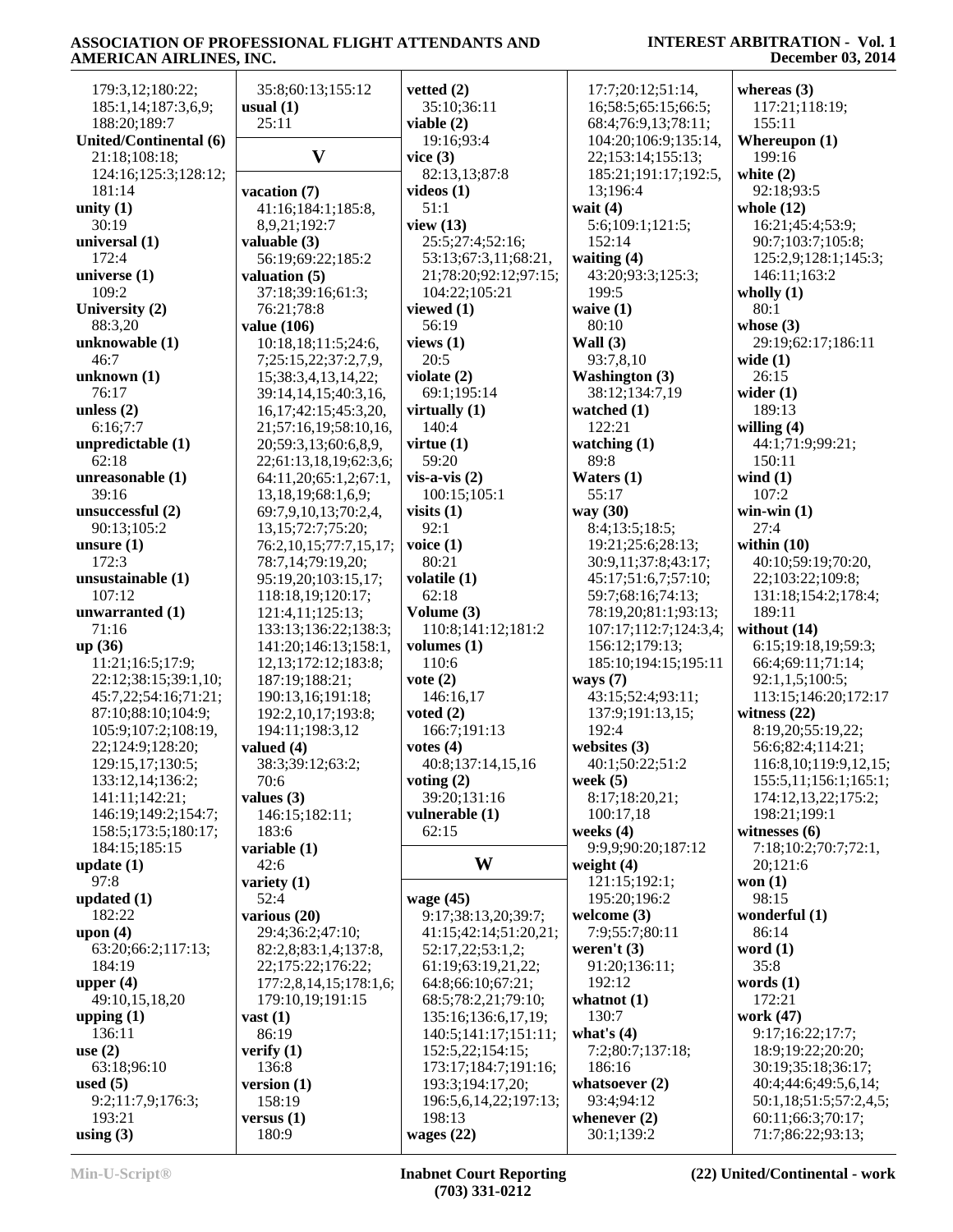# **ASSOCIATION OF PROFESSIONAL FLIGHT ATTENDANTS AND AMERICAN AIRLINES, INC.**

#### **INTEREST ARBITRATION - Vol. 1 December 03, 2014**

| 94:2;97:14;108:11,15;                       | 180:6;181:4;182:6;                      | 111:7                                               | 2002(3)                                | 65:17                          |
|---------------------------------------------|-----------------------------------------|-----------------------------------------------------|----------------------------------------|--------------------------------|
| 123:17;131:11;<br>137:22;140:11,13,14,      | 183:20;184:3,5;<br>186:17,20,21;189:12, | 13(2)<br>96:16,17                                   | 13:17;87:3;88:18<br>2003(9)            | $\overline{\mathbf{4}}$        |
| 15;143:19;147:12;                           | 21;190:20                               | 14(4)                                               | 13:9;14:5;15:13;                       |                                |
| 148:16;149:9;179:12;                        | Year's $(1)$                            | 6:18;57:13;58:9;                                    | 83:21;84:1,5;87:19;                    | 4(6)                           |
| 182:2;188:7;193:5;                          | 114:8                                   | 66:18                                               | 95:12,15                               | 135:17;142:5,22;               |
| 194:4;196:11                                | yesterday $(3)$                         | 15(2)                                               | 2008(8)                                | 188:2;193:19;199:18            |
| worked $(15)$                               | 66:13;78:10;155:9                       | 182:6;189:21                                        | 13:14,15;83:2;                         | 4/12/12(1)                     |
| 34:22;61:2;82:11;                           | yield $(1)$<br>39:17                    | 150(1)<br>32:22                                     | 89:13,14,17;90:2,12                    | 111:1                          |
| 106:1;113:19;114:6;<br>132:4;140:18;144:18; | York $(4)$                              | 16(1)                                               | 2011(3)<br>14:14;83:18;90:16           | 4:48(1)<br>199:17              |
| 166:19;175:22;176:1;                        | 81:18,21;101:2,3                        | 40:8                                                | 2012(18)                               | 40(2)                          |
| 181:13,16,18                                |                                         | 16,000(3)                                           | 17:11;18:18;26:15;                     | 8:6,6                          |
| workers $(3)$                               | 1                                       | 40:6;137:14,15                                      | 27:8;28:22;47:14;                      | 400(1)                         |
| 150:4,8;189:20                              |                                         | $17$ -day $(1)$                                     | 95:1;98:11;100:18;                     | 181:3                          |
| working $(12)$                              | 1(28)                                   | 88:2                                                | 112:21;114:12;                         | 401K(2)                        |
| 4:4;5:7;20:12;<br>25:12;81:2,16;82:1;       | 42:11;48:17;65:18;                      | 19(8)                                               | 115:10;126:2;148:11;                   | 41:17;192:6                    |
| 103:16;165:7;166:21;                        | 73:11;88:8;89:14;<br>94:21;95:1;99:1;   | 37:20;41:7,10,14;<br>134:1,4;186:18;                | 164:9;170:18,22;<br>171:11             | $4-12-12(3)$<br>159:15;162:17; |
| 167:1;183:7                                 | 101:21;110:8;112:7;                     | 196:18                                              | 2013(5)                                | 163:15                         |
| works $(1)$                                 | 115:3,8;135:17;136:7,                   | 193(2)                                              | 28:13;73:11;115:3,                     | $4-12-2012(2)$                 |
| 96:9                                        | 18;141:11,18;147:4;                     | 191:1;192:2                                         | 8;167:20                               | 160:16;162:9                   |
| world $(5)$                                 | 151:12;167:20;                          | 1978(1)                                             | 2014(7)                                | 4a(1)                          |
| 13:3;16:11,17;                              | 184:13;193:17,20;                       | 81:17                                               | 34:17;66:13;136:19;                    | 66:8                           |
| 108:13;143:6                                | 194:22;196:15,15                        | 1979(2)                                             | 173:16,16,18;199:18                    |                                |
| worlds $(1)$                                | 1.1(2)                                  | 81:19,20                                            | 2015(5)                                | 5                              |
| 53:8<br>world's $(1)$                       | 183:19;184:14<br>1.5(1)                 | 1985(1)<br>82:2                                     | 135:17;136:18;<br>145:10;152:20;157:6  | 5(11)                          |
| 178:15                                      | 184:13                                  | 1993(1)                                             | 2016(1)                                | 21:3;47:2,7;110:8,             |
| worse $(3)$                                 | 1.6(3)                                  | 82:18                                               | 145:8                                  | 12;112:17;142:6,7,21;          |
| 69:15;108:16;178:9                          | 184:18;185:3;                           | 1994(1)                                             | 2018(1)                                | 159:14;164:8                   |
| worst $(3)$                                 | 188:21                                  | 182:4                                               | 186:18                                 | 5.5(1)                         |
|                                             |                                         |                                                     |                                        |                                |
| 13:16,17,17                                 | 1:15(1)                                 | 1995(3)                                             | 24(5)                                  | 183:22                         |
| worth $(9)$                                 | 54:12                                   | 8:12;18:20;182:4                                    | 34:16;38:10;131:21;                    | 50(2)                          |
| 33:11,13,15;42:18;                          | 10(1)                                   | 1999(8)                                             | 134:8;188:2                            | 62:19;191:21                   |
| 63:13;181:3;194:16;                         | 196:1                                   | 12:2,3;15:14;83:10,                                 | 29(1)                                  | 500(2)                         |
| 196:15,16                                   | 100(1)                                  | 16;84:2,22;85:7                                     | 91:19                                  | 184:4,14                       |
| wound $(1)$                                 | 185:11                                  |                                                     |                                        | 5A(3)                          |
| 87:10<br>written $(1)$                      | 11(4)<br>14:15;86:5;90:17;              | $\overline{2}$                                      | $\mathbf{3}$                           | 29:7;47:12;120:6               |
| 53:8                                        | 114:7                                   | 2(37)                                               | 3(10)                                  | 6                              |
| wrong $(5)$                                 | 111(1)                                  | 47:7,17;48:18;                                      | 32:15;60:19;87:13;                     |                                |
| 23:1;79:1;120:20,                           | 196:16                                  | 52:21;58:6;66:13,15;                                | 130:12;135:15,16;                      | 6(7)                           |
| 21;181:22                                   | 1113(11)                                | 67:21;78:5,10;110:14;                               | 147:4;188:17;193:19;                   | 39:6;57:12;132:15,             |
| wrote $(1)$                                 | 15:9,10:20:15:                          | 111:12;114:15;                                      | 194:1                                  | 18;139:14;176:19;              |
| 168:18                                      | 23:14;27:13;88:19;                      | 115:14;136:7,19;                                    | 30(7)                                  | 177:9                          |
| Y                                           | 94:19:95:3:103:18;<br>126:10;177:11     | 141:17;142:4;151:10,<br>12, 17; 152: 6, 20; 153: 2; | 85:17;87:21,22;<br>109:16;157:16,22;   | 60(1)<br>131:18                |
|                                             | 112(21)                                 | 154:18;155:13;156:6,                                | 176:14                                 | 61(3)                          |
| year $(20)$                                 | 40:16;42:1;58:11,                       | 12;157:6,9,16,16;                                   | $30$ -day $(2)$                        | 39:10;138:5;188:4              |
| 37:14;38:15;39:2;                           | 11, 14, 15; 59: 2, 6; 63: 2;            | 158:16;160:17;                                      | 39:20;85:15                            | 62(5)                          |
| 42:18;59:15;77:2;                           | 68:10;69:11,13;70:3;                    | 172:22;173:16,18                                    | 31(12)                                 | 39:10;63:3;138:6;              |
| 85:12;90:3;95:9;                            | 78:7,15;120:18;158:2;                   | 2.5(1)                                              | 28:22;47:14;112:21;                    | 188:10,19                      |
| 137:2;184:6,7;187:7;                        | 190:2,8;197:21;198:1                    | 184:5                                               | 115:10;118:14;120:5;                   |                                |
| 190:19,20,21,22;                            | $1-12(1)$<br>197:12                     | 20(3)<br>8:9;95:6;182:6                             | 126:2;143:4;145:12;<br>164:9;170:18,22 | 7                              |
| 191:3;192:1;196:1<br>years $(33)$           | 12(9)                                   | 200(1)                                              | 340(2)                                 | 7(3)                           |
| 8:6,6,9;12:14;17:2;                         | 12:20;83:18;85:21,                      | 95:13                                               | 95:13,14                               | 47:18;114:15;                  |
| 19:13,15;37:15;38:16;                       | 22;86:16;111:10;                        | 2000(2)                                             | 37(1)                                  | 167:15                         |
| 39:2;42:19;62:15;                           | 115:17;148:2;193:18                     | 85:9;87:18                                          | 188:10                                 | 75(3)                          |
| 77:3;82:21;141:21;                          | 12.2(1)                                 | 2001(6)                                             | 3b(1)                                  | 193:6;195:5,19                 |
| 148:2;152:21;153:2;<br>175:19;176:14;177:6; | 195:10<br>12th(1)                       | 12:20;84:3;85:16,<br>17;86:5,20                     | 65:17<br>3c(1)                         |                                |